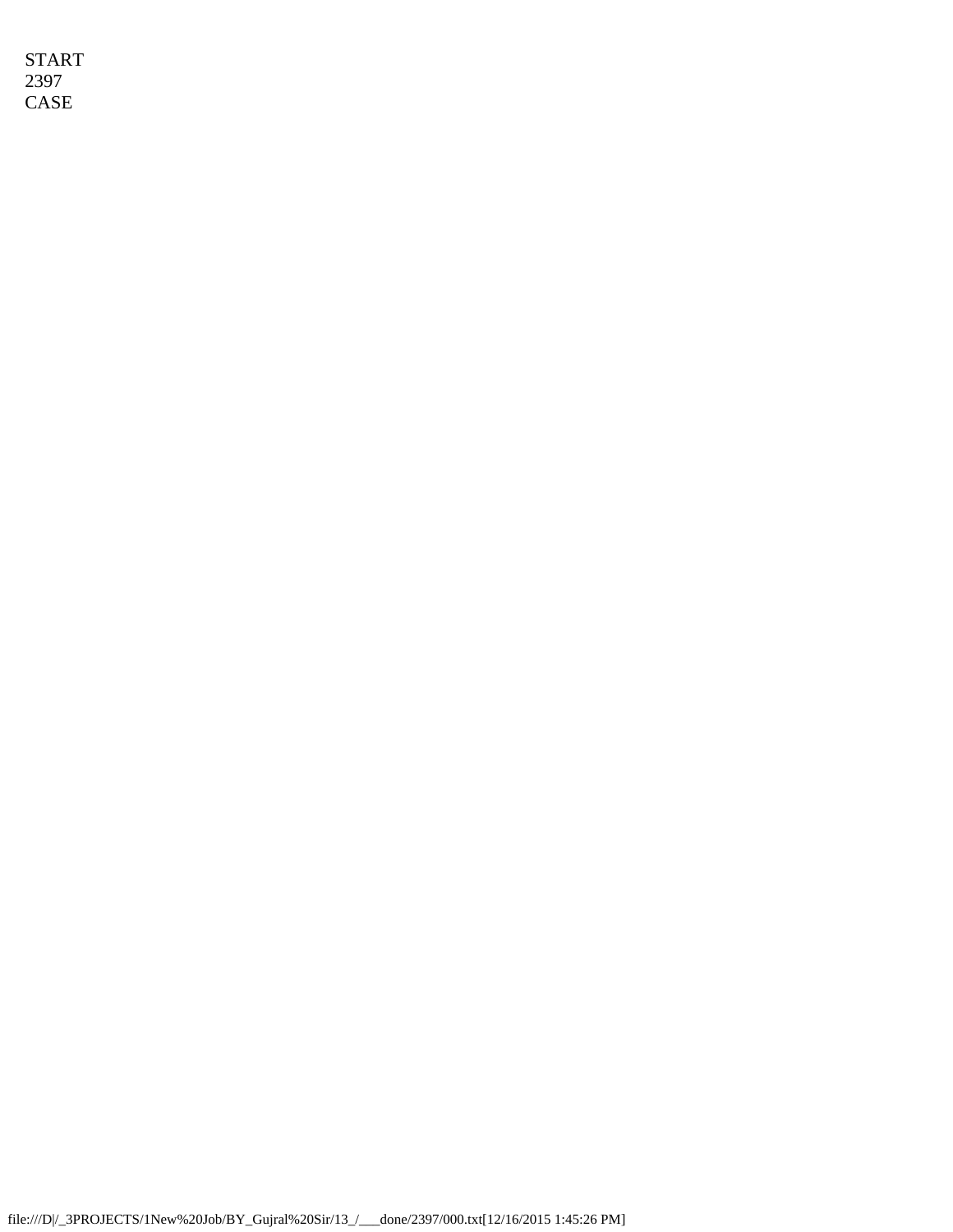Friday, Jany. 11, 1918. INDEX DIRECT CORSS REDIRECT RECROSS Samuel Wolf 2 --<br>Ludwig Lutz 6 --Ludwig Lutz Walter B. Severance (Testimony read) 8 21 33<br>Frank Carroll 39 52 79 Frank Carroll 39 Edward R. Richter 79 86<br>Kate Schoenemann 94 98 Kate Schoenemann 94 98 104<br>John P. Barron 104 108 John P. Barron 104 Walter B. Severance 111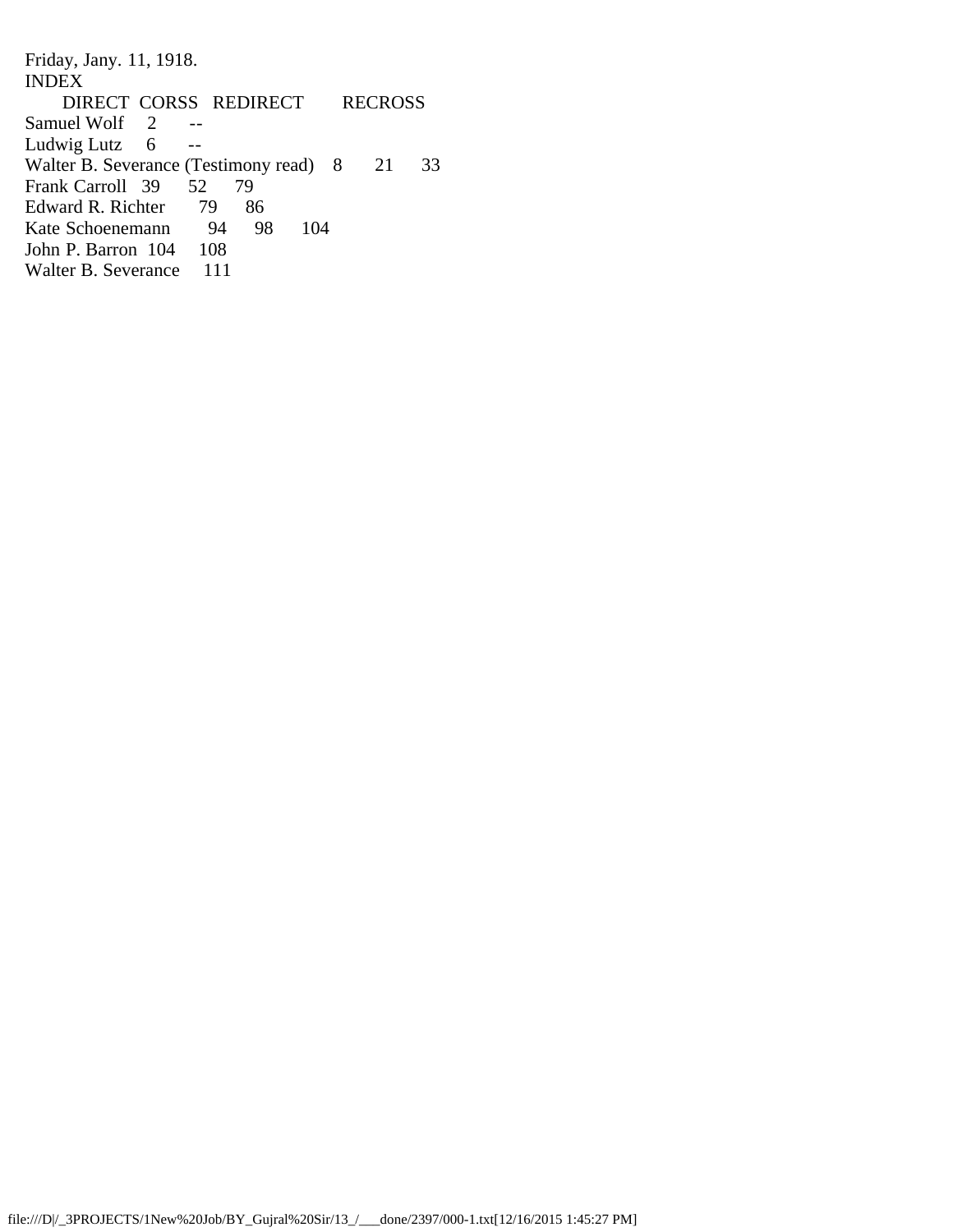Monday, January 14, 1918. INDEX (CONTINUED) DIRECT CORSS REDIRECT RECROSS<br>ter B. Severance 130 152 Walter B. Severance 130 152<br>Helen Handibode 154 157 161 Helen Handibode 154 157<br>Frank E. Downey 161 164 Frank E. Downey 161 16<br>John H. Lyons 165 166 John H. Lyons 165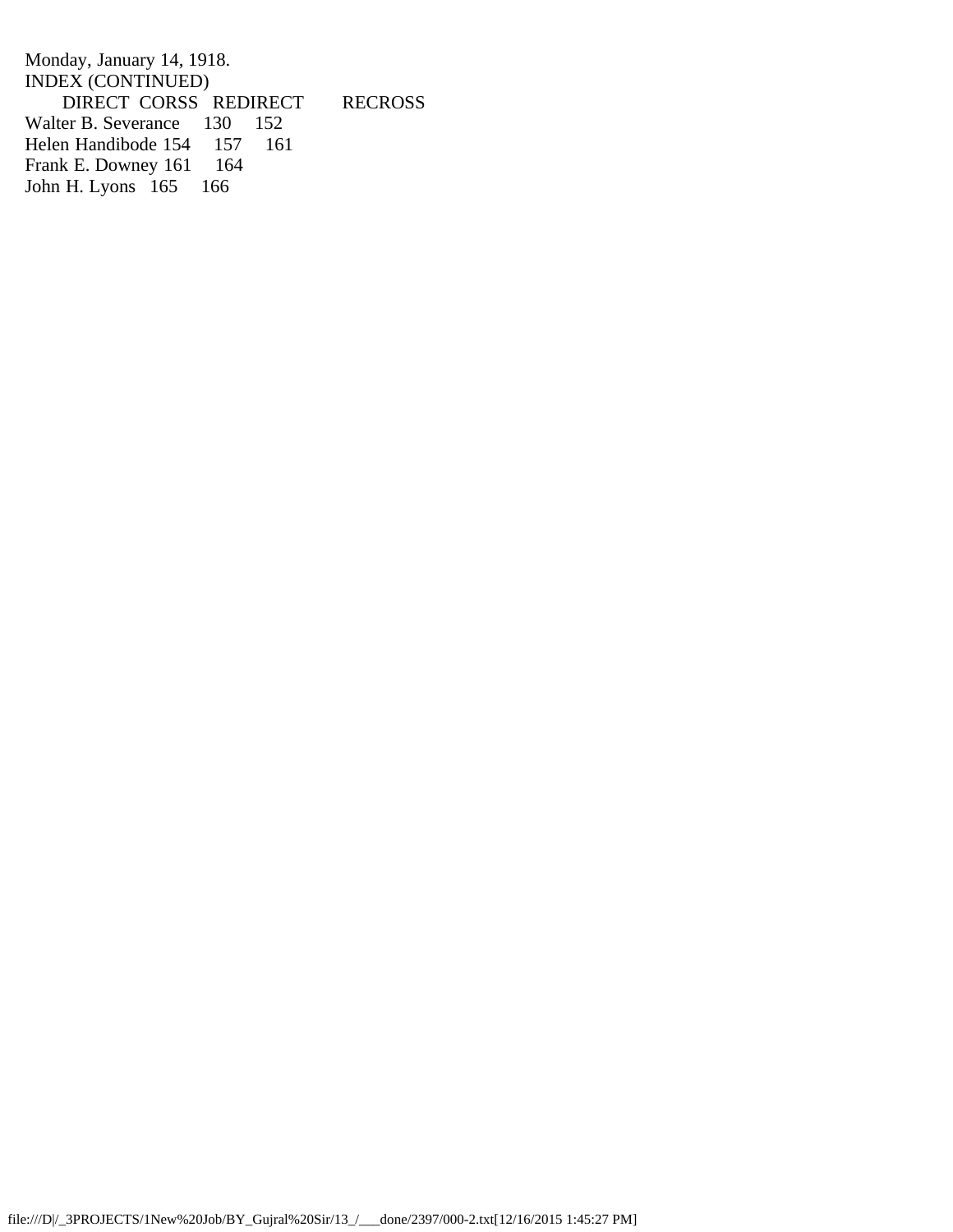1 COURT OF GENERAL SESSIONS OF THE PEACE IN AND FOR THE COUNTY OF NEW YOURK PART TWO. THE PEOPLE OF THE STATE OF NEW YORK : Before -Against-HON. CHARLES C. NOTT, JR. J., WALTER B. SEVERANCE and a Jury. New York, Friday, January 11, 1918. THE DEFENDANT IS INDICTED FOR PERJURY. INDICTMENT FIELD NOVEMBER 19, 1917. Appearances :- JAMES M. DONOHUE, ESQ., Assistant District Attorney, For the People. MESSRS. EMBREE & FABRICANT, By MR. EMBREE, For the Defendant. Amos G. Russell, Official Stenographer.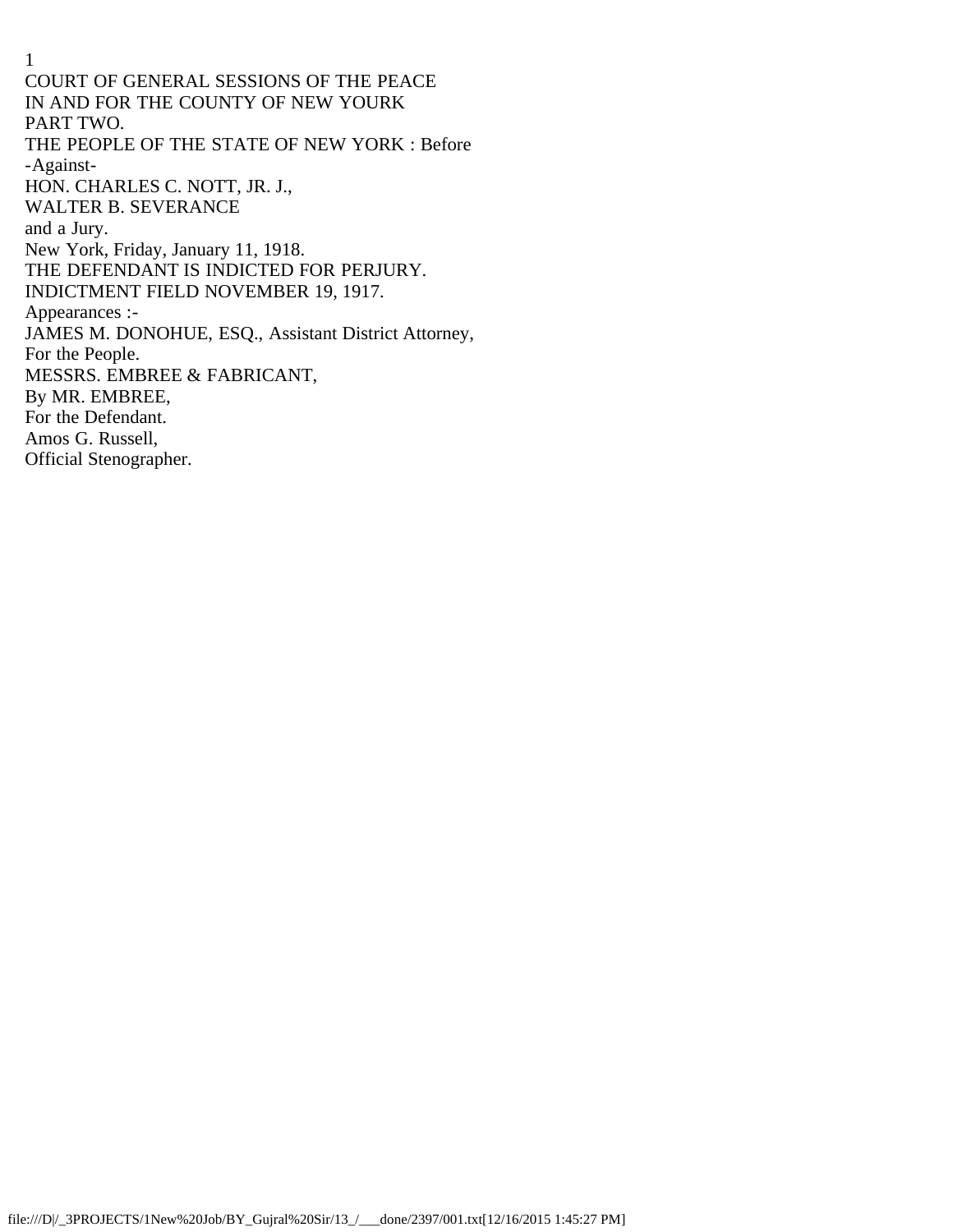(A jury is duly impaneled and sworn.)

THE PEOPLE'S CASE

(Mr. Donohue opened the case to the jury on behalf of the People.)

SAMUEL WOLF, called as a witness on behalf of the People, being first duly sworn, testified as follows:

DIRECT EXAMINATION BY MR. DONHOUE:

Q You are one of the Clerks of the Court of General Sessions, are you not?

A Yes, sir.

THE COURT: Can't there be a commession made on the record embodying this technical evidence? MR. EMBREE: Yes, sir.

THE COURT: Let me see if I sate correctly what you are going to concede. It is conceded on the record that on the 29th day of October, 1917, there was on trial in the Court of General Sessions of the Peace in and for the County of New York, before the Honorable James T. Malone, one of the Justices of the said Court, an action pending between The People of the State of New York, plaintiff, and Walter B. Severance, Defendant, upon a certain indictment then pending in said defendant with the crime of grand larceny in the first degree. Is that correct?

MR. EMBREE: That is right, yes, sir.

THE COURT: I don't think it is necessary to spread on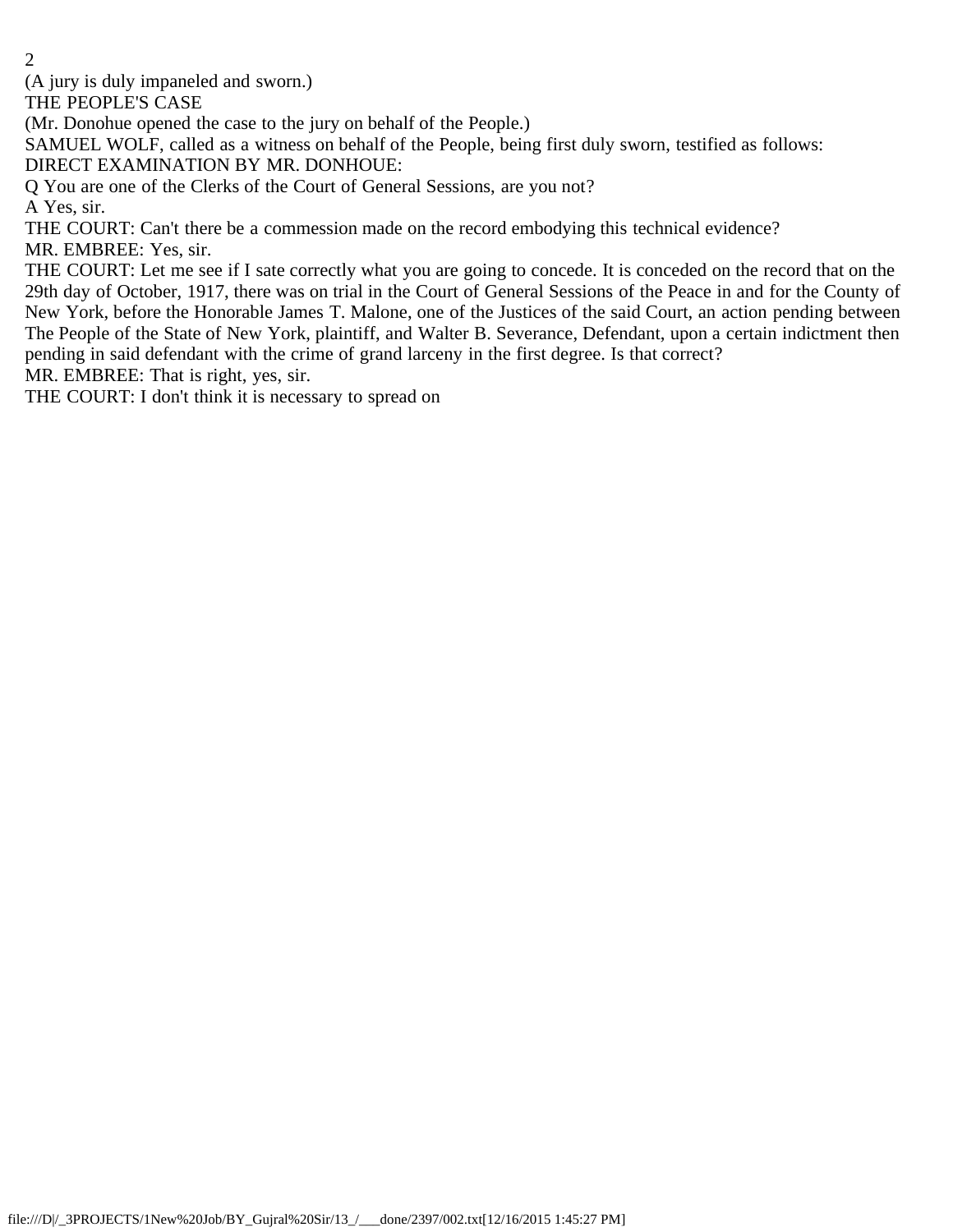The record just what the indictment contained. The indictment can be put in evidence.

MR. EMBREE: Yes, sir; it should appear somewhere what the issues were.

THE COURT: The indictment can be put in evidence.

MR.EMBREE: Yes.

THE COURT: That a jury was then and there duly sworn; that the defendant then and there appeared as a witness in his own behalf, and was then and there duly sworn before the said Judge, that the evidence which he, the defendant, should give to the said Court and jury touching the matters then in question should be the truth, the whole truth and nothing but he truth, the said Judge at that time having sufficient and competent power and authority to administer the said oath. Is that conceded?

MR. EMBREE: That is correct.

THE COURT: Now, you can identify the indictment and put that in evidence.

MR. DONOHUE: All right.

THE COURT: It does not appear by that who administered the oath.

MR. DONOHUE: Now, I offer the indictment in evidence, if your Honor pleases.

THE COURT: Received.

(Paper received in evidence and marked People's)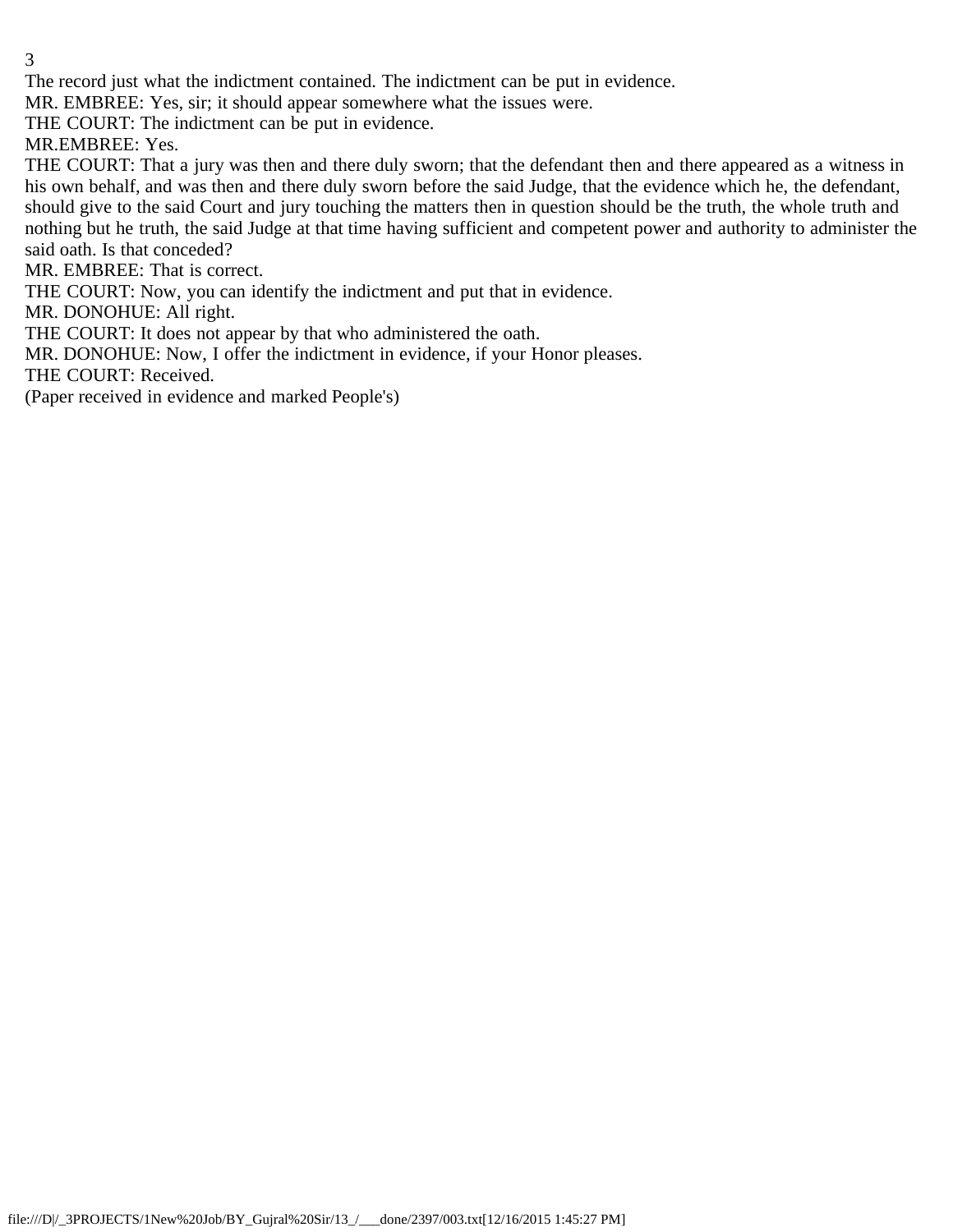Exhibit No. 1, of this date.)

THE COURT: It is conceded that the paper produced is the indictment in question?

MR. EMBREE: Yes, sir.

THE COURT: Now, you might read such parts of that to the jury as you wish, so the jury may understand clearly what the issues are.

MR. DONOHUE: May I read the indictment we have just offered in evidence to the jury?

THE COURT: Yes.

MR. DONHOUE: "Court of General Sessions of the Peace, "in and For the County of New York. The People of the "State of New York, against Walter B. Severance. The Grand "Jury of the County of New York, by this indictment, "accuse Walter B. Severance of the crime of Grand Larceny in "the first degree, committed as follows:

"The said Walter B. Severance, late of the Borough "of Manhattan, of the City of New York, in the County of "New York aforesaid, on the 16th day of September, in the "year of our Lord One Thousand nine Hundred and Seventeen, "in the night time of the said day, at the borough and "county aforesaid, with force and arms, one finger ring of "the value of five hundred dollars, and one other finger "ring of the value of three hundred dollars, of the goods, "chattels and personal property of one Edward R. Richter,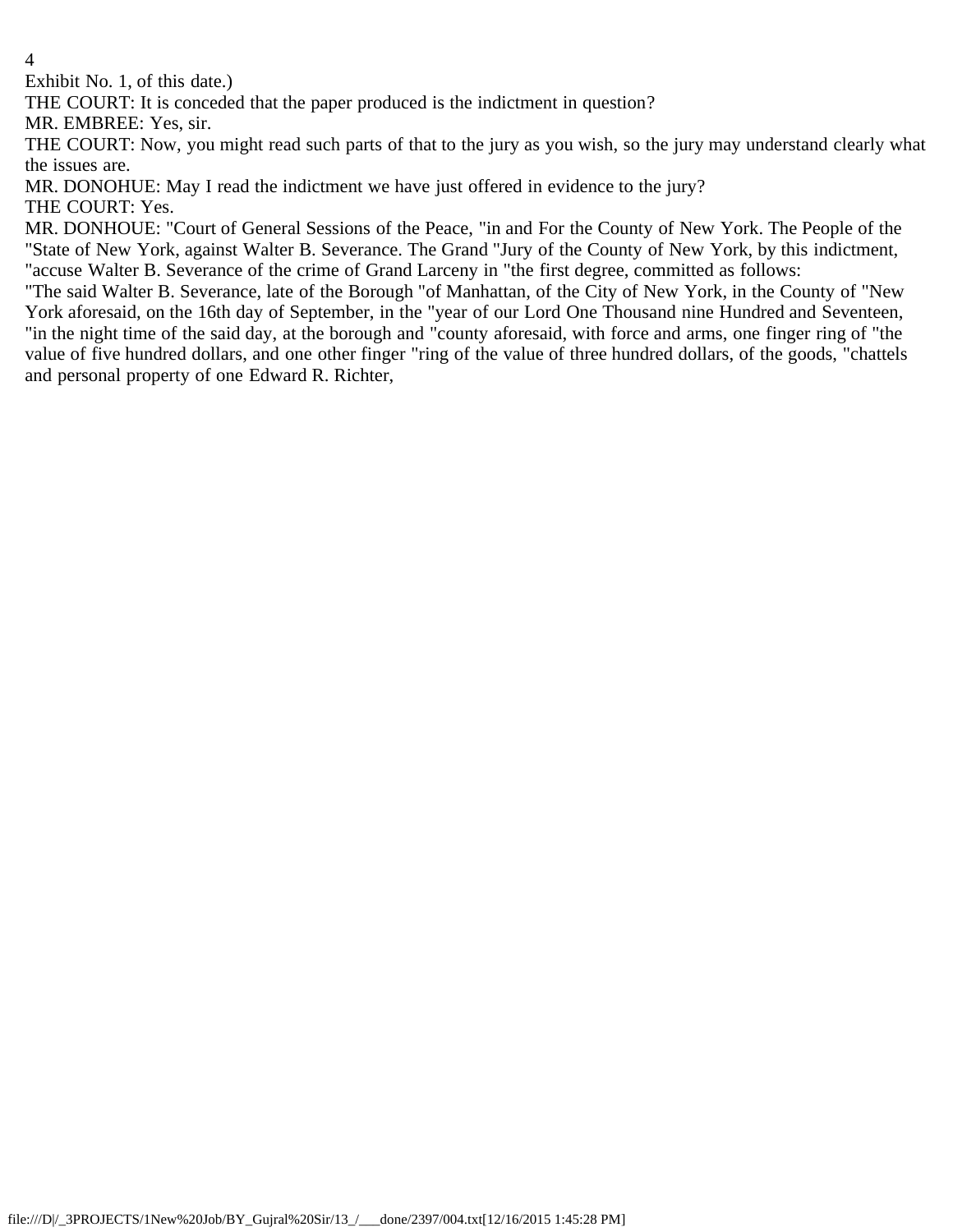"on the person of the said Edward R. Richter then and there "being found, from the person of the said Edward R. Richter "then and there feloniously did steal, take and carry away, "against the form of the statute in such case made and pro-"vided, and against the peace of the People of the State of "New York and their dignity." Second count of the indictment:

"And the Grand Jury aforesaid, by this indictment, "further accuse the said Walter B. Severance of the crime of "criminally receiving stolen property, in the first degree, "committed as follows:

"The said Walter B. Severance, late of the borough "and county aforesaid, on the day and in the year afore- "said, at the borough and county aforesaid, the same goods, "chattels and personal property mentioned, described and "set forth in the first count of this indictment, to which "reference is hereby made, of the value mentioned and set "forth therein, of the goods, chattels and personal Property "of one Edward R. Richter, by a certain person or persons "to the Grand Jury aforesaid unknown then lately before "feloniously stolen, taken and carried away from the said "Edward R. Richter, unlawfully and unjustly did feloniously "receive and have, the said Walter B. Severance then and "there well knowing the said goods, chattels and personal "property to have been feloniously stolen, taken and carried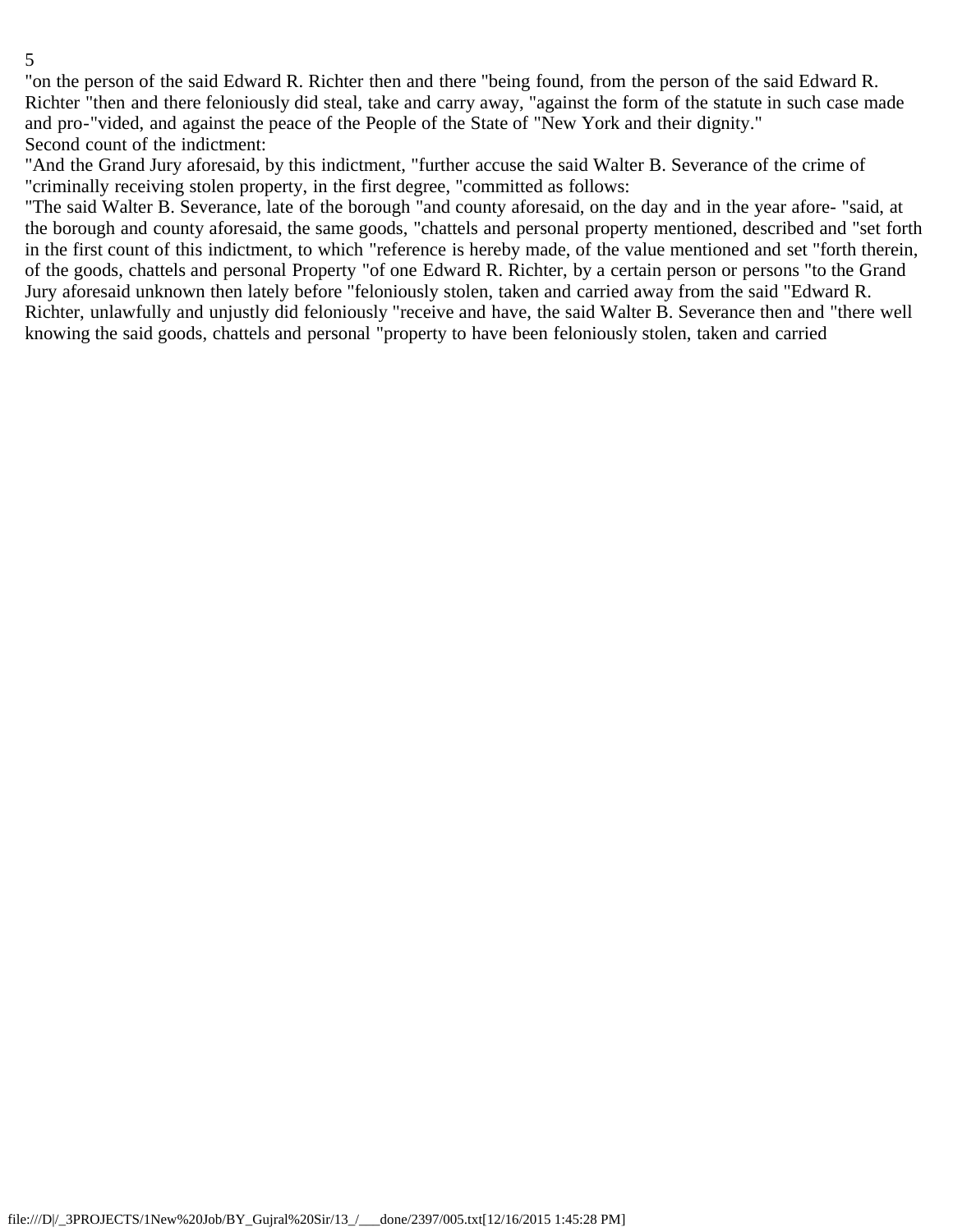"away, against the form of the statute in such case made "and provided, and against the peace of the People of the "State of New York and their dignity.

"Edward Swann, District Attorney."

LUDWIG LUTZ, called as a witness on behalf of the People, being first duly sworn, testified as follows: DIRECT EXAMINATION BY MR. DONOHUE:

Q Mr. Lutz, you are one of the stenographers of the Court of General Sessions?

A Yes, sir.

Q And were you one of the stenographers in the month of October, 1917?

A Yes, sir.

Q And did you take the stenographic notes in the case of the People against Walter Severance, tried in General Sessions, Part Two, on October 29, 1917?

A Yes, sir.

Q And did you at my request make a transcript of that testimony of Walter B. Severance?

A Yes, sir.

Q And have you produced it at my request?

A Yes, sir.

Q Is that it?

A Yes, sir (Producing paper)

BY MR. EMBREE:

Q Have you looked it through, Mr. Lutz?

A I compared this copy with my notes.

Q You did?

A Yes, sir.

Q And that is a correct transcript, is it?

A Yes, sir.

MR. DONOHUE: Now, if your Honor please, I offer this in evidence.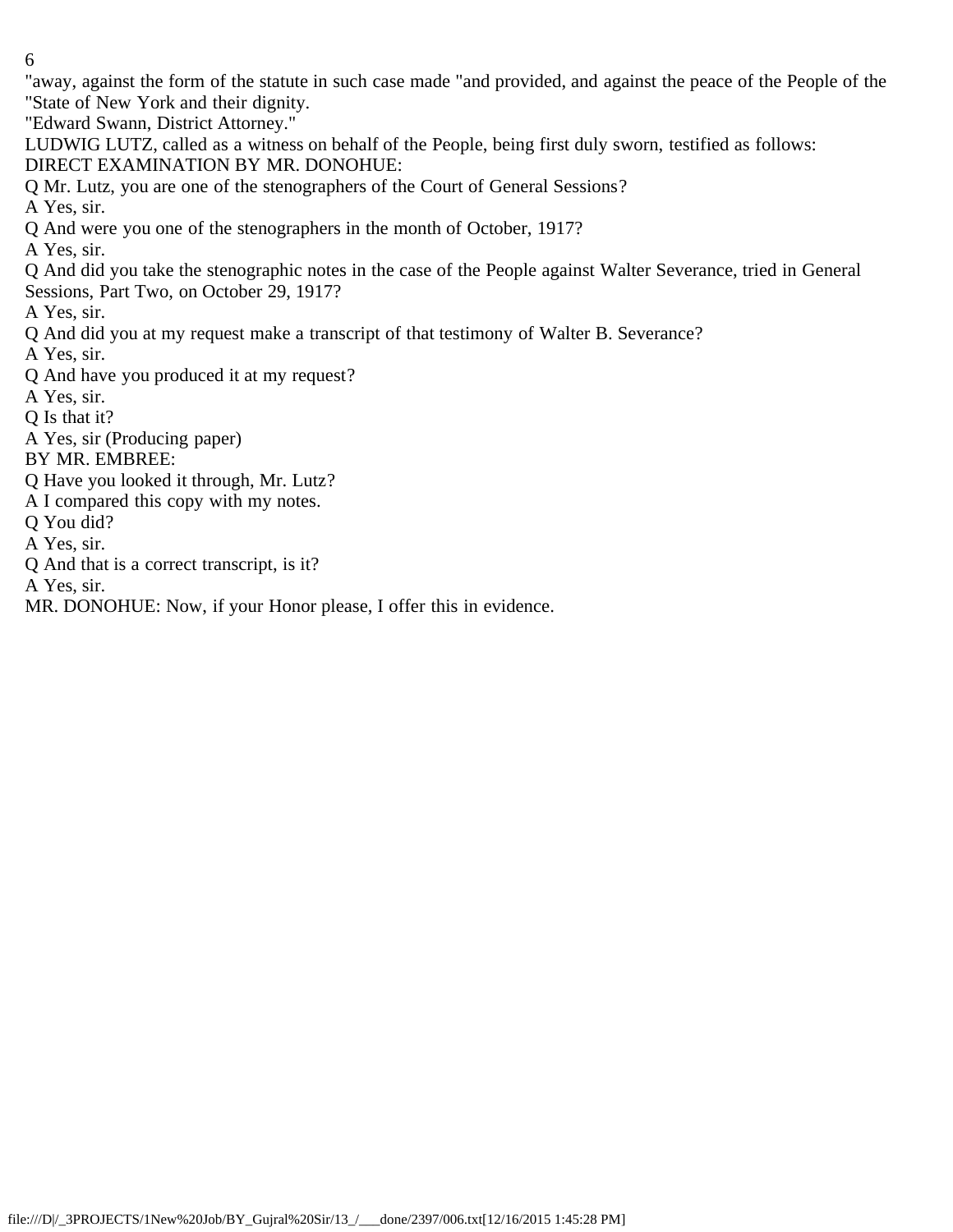THE COURT: You don't insist on his reading from his original notes?

MR. EMBREE: No, your Honor.

THE COURT: Very well. You waive any objection to this being secondary evidence?

MR. EMBREE: We waive that objection. I would like to reserve the right, however, if any contest comes up to refer to the original notes. I don't anticipate there will be any such necessity.

THE COURT: All right.

MR. DONOHUE: Now, may I read?

THE COURT: Yes, you may read any part that you wish.

MR. DONOHUE: With his Honor's consent, I am going to read the testimony of Walter B. Severance which was taken at the last trial, on which this perjury charge is based:

"COURT OF GENERAL SESSIONS OF THE PEACE

"CITY and County of New York, Part II.

"THE PEOPLE OF THE STATE OF NEW YOUR

"-agaisnt-

"WALTER B. SEVERANCE.

"Before :

"HON. JAMES T. MALONE,

"Judge.

"New York, October 29, 1917.

"The defendant is indicted for grand larceny.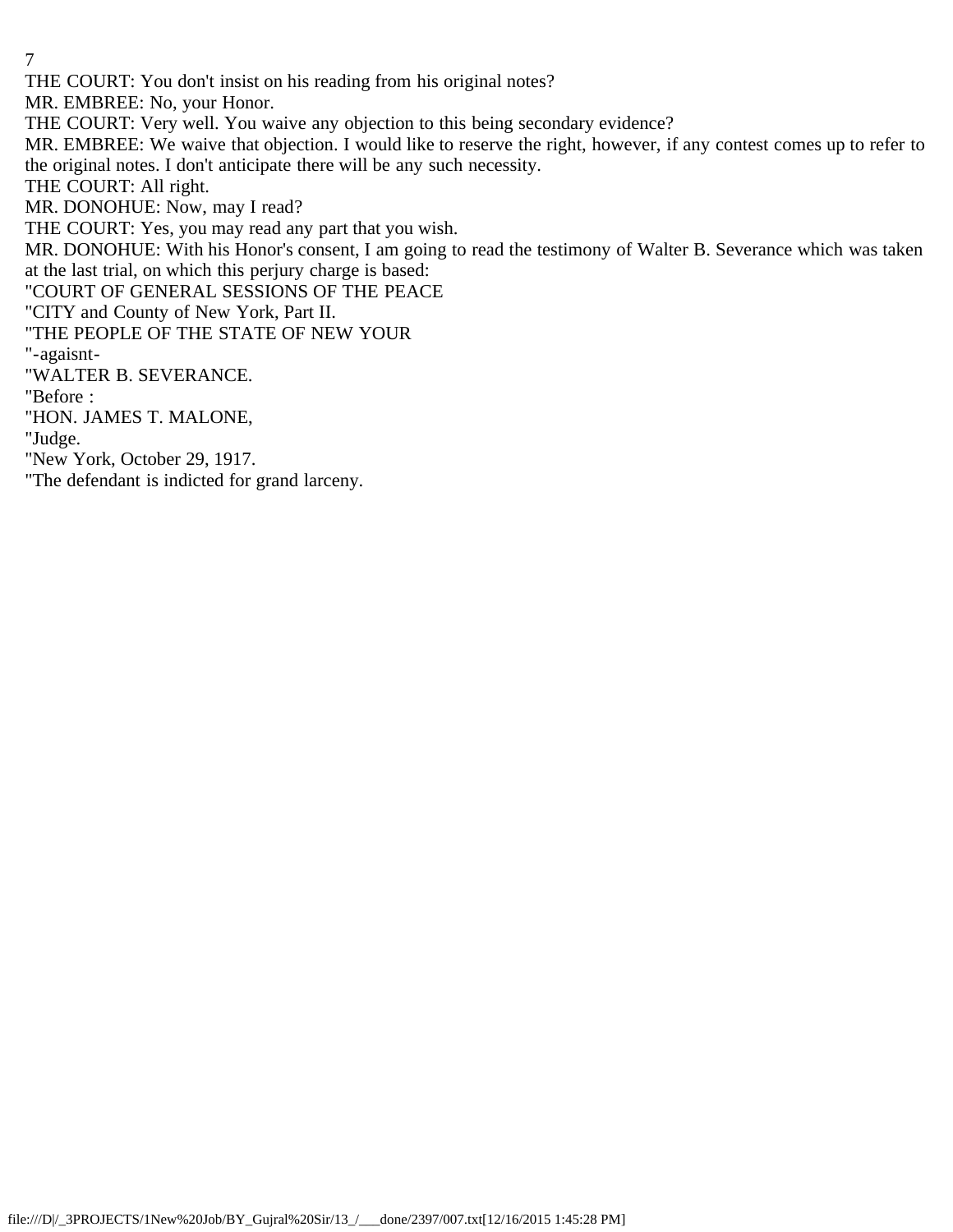"in the first degree and receiving in the "first degree "Indictment filed October 3, 1917. "APPEARANCES: "For the People: ASSISTANT DISTRICT ATTORNEY DONOHUE, ESQ. "For Defendant: HERMAN H. LEVY, ESQ. "The jury is duly impaneled and sworn. "New York, October 30, 1917. "DEFENDANT'S CASE. "WALTER B. SEVERAQNCE, OF 805 Lafayette Avenue, "Brooklyn defendant called in his own behalf, being "duly sworn, testified as follows: "DIRECT EXAMINATION BY MR. LEVY: "Q How old are you? A Sixteen, going on seventeen. "Q Where do you live, in Brooklyn? A Yes, sir. "Q With your father and mother? A Yes, sir. "Q And brothers? A Yes, sir. "Q And sisters? A Yes, sir. "Q Are your father and mother both here in court? "A Yes, sir. "Q Do you know Frank Carroll? A Yes, sir. "Q Do you remember Saturday evening September 15, 1917. "A Yes, sir. "Q Were you with Frank Carroll that evening? A Yes, sir.

8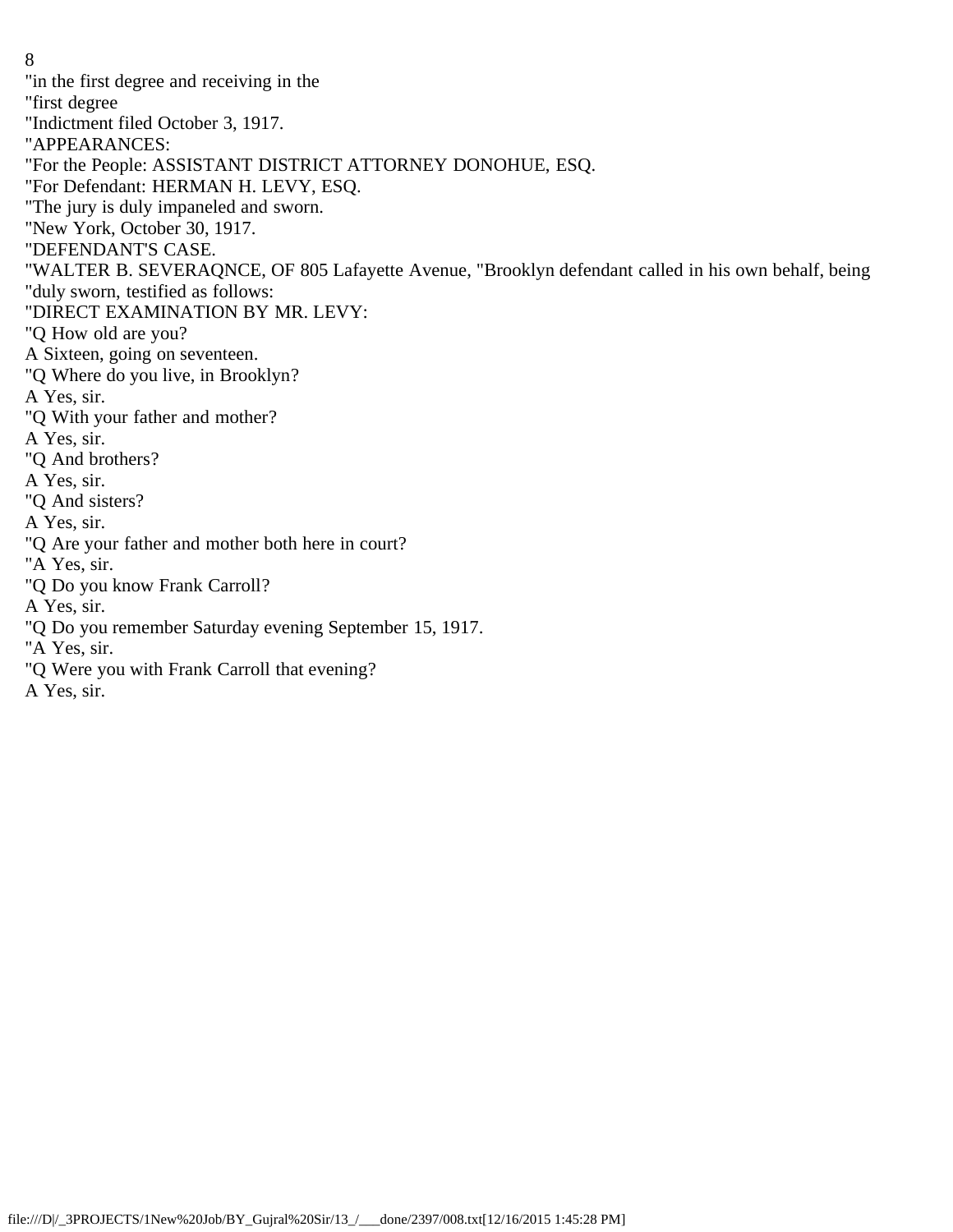- 9
- "Q You had come over from Brooklyn?

A Yes sir.

- "Q What part of the city were you and Frank Carroll at?
- "A Sixth Avenue and 47th Street.
- "Q Where did you meet the complaining witness?
- A At "Sixth Avenue and 47th Street.
- "Q Was he going uptown or downtown?

A Downtown.

"Q Which way were you going?

A I Was going uptown to "50th Street, to take the subway, but I was going home. I "was going two or three blocks to take the subway downtown.

"Q The complainant was coming your way?

A Yes.

- "Q With whom was the complaining witness with at that time?
- "A With three gentlemen.
- "Q Were they well dressed?

A No, sir.

- "Q Can you describe the clothes the three gentlemen had?
- "A Two had soft hats on and one had a cap on.
- "Q After yoy me these three gentlemen and Richter "what happened?

A Richter asked us to have a drink, He "grabbed hold of my arm and would not let go, so we took him "to the elevated.

"Q What did he say to you?

- A He said, 'Come on, join "my gang, join my crowd.'
- "Q Did he appear to be intoxicated?

A Yes, sir.

"Q What were the three men doing?

A Two had him by the "arm. The other was walking on the side towards the sidewalk.

- "Q What did you say when he said join the party?
- A I "said, 'Let go my arm.' Frank Carroll said to me, 'What is the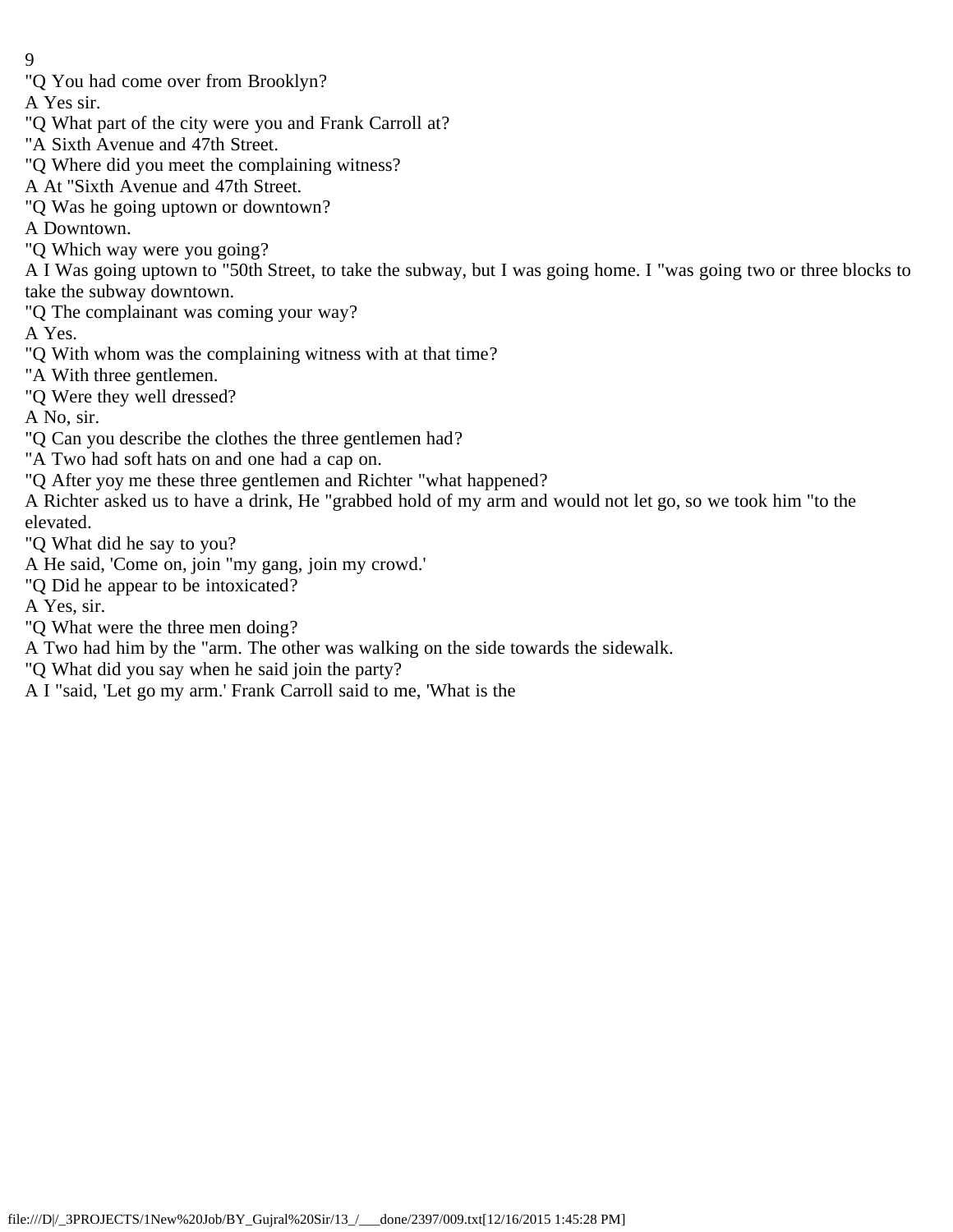"matter with him anyway?' He said, 'Let go my friend's arm.' He "said, 'Oh, be a good sport, have a drink.' Then we walked "up as far as 48th Street and Richter said 'Come on, come have "a drink,' I said, 'I don't drink.' He wanted to pull me "in the saloon on the corner. I said No. He was talking "about 'Shimmie McCoo', I didn't understand him, and we took "the elevated.

"Q Where had the three men been at that time?

A We had "gone to the drug store. I said, "Get something to sober you "up'. I took him in the drugstore, and he gave him some kind "of mixture. When I came out of the drug store the three men "had gone.

"Q Do you know what the drug clerk had given him?

A No, sir

"Q What did the substance look like?

A Like a brownish "color, white.

"Q The three men had left when you become out?

A Yes.

"Q Was Frank Carroll with you in the drug store?

A Yes.

"Q Did you touch any of the glasses at that time?

"A No, sir. There was only one glass on the counter.

"Q Did the drug clerk give it to him himself?

A Yes.

"Q Coming out of the drug store what did you do with "him?

A He said, 'Come on, we go uptown, take me home, I "don't feel good.' 'Take me home.'

"Q Was there anything about his clothes that you noticed?

"A His trousers were torn here (indicating). He was dressed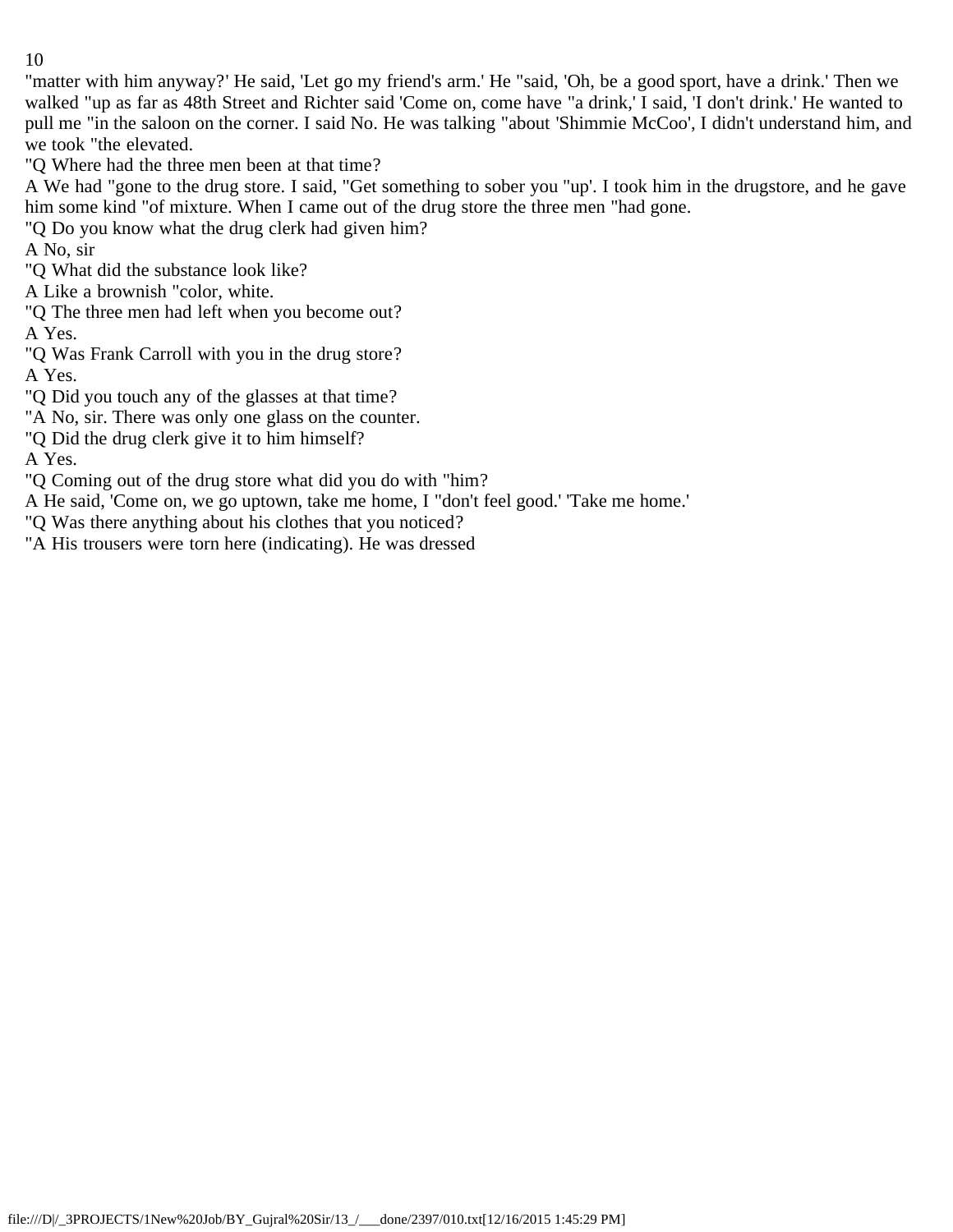"very poorly. His suit was dirty.

"Q He said, 'Take me home?'

A Yes. We went up the "elevated with Mr. Richter, Frank and I, and we rode up one "station, and he got sick. He was vomiting, in the ar, so he "got out of the car at the next station. He said, 'Get me a "taxi cab'. So the first car came along I raised my hand. I "said, 'How much will you charge to take us up to 107 Street.' "We asked him what the address was. He told us. So we got into "the car. Well, we went up to the house.

"Q Tell the Court and jury what happened in the taxi-cab.

"A Richter was sitting on the middle and Frank on the right hand "side and I on the left hand side. Richter lay his head down "on my lap and tried to open my trousers.

"Q What did he say or do?

A I said to Frank, 'What the "h- is the matter with this fellow?' Then I pushed him over "towards Frank's side. Frank pushed him over to my side. I "said, 'Sit up there.'

"Q Were you laughing or joking?

A Yes.

"Q What were you saying to Frank?

A I said, to Frank, 'What the h- is the matter with this fellow?' He said, 'He "'is a fairy.'

"Q You pushed him from side to side?

A Yes.

"Q When you got up to the house who got out first?

A I "got out first and helped Richter out, and Frank After.

"Q What did he talk about in the taxicab?

A 'Shimie "McCoo.', laughing and rolling his head around.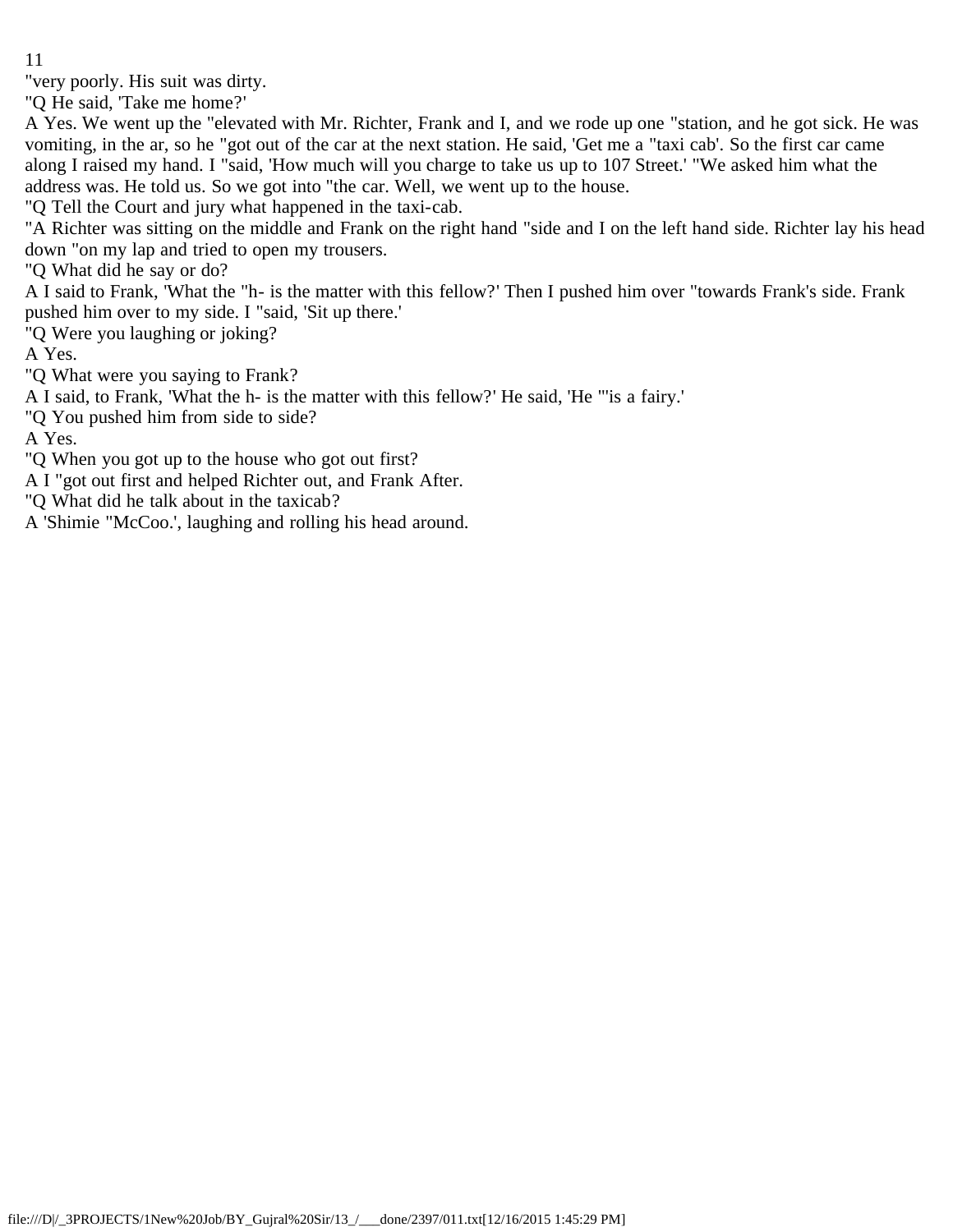"Q You say you helped Richter out of the taxi-cab; he "fell coming out?

A Yes.

"Q Did you and Frank help him upstairs?

A Yes.

"Q When you got upstairs to the floor that he lived on, "what happened?

A It took him quite a time to get upstairs. "He had a bunch of keys and tried to get in, and his sister "opened the door for us.

"Q When you got into the apartment what did his sister "say to you and what did you say to her, and what did "complainant say?

A She said something to him about coming home. "She said it was very low. He said, 'I have to friends of mine. "So he went in the parlor and turned on the light, he said, "'Have a seat.' He took us by the shoulders and pushed us in "a chair. Then he place a Victrola record. I asked him if "he had 'Tosca's Good-bye,' a piece we have home. So he "said he would look for it. He went around looking for it "and I was sitting on the davenport, then he said to Frank 'Can you "play the piano?' Frank said Yes, and Frank played the piano. "Richter opened it.

"Q What time was this about?

A When the record "was nearly finished it struck one o'clock.

"Q After Frank played the piano and the record was played, "what did Richter do?

A He said, 'Come on, have a drink,' "he went in to the kitchen. Then Mrs. Schoenemann came into the "room. At the time she came he said, 'Get the hell out of here.'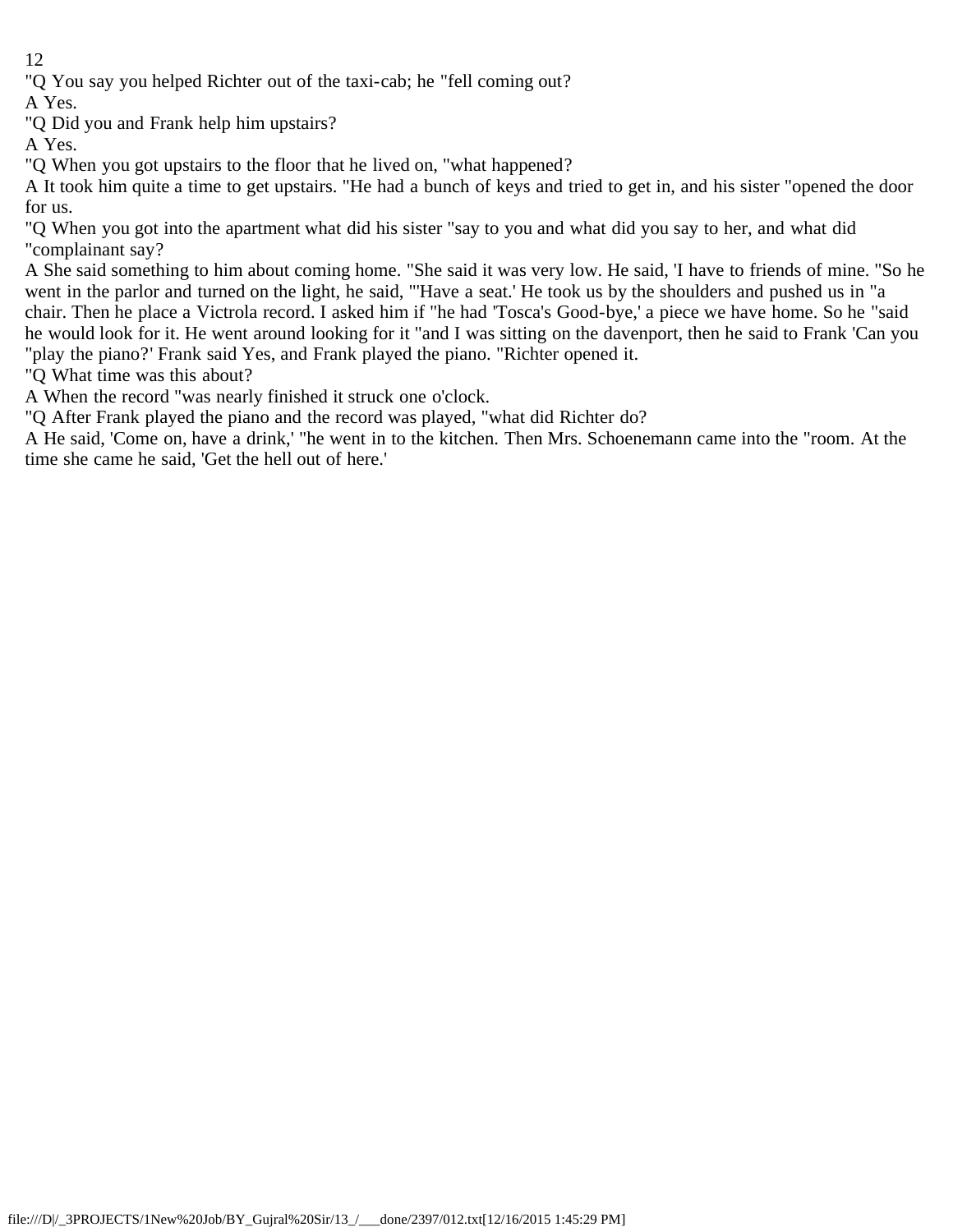"Q Did he speak in a gentle tone of voice to her?

A No, "rough.

"Q Did he say, 'please go to bed?'

A He said, 'You "go to bed'.

"Q What did he do with his hands?

A He closed the "door, and all the doors, ever one he closed, and she sat in "the kitchen. He said, 'What do you want, why don't you go to "bed?' And he closed all the doors.

"Q Did he pour out a drink into the tray?

A He brought "in the tray with some kind of a bottle of Scotch whiskey, "and a syphon and three glasses.

"Q Do you drink whiskey?

A No.

"Q Did you ever drink whiskey?

A No.

"Q What happened when he poured the whiskey out?

A He "poured about that much whiskey in the glass (indicating) and "The rest seltzer. I poured my glass, and I handed Frank my "glass, and I took Richter's glass and filled it with seltzer, "I said to Frank 'He better not drink any more, he has had "enough now.' He drank it. He made a funny motion with his "face. He said it tested rotten. Frank, he said, 'You have "been drinking too much, that is why.'

"Q Then what happened?

A We went into the parlor and "played another song. He said, 'Have another drink.' I said, "All right, I intended to pour it back into the tray again. "It was nearly half full with the water and whiskey, the tray.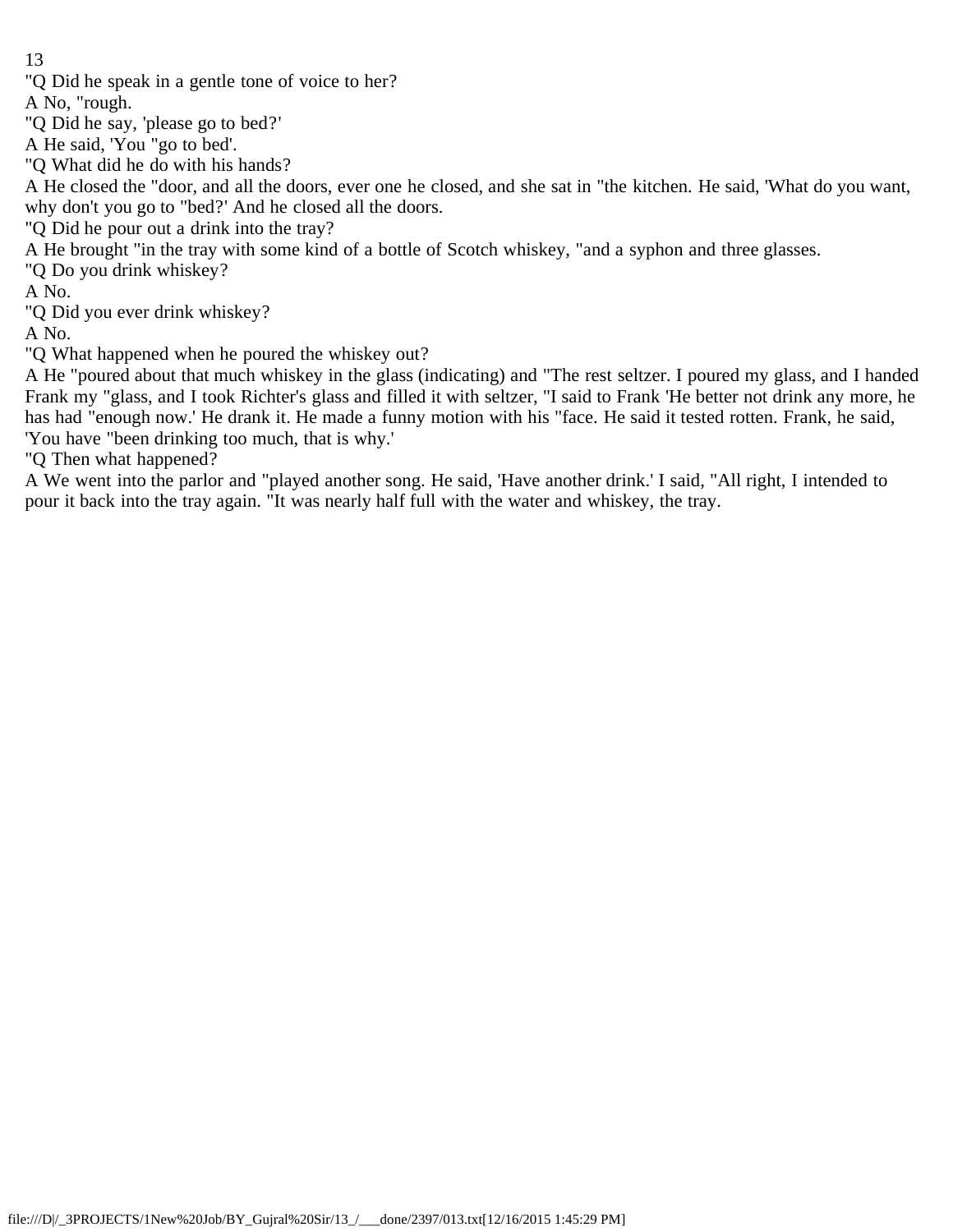"Frank did not say, 'All right.' He said, 'No, we don't want "any more.' He said, 'You are not good sport, you get the "hell out.' He took Frank's coat and hat that was lying on the "chair and pushed him out. 'There is the door.' This was a "door going to the street. He put Frank out. He held his "hand against the door this way (indicating) and I tried to get "by but he would not let me by.

"Q Did you ask him or your money for the taxicab?

A "Yes, downstairs I asked him. It was three dollars for the taxi can fellow. Richter put his hand in his pocket. He said, 'I "got nothing, I lost everything.' I said, 'All right, I will "have to pay it.' So I Paid the bill. He said, 'I will give "it to you back.'

"Q After you had poured out the second drink on the tray "and after he had put Carroll out, what happened? A I sat "down in the parlor and his sister came into the room. He told "her to get out, and closed the door. Coming back he tripped "on a small piece of wood on the door, a raised small piece of "wood and he fell on his nose. His sister said to me, 'What is "the matter with him?' She came in again I said, 'Go is all "right.' I said, 'Go into the bathroom, I will fix your "nose.' They said all right. I put hot water on his nose "in the bathroom and told him to hold his hand his hand up. I said, "'You better go to bed.' She said, 'You go in there with him "and after he falls asleep I will let you out, I have your coat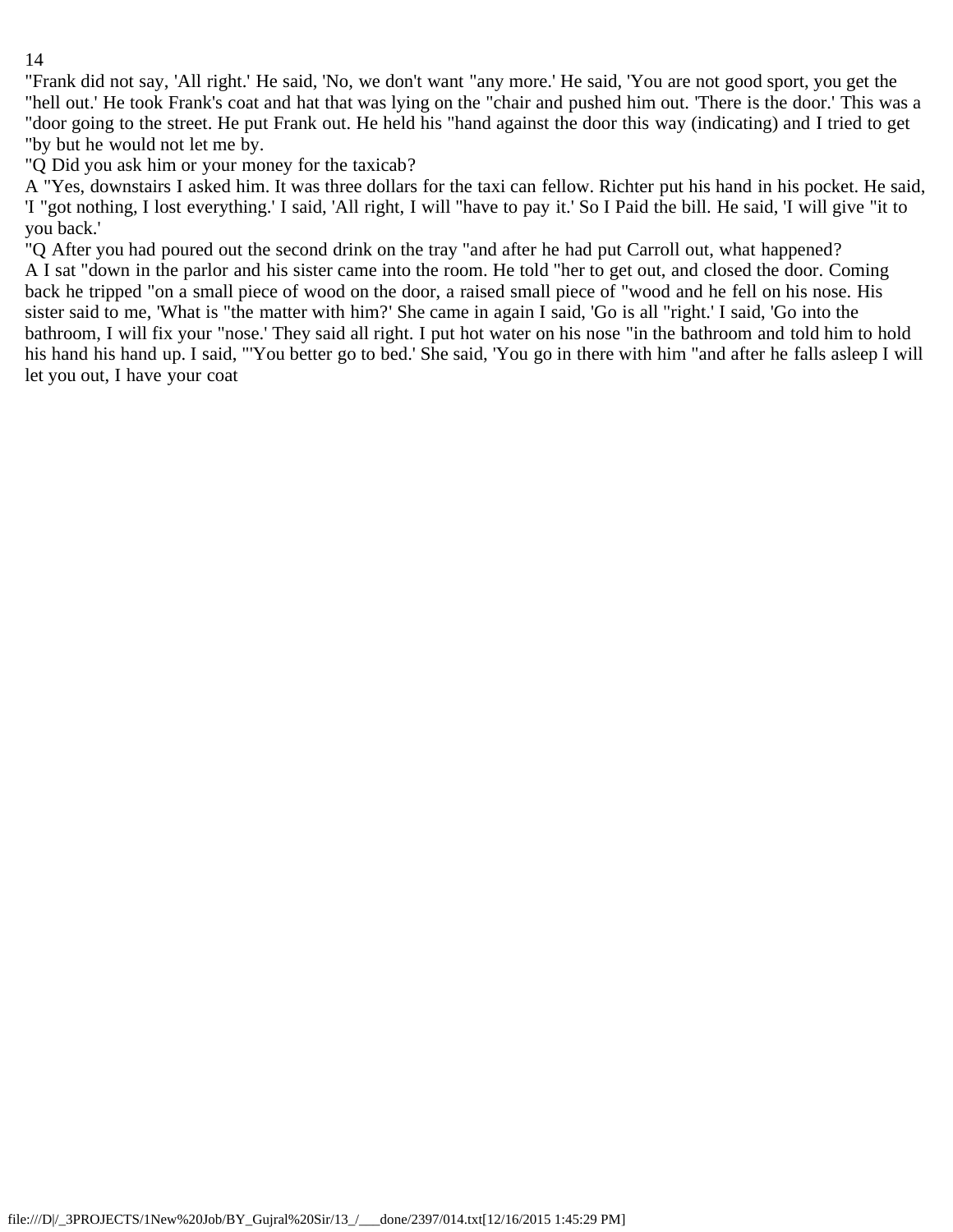"and hat.' He came into the bed. He said, 'Stay until "morning, why do you have to go home anyway.' I said, 'I "have to go to the country.' He said, 'Go home tomorrow.' "I said, 'I live in Scarsdale, New York.' He said, 'You go to "Scarsdale tomorrow.'

"Q Did you tell him you had to take the 3:26 train?

"A No, I did not tell him that.

"Q After that what happened?

A I did not want to get "undressed. I wanted to go home. I was going to sit on the "edge of the bed until he should fall asleep. He pulled me on the "bed, pulled my trousers off, and ripped them off with my "Shoes. My shoes came off with my trousers. I had low shoes "on. He said, 'You better get undressed.' I left the room" a number of times, because he tried to do several things in "the room. He tried to get down on me in the room. I said, "'Wait a minute, I am going in the bathroom, I will be back.' He said, 'Come back again,' I went in the bathroom three or "four times Mrs. Schoenemann stood in the hall all the time. "The door was open. I put the lights on and Richter turned "them off.

"Q Tell us about the incident with the bird?

A I "said, 'I am going into the bathroom.' I went into the hall. "Mrs. Schoenemann's niece called me into the room, she said, "'Come in, there is something underneath my bed.'

"Q Did she come out and call you in?

A She was "standing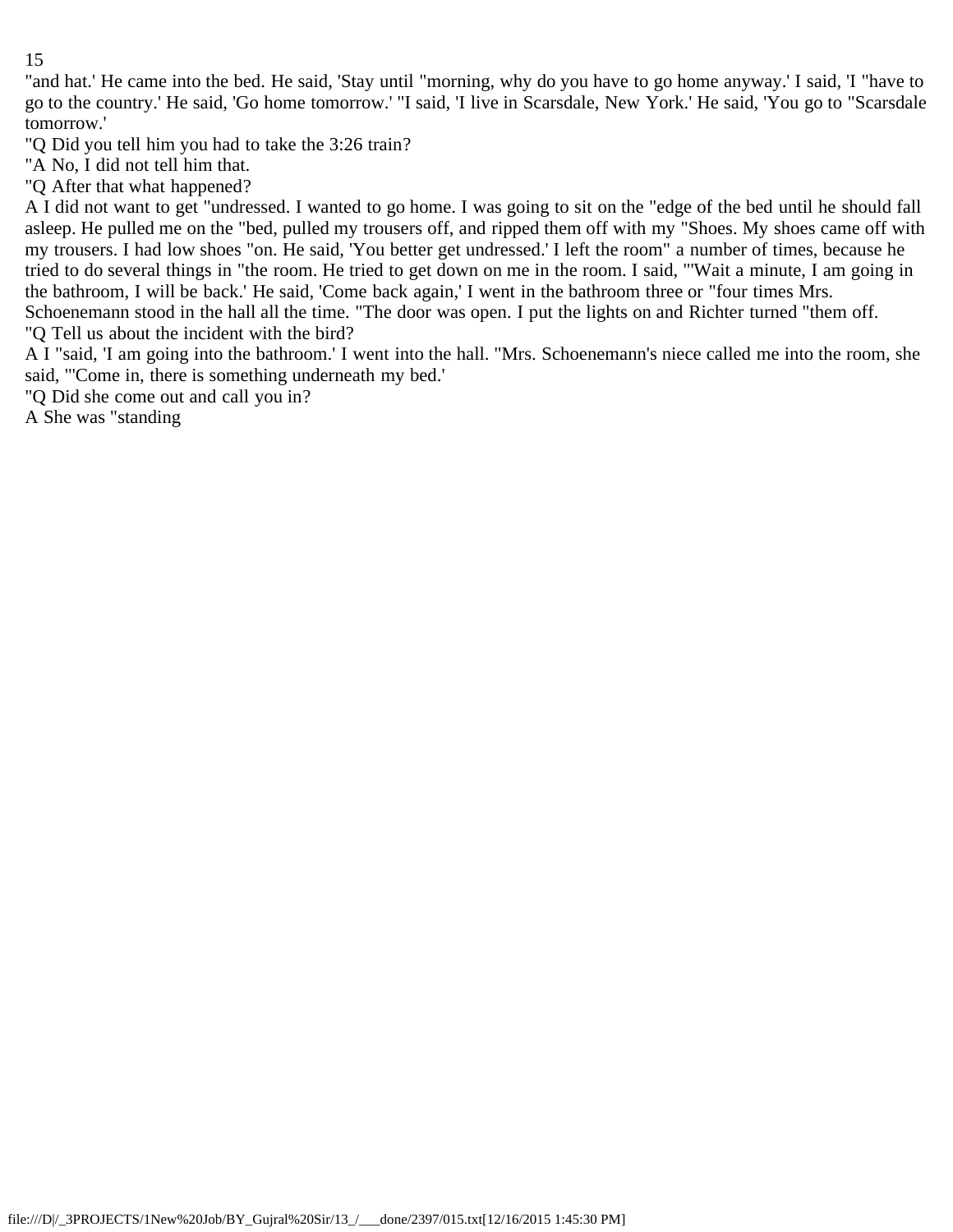there. Bathroom was about fifteen feet away from her "bedroom. She came in. I went over to Mrs. Schoenemann. I "said, 'I have to go home.' She said, 'Stay until he falls "asleep'. She told me about the bird. She said, 'It is a "bat'. I said, 'I will get it.' The niece was standing up. "She was standing in her night-gown, the niece. I had Mr. "Richter's bathrobe on, because I was not coming into the hall "with nothing on. I went into the room and I grabbed hold "of some kind of a cloth and picked up the bird. It was a "little brown bird. I took it out and held it by the feet. I "said to the niece, 'Nice little bird.' She said, 'Pretty.' "I said, 'Do you want to keep it?' She said, 'No, I am afraid' "Then I heard Richter's voice, he said, 'Where are you?' 'Shimie "McCoo', and all that. I stood against the door. She said, 'Don't let him in.' 'He will be looking into my bedroom.' "I held my back against the door. Mrs. Schoenemann put out "the light. I said, 'Put up the light.' She turned it up. He "thought the door was open. He pushed against it and could "not open it. He thought it was locked and he turned the key., "and looked us in. I banged on the door and I said, 'Here I "am.' She said, 'That is all right, I closed the door quick "so that he would not see in the room'. After while he fell "asleep inside. Mrs. Schoenemann meanwhile came in and took "my trousers and shoes and left them in the next room. She "said, 'You can get dressed in this room.' A sort of a pantry.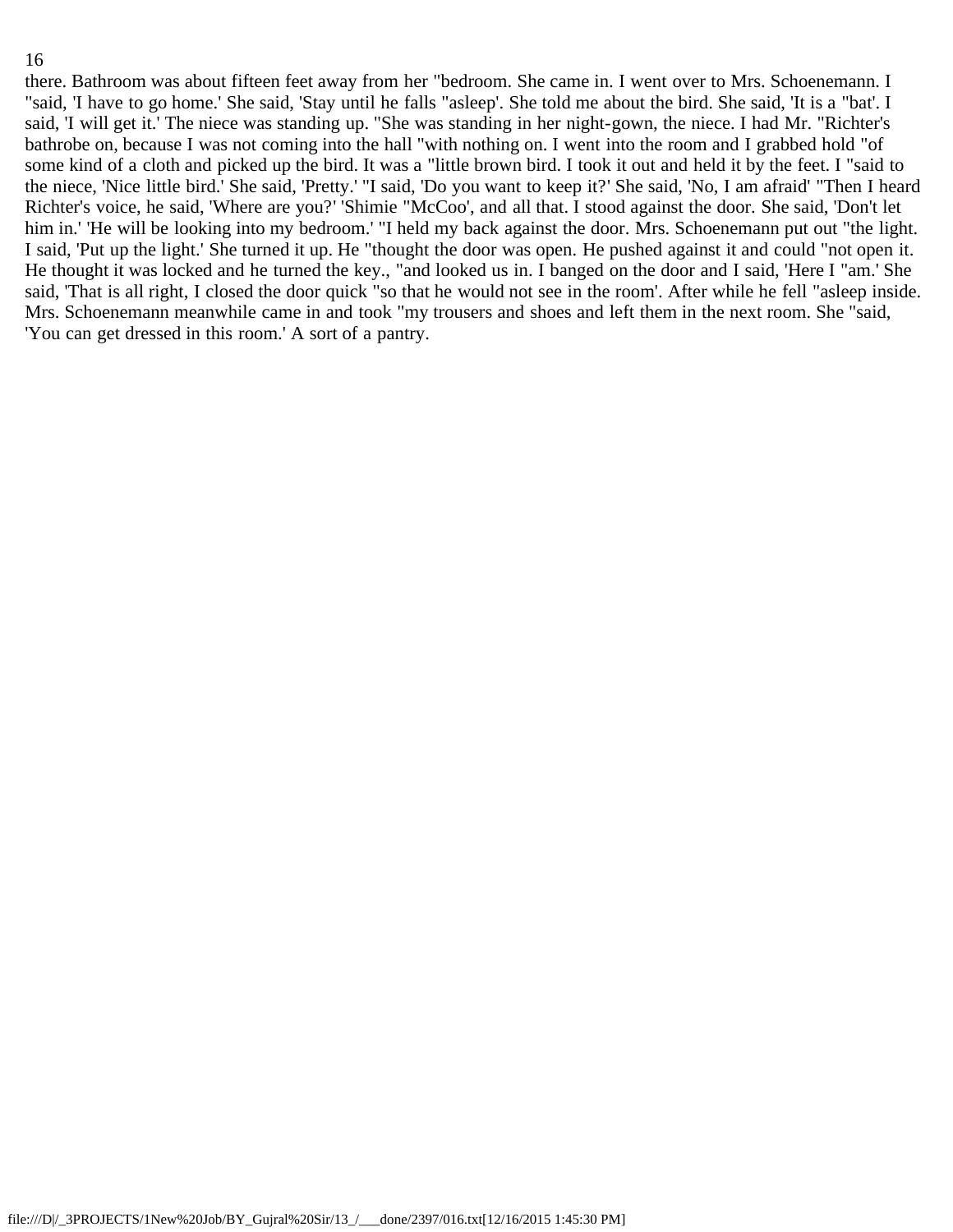"I got dressed in there. She said, 'What is the trouble, he "comes home and he is always getting me excited; he is always "drinking.' I said, 'I suppose he wants to be a good fellow.' "I said, 'Mr. Richter has my money for the taxicab.' She said, "If you 'phone tomorrow you will get your money. Mr. Richter "gets up early, about half past seven. You 'phone and you will "get your money.'

"Q How much was that?

A I gave the taxicabman five "dollars, the bill was three dollars. He only had a dollar "ten cents in change, No stores were open so I had to give "him three dollars and ninety cents. Mrs. Schoenemann said, "'God bless you; thank you for all you did,' and kissed me on "the forehead and I left the house. I 'phoned that next day.

"Q What time did you leave the house?

A A little after "two, about half past two.

"Q You say you 'phoned the next day?

A Yes.

"Q For what?

A To get my money. I was going to try to "make an appointment to get my money.

"Q Did you look up the number in the book?

A Yes.

"Q Did you speak to him on the telephone?

A Yes.

"Q Did you recognize his voice?

A No, sir.

"Q What did you say?

A I said, 'Is Mr. Richter there' "and he said, 'This is Mr. Richter.' I said, 'This is the "Young fellow helped you home last night.' He said, 'Oh, I "remember.' He said to me, 'You know, I lost quite a bit of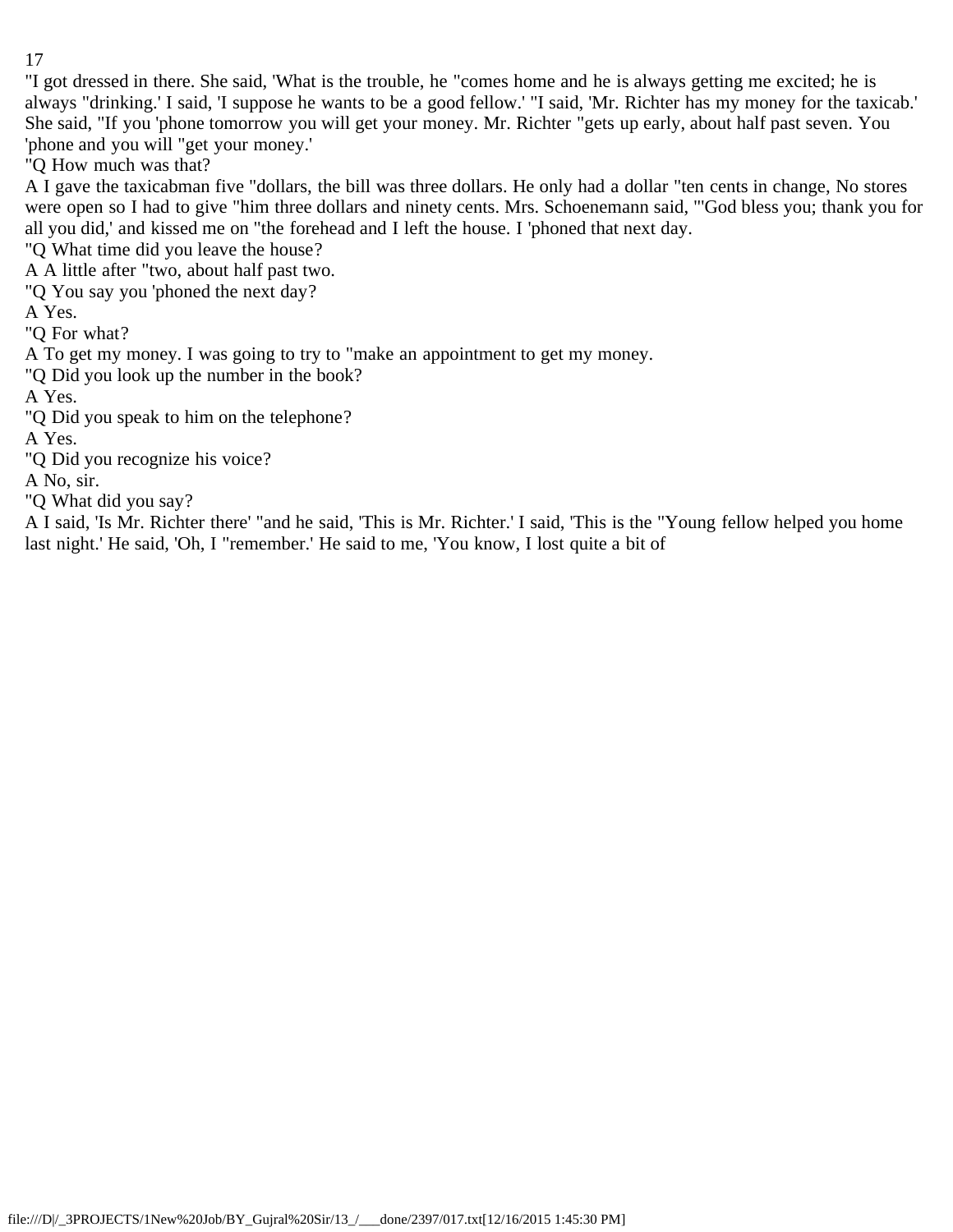"stuff.' I said, 'Yes, what did you lose?' He said, 'A "lot of stuff, I would like to find it. I am going to see my "friend in the Knickerbocker Hotel and talk things over with him. "Probably we can make an investigation quietly and find the "culprits.' I said, 'When you were with me you were with three "fellows that did not look very well, not well dressed, not "the company you ought to keep,' according to how his house "was. Richter said, 'Can you come up tonight or meet me "down town?' I said, 'I don't go out every night.'

"He said , 'When can you come up?' I said, 'Any time during "the week.' He said, 'Come Wednesday night.' Frank 'phoned "me Wednesday, he said, 'Are you going over to town?' I said, "'No, I will stay home. I was going to Richter's house but "I telephoned and his sister told me he had gone out, to a dinner "or something.'

"Q You wanted Frank to go with you?

A Yes.

"Q For what?

A He told he thought my friend took "the things. I told Frank and he said he is got a H-of a "nerve to tell me that. "Q So you 'phoned Frank?

A Frank 'phoned me and I told "him to come along. I telephoned Wednesday night. I said I am "coming up. I said, 'Is Mr. Richter there?' She said, 'He "has gone to a dinner.' I said, 'Will he be out tomorrow night?' "She said, She is going to the theatre Thursday night. That "is what the lady said.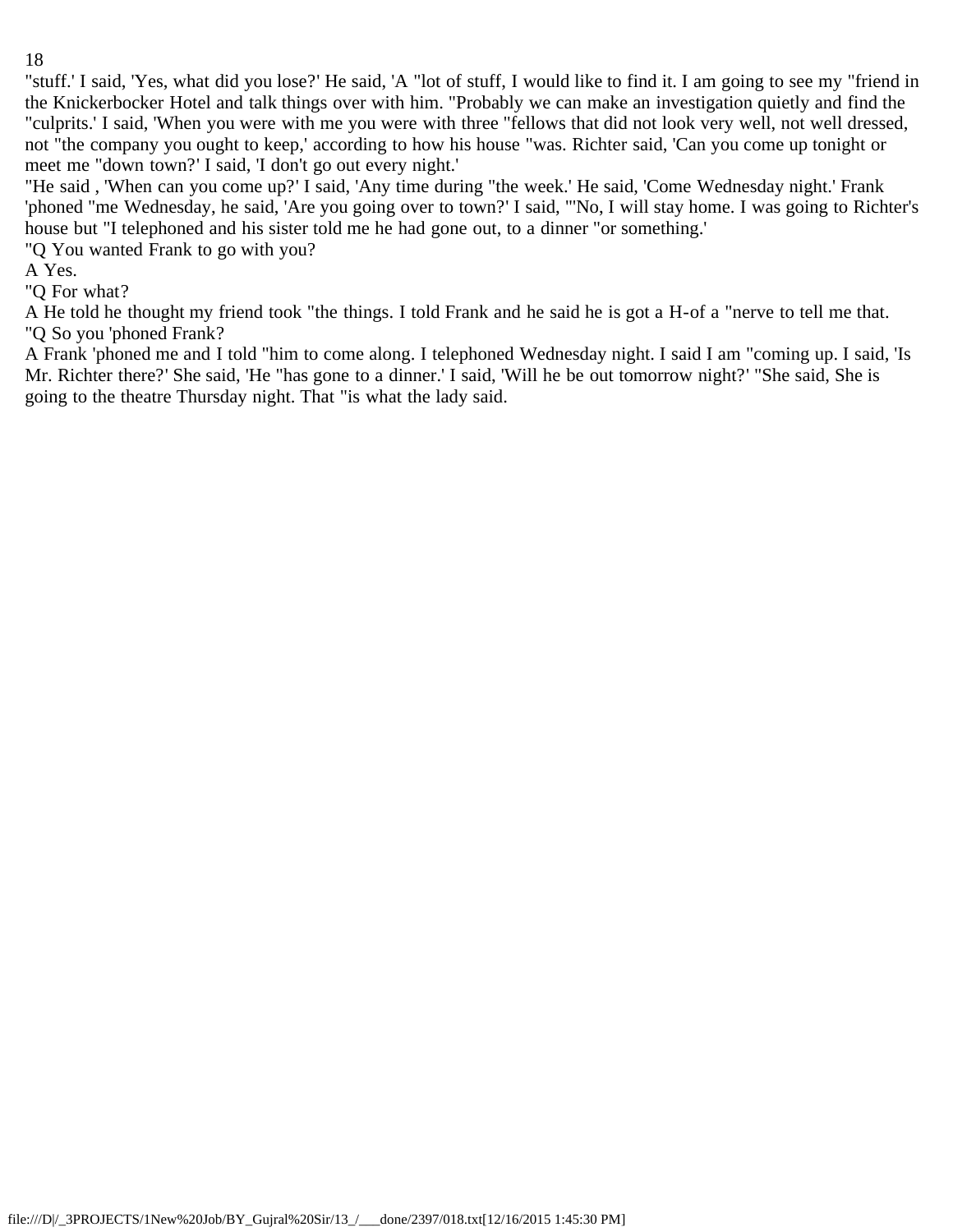"Q Mrs. Schoenemann?

A No, a much younger person., "the way the voice sounded. I said, 'What night shall I come "up?' She said, 'Friday or Saturday.' I said, 'I will "telephone Friday or Saturday just before I come up.' "Saturday night I came to meet Frank in New York, and Mrs. Richter "stopped me on the street.

"Q What was the time the detective was with him?

A He "was on the sidewalk. Richter stepped into the gutter, about "four or five steps, and took my arm. He said, 'Hello'. I "said, 'Hello'. He said, 'Are you the young fellow that took "me home?' I said, 'Step on the gutter, you will get run "over'. He stepped up. This detective was standing next. I "said, 'Be careful you are obstructing traffic.' So we walked "up to a haberdashery shop, towards sixth Avenue. He kept "asking for his rings, I said I did not have them. He said, "'I am going to have you arrested for taking my rings.' I "said, 'After all I done for you, you know I did not take "your rings.' He said, 'I am not saying you took them, but "I will have you arrested.' I said, 'Do you know what happened in the night.' 'I was afraid to tell my mother. You "sprained my wrist,' and I was afraid to tell my brother what "he done to me. He had bit me in the arm and up here ("indicating.)

"Q what did Richter say to that?

A He said, 'I was "intoxicated, that takes everything away.' 'That covers up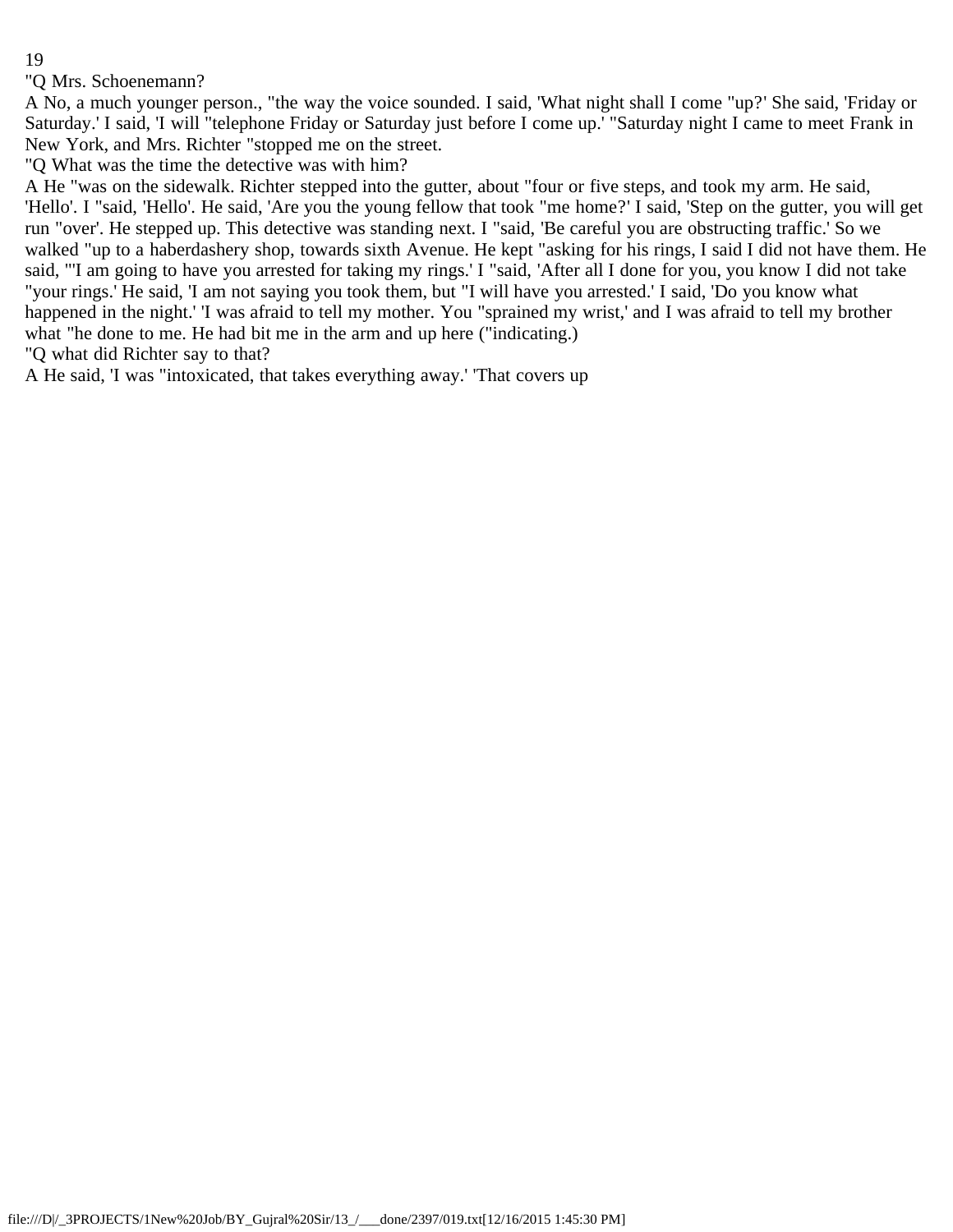"everything.'

"Q Did you any rings on his fingers when you met him?

"A No.

"Q Did you see any rings on his fingers when he was "up at the apartment?

A No, sir.

- "Q At any time that evening did you see any rings on his "fingers.
- A No, sir.
- "Q Is there anything you forgot to tell?
- A Not that I "can remember.
- "Q How many times in all did you call Richter up after "you left that apartment?

A Once.

"Q After this Saturday night how many times did you call "Richter up?

A Once, on a Sunday, once on a Wednesday, and "I was going to call him on a Saturday night, and just before "I was crossing the street, to telephone they arrested me.

"Q Have you ever been convicted of a crime?

A No.

"Q Have you ever been in any court in your life?

A No.

"Q You never had any trouble?

A No.

"Q Who do you work for?

A I was taking a new position "with Frederick Pierce Company, 18 Rose Street, New York.

- "Q Just before that who were you working for?
- A "With my brother. He is a chauffeur on automobiles.
- "Q Does your brother have charge of several cars in the DeKelb Avenue garage?
- A Yes, I helped my brother around "the cars, washing them. My brother gave me money, some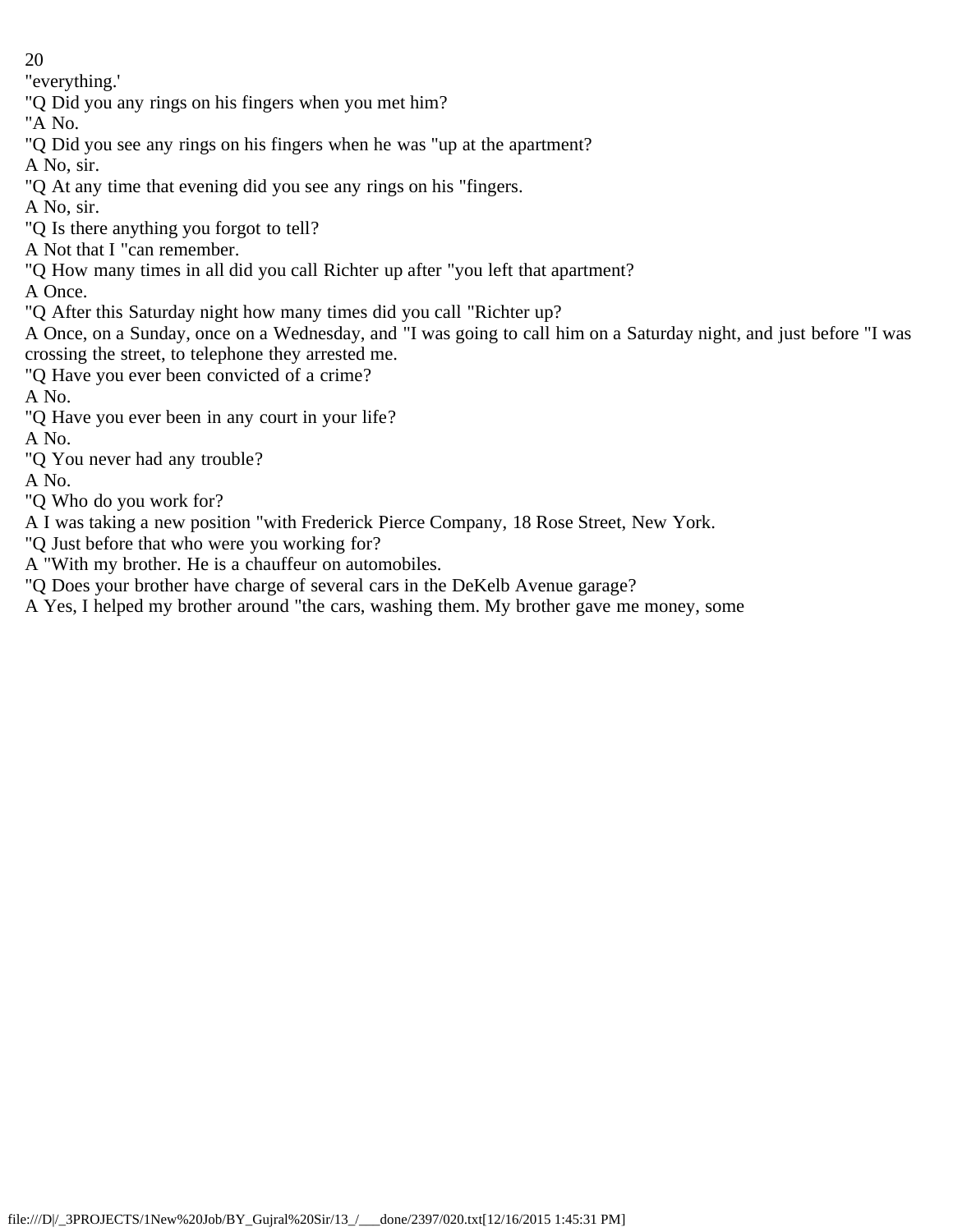"money, whatever he gave me, one or two dollars every week "to spend. "Q Before that did you work for Mr. Ball who is in court? "A Yes. "Q How long? A A year and a half. "MR. LEVY: That is all. "CROSS-EXAMINATION BY MR. DONOHUE: "Q What did you do for your brother? A Helping washing "cars for him. "Q Were you working on this day you went to New York? "A Which day? "Q The day you met Mr. Richter? A That was Saturday, "I did not work. "Q Did you work for him Friday? A Yes. "Q Washing cars? A Yes. "Q Washing and cleaning around cars? A Yes. "Q How long have you been working there? A About six "months or so. "Q Washing cars and generally fixing automobiles? "A Yes. "Q Let me see your hands (witness showing hands to counsel) A Yes. "Q Show your hands "(Witness showing his hands to the jury.) "Q How long did you work for your brother? A Six months "or so.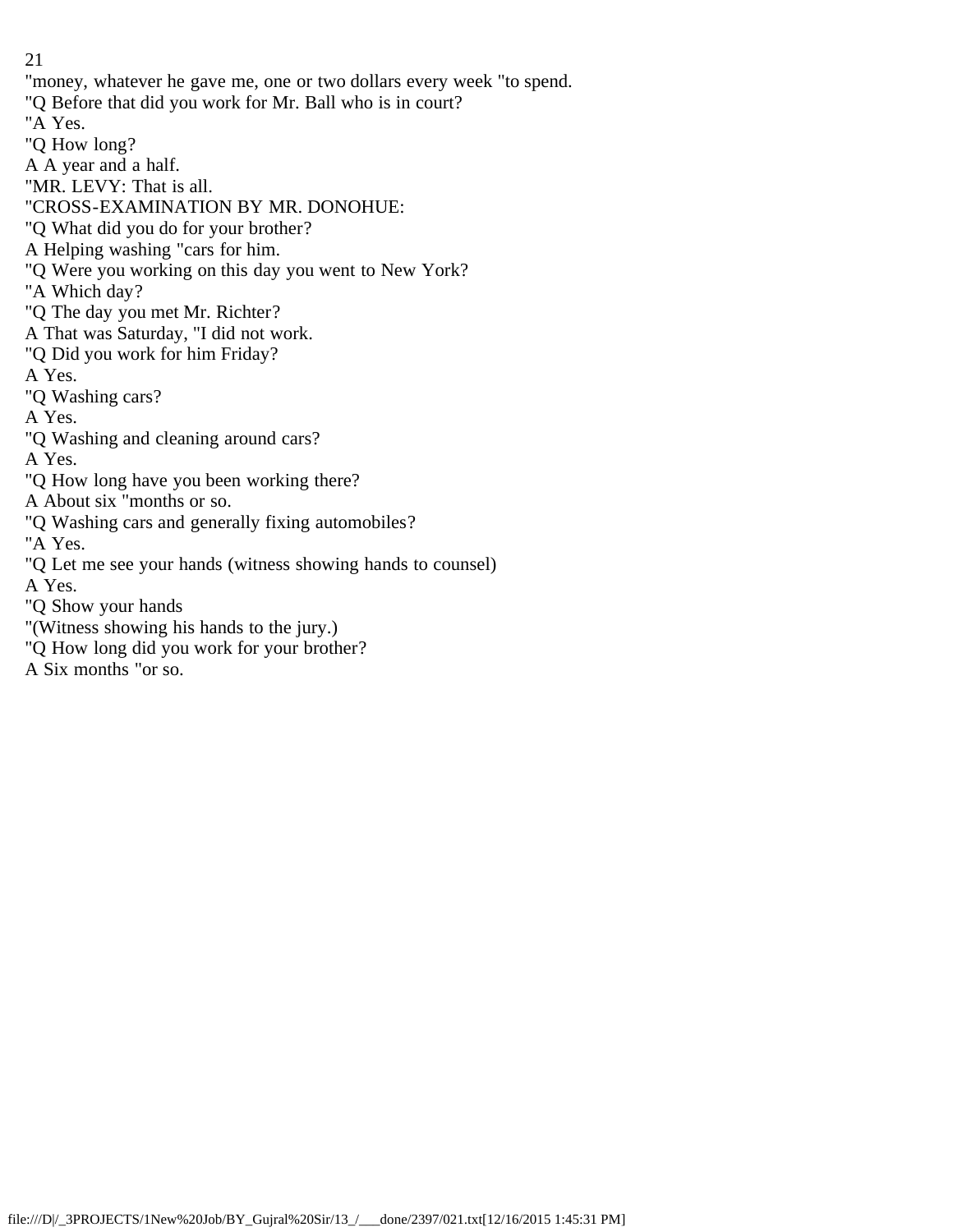"Q Which brother?

A Frederick.

"Q What is his business?

A He takes care of a few cars around the garage.

"Q Does he won them?

A They are private cars.

"Q Is he the owner of agarage?

A No. I don't "understand his business around there but he had his cars around "there.

"Q What does he do?

A Keeps them in shape, washes "and cleans them, to see if there is any trouble, and adjusts "the engines. I help wash the cars.

"Q On some them?

A Yes.

"Q What does your brother do with the cars?

A He gets "paid by the men around there for the cars.

"Q He takes care of them in this particular garage?

"A Yes.

"Q And you help him washing and cleaning them?

A Yes.

"Q How much does he give you for that?

A One or two "dollars a week, spending money.

"Q Do you do anything else?

A Polish them.

"Q Just two cars?

A There are three or four cars.

"Q How many cars do you take care of?

A Three or four "cars. I took care of three, and I used to do a little extra "work for the other chauffeurs and they used to give me a quarter "or half a dollar; whatever money they made.

"Q Who is Mr. Ball?

A My former employer. He is in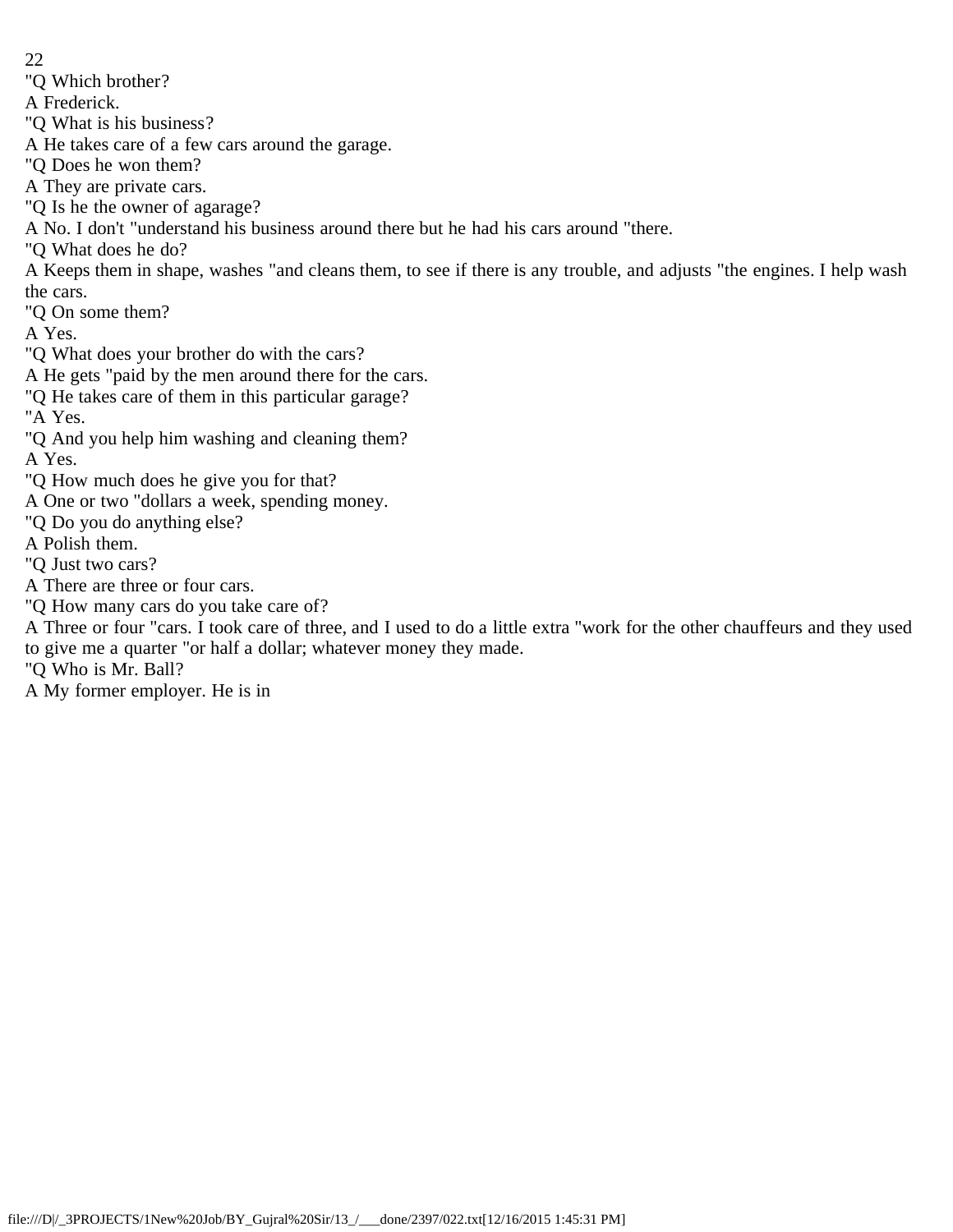"the drug business, 607 DeKalb Avenue, Brooklyn.

"Q Is that a drug store?

A Yes.

"Q What did you do for him?

A I attended the store, "waited on people, rung up cash. Filled different little "things, salts, and the like.

"Q You first met Mr. Richter at 47th Street and Sixth "Avenue?

A Yes.

"Q You were with Carroll?

A Yes, sir.

"Q And Richter was with three other men?

A Yes.

"Q And dressed very poorly?

A Yes.

"Q Richter was dressed poorly?

A His cloths were "dirty and his trousers torn.

"Q You said before that he was dressed poorly?

A "According to my estimation yes, sir.

"Q He was dressed very poorly?

A Yes.

"Q There is nothing about him to indicate he was a man "of refinement?

A Yes, sir, you could see the quality of "his clothes were all right. He had a nice tie and that, but "he was dirty.

"Q You came along on the same side of the street with "him?

A He was coming down, I was going up.

"Q As you came along he grabbed you by the hand?

A As "I was going down the gutter he was going up. He said, 'Join "my gang, my crowd, have a drink.'

"Q What time was that?

A Around towards eleven o'clock.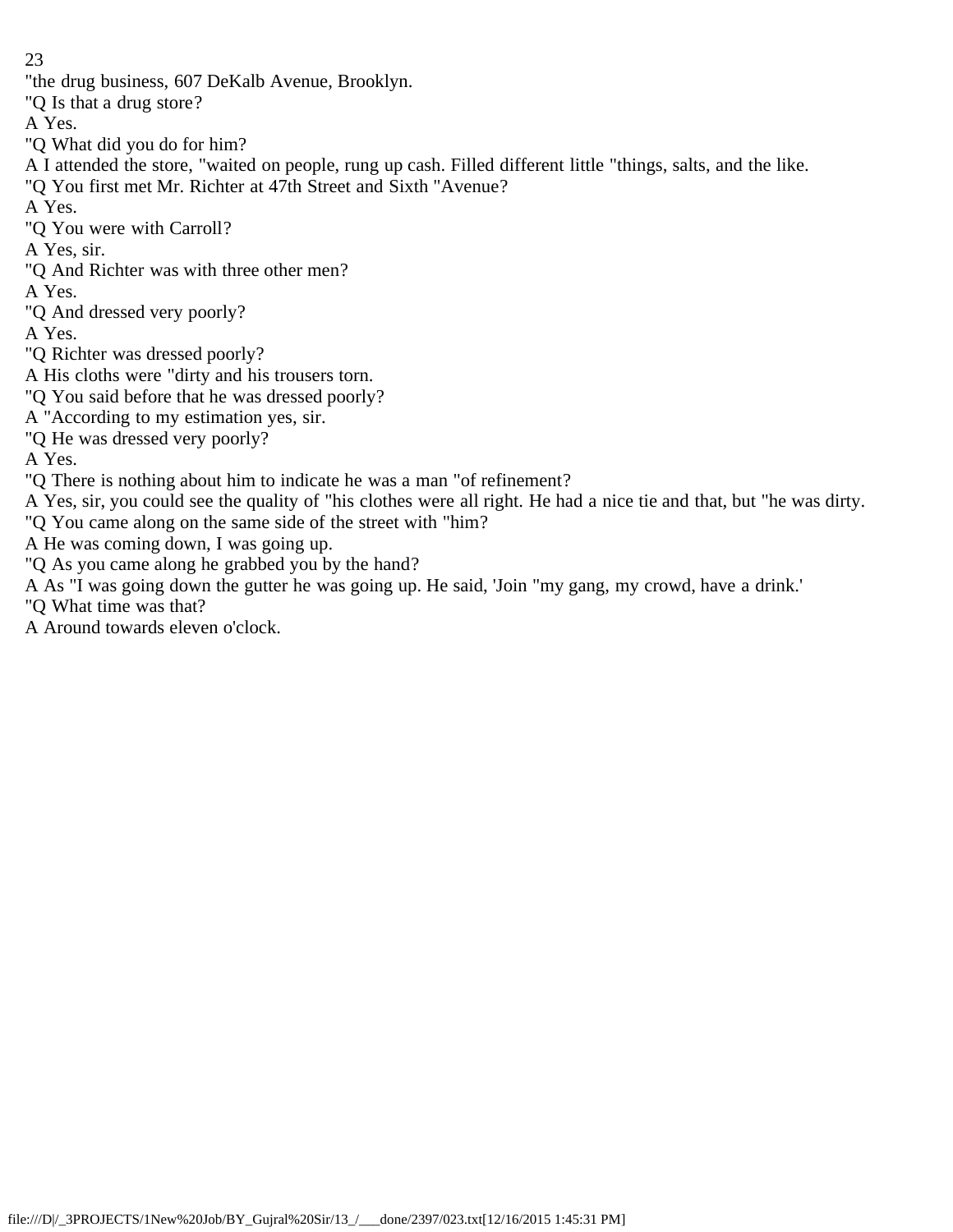"Q Where were you going?

A I was going to take the "subway at 50th Street and Broadway. I had been out with "Carroll to the Rialto Theatre.

"Q How did you happen to get to 47th Street and Sixth "Avenue?

A Because Frank Carroll and I had taken a young "lady Helen to the car. We walked with her as far as Sixth "Avenue and 42nd Street.

"Q Well, you got to 47th Street then?

A Yes.

"Q Why didn't you take the subway in 42nd Street?

"A We were going to take a walk up Sixth Avenue, looking in "the stores.

"Q Did you ever see any other fairies on Sixth Avenue?

"MR. LEVY: Objected to as improper.

"Question withdrawn.

"Q Did you say the complaining witness was a fairy?

A No

"Q Do you say so now?

A No, isr.

"Q You had been to the Rialto Theatre with Frank Car-"roll?

A Yes, and a young lady.

"Q And the young lady wanted to take the 42nd Street "car?

A Sixth Avenue car.

"Q You walked to 42nd Street and Sixth Avenue and put the "young lady on the car?

A Yes.

"Q Then you and Frank wanted to take the subway?

A Yes.

"Q Instead of walking over to Times Square subway station" you decided to walk to 50th Street, and Broadway? A Yes.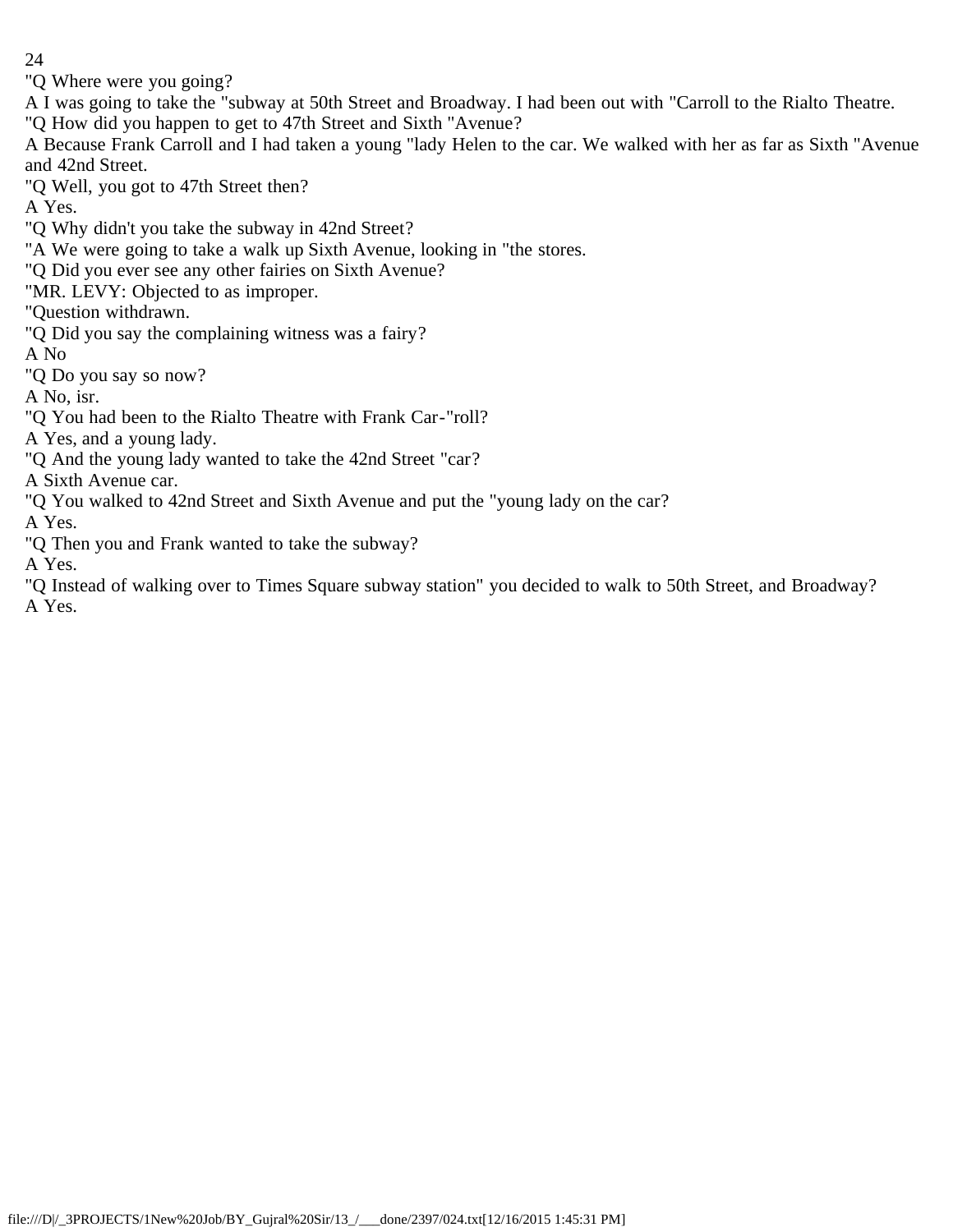- 25
- "Q Ad you decided to go up Sixth Avenue?
- A Yes, "to look in the shop windows. I was going to by a pair of shoes "the night.
- "Q At eleven o'clock at night?
- A Yes.
- "Q And you had just five dollars in your pocket you saved "up for that purpose?
- A Yes.
- "Q And as you were walking along you me the complaining "witness and these three men? A Yes, sir.
- "Q The complaining witness grabbed you by the arm?
- "A Yes.
- "Q Did that strike you as being peculiar?
- A No, because "he was intoxicated.
- "Q Did you know at that time what he wanted with you?
- "A No.
- "Q Did you have any idea what he wanted?
- A No.
- "Q You took him into a drug store then?

A Yes.

- "Q What happened to the other three men?
- A They had "gone when we came out. They did not go into the drug store. "They stayed outside.
- "Q Did they talk to him at all there while you were present?
- "A They were talking about this stuff and that.

"Q What stuff?

- A About drinking and about him being "such a good sport and they had a good time, on that order.
- "Q You had this drink in the drug store with him?

Yes.

"Q You Came out in the street and you found yourself alone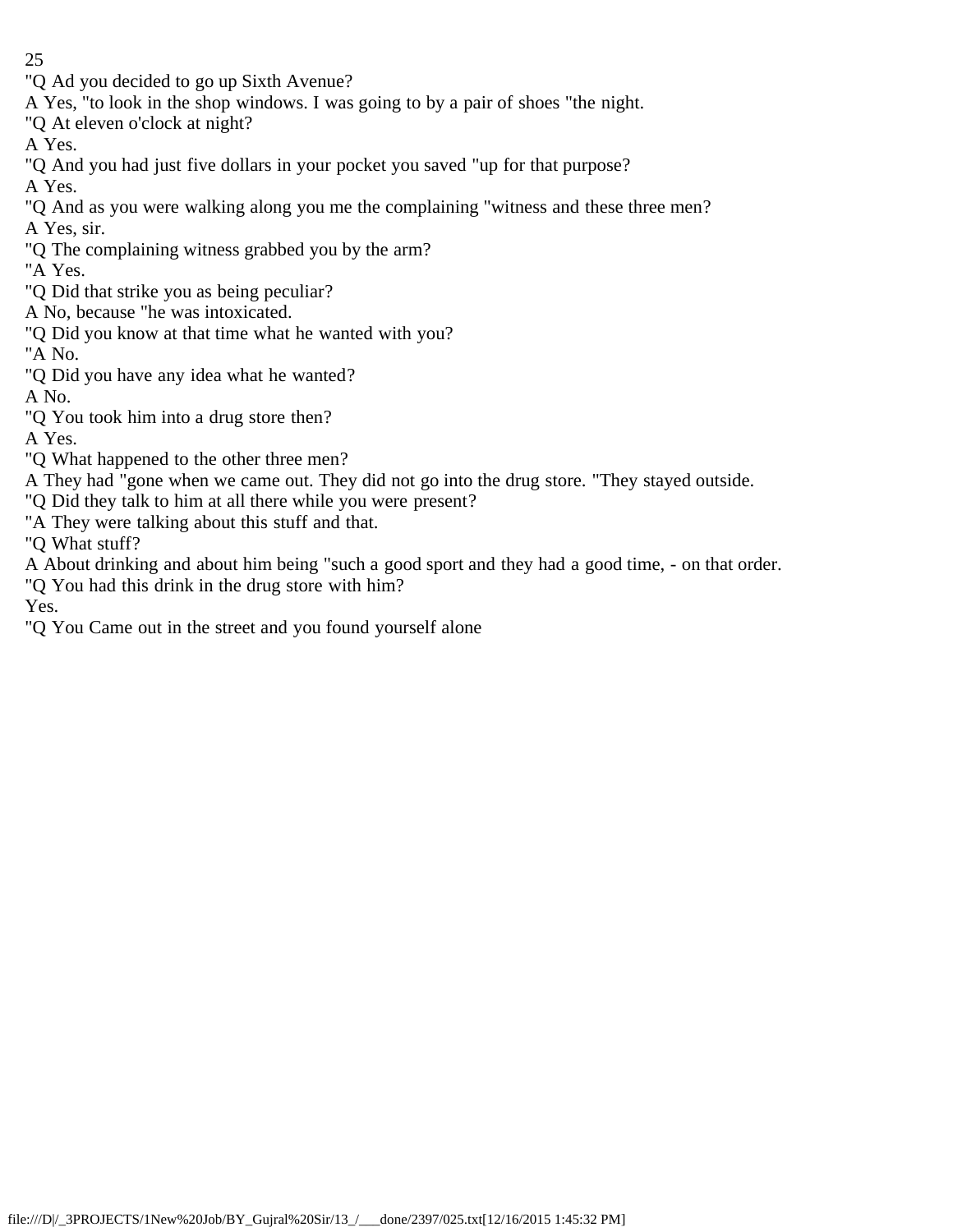26 "with Carroll? A And Richter. "Q Why didn't you go home? A Because Richter asked "me to take him home, he was not feeling good. "Q Was he able to walk? A Fairly well. He was "staggering. "Q He could walk? A He really did not talk. He talked "about "Shimie McCoo.' "Q How did you know where he lived? A I asked him "Where he lived and he said, 472 Central Park West. He gave "the address. "Q And you decided to take him in the train? A Yes. "Q Why didn't you go home then? A He asked us to "accompany him home. He said he don't feel good. "Q Where did you get on the station for the train? "A 50th Street. "Q How far did you go? A One station. "Q During this time the complaining witness was intoxicated?" A He vomited in the car. "Q You made no attempt to get a policeman and place him "under arrest? A No, because I did not want to have the "man arrested. "Q You never knew him before? A No. "Q Then you got off the elevated? A Yes, at 58th Street, "or 59th Street, whatever the station is. "Q Then you got into the taxi-cab?

A Yes.

"Q While you were in the taxicab he attempted to as sault"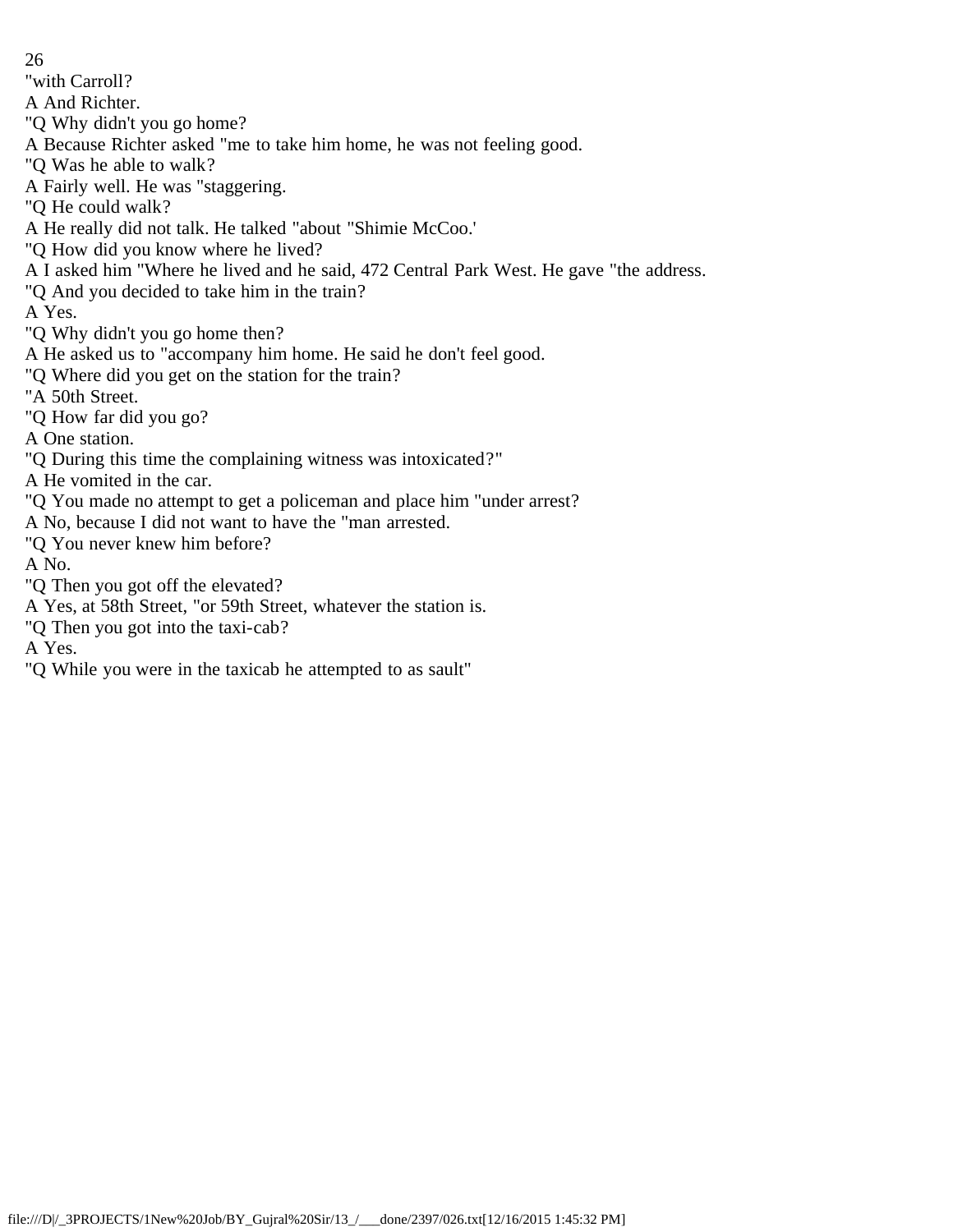You?

A Yes, sir.

"Q What did he try to do?

A He laid his head in my "lap and was opening my trousers. I said, 'What in the hell "is the matter with you?'. "Q Didn't that strike you as furnny?

A Yes, I pushed "him over to Carroll.

"Q Did you call a policeman?

A No.

"Q Did you make an outcry?

A No.

"Q Did you tell the chauffeur?

A No, sir. I told Carroll. "I asked him what was the matter with him.

"Q Despite the fact he tried to assault you in a taxicab, "you went into his apartment?

A I had to get my money. I "asked him for the money down on the street.

"Q Did you make nay outcry when you got out of the taxicab?"

A There was nobody there.

"Q Did you tell anybody?

A Carroll knew it.

"Q You knew what his purpose was in bringing you home?

"A He did noy intend to bring me home. I wanted my money.

"Q When you went home into his apartment you knew he was a "degenerate, you say? A Yes.

"Q You knew what he would do to you?

A I did not "expect that.

"Q He tried to do it in the taxicab?

A I thought "he would stop after that. I said, 'Keep to yourself'.

"Q Wasn't that your very purpose in going to the apartment with him?"

A No, sir.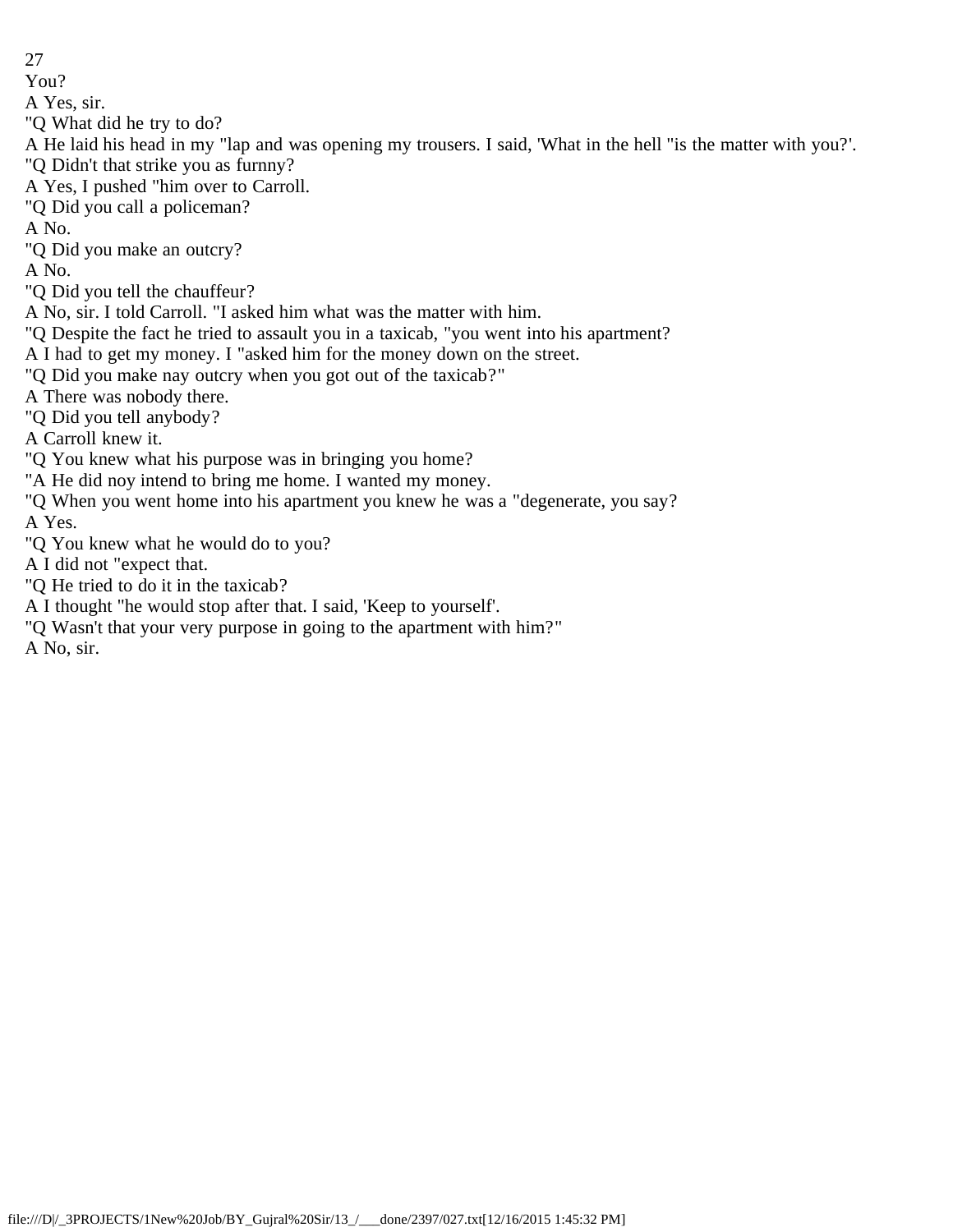"Q Despite the fact that man had attempted to "get down on you as you say, you went up to his own apartment "is that so?

A Yes, I went upto get my money. "Q Did you go up in the elevator? A No. "Q How did you get? A The stairs. "Q Did you meet anybody going up? A No. "Q Did he drag you up? A No, I helped him up. "Q You went up of your own accord? A Yes. "Q What time was this? A After twelve, it must have "been. It struck one o'clock by the clock in the parlor. "Q You and Carrolls went up together? A Yes. "Q How old is Carroll? A Around 18. "Q Had you and Carroll been travelling together for some "time before this? A Not long. "Q Had't you been out before with Carroll and picked up "drunks? A No. "Q Isn't that all you do for a living? A No. "Q Had any man tried to do this you before? A No. "Q Then you were very much surprised when this man tried it? A Yes. "Q You told us before you were not surprised? A I pushed him up. I did not understand the man. I said, 'What "the hell is the matter with him,' to Carroll. "Q When he tried to open your trousers you did not know "what he was trying to do? A I did know.

"Q Then it did not surprise you?

A I had heard of those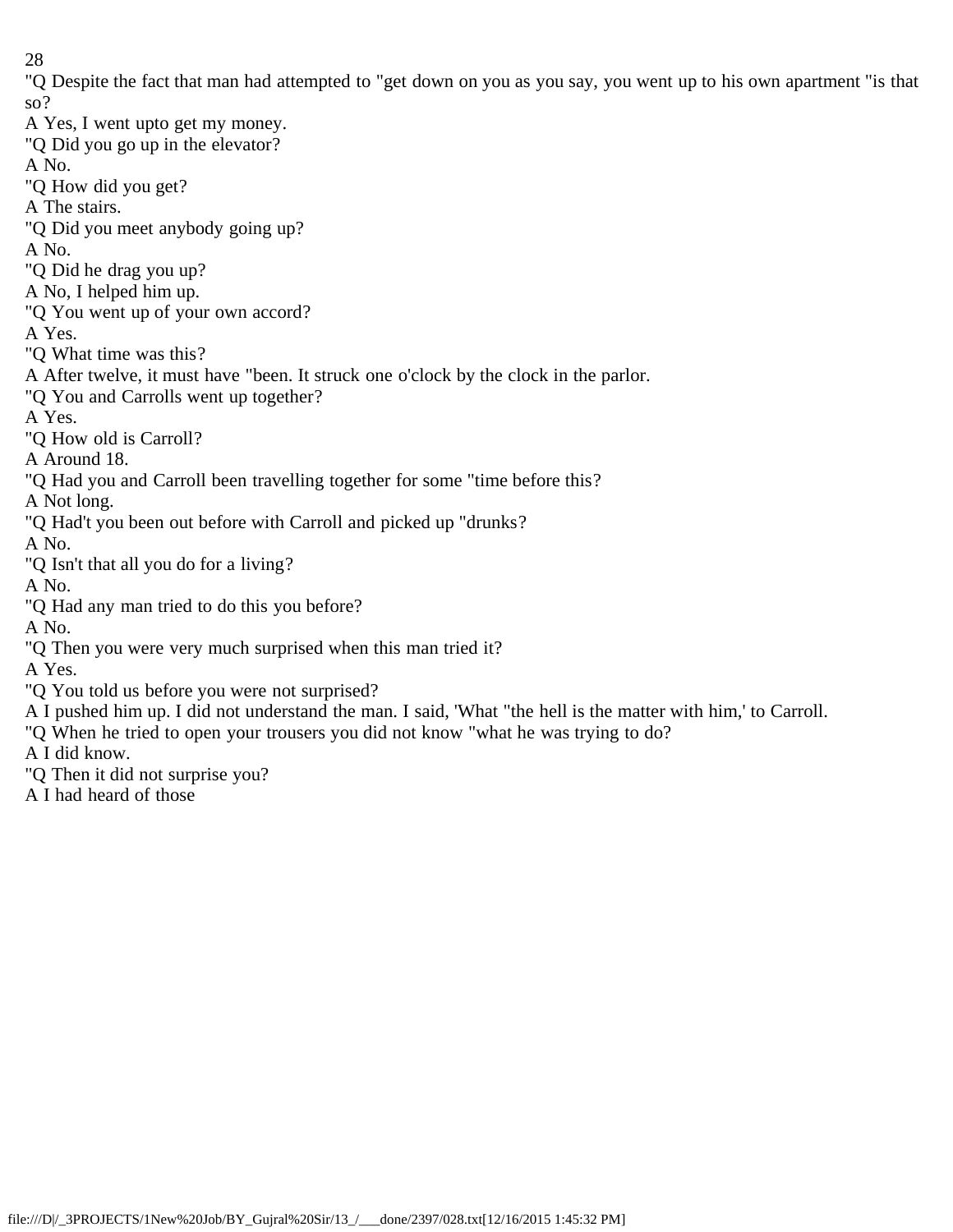- 29
- "people before.
- "Q You had never seen one before?
- A Yes, I did.
- "Q Did anybody ever try to do that to you before?
- A No.
- "Q That was the first time?
- A Yes, sir
- "Q Of course, you were very indignant?
- A You could "not be indignant in a taxicab.
- "Q Were you?
- A In a way. In one way I was and in one "way I was not.
- "Q You thought he was a bad man.
- A Yes.
- "Q And despite that fact your went up to his own apartment with him?"
- A Yes, to get my money.
- "Q When you go into the apartment you had a drink and "you played the Victrola?
- A I had not drink.
- "Q He attempted to give you a drink?
- A He played the "Victrola.
- "Q How long were you in before Carroll left?
- A Carroll "must have been there over half an hour.
- "Q So Carroll left about half past twelve, is that right?
- "A It struck one o'clock by the clock.
- "Q And you stayed on with him?
- A I tried to get away "with Carroll. I had picked up my hat.
- "Q Did you tell Carroll when he was leaving you what to "do when he got on the street?
- A I said to Frank, 'He will "not let me out.' I pushed with my hand. Richer had his "hand on the door and would not let me out. I tried to push "his hand away. He seemed to have superhuman strength. I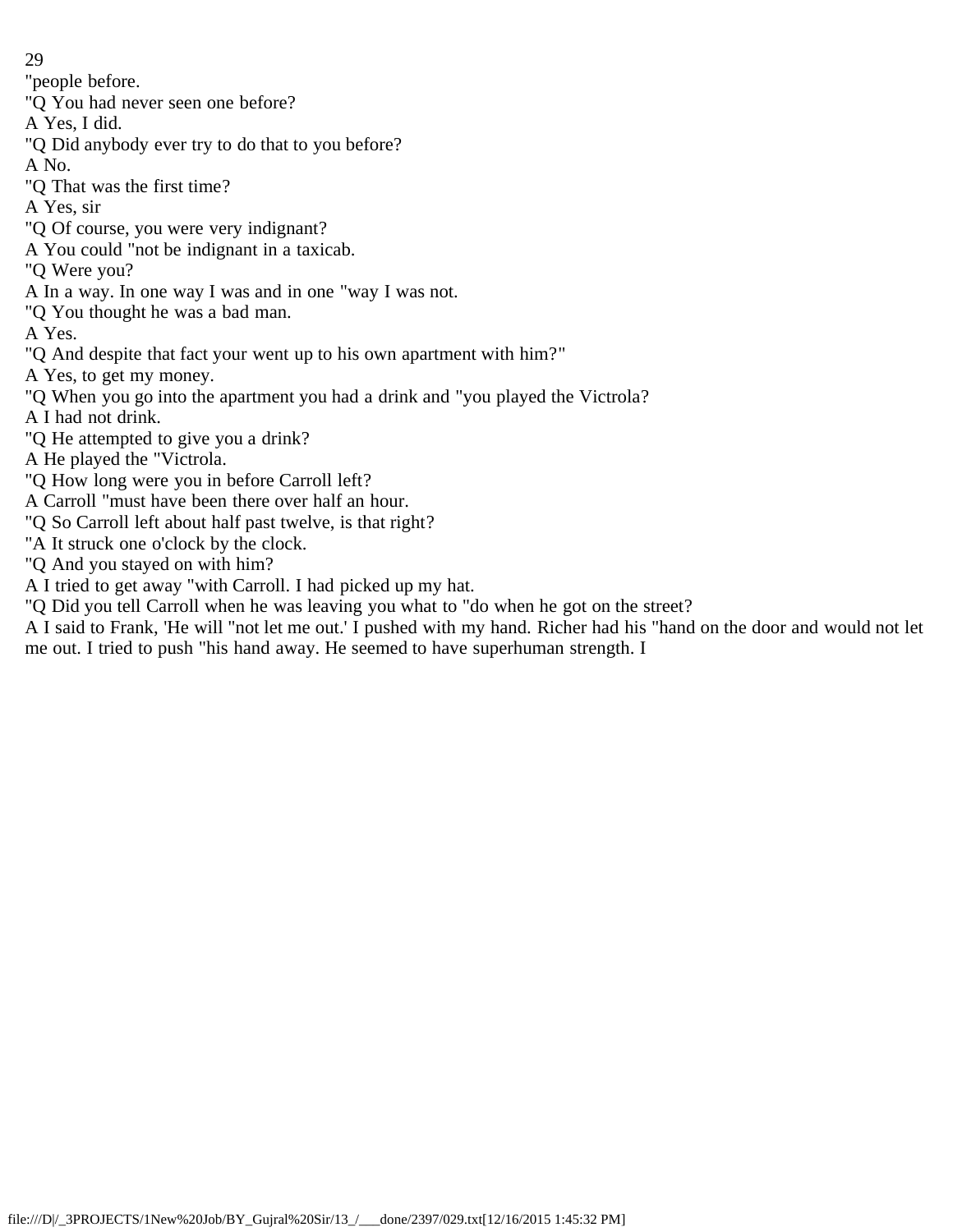"could not push him.

"Q Did Carrol come back after that?

A No.

"Q Did you tell him you wanted a policeman or anybody "else to take you out of that apartment? A No. Richter "closed the door too quick, clammed it in Carroll's face, and "put on the bolt.

"Q After Carroll left you say Richter brought you into the bedroom and pulled off your trousers?

A I was in there "and I took him into the bathroom.

"Q He tore your trousers?

A Took them off.

"Q And pulled your shoes off with them?

A Yes.

"Q Did you make any outcry?

A I grabbed hold of my trousers.

"Q Did you make any outcry?

A No, sir, it would not have done me any good.

"Q After that you left the apartment about three-twenty?

A No, sir; about half past two.

"Q You fully realized what Richter attempted to do to you?

A Yes.

"Q Did you make any complaints to any policemen at that "time?

A There was no policeman around.

"Q Did you go to the station house?

A No, I took the "car home.

"Q Did you complain to anybody?

A No, sir.

"Q What name did you give that night?

A No name.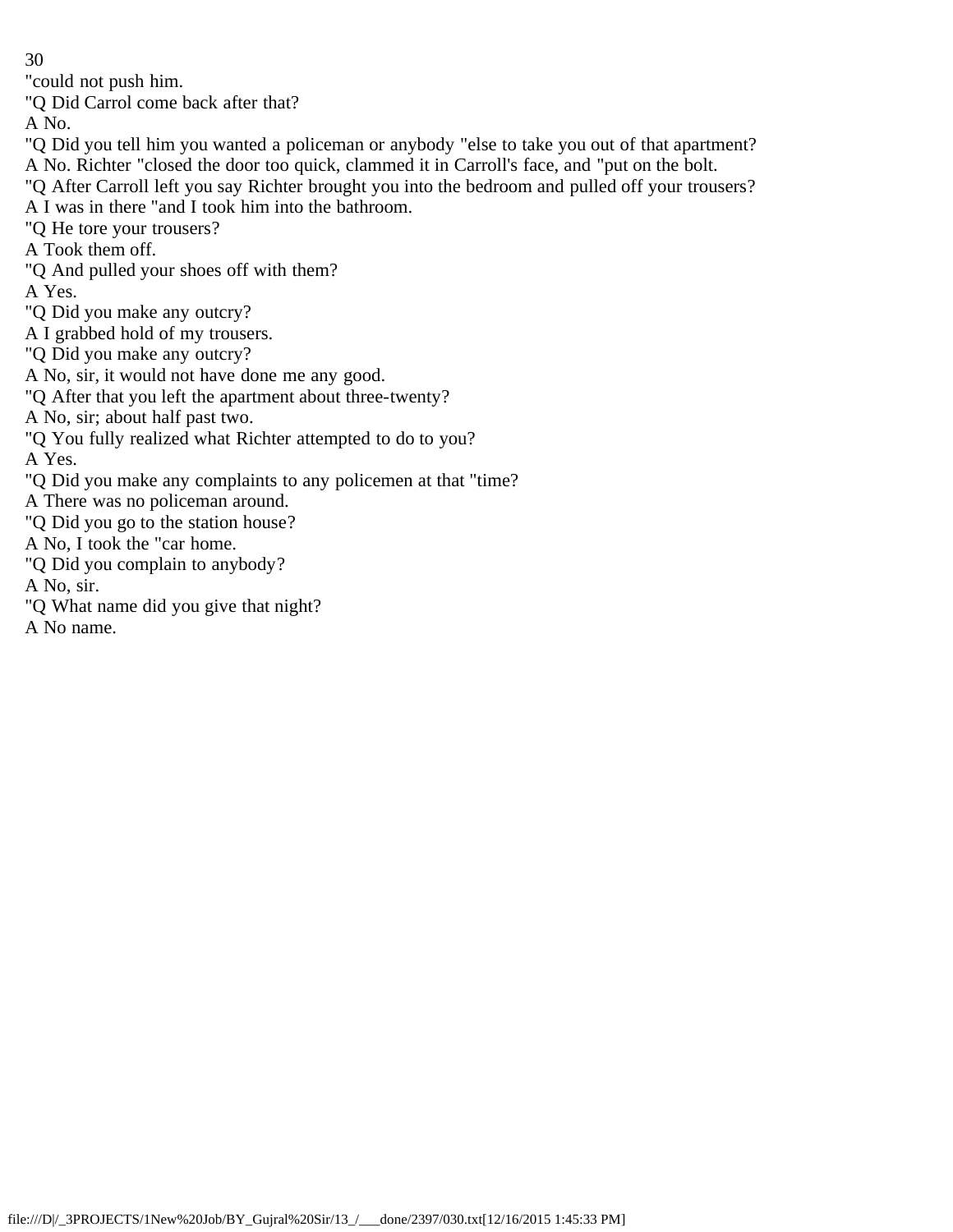"Q Didn't you tell us before, you gave the name of "Carroll?

A No.

- "Q What name did you give?
- A Which night?
- "Q The night you were at Richter's apartment?
- A He "did not ask me my name.
- "Q Did he give you anything at all?
- A No, he said, 'Come "over here.'
- "Q When you called up the apartment the next day what name "did you give?
- A I said, 'This is the boy that took you "home last night.' I did not give any name.
- "Q Did you at any time give any name to Mr. Richter?
- "A No, sir.
- "Q You say you and Frank were laughing in the taxicab "when Richter was trying to open your trousers?
- A I laughted "at that time, I said, 'What the hell is the matter with him?'
- "Q Did I understand you to say that Mr. Richter attempted to go into his niece's room?" A Yes.
- "Q And you protected her?
- A I held the door.
- "Q And she appealed to you for protection?
- A No, sir, but she said, 'Don't let him in.' Mrs. Schoenemann said, that.
- "Q He threw Frank out?
- A He pushed him out, took him "by the hand and said, 'You are no good sport, get the hell "out,' and slammed the door. I was going to say something to "Frank then.
- "Q Had you ever been on Sixth Avenue in the neighborhood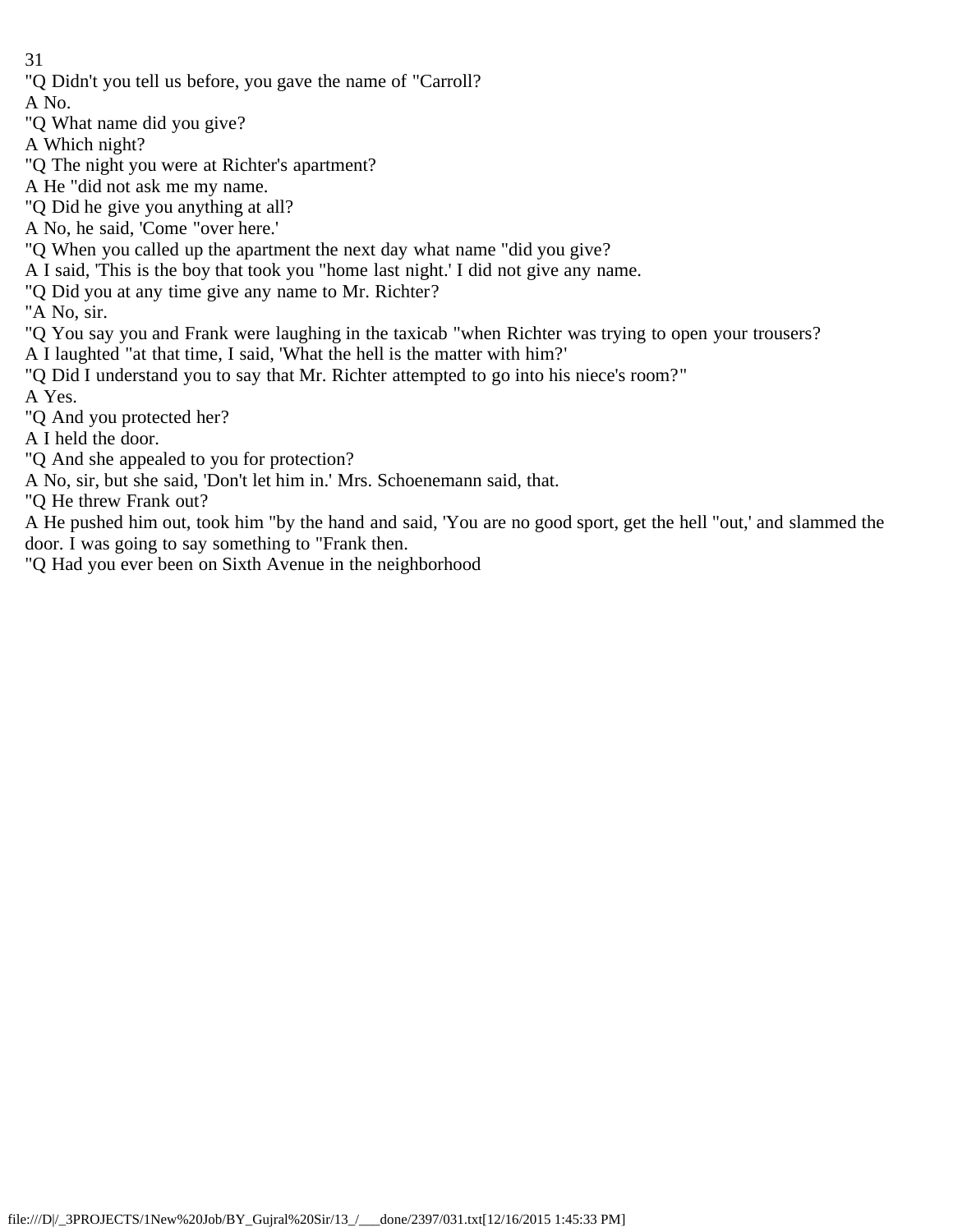32 "of 47th Street before this? A No, sir. "Q Never in your life? A I bought things in a store towards that way, shoes. "Q You had been there, however? A Very seldom. "Q Did you know these men you met with Richter, "on Sixth Avenue? A No, sir, I never saw them before. "Q Were you in the Knickerbocker Hotel that night? "A No, sir. "Q You were the night you were arrested? A No, sir. "Q You were outside of it? A I came out of the "subway. "Q It happened to be a mere coincidence that you were "there? A The subway is on the corner of the Knickerbocker. "Q Did I understand you to say before that you were "nefver arrested? A Yes, sir. "Q Is that true? A Ye s, sir. "Q Sure? A Yes, sir. "Q Mrs. Schoenemann was around the apartment most of the time you were there, wasn't she? A Yes, sir. "Q Did she say anything about what Mt. Richter attempted to do you?" A No, sir, not that I know of. "Q Did you make any complaint to her? A No. "Q Did you tell her anything about it? A No, sir. "Q Did you see these rings on Mr. Richter's fingers at "all?

A No, sir.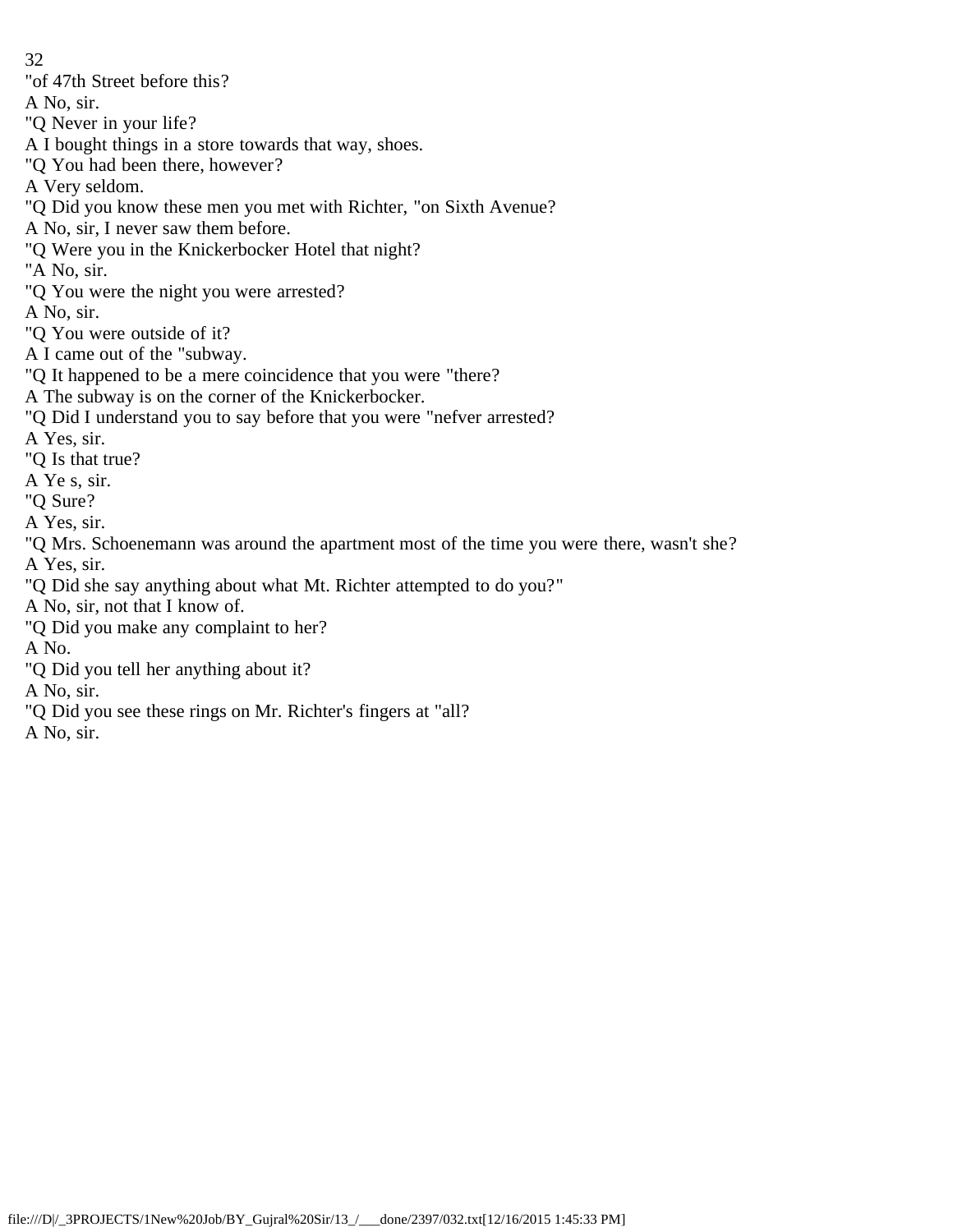"Q You never saw them?

A No.

"Q What was your idea in saying you lived at Scarsdale?

"A Because Richter said to me why I had to go home I said "I had to go to the country.

"Q Did you tell Mr. Richter your name was Bobby Carroll, "of Carroll Cliff, Scarsdale, New York? A No.

"Q When you called up next day didn't you tell him your name was Bobby Carroll?

A No, sir.

"Q You never gave him any name at all?

A No, he did not know my name, until he asked me that night.

"Q Were you ever out at three o'clock in the morning "before this morning?

A No, sir.

"Q What was the latest you ever were out?

A A littler "after twelve.

"Q That is the latest?

A Yes.

"MR. DONOHUE: That is all.

"REDIRECT EXAMINATION BY MR. LEVY:

"Q Are these the trousers that were ripped (showing the "trousers to the witness).

A Yes.

"Q Look at them.

A Yes, sir, those are mine.

"THE COURT: What are you doing with those trousers?

"MR. LEVY: Just showing them to the jury.

"THE COURT: You know that is not proper.

"MR. LEVY: Well, I offer them in evidence.

"MR. DONOHUE: I object and I also ask that the jury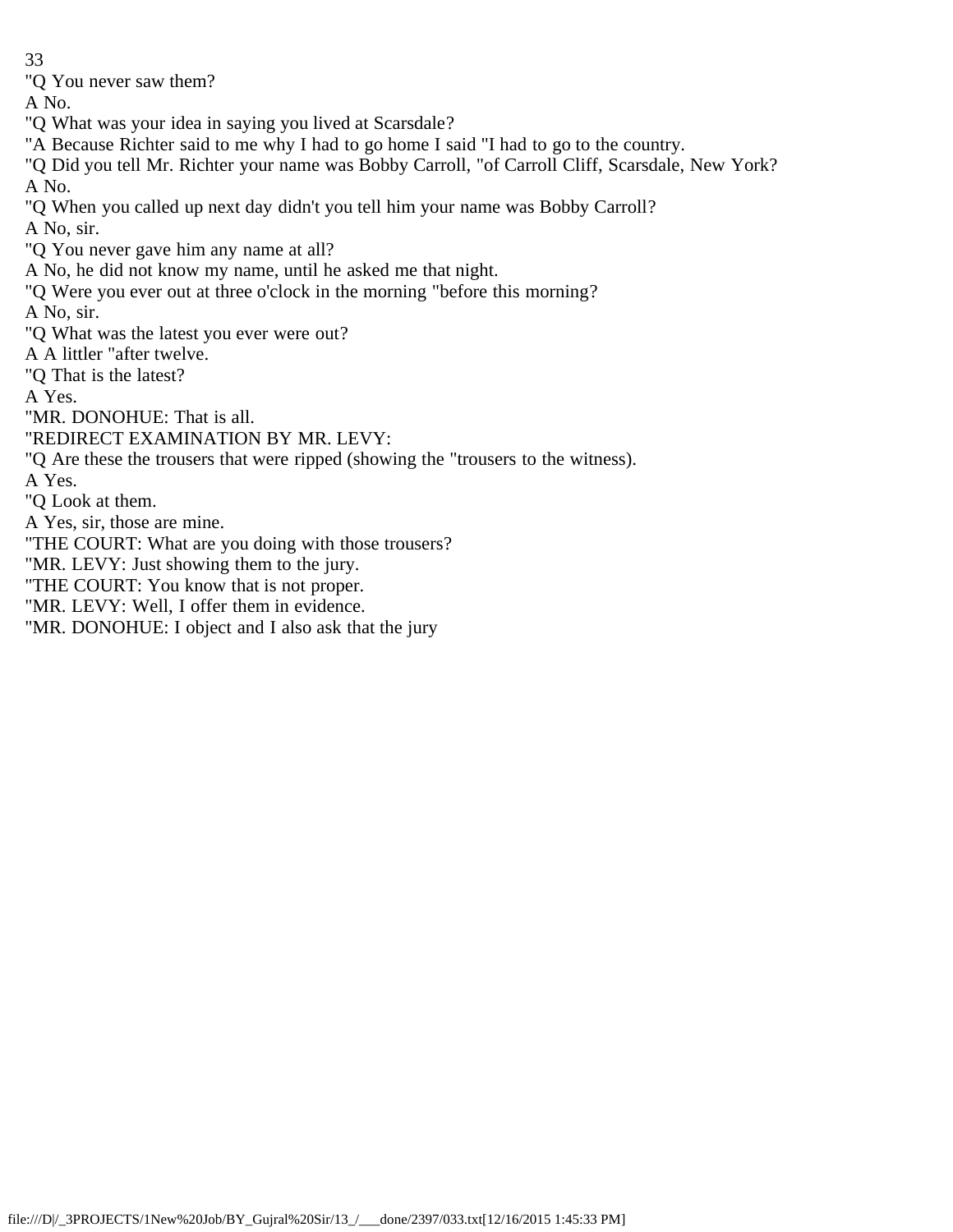34 "be instructed to Disregard that. "THE COURT: Yes the jury will disregard that. "MR. LEVY: Exception, please. "BY MR. DONOHUE: "Q What train did you take? A I took the subway. "BY JUROR NO. 6: "Q What elevated train? A The elevated. "Q What train, the harlem train? A I did not "notice the train, I was on. I had never gone on the Sixth "Avenue line before. I got on at 50th Street. He said, "Take the elevated here.' "Q Did you get off at 58th Street; did you all have to "get of the train? A I got off at the next station. "BY MR. LEVY: "Q You live in Brooklyn? A Yes. "Q Do you know very much about New York? A No. "Q How long have you lived in Brooklyn? A About twelve "years. "BY THE COURT: "Q Did you go from Brooklyn to New York with Carroll "that night? A I met Carroll at the Atlantic Avenue subway station in Brooklyn." "Q Is he a Brooklyn man? A Yes. "Q You knew him in Brooklyn? A Yes. "Q How long have you known him? A A few months. "He used to telephone up to the corner.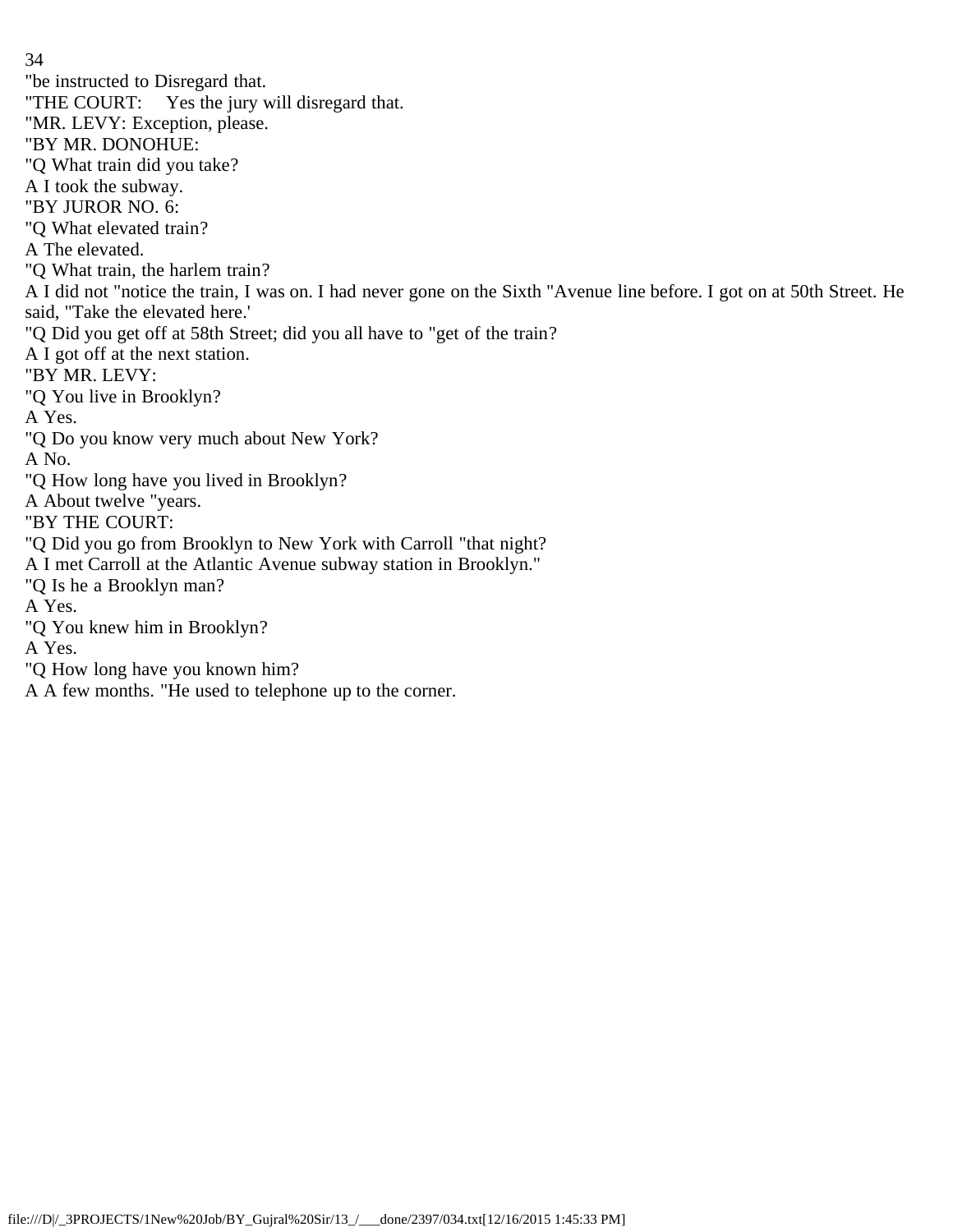"Q Then you started out for New York that night?

A Yes.

- "Q When did you quit work?
- A I had no work Saturdays.
- "The bad cars had been cleaned Friday.
- "Q When did you start for New York?
- A Around, going "on seven o'clock.
- "Q What brought you over to New York from Brooklyn?
- "A I went to meet this girl. Frank was going to introduce "me to a lady friend that had been working downtown with him.
- "Q You did not go over there to buy sheos?
- A I had "that in my mind, too. Frank said the young lady will leave "us early and I was to buy my shoes.
- "Q The main reason was to meet this girl?

A Yes.

- "Q When you reached Manhattan where did you go?
- A We "Went to the Rialto Theatre.
- "Q With the girl?
- A Yes, sir.
- "Q Did you know her before?
- A No, sir. I just got "introduced to her that evening.
- "Q When did you leave the theatre?
- A About eleven "o'clock.
- "Q Where did you go then?
- A We walked over to Sixth "Avenue With this young lady and Mr. Carroll, across 42nd "Street, so that the young lady could take the car home.
- "Q You didn't go home with this young lady?
- A She "said, 'You go ahead and buy your shoes; no use of your "coming all the way with me.' I said, 'Frank, you go and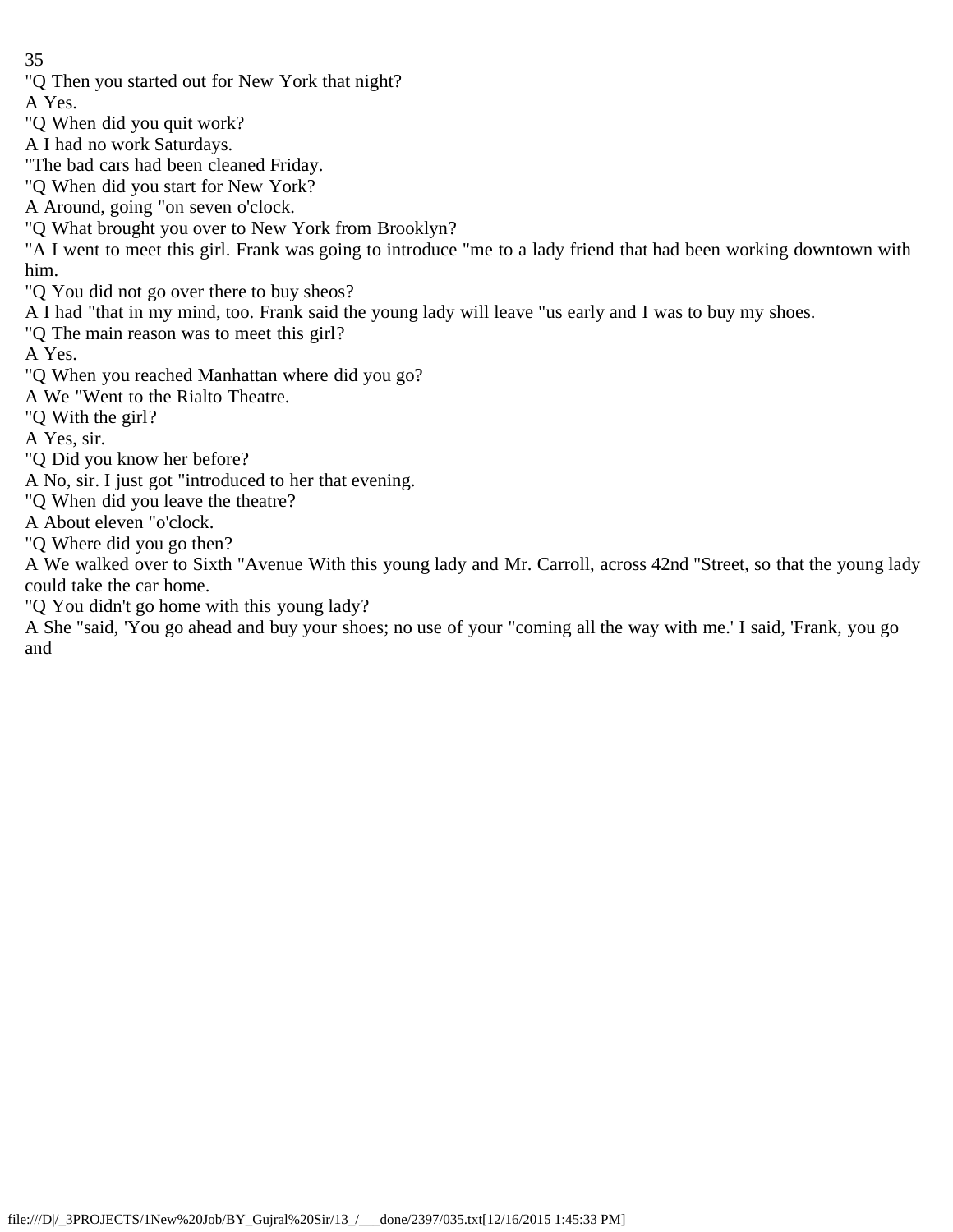"take her home.' She said, 'No, Frank, I will see you Monday "downtown.'

"Q So you left her?

A Yes.

"Q What time was that?

A A little after eleven.

"Q What time was that?

A A littler after eleven.

"Q At what point did you leave her?

A On 42nd Street, "near the park there.

"Q Then what did you do?

A We walked up Sixth Avenue "looking in the windows.

"Q To buy shoes?

A Yes, sir.

"Q Did you go into one of the stores?

A I looked on "the outside, into one store, I think near 44th Street. I did "not like the shoes from the outside.

"Q Well, you did not buy any shoes?

A No, sir.

"Q After you made your inspection of the windows where "did you go?

A We crossed over to the Hippodrome, looking at "the bill-boards there.

"Q How long did you stay there?

A About five minutes "or so, then we walked up again until we struck 47th Street.

"We were going to take the subway at 50th Street.

"Q At the corner of Sixth Avenue and 47th Street you met "these men?

A Yes.

"Q Did you know any of them?

A No, sir.

"Q Did Carroll apparently know any of them?

A No.

"Q And you picked up a conversation with them?

A Richter "grabbed hold of my arm, he said, 'Come on.' He lurched forward"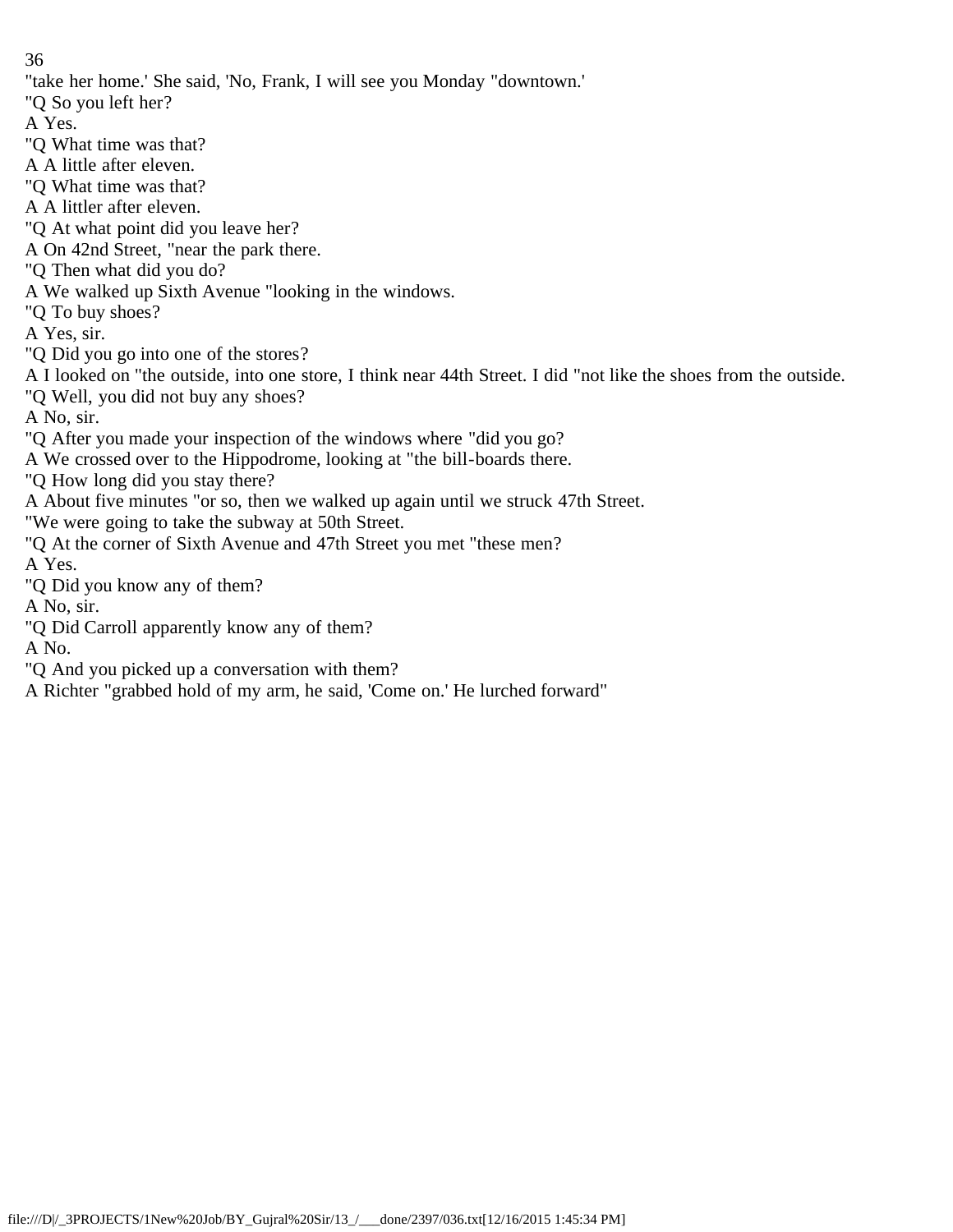as he was coming up the gutter, so I helped him up with "one step on the gutter. He said, 'Have a drink.' I said, "'I don't drink.'

"Q You don't drink?

A No, sir.

"Q Does Carroll?

A No, sir.

"Q Why didn't you go away then?

A He held on to my arm.

"Q Could you not leave?

A Yes, but if I had left go "his arm he would have fallen in the gutter.

"Q At that time of night were there others on the "avenue?

A There were a few people on the avenue.

"Q It was Saturday night?

A Yes.

"Q At 47th Street and Sixth Avenue?

A Yes.

"Q You did not want to drink?

A No.

"Q And you did not like the company very much?

A No.

"Q It did not appeal to you very much?

A No.

"Q They were dirty looking and apparently had been drinking, and you were on your way home to Brooklyn?" A Yes, sir.

"Q Did you stay with them; did you go into the same place?

"A No, sir. They wanted me to go into a saloon on a corner "and I would not. I don't think I would be allowed in a saloon.

"Q When you lifted this man up why didn't you go homr "then? What further attraction did this company have for you?

"A He said, 'Help me home, will you?' One of the other fellows left his arm. He had me by the left arm and by my coat "and I could not leave go. He had ripped my coat.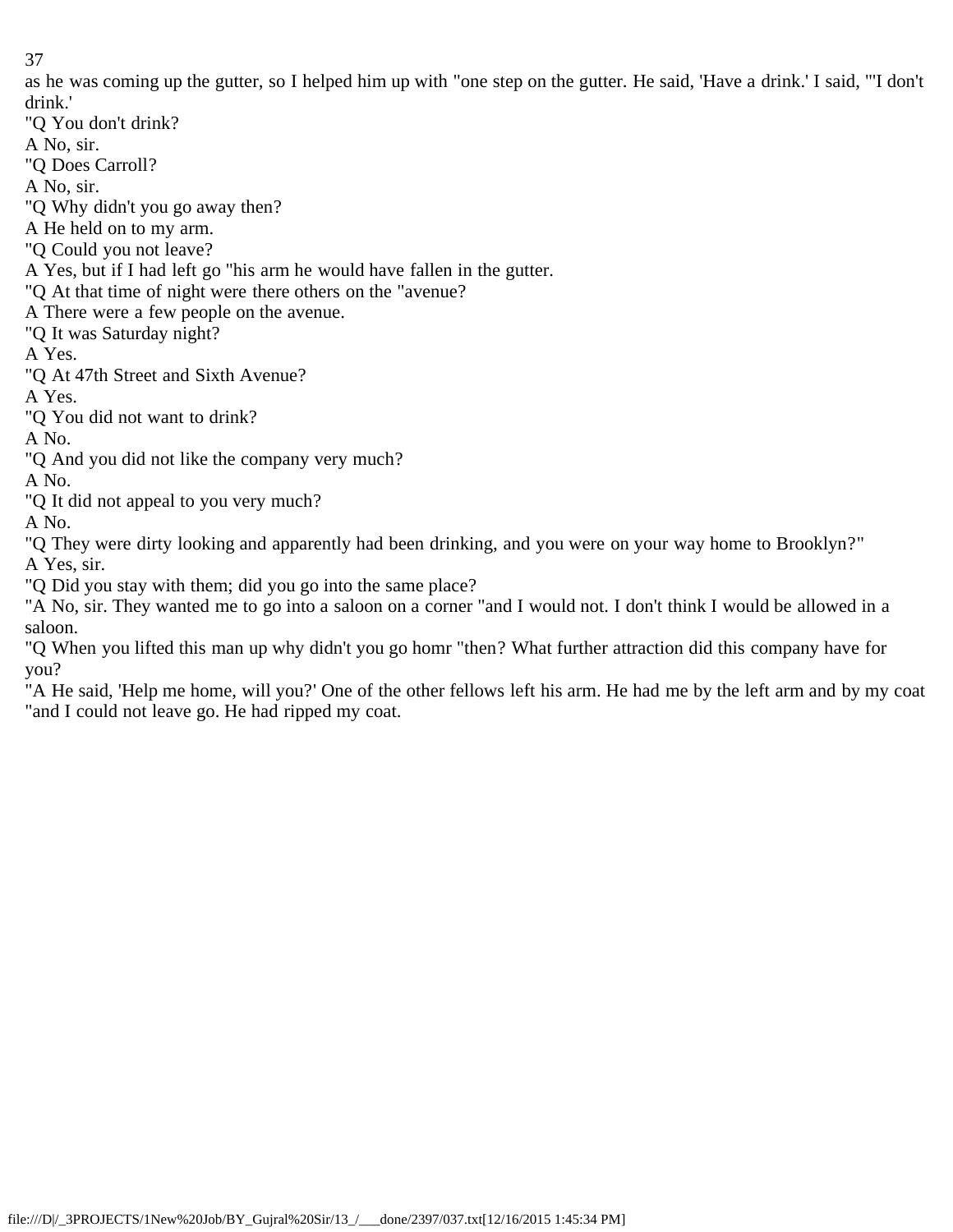- 38
- "Q Did you say to your friends, 'I am going home to "Brooklyn?'
- A I said, 'am on my way home.' He said, "Oh, Schimie McGoo.'
- "Q But you did go along with him?
- A I bought him in "the drug store.
- "Q When you come out of the drug store why didn't you "then go home?
- A There was nobody to help him along.
- "Q Nobody on the street?
- A His friends had gone.
- "Q Wasn't there anyone you could have turned him over "to?
- A There was no one in sight.
- "Q What interest did you have in this man?
- A I "thought I would help him home and do something good. I "thought I was doing good. I did not think I would get into all "this trouble by helping him home.
- "Q Did you suggest the taxicab?
- A No, sir. Richter "suggested it.
- "Q And you went in with Richter into the taxicab?
- "A Yes.
- "Q You say he made some effort to assault you in the "taxicab?
- A Yes, sir.
- "Q Did you try to attract the attention of the man "driving the car?
- A No, the man driving the car had his "attention on the car. It seemed to be a limousine.
- "Q Did you make any effort to attract his attention, "that you were being assaulted, or about to be assaulted?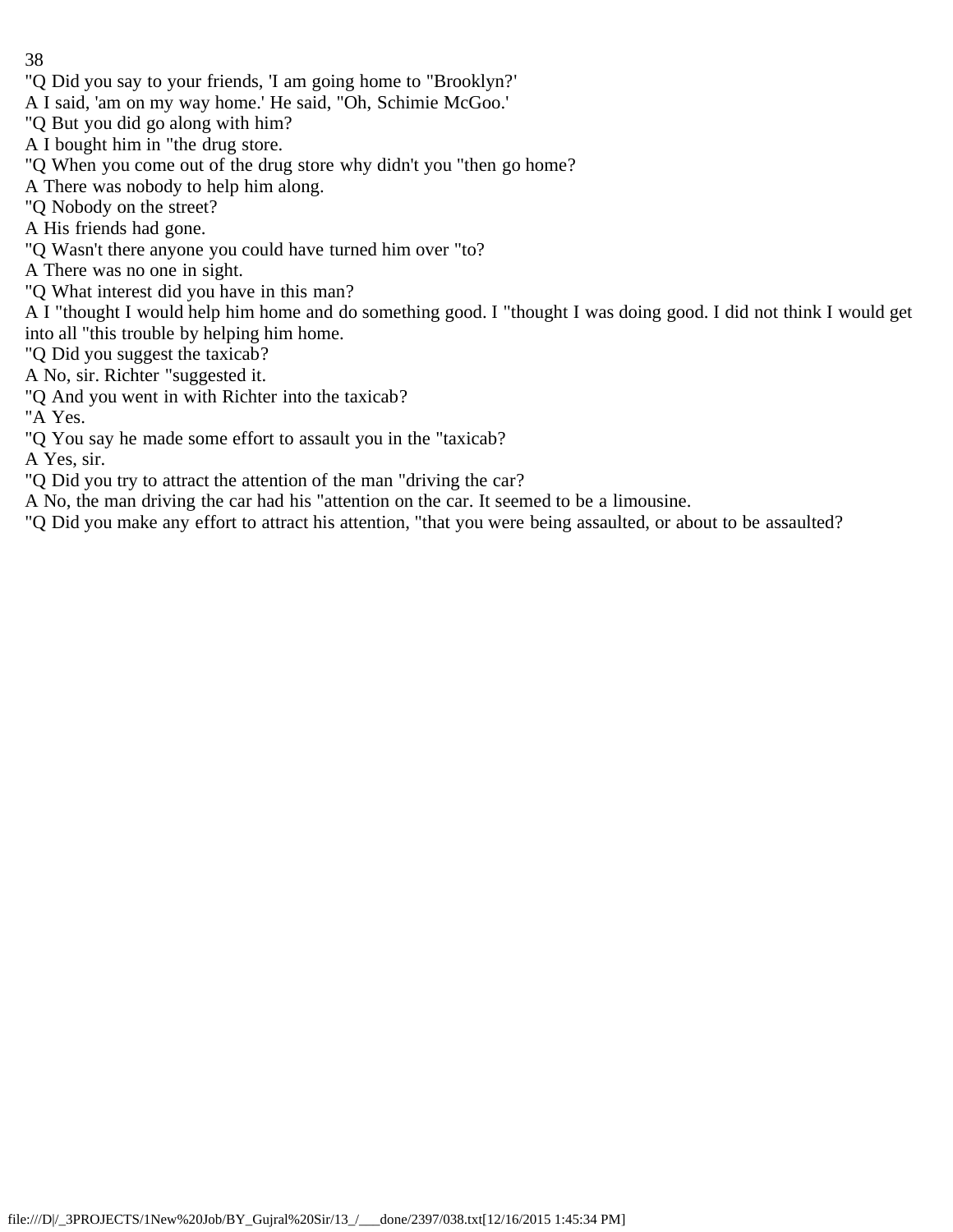"A I took it as a joke and I laughed and Carroll laughed.

"BY MR. DONOHUE:

"Q What is the girl's name?

A Helen something. I "don't remember the last name.

"Q She is a friend of Carroll's?

A Yes.

"Q What picture was playing at the Rialto?

A Taylor Holmes, if I am sure. I think it is in 'Fishing the Sea.' "or something.

MR. DONOHUE: That is all."

MR. EMBREE: May the witnesses be excluded?

THE COURT: Yes.

(All witnesses are excluded from the court room.)

FRANK CARROLL of No. 1140 East Thirty-fifth Street, Brooklyn called as a witness on behalf of the People, being first duly sworn, testified as follows:

DIRECT EAMINATION BY MR. DONOHUE:

Q Mr. Carroll, how old are you?

A I will be twenty in February.

Q Talk up so everybody can hear you.

A Twenty in February.

Q And where are you working now?

A Fire Department.

Q Of the City of New York?

A Yes, sir.

Q As what?

A Telephone operator.

Q And during the months of October and September of 1917 where did you work?

A Baker, Carruthers & Pall.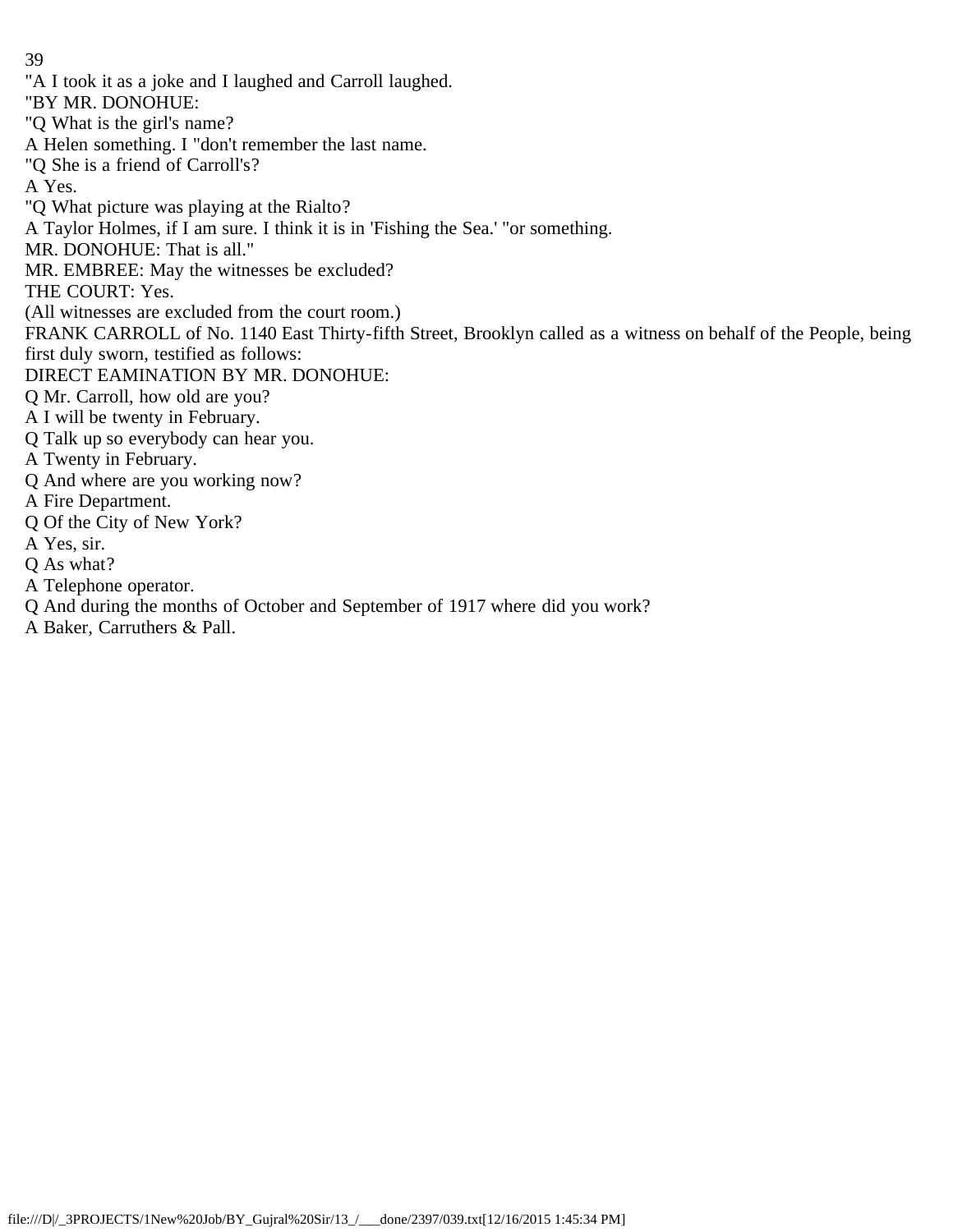- Q What kind of business are they in?
- A Brokers.
- Q What was your position there?
- A Order clerk.
- Q How long were you there?
- A I was there three years.
- Q Do you know this defendant, Walter B. Severance?

A Yes.

- Q About how long do you know him?
- A About three months.
- Q And do you recall the first time you met him?
- A I was introduced to him on Broadway.
- Q You were introduced to him on Broadway?
- A Yes, sir.
- BY THE COURT:
- Q Do you mean you know him three months from now, or three months before this thing happened?
- A Three months before this thing happened.
- BY MR. DONHOUE:
- Q About when was the first time you met him?
- A It was in the summer some time, in the latter part, around July.
- Q And did you see him very often after that?
- A Yes, sir.
- Q And were you with him on September 16th, 1917?
- A Yes.

Q Do you mind telling us where were you about 10:00, 11:00 or 12:00 o'clock that night, just describe the places? A We had been to the Hotel York, and we had gone to Drake's for something to eat, and we had take a walk on Broadway, and we had gone back to the hotel and come back again, and we were around the Knickerbocker Hotel about that time.

Q And did you meet a man whom you subsequently identified as Mr. Edward R. Richter that night? A Yes, sir.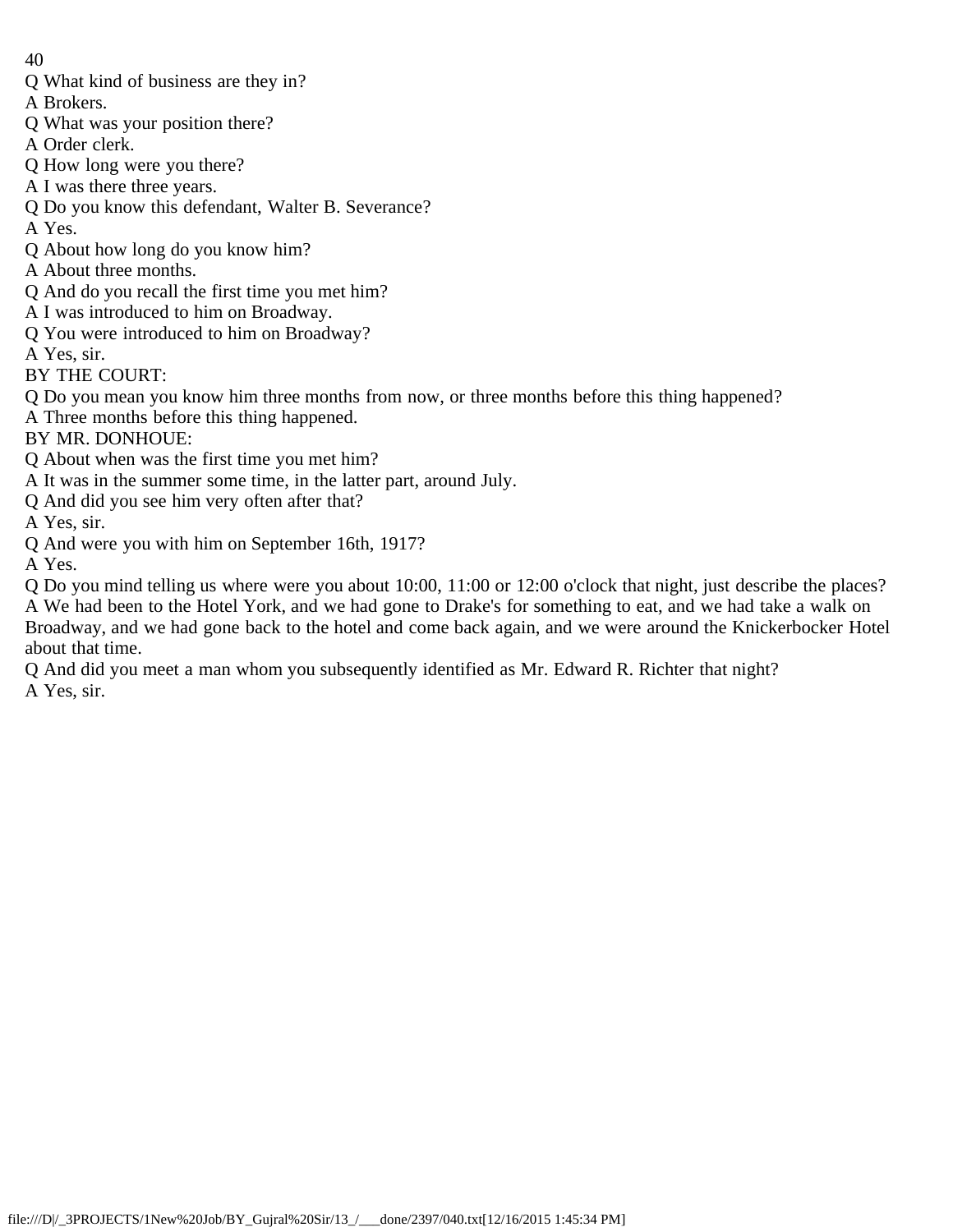Q Where did you meet him?

A In front of the Knickerbocker Hotel, on Broadway. Hotel, on Broadway.

Q And where did you go with him from there?

A We walked - he went over as far as Sixth Avenue, and we followed him over as far as Sixth Avenue and Fortysecond Street.

Q When you say, "we" who do you mean?

A Walter Severance and myself.

Q You were a witness for Mr. Severance at the trial in which he was charged with grand larceny of some rings from Mr. Richter?

A Yes, sir.

Q Will you tell us how you happened to be a witness for Mr. Severance upon that trial?

A I had gone down to the Tombs to get my overcoat that I had loaned Walter, and I couldn't get the coat, and I went away, to make him a visit the day after.

Q The day after what?

A I had gone down on Saturday, in the afternoon, and I couldn't get my coat, and there was no visits that day, or they were over, and I went down a couple of days later and saw him.

Q Where was he when you saw him?

A In the Tombs.

Q The City Prison?

A Yes, sir.

Q And you had some talk with him?

A Yes, sir.

Q And did he tell you what he was being detained there for?

A He told me Mr. Richter had accused him of taking some rings.

Q And did he tell you who Mr. Richter was at that time,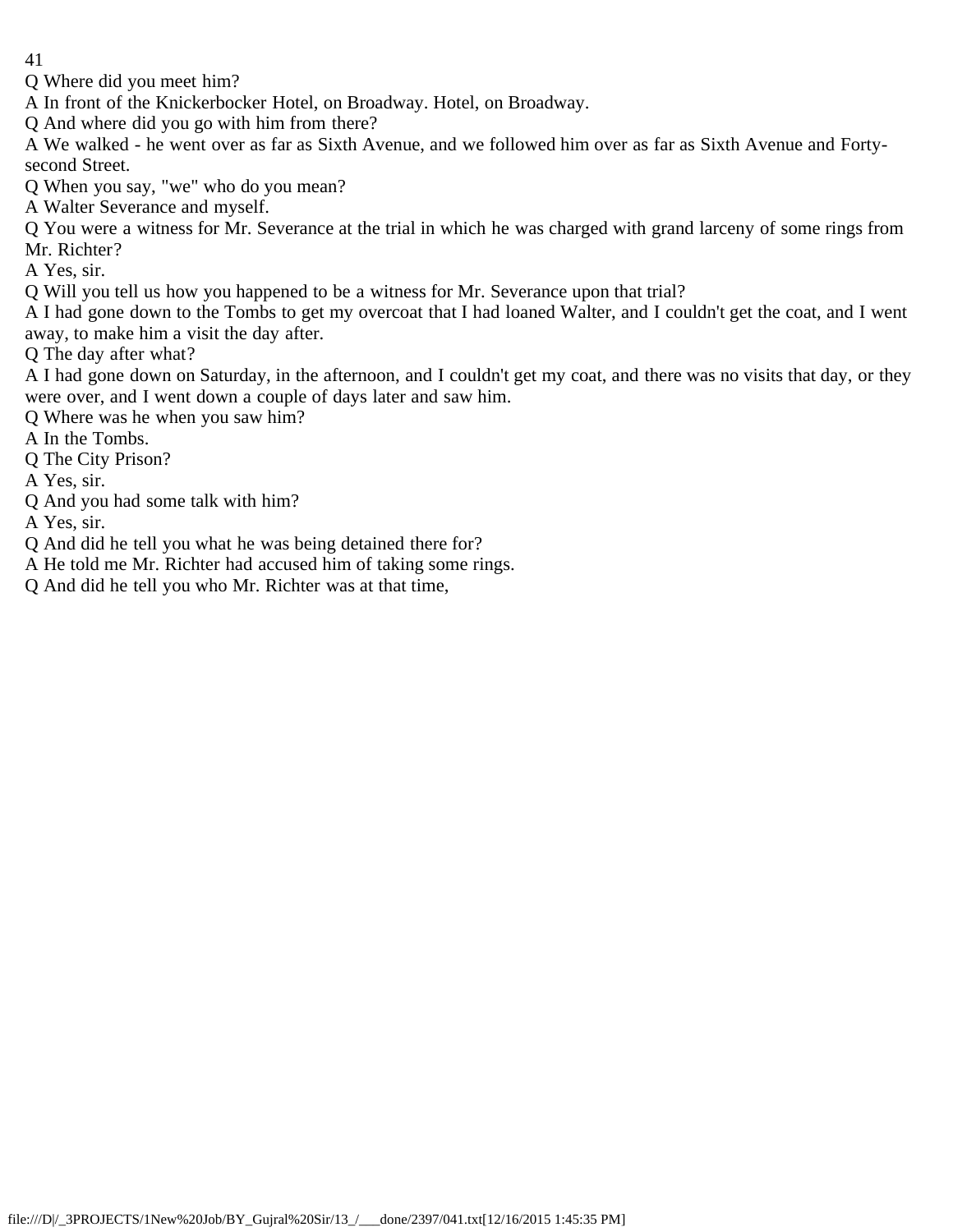or did you know who Mr. Richter was?

A I didn't know who he was, no, sir.

Q Did he tell you it was a man you and he had been out with the night before?

A Yes, sir, I knew it was the gentleman we had been out with; I knew it was Mr. Richter.

Q You had some talk at that time about his trial, did you not?

A Yes, sir.

Q Did he ask you to be a witness for him?

A He said his lawyer would call me as a witness, yes, sir.

Q Did he ask you what you were going to say when you took the stand?

A He told me what he was going to say, and wanted me to corroborate him.

Q Tell what he said about your testimony that you were to give at that tiral?

A He said that we were to tell the story that we had met in the subway at Brooklyn, that we had come to New York together, that we met this girl, and that we had gone to the Rialto, that we had left there early and had taken the girl as far as Sixth Avenue and Forty-second Street and left her there; that we had walked a littler way on Sixth Avenue, when Mr. Richter came towards us with three men, and that Mr. Richter said something to us, and after a while the three men left us, and we took Mr. Richter in a drug store, and that he suggested taking an elevator; we were supposed to take the elevator; I don't know what station it was at, and rode up one station and got out and went downstairs, and we were supposed to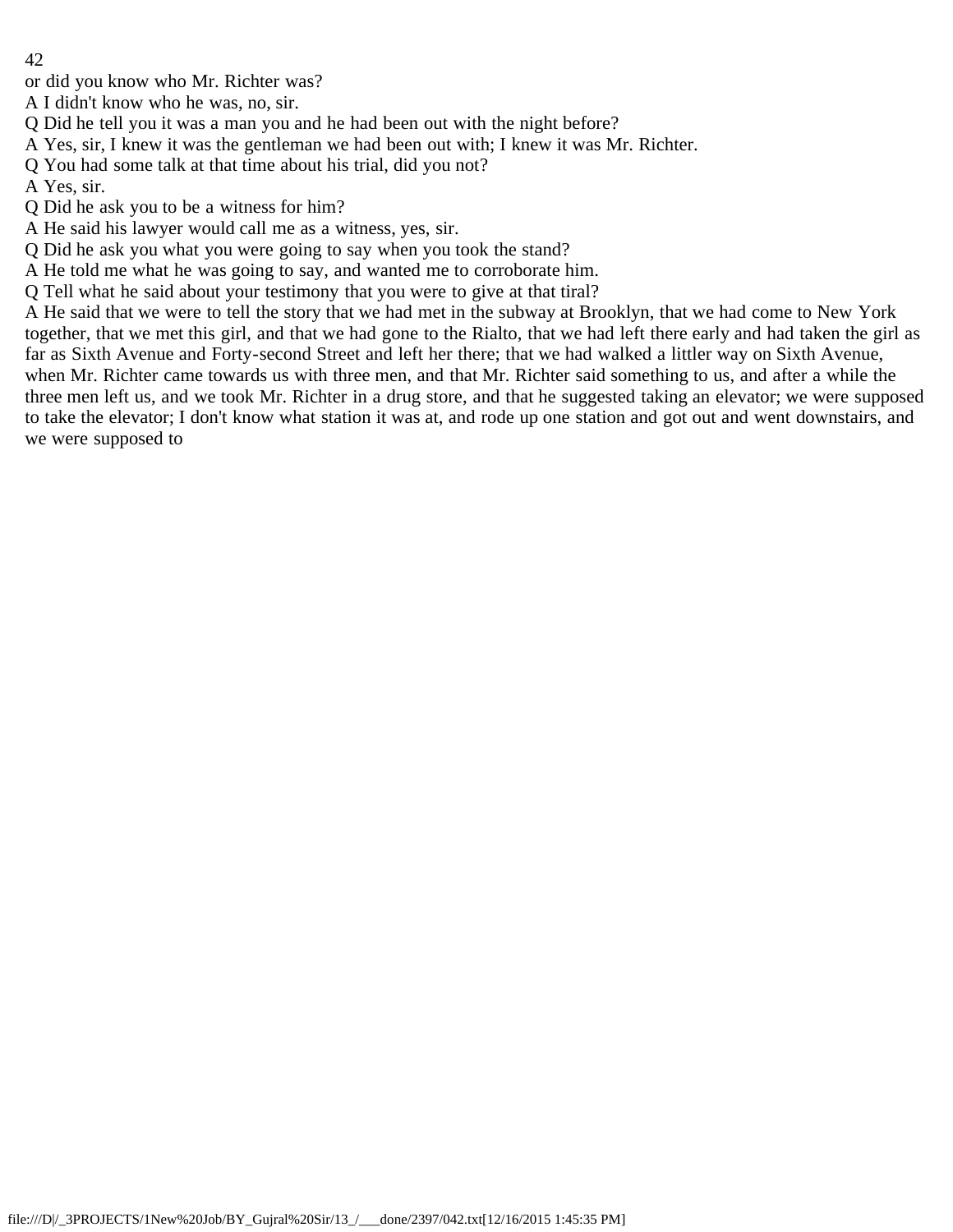have seen a machine coming along Sixth Avenue, and we were supposed to have stopped it and this gentleman home to his house, in One Hundred and Seventh Street and Central Park West; and he said I was to say that Mr. Richter had attempted to put his head down on his trousers, and that we were pushing him from side to side, and that we had got out at his house, that he paid the bill, and we went upstairs, and that I was to say we had gone upstairs for the purpose of getting the money back, and we got upstairs.

Q What did he say you were to say happened in the apartment?

A When we got upstairs he said I was to say Mr. Richter had attempted to go down on him once while he was on the Davenport, and he also said Mr. Richter had gone down on him after I had left, and that is about all.

Q And did he say what you were supposed to say about the payment of the taxicab at the door?

A About what?

Q About the taxicab bill? Did he say anything about what you were to say about the taxicab bill?

A That we had gone up there to get the money.

Q What else did he ask you to do, anything else - asked you to say when you took the stand?

A To say I had met him the first time in the subway, that I had picked up a paper for him, and that is the way we had become acquainted.

Q Did he tell you to say that you had been to the Rialto Theatre?

A Yes, sir.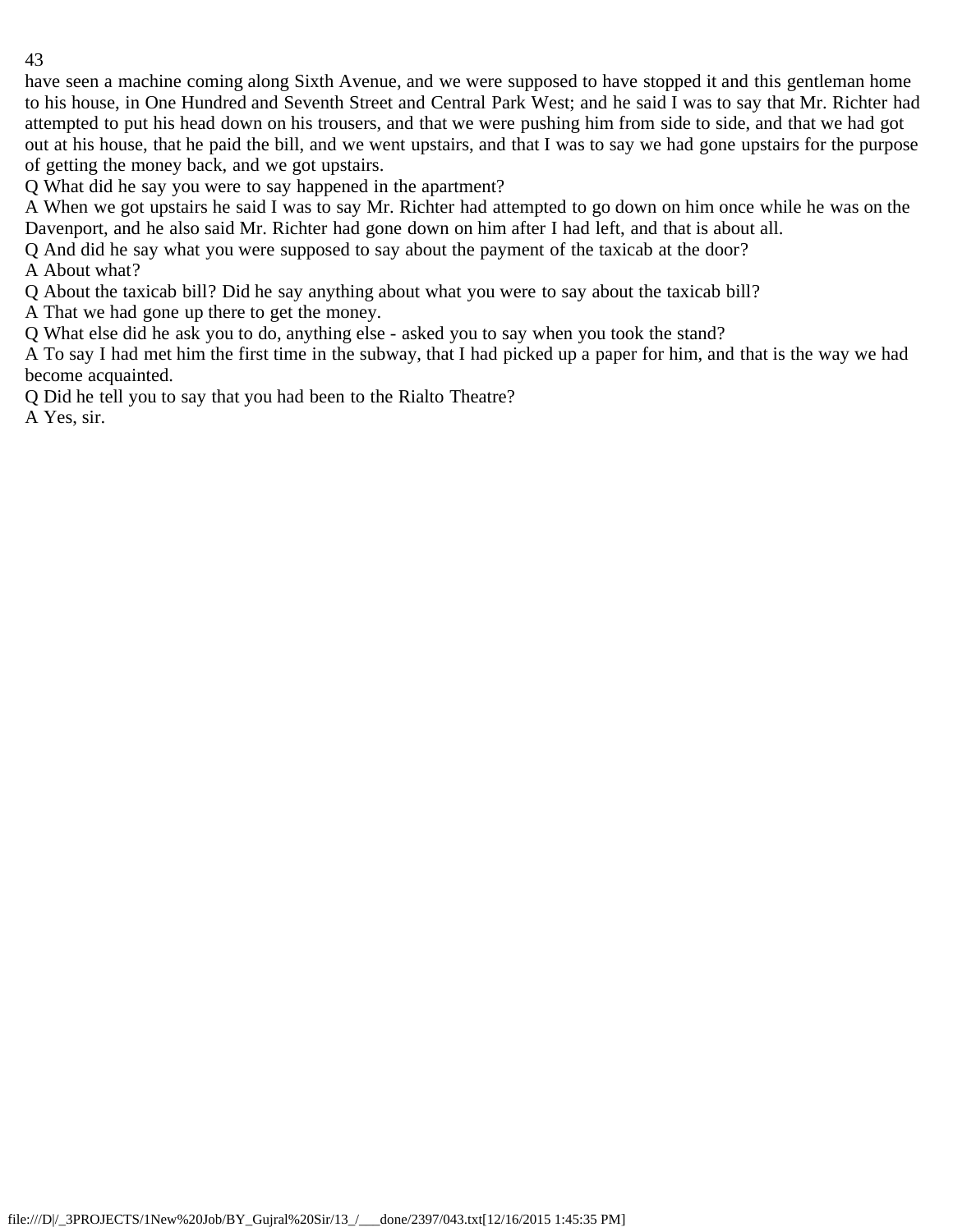Q Did he also ask you to say what happened in the taxicab?

THE COURT: He has testified to that.

Q Now, tell us about what happened the next day, the next day after you had been to Mr. Richter's apartment? A I was at the Hotel York, and he came in, in the afternoon.

THE COURT: I don't know whether he is testifying about what really happened, or what he has been told to say. MR. DONOHUE: Up to now he is testifying to what he was told to say.

THE COURT: You better go back to his meeting Richter, and let him testify to what he says happened.

Q Go back and tell us what really did happen from the very first time you met Mr. Severance?

A I had met him in the afternoon.

Q Where?

A In the Hotel York, in the neighborhood. I had been down to business with this girl who works as a telephone operator where I am working, and we had lunch up around Fiftieth Street. Then we went up to the Hotel York, and I introduced Walter Severance to this girl, Miss Handybold, in the lobby of the hotel. We walked up as far as Fortyfourth Street, to some apartment house, where he went in and got some money; that is the place where he worked; and then we went to Churchill's, and we had a couple of dances, and I believe we had some port wine. Then we left this girl. We walked down from Churchill's down to Forty-second Street, and she took the subway home.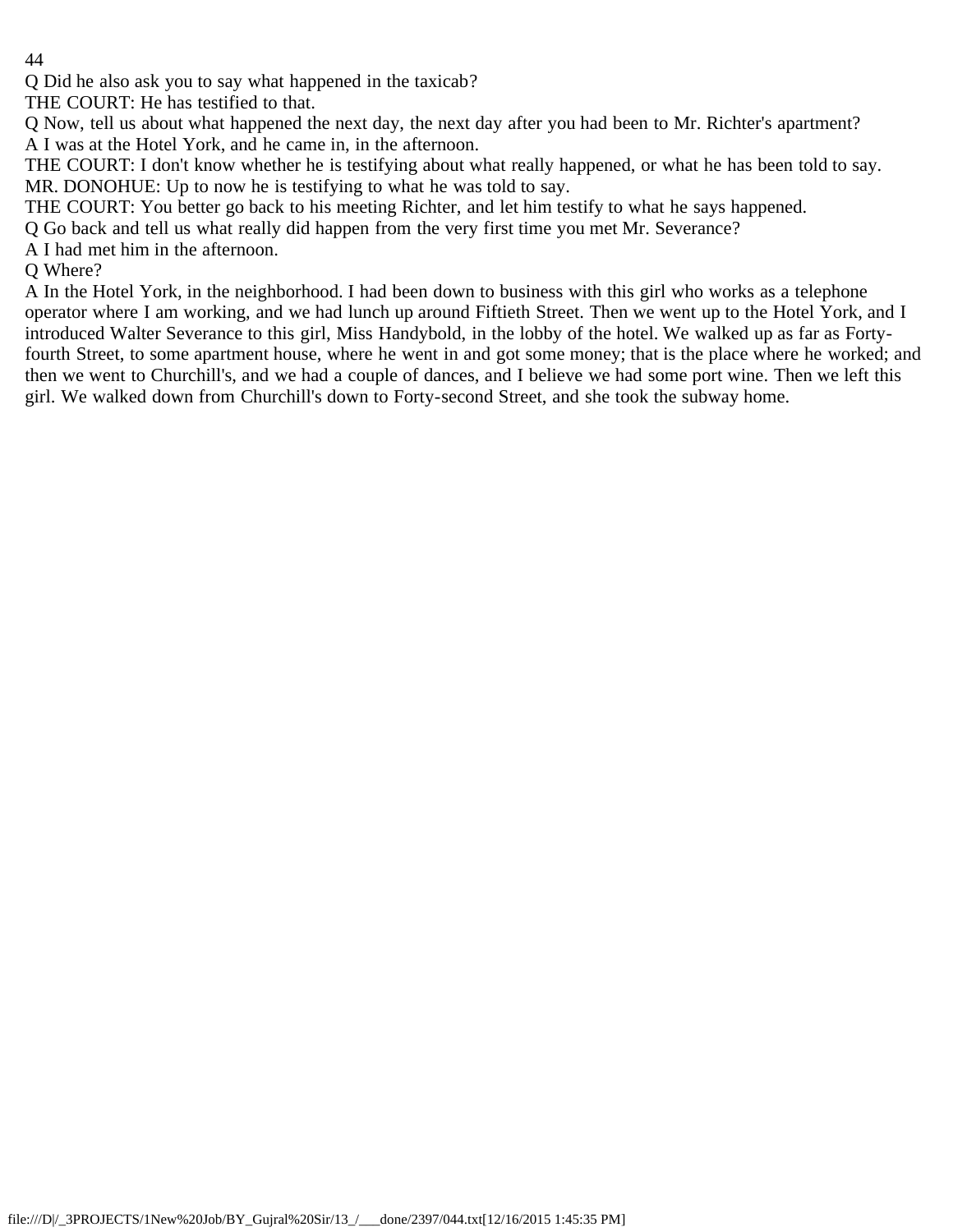Q Subway where?

A At Forty-second Street and Broadway.

Q Times Square station?

A Yes, sir.

Q And what did Severance do?

A (No answer).

BY THE FOREMAN OF THE JURY:

Q You didn't go to a show at all that night?

A No, sir.

BY THE COURT:

Q Was that the time you saw Richter, after you left the girl at Forty-second Street and Broadway?

A After we left this girl we went back to the Hotel York, and we stayed there a little while; I think we had a little sleep; and then we got washed and we came out and went up to Drake's and had something to eat, and we went back to the hotel again, and we came out and met Mr. Richter, about eleven o'clock, in front of the Knickerbocker Hotel. Q What time did you leave the girl?

A It was early, about half past five.

BY MR. DONOHUE:

Q And where did you leave her?

A Forty-second Street subway.

Q And you went back to the hotel and had something to eat?

A Not there. We went back to the hotel and came back and went to Drake's restaurant.

BY THE COURT:

Q Did you sleep at the Hotel York?

A Yes, for a while.

Q Did you engage a room there?

A I had a room there form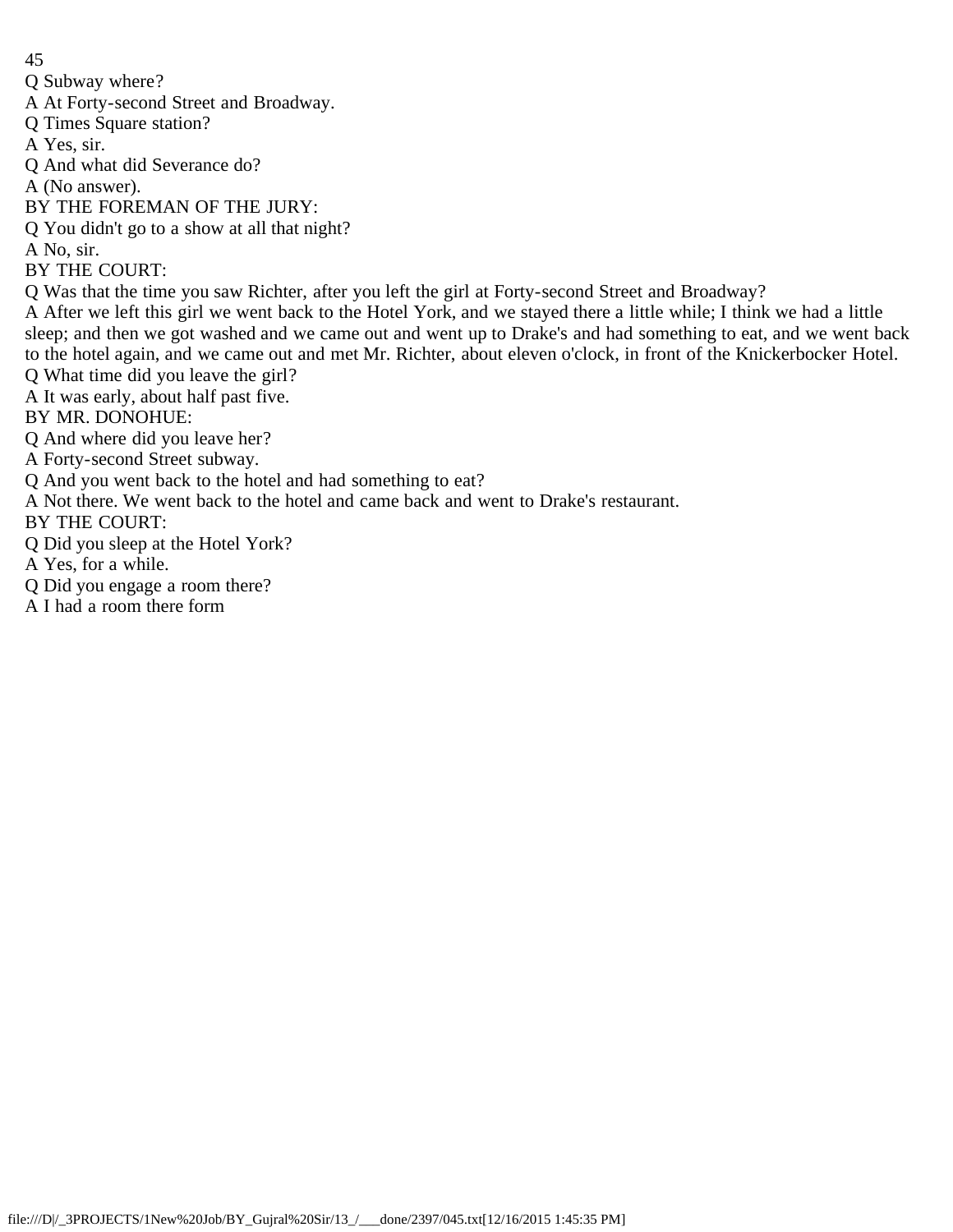The day previous.

Q You had a room?

A Yes, sir, had a room there.

BY MR. DONOHUE:

Q What time was it you met Mr. Richter that night?

A It was about eleven o'clock.

Q And where did you meet him?

A In front of the Hotel Knickerbocker.

Q Tell us what happened after that?

A Mr. Richter walked along Forty-second Street as far as Sixth Avenue, and we walked over and stood in front of the park. Mr. Richter was on the opposite side of the street, with a couple of soldiers then, and then he walked over to where we were standing, and he fell, and we picked him up, with a couple of others and Mr. Richter went up one side of the elevated, and we went up the other side, and we paid our fare and got on the same train, and I think we rode two stations. In the meanwhile we had been talking to Mr. Richter on the station. We rode two stations with him, and we went downstairs and went in the drug store, and we walked a littler way and came to a private garage and got a machine there and took Mr. Richter home.

Q Did he at any time while in that taxicab attempt to open your trousers or Severance's trousers? A No, sir.

Q Did he make any attempt to assault you in any way at all?

A No, sir.

Q What happened after that?

A We got home, and Walter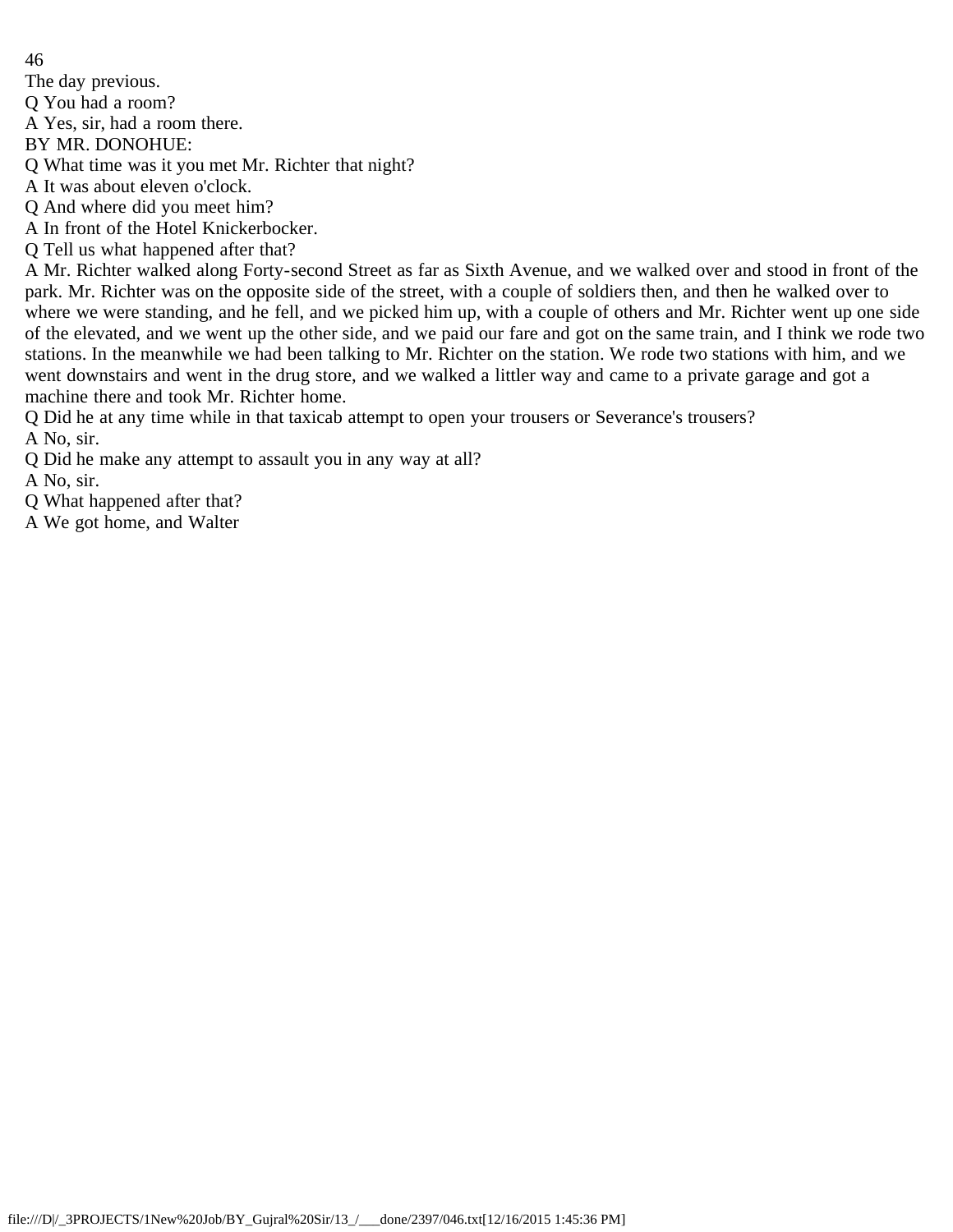Severance paid the taxi bill, paid about three dollars.

Q Where did he pay that?

A At Mr. Richter's door, and we went upstairs, we helped Mr. Richter upstairs; we got inside and sat down in the parlor, and his sister came in, and he told her to go outside, and then he played one Victrola record for us, and I played the piano, and he had asked us to have something to drink previously, and I refused. He set up the drinks. I think he had one himself. And after I had played the piano he asked me to have some more, and I refused, and he told me I was a bum sport and said I would have to go.

Q Who said that?

A Mr. Richter; and I asked for my hat and coat, and went.

Q Leaving Mr. Severance in the apartment with Mr. Richter and who else?

A Mr. Richter, and, as far as I know, his sister.

Q Did you see Mr. Richter make any attempt to assault Severance at any time?

A No, sir.

Q Did he make any attempt to assault you?

A No, sir.

Q Did you notice whether Mr. Richter had any rings on his fingers at that time?

A Yes, sir.

Q Describe those rings?

A He had one ring, I believe a Gypsy setting, with one stone, and platinum, and one ring which had the appearance of two, a double ring.

Q Did you see those rings on Mr. Richter's hands when you left the apartment?

A I had seen them when Mr. Richter was opening the door, when he was putting the key in the latch, and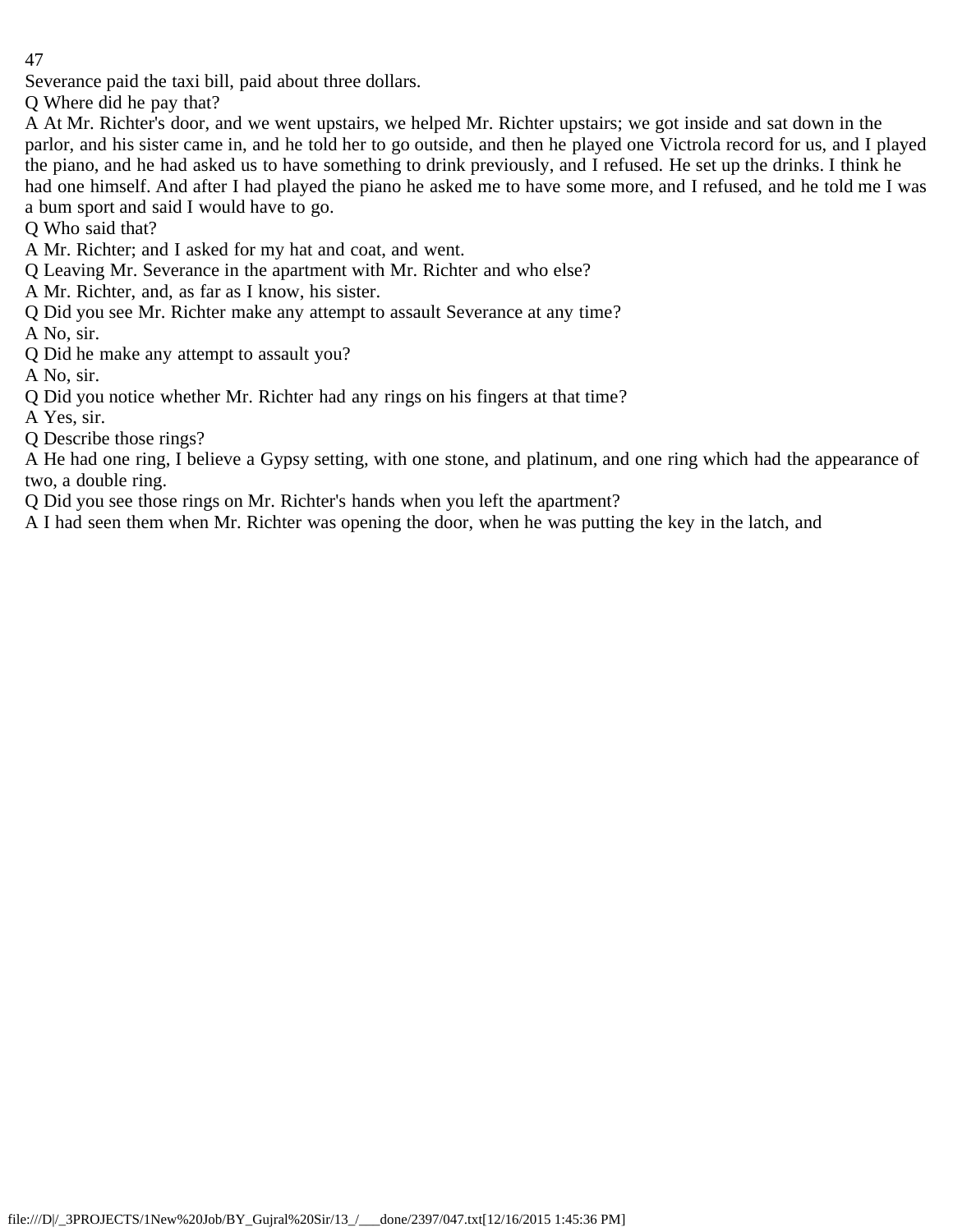I not iced them in the apartment also.

Q When was the last time you saw them in the apartment?

A I believe when he was trying to get a record out of an album, a Victrola record.

Q When was the next time you saw those rings?

A I saw them the day after.

Q Who had them?

A Walter Severance.

Q And what did he say about them?

A He said he had stayed with Mr. Richter for a while and had sucked them of his fingers.

Q Did he say at that time anything about Mr. Richter having assaulted him or gone down on him?

A He said that Mr. Richter had hit him, I think he said he had biy him up on the shoulder somewhere, and he had bit him on the hand, and had torn pants, and if Mr. Richter made any trouble for him he would say that he had done this to him, and that he would make this charge against him.

Q Tell us what happened after that with reference to those rings, what Walter Severance said about them, or did with them?

A What he told that same day? We went home that night, and a couple of days after I met down at Brooklyn Bridge, I believe, and he told me that he had been trying to sell them, first to a saloon keeper that he knew out his way, and that some woman whose house he had been to had wanted to buy one of them of him, but he said he wasn't going to sell them he was going to wait until all the trouble passed away, and that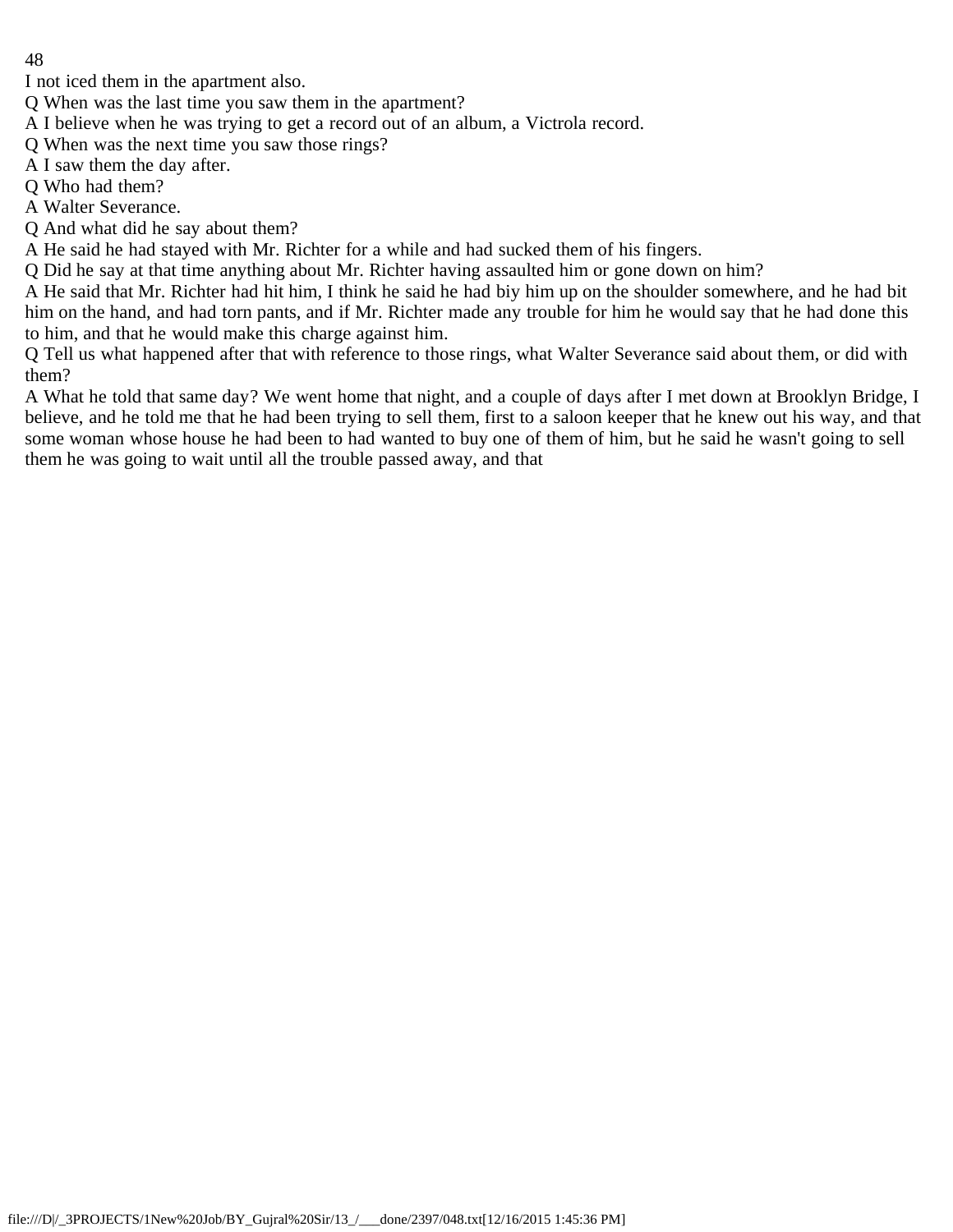he had hidden them somewhere.

Q How far - where did you walk that night from the time you met Mr. Richter? You say you met him outside the Knickerbocker Hotel, you saw him outside the Knickerbocker?

A Yes, sir.

Q And he was intoxacated at that?

A Yes.

Q Staggering around?

A Yes, sir.

Q And you saw him walk down to Sixth Avenue?

A Yes, sir.

- Q And he got on an elevated station?
- A At Sixth Avenue and Forty-second Street.
- Q Did you at any time that night walk up Sixth Avenue with the defendant, Severance?

A No, sir.

Q As far as Forty-seventh Street?

A No, sir.

- Q And did you have an appointment with him that night to meet this young lady?
- A I had been in the hotel with him in the morning that I had gone down to work, but I had told him that I would stop in in the afternoon.
- Q Did you tell him that you were going to bring this girl up with you?

A Not at the time, no sir.

Q During all the time Mr. Richter was in the taxicab, will you tell us what he was doing and what you two were doing?

A He kept repeating some expressions about Jimmie Because; I don't know the name; we were laughing and carrying on, and Mr. Richter wasn't saying much; he couldn't he was half off the street and we were talking among ourselves, I don't know exactly what about.

Q You didn't meet Severance at the Atlantic Avenue subway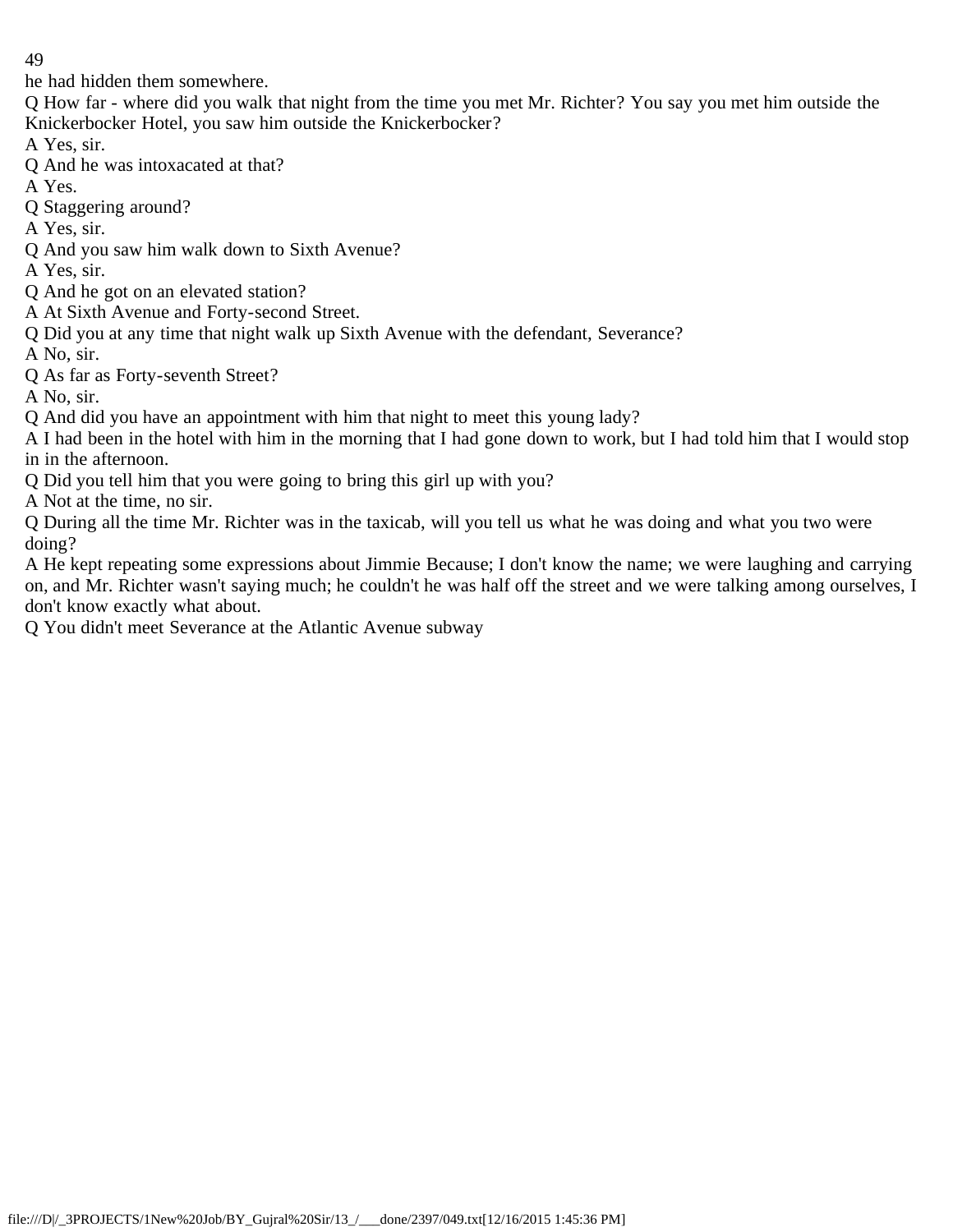Station that night, did you?

A No, sir.

Q And did you ad Walter Severance walk from Broadway and Forty-seventh Street and Sixth Avenue with this girl named Helen?

A No, sir.

BY THE COURT:

Q Was anything said between you and the defendant before you took the taxicab as to any purpose you had in taking the man Richter home?

A I believe at the Forty-second Street station we noticed that Mr. Richter - we saw that he had the rings, and Walter Severance said that we would go home with him. At first I didn't want to go and he said, "Let's go and he said, "Let's go home with him, anyway".

Q Did he say why?

MR. DONOHUE: If your Honor will let me proceed along other lines I can bring that part of the situation out. BY MR. DONOHUE:

Q Mr. Carroll, how long do you know this man?

A Walter Severance?

Q Yes.

A I knew him about three months before this happened, before September.

Q And how often would you meet him in that three months?

A About three or four nights a week.

Q And where would you meet him?

A Broadway and Forty-Second Street.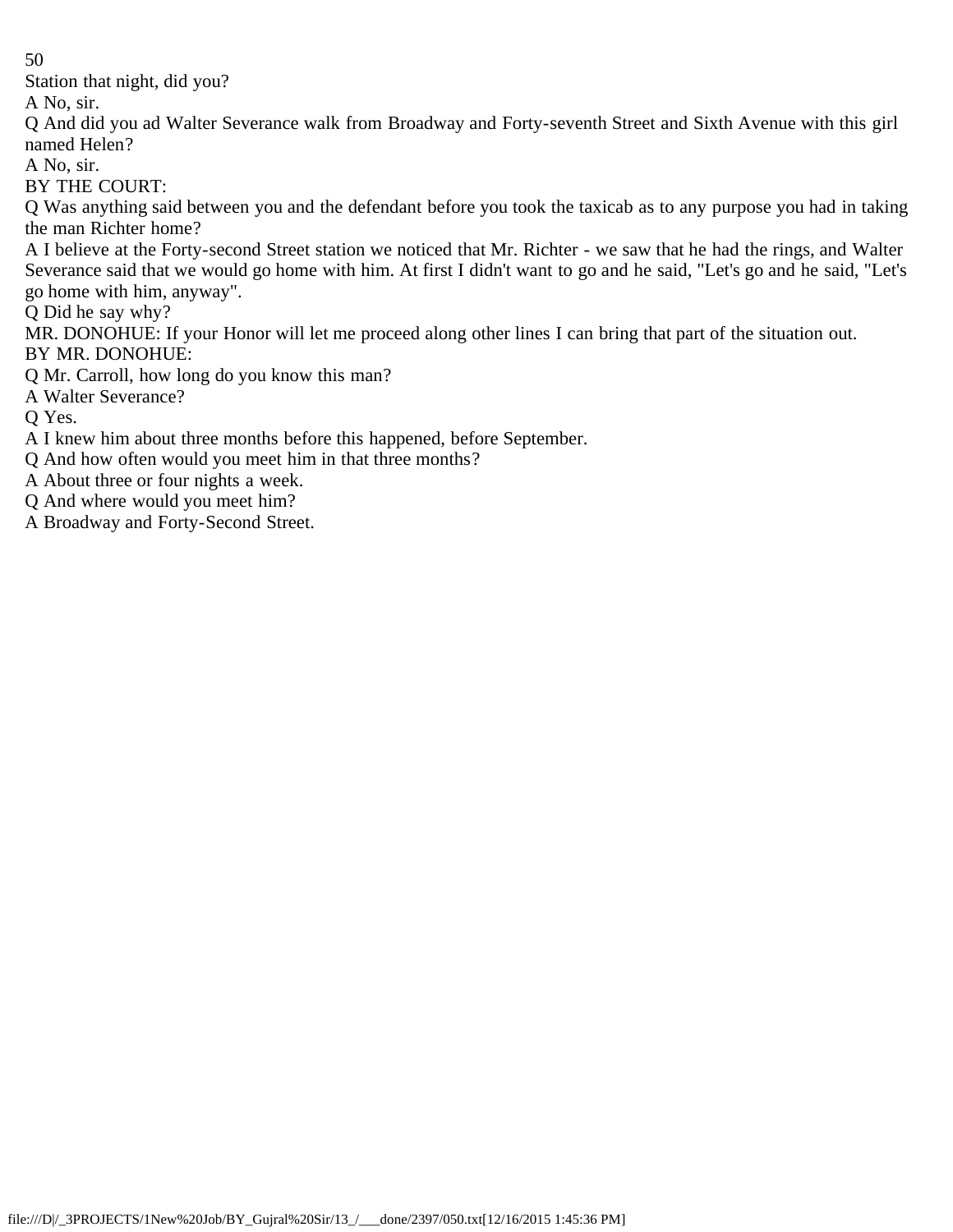Q And about what time of the night would you meet him?

A About half past eight or nine o'clock.

Q And how would you make arrangements to meet him at that particular place at that time?

A Sometimes he was up there around that section and other time I would call him up at some "Bedford" number.

Q And you would make arrangements to meet there?

A Yes.

Q And you met there about three nights a week?

A Yes, sir, about that.

Q After you arrived there, what would you do?

MR. EMBREE: Now, I object to that, your Honor. I don't see how that can have any relevancy to this perjury charge. There are seen distinct allegations in the perjury charge. I don't see what this has to do with it.

MR. DONOHUE: I will show why they took this man home this night, the reason for Severance getting into the cab with this man.

THE COURT: You may ask that. I don't think a general course of conduct would prove that. That might be material on the larceny transaction.

Q You had gotten into cabs other times with this defendant, had you not?

MR. EMBREE: I object to that.

THE COURT: Yes, objection sustained.

Q Well, you and this defendant had picked up people in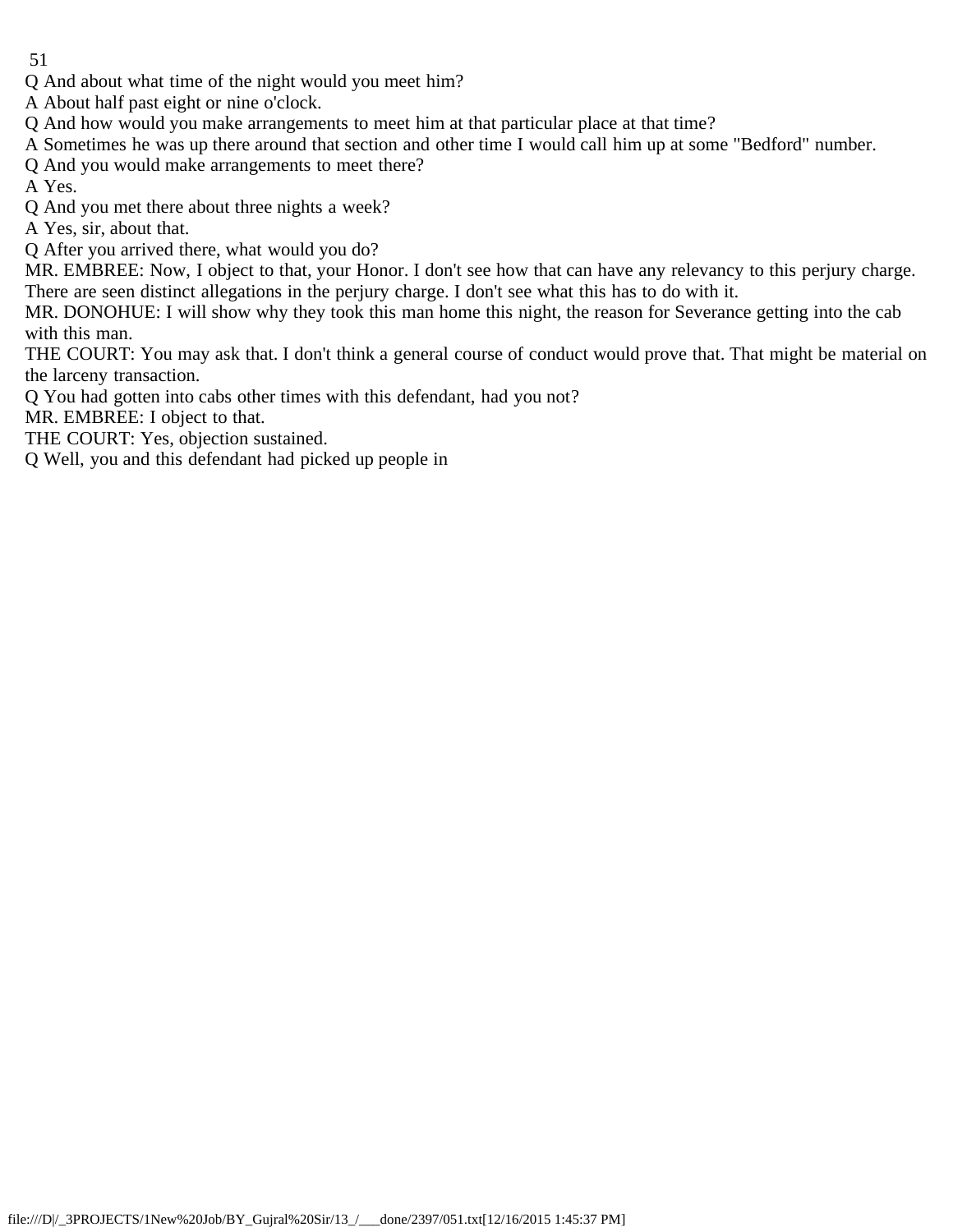The street that you didn't know?

MR. EMBREE: I certainly object to that, your Honor.

THE COURT: The same ruling.

BY THE COURT:

Q Was anything said between you this defendant on the night in question as to the purpose in taking this man home, or was anything said about these rings between you and him before you got to the apartment?

A He said he liked the man, that the man, Mr. Richter, was taking to him all the time, and he wasn't paying attention to me, and Walter Severance said he would go home with him, that he liked him.

BY MR. DONOHUE:

Q Who said that?

A Walter Severance.

Q Said that he liked who?

A Mr. Richter.

Q And why did you go home with him?

A I was with Walter Severance at the time.

Q Did that ever happen before between you and Walter Severance?

MR. EMBREE: I object to that.

THE COURT: Objection sustained.

MR. DONOHUE: Your witness.

CROSS-EXAMINATION BY MR. EMBREE:

Q How old are you, Carroll?

A I will be twenty in February.

Q And Severance is sixteen, isn't he?

A Yes, sir, to my knowledge.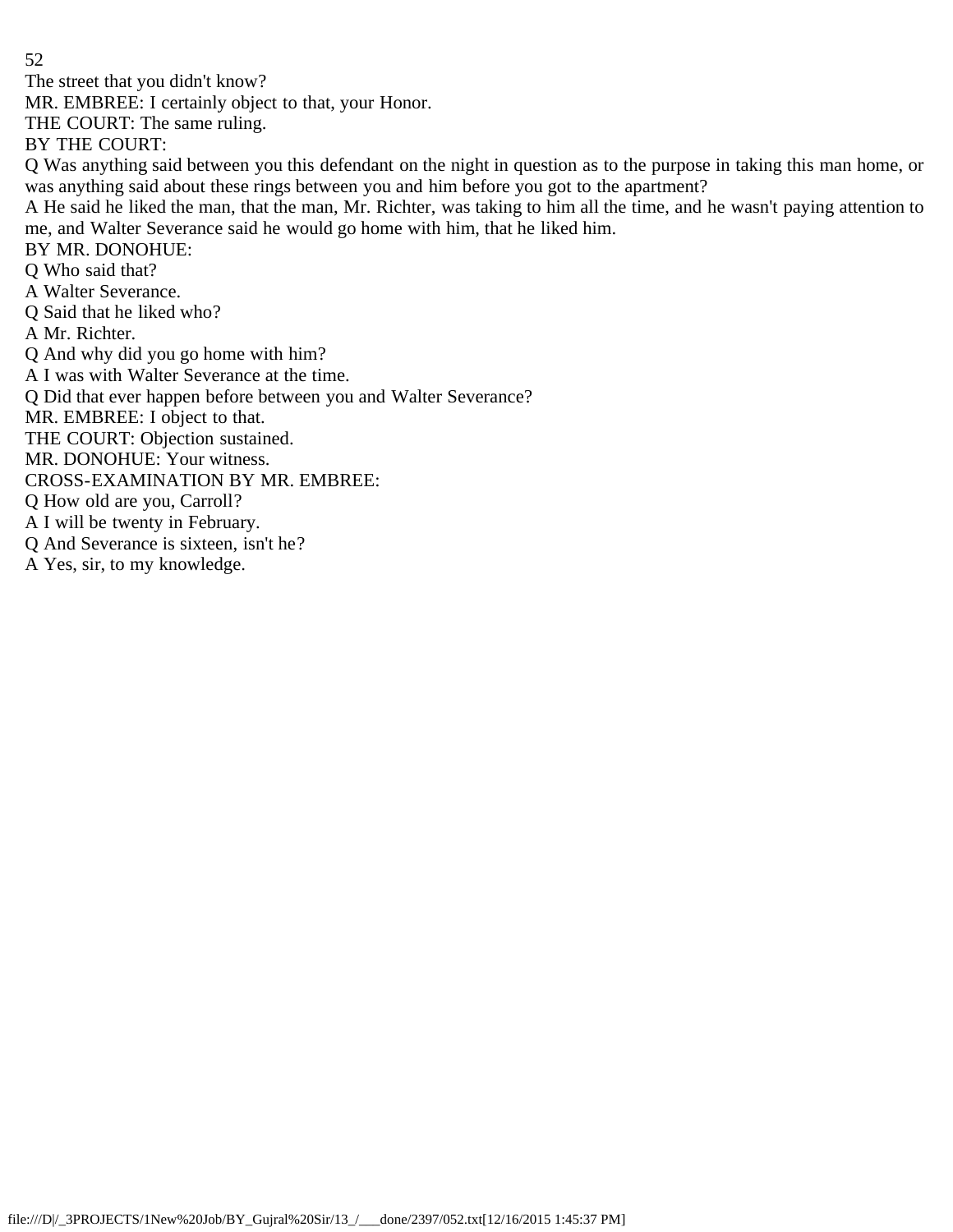- Q You have only known him for about three months?
- A About that, yes, sir.
- Q About three months before this happened?
- A Yes, sir.
- Q About three months before this happened?
- A Yes, sir.
- Q And this happened in Septermber?
- A Yes, sir.
- Q Will you tell us again where you are working now?
- A For the Fire Department, for the City.
- Q In what capacity?
- A Temporarily, as a telephone operator.
- Q How long have you been there?
- A About a little over a month.
- Q Where did you work before that?
- A Baker, Carruthers & Pell, brokers.
- Q How long did you work for Mr. Baker?
- A Three years.
- Q Three years?
- A Yes, sir.
- Q In what capacity?
- A As an order clerk.
- Q As what?
- A Order clerk.
- Q Now, you told us that you did have a room at the York Hotel on one occasion?
- A Yes, sir.
- Q What was that date?
- A I believe it was the 15th of September.
- Q The day you met Richter?
- A That I had the room there?
- Q The day you met Richter.
- A Yes, sir.
- Q And you had a room at the York before, had you, occasionally?
- A Yes, sir, a couple of times.
- Q How many times?
- A I don't remember exactly; once or twice, when I had been out late and I didn't want to get down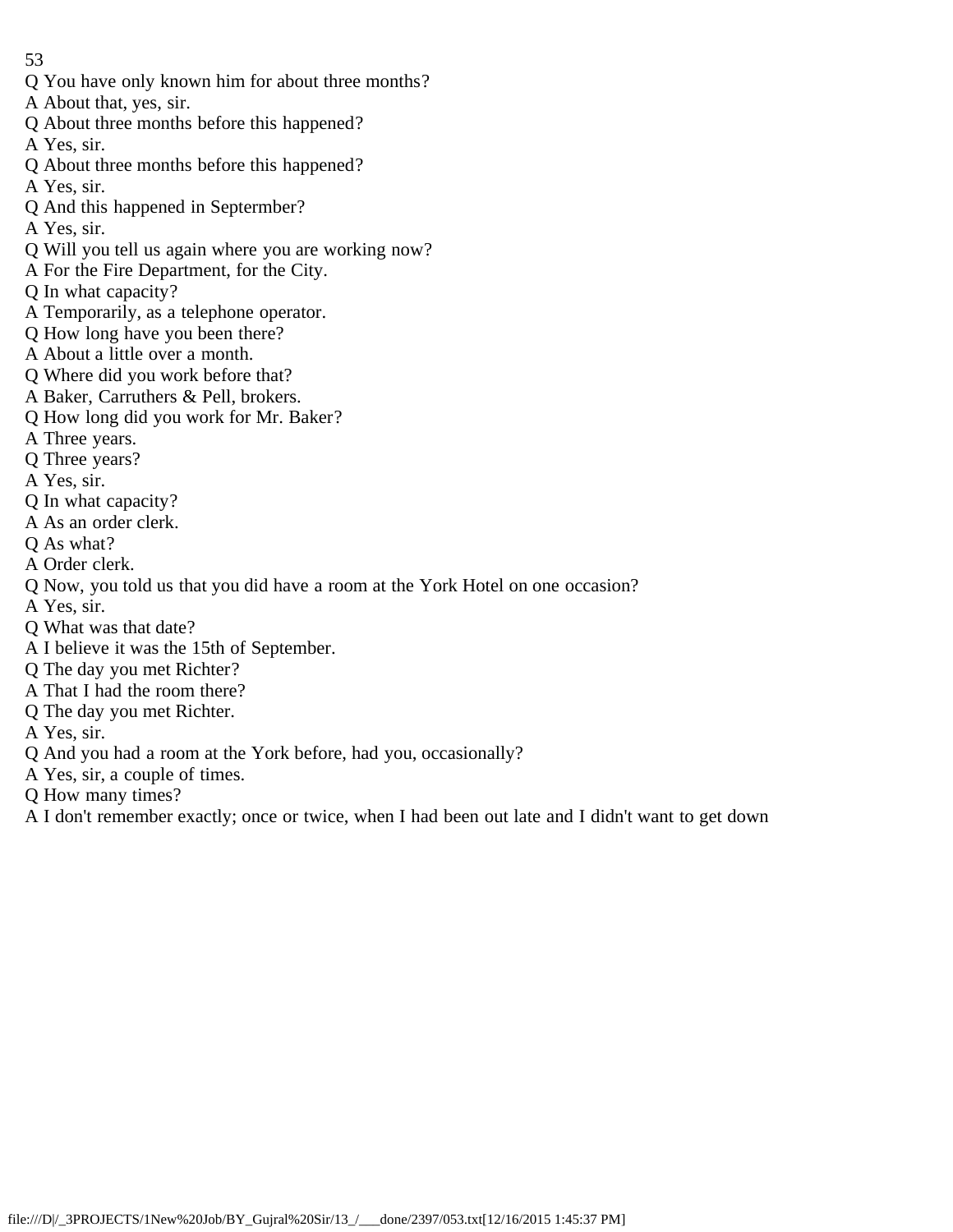too late to business, I would take a room there.

Q And occasionally in the course of your work had you had rooms at other hotels?

A No, sir.

- Q You stopped once at the Biltmore, didn't you?
- A At one time, yes, for one night.
- Q About when was that, Mr. Carroll?
- A That was in the early part of September, I believe.
- Q Did you occupy room 208 there?
- A I don't remember the room number.
- Q It may have that number?
- A It may have been, yes.
- Q The young lady that you mentioned had been employed at Mr. Baker's firm, had she?
- A Yes, sir.
- Q And her first name is Helen, is it?
- A Helen, yes, sir.
- Q And you saw her then on the day that you met Mr. Richter?
- A At business, yes, sir.
- Q And it is true, is it not, then, at the time that Walter was tried, in the month of October, you appeared as a witness? A Yes, sir.
- Q And you now say that that testimony which you gave there was false; is that true?
- A Yes, sir.
- Q Now, I want to ask you about two or three things that you gave in your testimony there.
- A Yes, sir.

Q For the stenographer to take down; it is a matter of record; and I am not asking you what is the truth, but I am asking you what you said at that time?

A Yes, sir.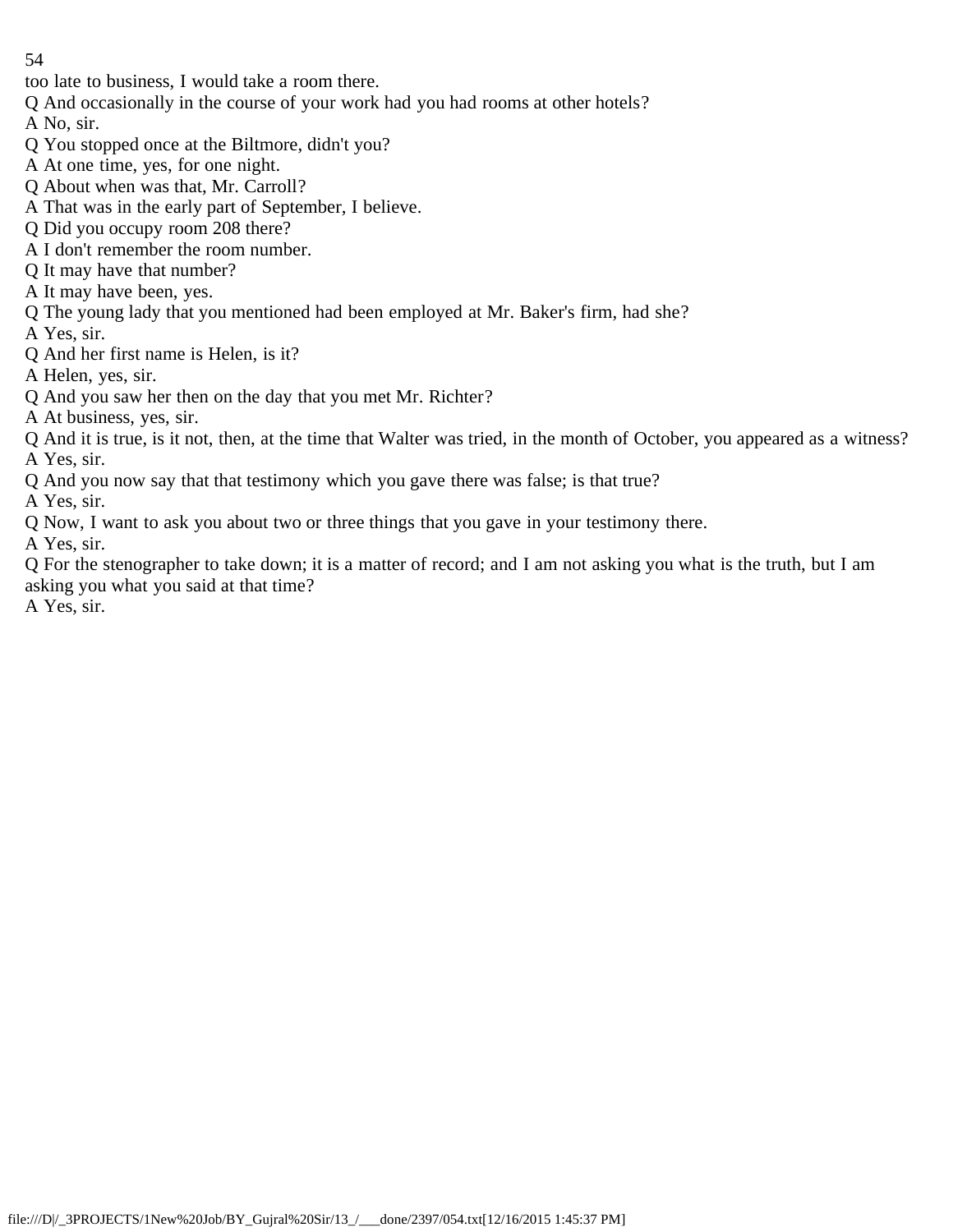- Q Now, at that trial, you did say, did you not, that you did not see the rings at all?
- A Yes, sir.
- Q And that was false?
- A Yes, sir.
- Q They asked you about that, didn't they?
- A Yes, sir.
- Q And you said you didn't see any rings on this man's hands?
- A Yes, sir.
- Q And they asked you if you knew whether Severance had taken any rings and you said as far as you knew he had not.
- A Yes, sir.
- Q You testified to that?
- A Yes, sir.
- Q They also asked you, did they not, the circumstances under which you met Walter?
- A Yes, sir.
- A And you said you met him in the subway?
- A Yes, sir. I told that at his brother's suggestion.
- Q At any rate you told it?
- A Yes, sir, that I had met him in the subway, that I had picked up a paper for him.
- Q And you testified to that?
- A Yes, sir.
- Q But you now say you met him on Broadway?
- A Yes, sir, I was introduced to him.
- Q Do you live home with your parents?
- A Yes, sir.
- Q Where is that?
- A 1140 East Thirty-fifth Street, Brooklyn.
- Q That is -
- A In Flatbush.
- Q And in the month of September, this year, what salary where you receiving?
- A Seventeen dollars.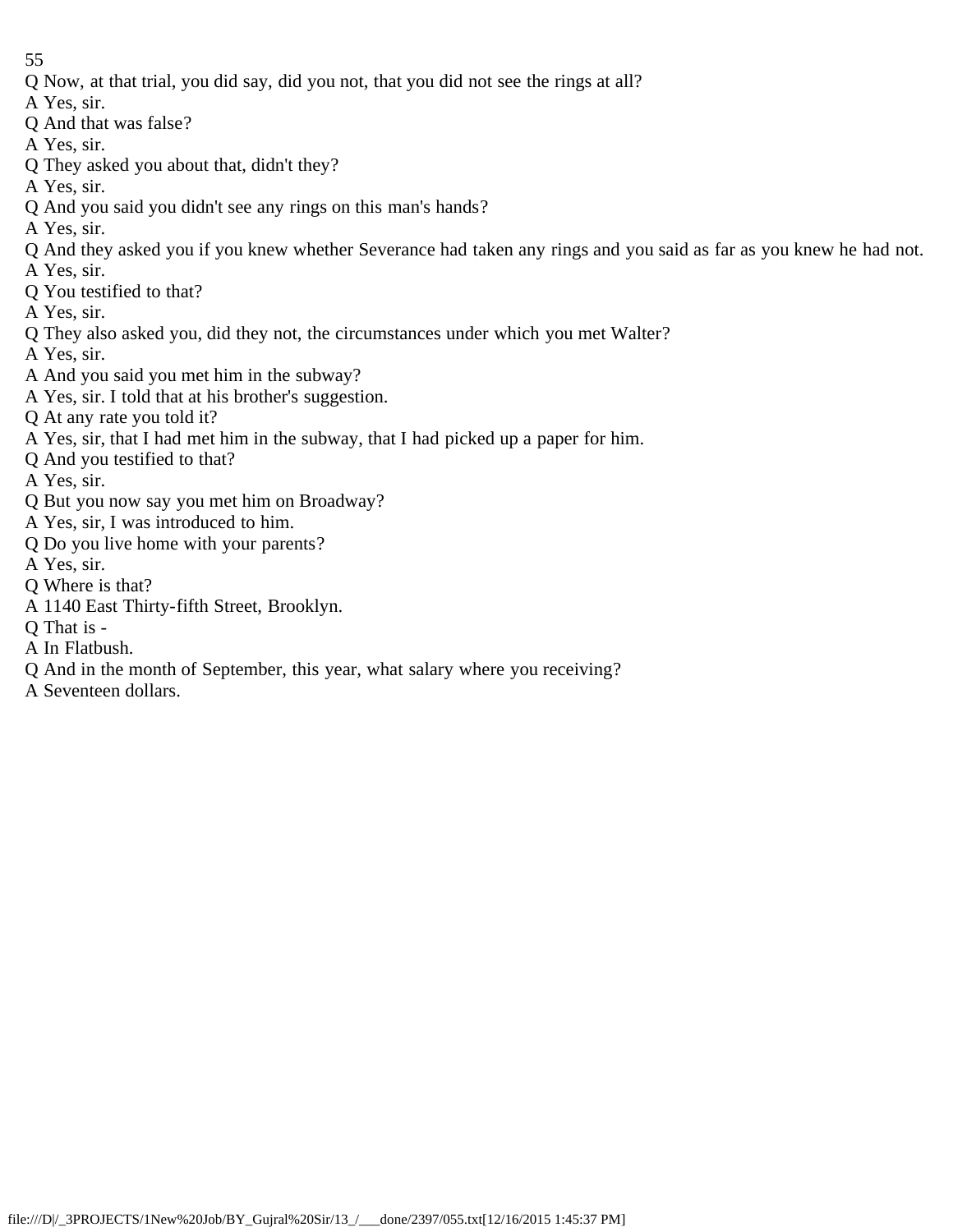Q Seventeen dollars a week?

A Yes, sir.

Q And have you always resided home with your parents?

A Yes, sir.

THE COURT: I think this will be a good place to stop and take a recess.

MR. EMBREE: Yes, I will be glad to stop here.

THE COURT: (To the jury) Gentlemen, please do not form or express any opinion as to the defendant's guilt or innocence until the case is finally submitted to you. Please do not discuss the case among yourselves, or allow others to discuss it in your presence. We will take a recess until two o'clock.

(The Court then accordingly took a recess until tow o'clock P. M.).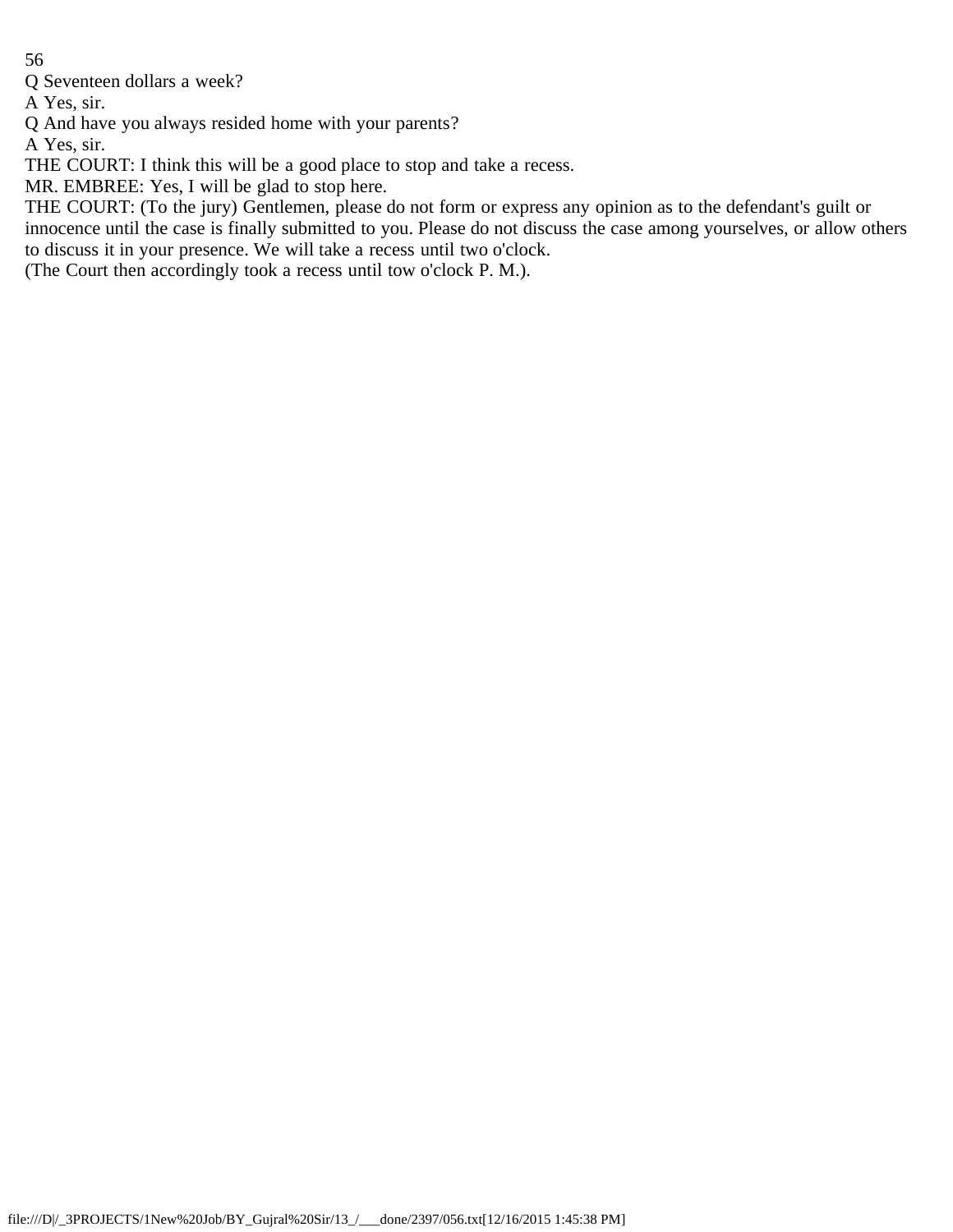AFTER RECESS.

- FRANK CARROLL, resumes the stand.
- CORSS EXAMINATION (continued) BY MR. EMBREE:
- Q Carroll, do you know Mr. Donohue, the Assistant District Attorney?
- A Yes, sir.
- Q And you visited him on several occasions in his office, didn't you?
- A Yes, sir.
- Q And did you there make some statements to him?
- A Yes, sir.
- Q About this case?
- A Yes, sir.
- Q Can you give us the date on which you first saw Mr. Donohue?
- A I don't remember the date.
- Q Give it to us you can?
- A I believe I saw Mr. Donohue for the first time on the night that I was arrested.
- Q O the night you were arrested?
- A Yes, sir; I don't remember the date.
- Q That was the night after Severance had been tried and acquitted, was it not?
- A Yes, sir; yes, sir.
- Q On that night you were arrested?
- A Yes, sir.
- Q And charged with that larceny?
- A Yes, sir. No, I was not charged with the larceny. I was committed for perjury.
- Q Are you sure about that?
- A Yes, sir.
- Q Do you know whether or not the records show that you were committed for grand larceny?
- A I believe the papers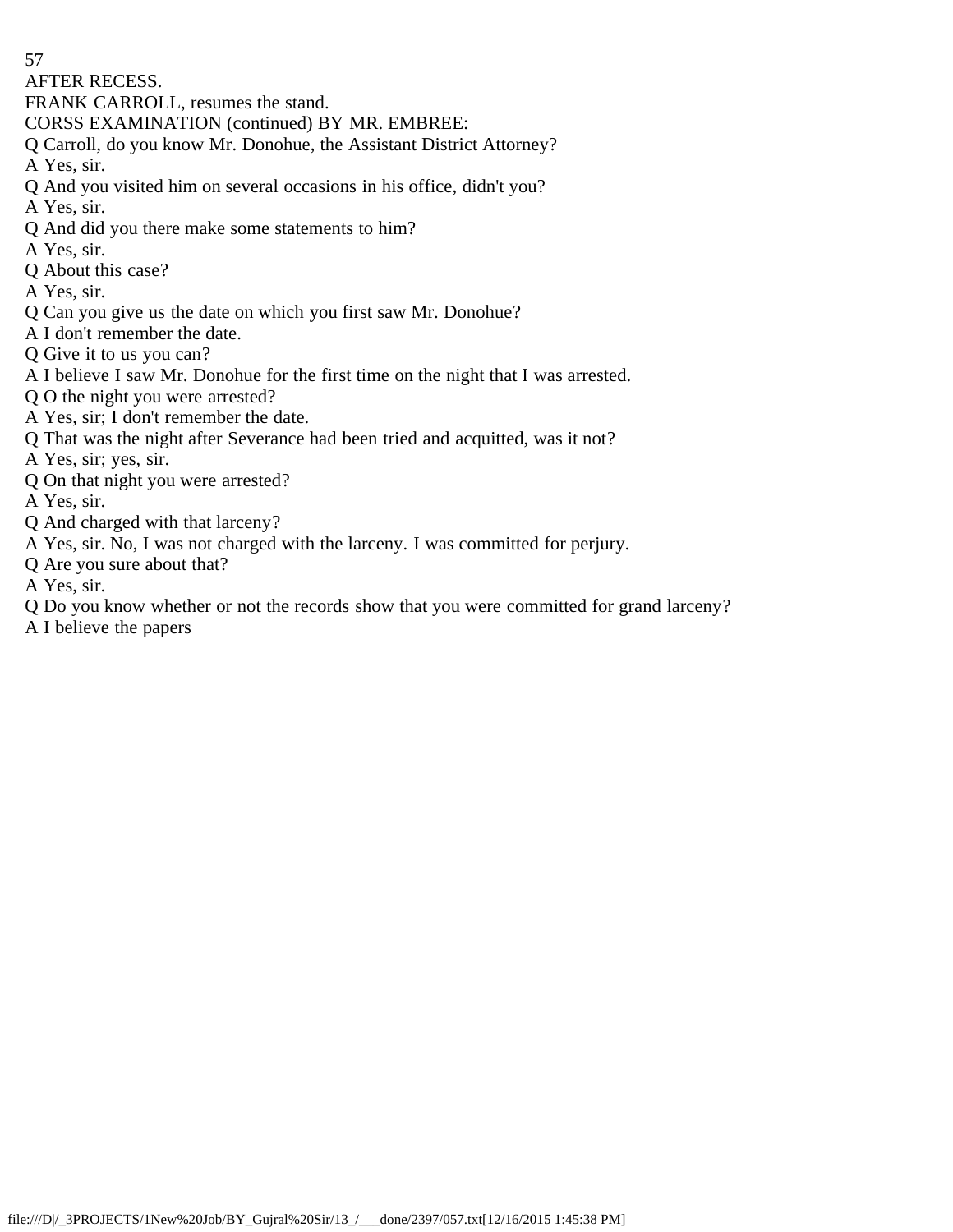were twisted and I believe they were straightened out at the time that I was bailed. At the time I was bailed the papers were twisted, and they straightened them out.

Q At the time you were bailed out they did read grand larceny?

A What say?

Q At the time you were bailed out they did read grand larceny?

A Yes, sir.

- Q Then you were arrested the night after the trial?
- A I was arrested the same day.
- Q The same day?
- A Yes, sir.
- Q And you remained in the City prison until the 17th day of November?

A Yes, sir.

Q And then you were bailed out by Mr. Baker?

A Yes.

Q Well, now, perhaps we can get at the date this way: How soon after the trail, which occurred on October 30th, I believe, how soon after the trial did you have a talk with Mr. Donohue?

A I was arrested the day that Walter Severance was acquitted. I saw Mr. Donohue that evening, and I believe I had a talk with him the following day, if I am not mistaken, I believe it was the following day or the day after.

Q That evening did you talk to him in his office?

A No, sir.

- Q Where?
- A Down stairs, in the office of the tombs.
- Q In the office of the city prison?

A Yes, sir.

- Q And who was present?
- A Mr. Baker and Mr. Donohue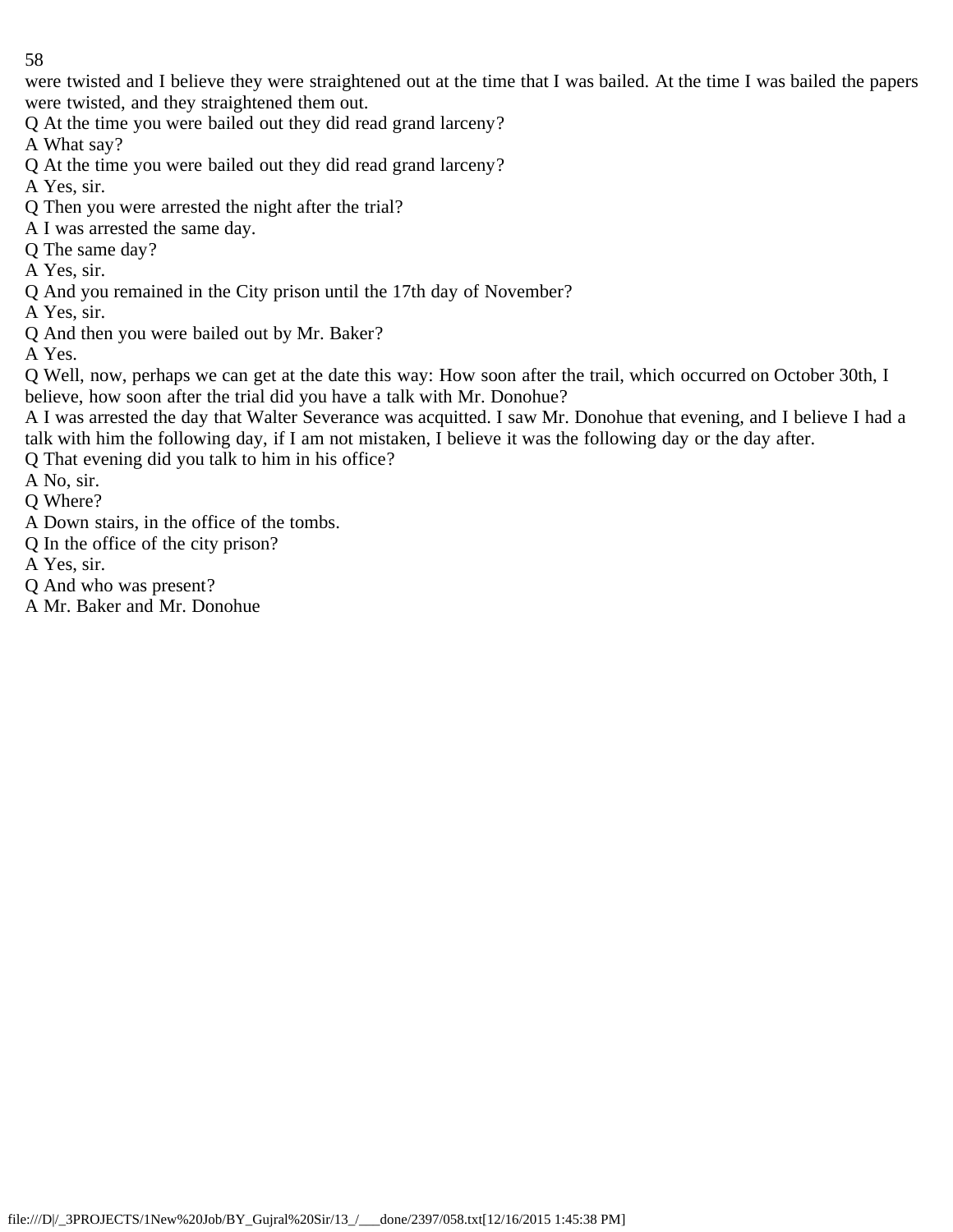- and a friend of Mr. Baker's, I believe.
- Q Do you remember his name?
- A Mr. I believe it is McDermott. No, I don't remember the name. He is with Harriman and Company. He is a friend of Mr. Baker's.
- Q How soon after that did you see Mr. Donohue?
- A I saw him the next day, I believe.
- Q The next day?
- A Yes, sir.
- Q When he talked with you in the city prison, was there a stenographer there and took down what you said, or did he just talk to you informally?
- A Just informally, the night.
- Q Now, the next day you saw him in his own office, did you?
- A Yes, sir, I believe it was the next day.
- Q One of the keepers brought you over?
- A Yes, sir.
- Q And who was present at that time?
- A Mr. Baker and I believe Detective Haron, Mr. Donohue, and I believe there was a stenographer there at the time. BY THE COURT:
- Q Who is Mr. Baker?
- A Mr. Baker, my employer, former employer.
- BY MR. EMBREE:
- Q And about what hour was that, can recall?
- A I believe it was around lunch time, around eleven o'clock, if I remember correctly.
- Q Did you see Mr. Donohue again after that?
- A Yes, sir, I saw him in the afternoon, I believe.
- Q Who were present then?
- A The same people.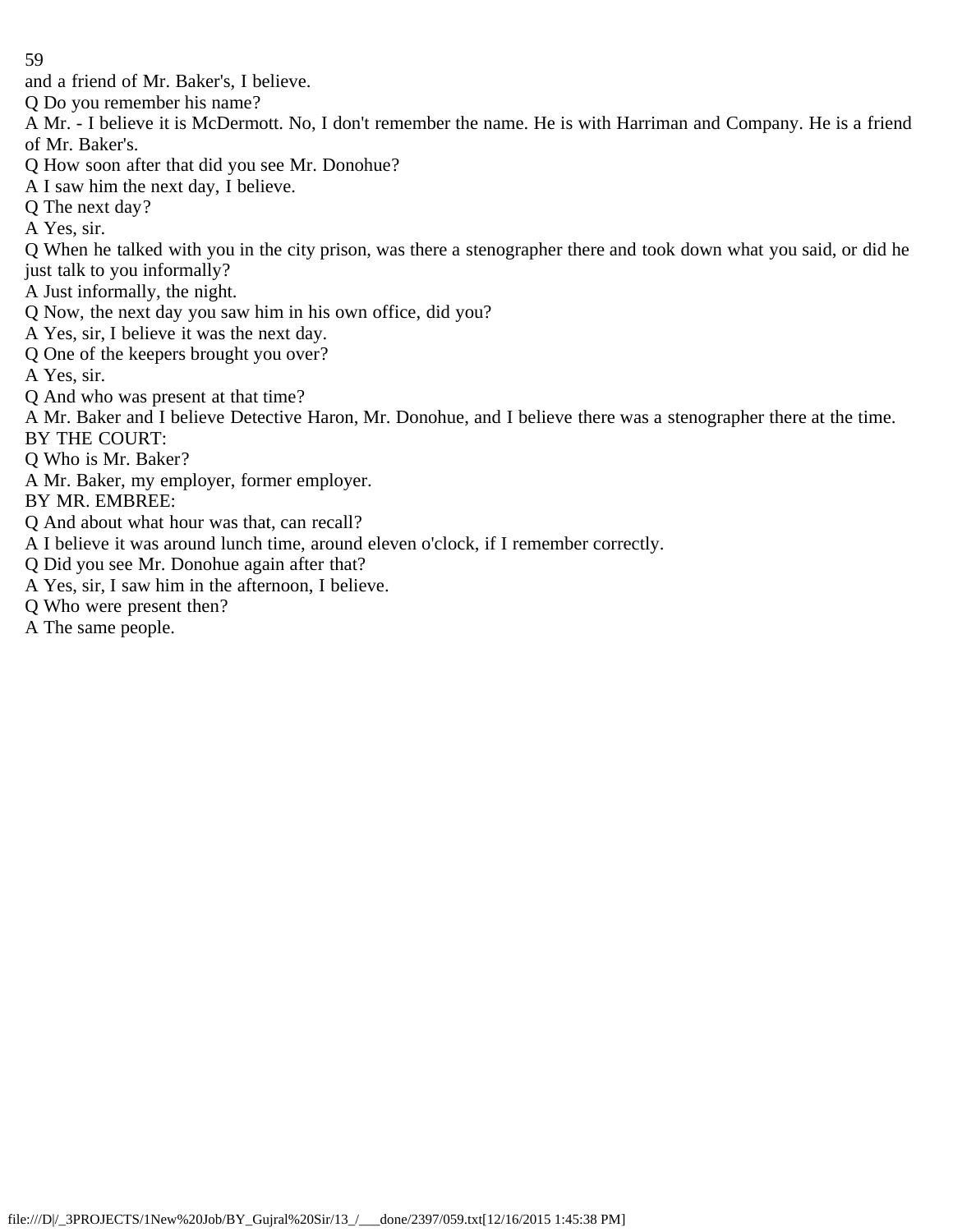- 60
- Q The same people?
- A Yes, sir.
- Q And did you see him again after that?
- A Yes, sir.
- Q When?
- A I believe I saw him a couple of days after that, when I made a statement.
- Q When you made a statement?
- A Yes, sir.
- Q And a stenographer was present and took it down?
- A Yes, sir.
- Q Were you brought over from the city prison that time by a keeper?
- A Yes, sir.
- Q And do you recall who were present on that occasion?
- A I believe Mr. Baker and a detective by the name of Von Twisten, and Mr. Donohue and the stenographer and myself, and my mother was outside.
- Q On the last occasion, did you tell Mr. Donohue substantially the same as you have told us here?
- A Yes, sir.
- Q That is, on the last occasion?
- A Yes, sir.
- Q On the first occasion you didn't tell him at all, did you?
- A I didn't say anything on the first occasion.
- Q On the second occasion you didn't make a full statement, did you? I am trying to bring out for these gentlemen here why It was necessary for you to appear several times?
- A I started to, but I believe I started to cry, or something like, and I didn't make any statement at all.
- Q Well, at any rate, you didn't tell Mr. Donohue on the first occasion when you were in this office all that you told us now?
- A I told Mr. Donohue the first evening that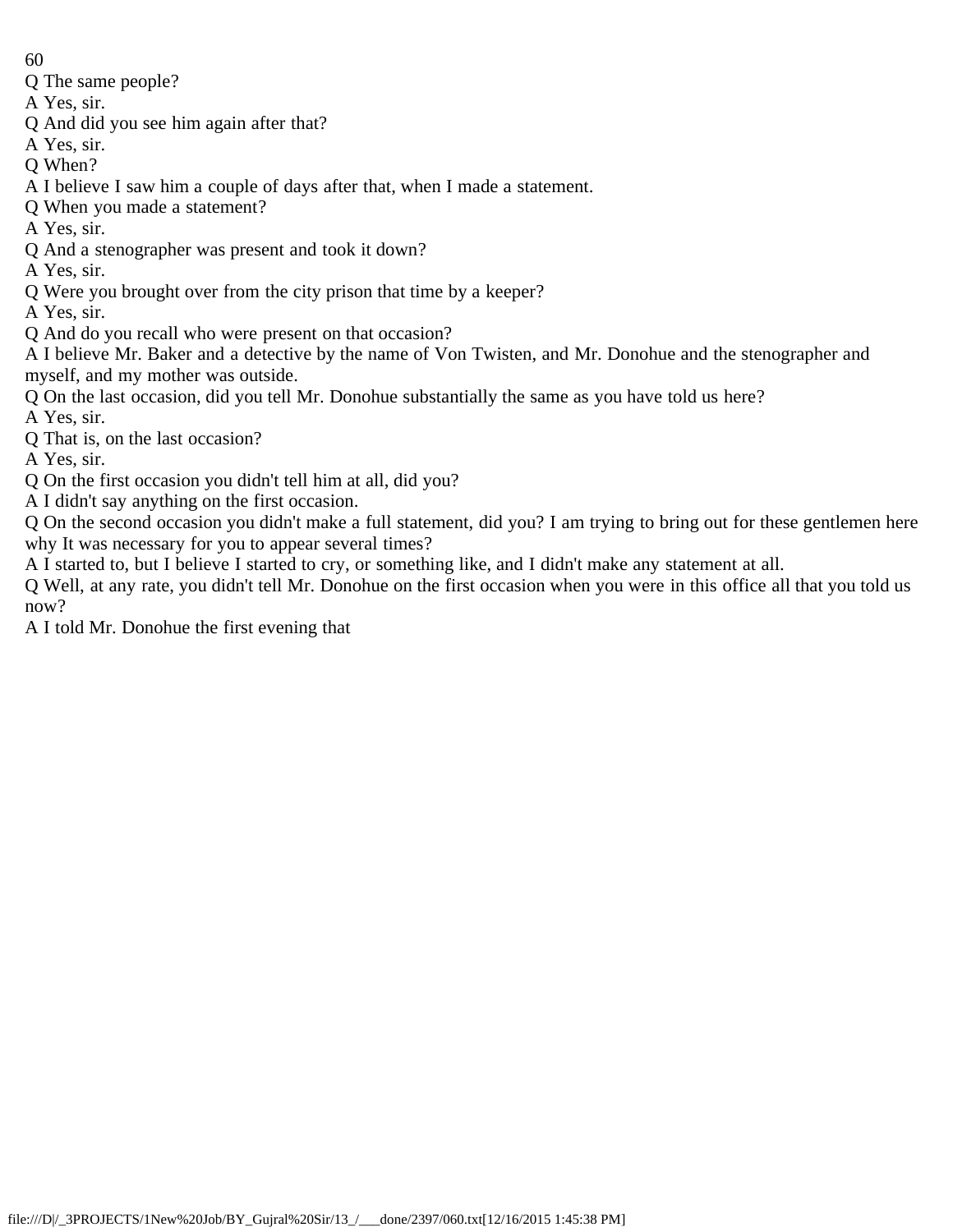Walter Severance had taken the rings. I told him that in the office of the city tombs, but I didn't make any statement. I told him that Walter Severance was the one that had taken the rings on the day I was arrested, and I told him that in front of Mr. Baker and this other gentleman and Mr. Donohue, down stairs, that Walter Severance had taken them and had shown them to me.

Q That was the night after the trial?

A That was the same night.

Q It is true, is it not, then, that on the night of September 15th, the day alleged in this indictment, you did meet Severance?

- A The ninth?
- Q I am speaking of the 15th day of September?
- A The day that I met Severance, the night we met Mr. Richter?
- A Yes.
- A Yes, sir.
- Q It is true you did meet Severance that afternoon?
- A Yes, sir.
- Q And while you and Walter were together you did see Richter, didn't you?
- A Yes, sir.
- Q And that was the first time that you and Walter had seen Richter, wasn't it?

A Yes, sir.

- Q And you told us a while ago, as I recall it, that when you first saw Richter he was with some other men?
- A That was the statement that I made at Walter Severance's trial.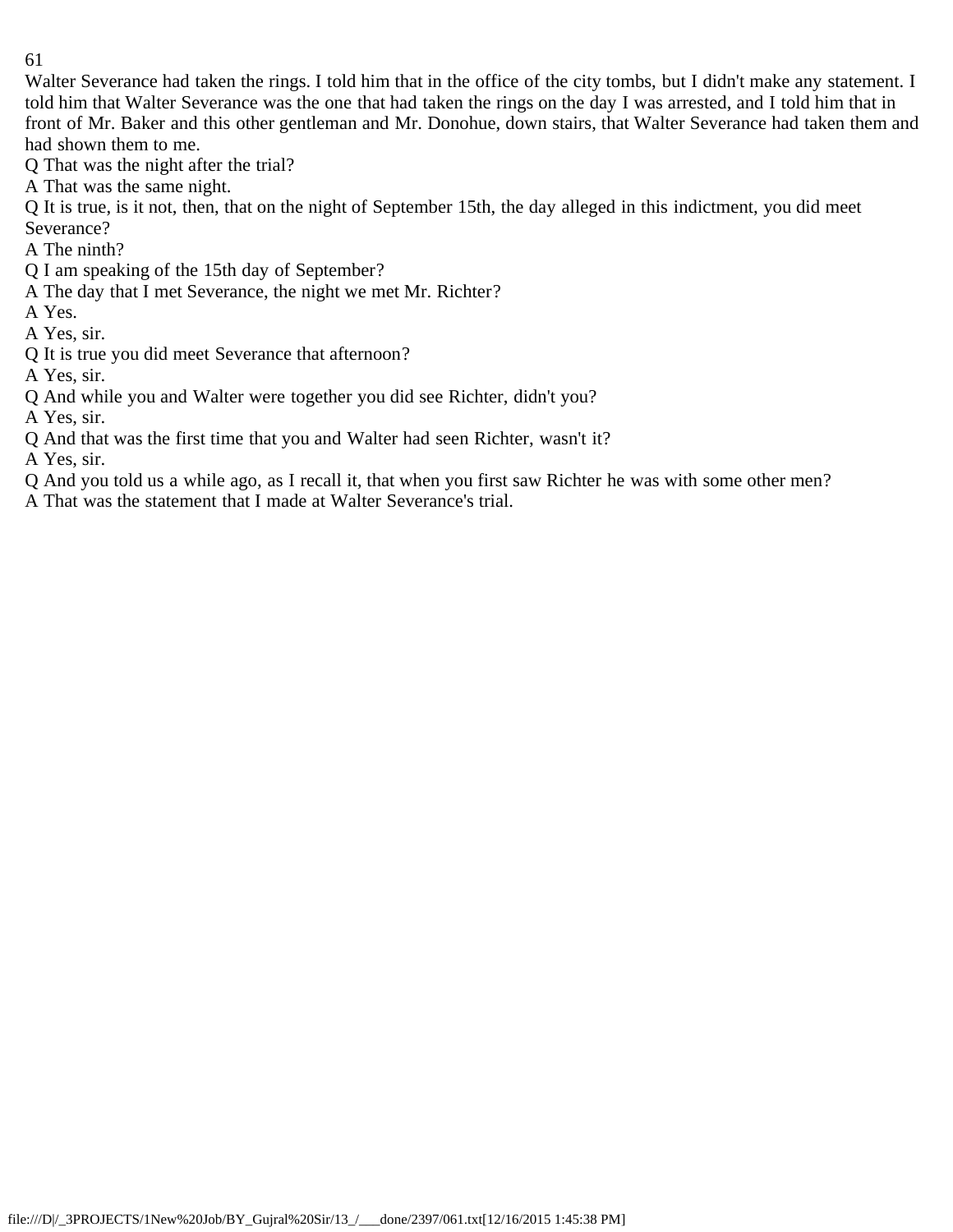Q At the trial?

A Yes, sir; when we saw Mr. Richter he was alone; when we met Mr. Richter he was alone; he was coming out of the Knickerbocker Hotel.

BY THE COURT:

Q You didn't meet him then, did you? You said nothing to him?

A Oh, when we met Mr. Richter, Mr. Richter came out of the Knickerbocker, and he walked over to Sixth Avenue and 42nd Street, and we followed him over there,

BY MR. EMBREE:

Q You told us a while ago, did you not, that before he went up the Elevated steps he was with some other men?

A Mr. Richter fell, and two men picked him up, along with Walter Severance and myself.

Q Two men?

A Yes, sir.

Q Was it two, or three?

A Two men.

BY THE COURT:

Q Were they the soldiers you speak of?

A No, the two soldiers were a standing on this side of the street, and Mr. Richter left them and crossed over.

Q You did see him with two soldiers?

A Yes, sir, he had been talking to two soldiers on this side of the street, and he walked over, and he fell right where we were standing, and two fellows picked him up.

BY MR. EMBREE:

Q After he left the soldiers, as you say , did the two fellows walk across with him?

A Mr. Richter went up the stairs on one side, and we went up on the other side.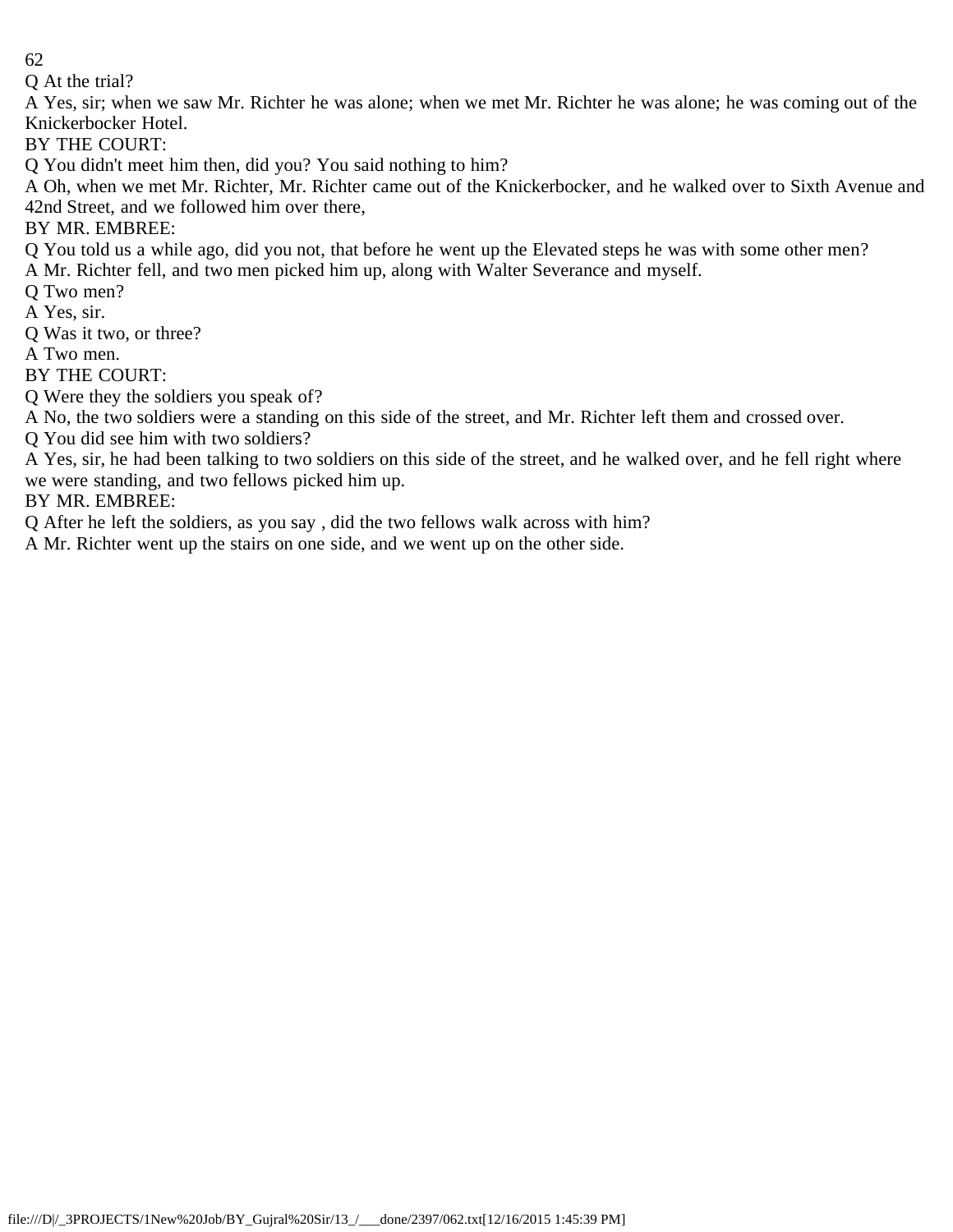Q After he left soldiers, did he walk across the street with these other two?

A No, sir, Mr. Richter walked across the street himself, he walked across the car-track, and he fell about where we were standing, and these other two fellows must have been standing around the machines that were there, and they picked him up, and we were standing there, and with the two of them we helped pick him up also.

Q What did the other fellows do after they picked him up?

- A We went up one side; Mr. Richter had gone up this side, and we crossed over and went up the other stairs, and these two men came up the same stairway as Mr. Richter did, and the five of us were up on the same platform.
- Q That was at the corner of 42nd Street and Sixth Avenue?

A Yes, sir.

Q Now, after you had ridden up on the L. for a ways you got off the, is that right?

A Yes, sir.

- Q And you and Walter and Richter all got in a taxicab?
- A After we had gone into a drug store, yes, sir.
- Q Yes, after you had gone into a drug store?

A Yes, sir.

Q And then you and Walter and Richter rode from there to Richter's home?

A No, sir; we walked to a garage, we walked on, I don't know that Avenue it was along---I don't know whether along Seventh or Eighth Avenue, in the colored section, we walked and we walked up as far as sixty some odd street to a private garage, and we got a machine there.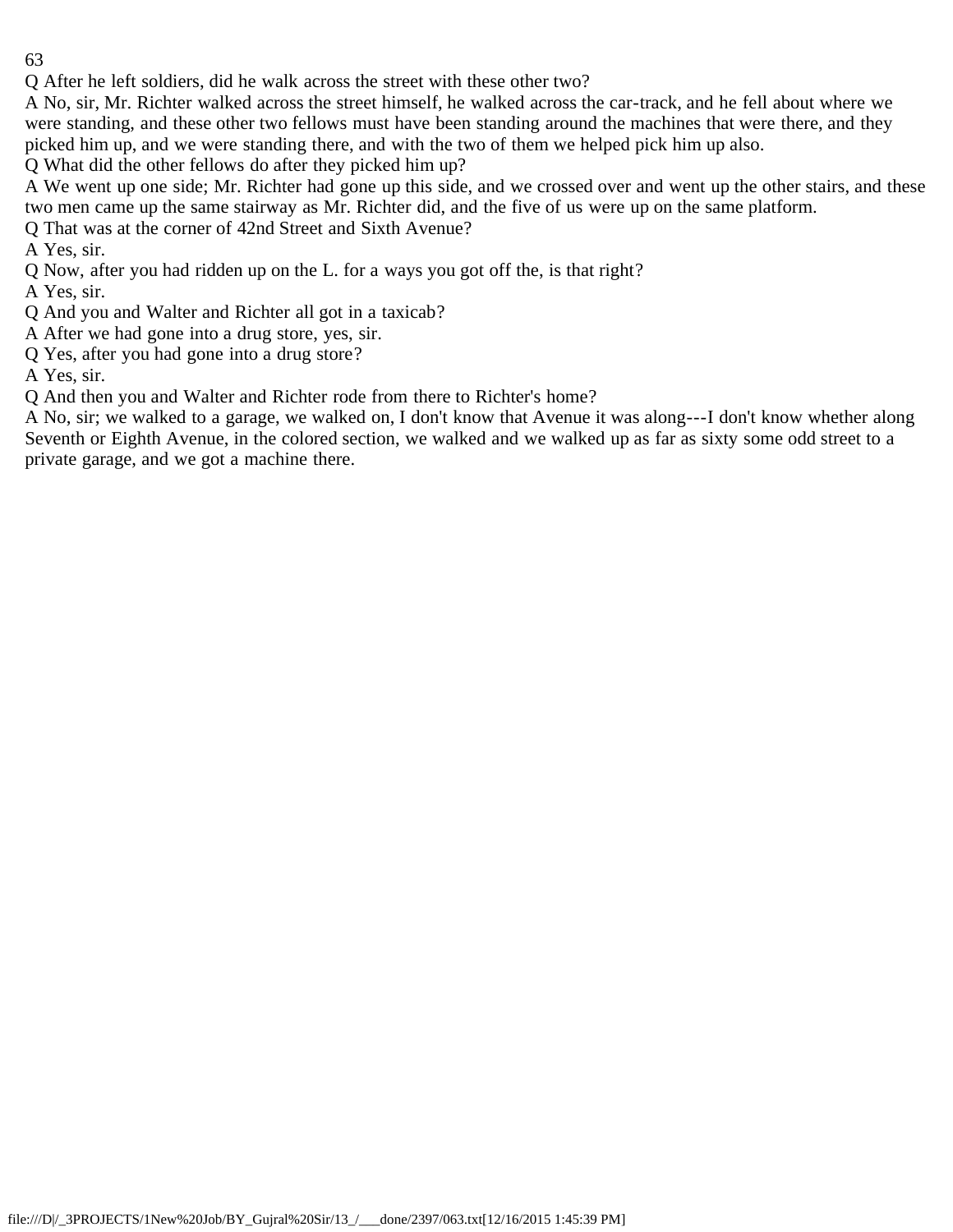Q After you got in the machine you rode, the three of you together, in the machine up to Richter's home?

A Yes sir.

Q And Richter was very drunk at the time, wasn't he?

A Yes, sir.

- Q And while he sat in the cab didn't he roll about somewhat?
- A Yes,sir.
- Q As a drunken man would?

A Yes, sir.

Q And on the trial you testified--- I am not asking for the fact, but what you testified---on the trial you testified that Richter did make and attempt to open Severance's pants?

A Yes, sir.

- Q He did put his head in Severance's lap?
- A That is what I testified, yes, sir.
- Q Now, I am not asking for the fact again, but I am asking for what you testified to. On the trial you did testify that you didn't see the rings?

A Yes, sir.

Q And you also testified that you didn't see any rings in the apartment, did you not?

A Yes, sir.

Q And you have told us that on that afternoon, at any rate, you and Walter had been in the company of a young woman?

A Yes, sir.

Q That was the same afternoon, was it?

A Yes, sir.

Q And wasn't her first name Helen?

A Helen, yes, sir.

Q Did you on the trial way that you and Walter and Helen had been to the Rialto Theatre?

A No, sir, I said that we had not.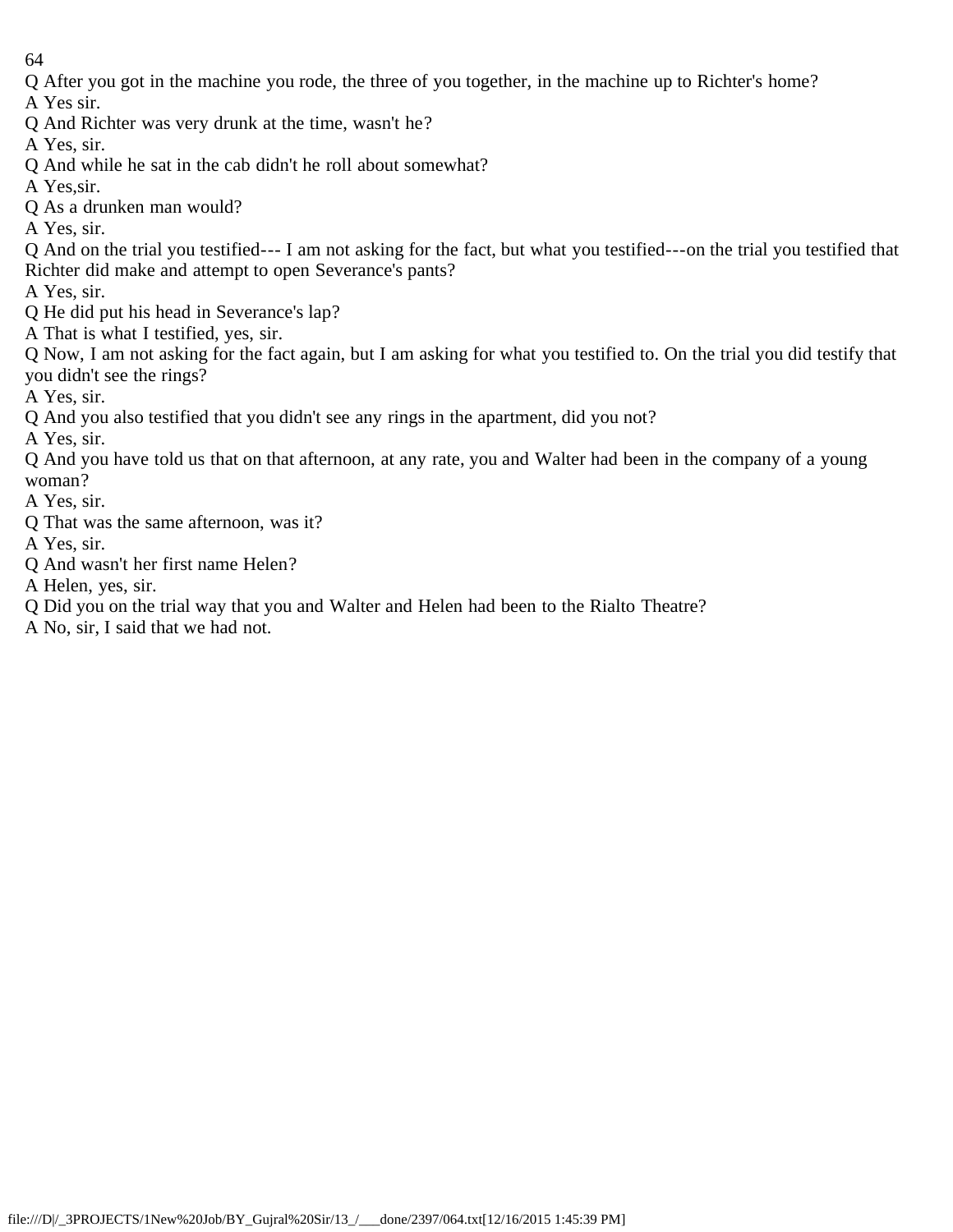Q On the trial?

A Yes, sir.

Q Did you on the trial say that you had walked with the girl Helen and Severance over as far as 42nd Street? A Yes, sir.

Q And Sixth Avenue?

A Yes, sir.

Q Now, you told us a while ago that you talked this matter of what you would say on the trial of Walter, that you talked that matter over on one day when you visited Walter in the city prison?

A Yes, sir.

Q And I understood you to say that is the only time you talked to him about it; is that true?

A When he called up---he called up Mr. Richter that time, and he gave me name, and at that time he said that if he ever got in any trouble that he would say that we had been out with this girl and we had left her and we had been walking along Sixth Avenue, or whatever it was, and we had met Mr. Richter with these men, and then when I went down to the tombs to get my coat he told me that he was going to tell that story, that was the story he had told his lawyer and he wanted me to corroborate it.

Q When was it he first told you this, over the telephone?

A The night he called up Mr. Richter , he was in Gray's drug store. He was talking with Mr. Richter, and after the telephoned he told me that.

Q Do you recall that was Sunday night?

A I don't remember.

Q Do you recall whether it was Sunday night, the next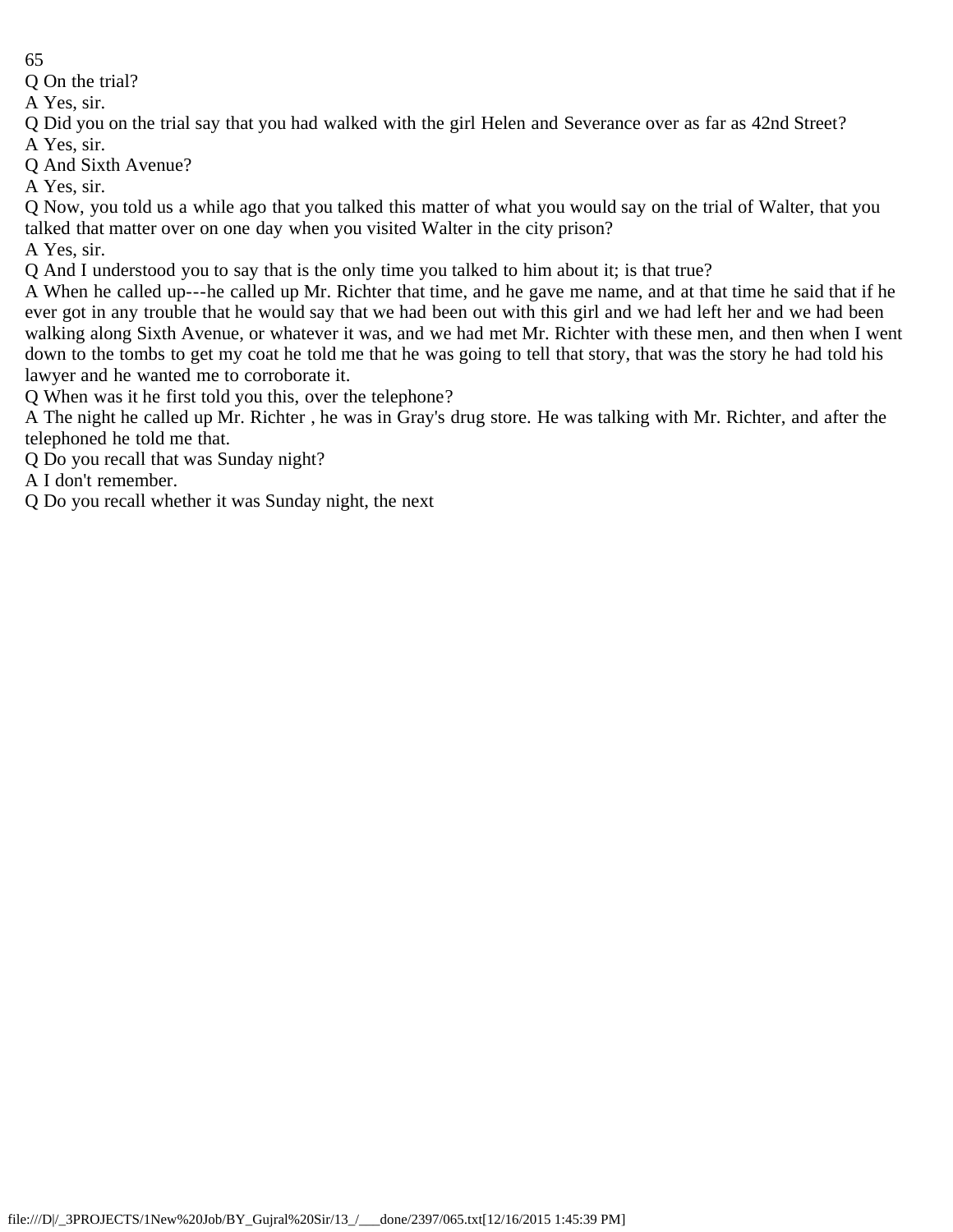Night after you had met Richter?

A No, sir, I don't believe it was.

Q Well, give us your best recollection of when it was, then?

A Yes, sir, I think it was the next night that he called up Mr. Richter and said that he wanted to come up and see him, or something like that.

Q And it was right after he had been talking to Mr. Richter on the telephone that he told you that he would tell this story if any trouble came up?

A That he thought he would. He was not sure about it, but that is what he said, he would say some story like that.

Q Did you hear what he said to Mr. Richter over the telephone?

A I did not. I heard some of what he said, yes, but I didn't hear anything of what Mr. Richter had intimated that there would be any trouble, did he?

A He said Mr. Richter had accused his fried, he said, of talking the rings.

Q His friend?

A He said Mr. Richter had accused his friend, he said, of talking the rings.

Q His friend?

- A He meant me. Walter told me Mr. Richter said he thought Walter's friend had taken them. That is what he told me.
- Q So Walter told you then that Richter had suspected you?
- A Yes, that is what he said, yes, sir.
- A And he said that if he, Walter, got in any trouble, he would tell this story?

A Yes, sir, that is what he said.

Q Did he suggest to you at that time any story that you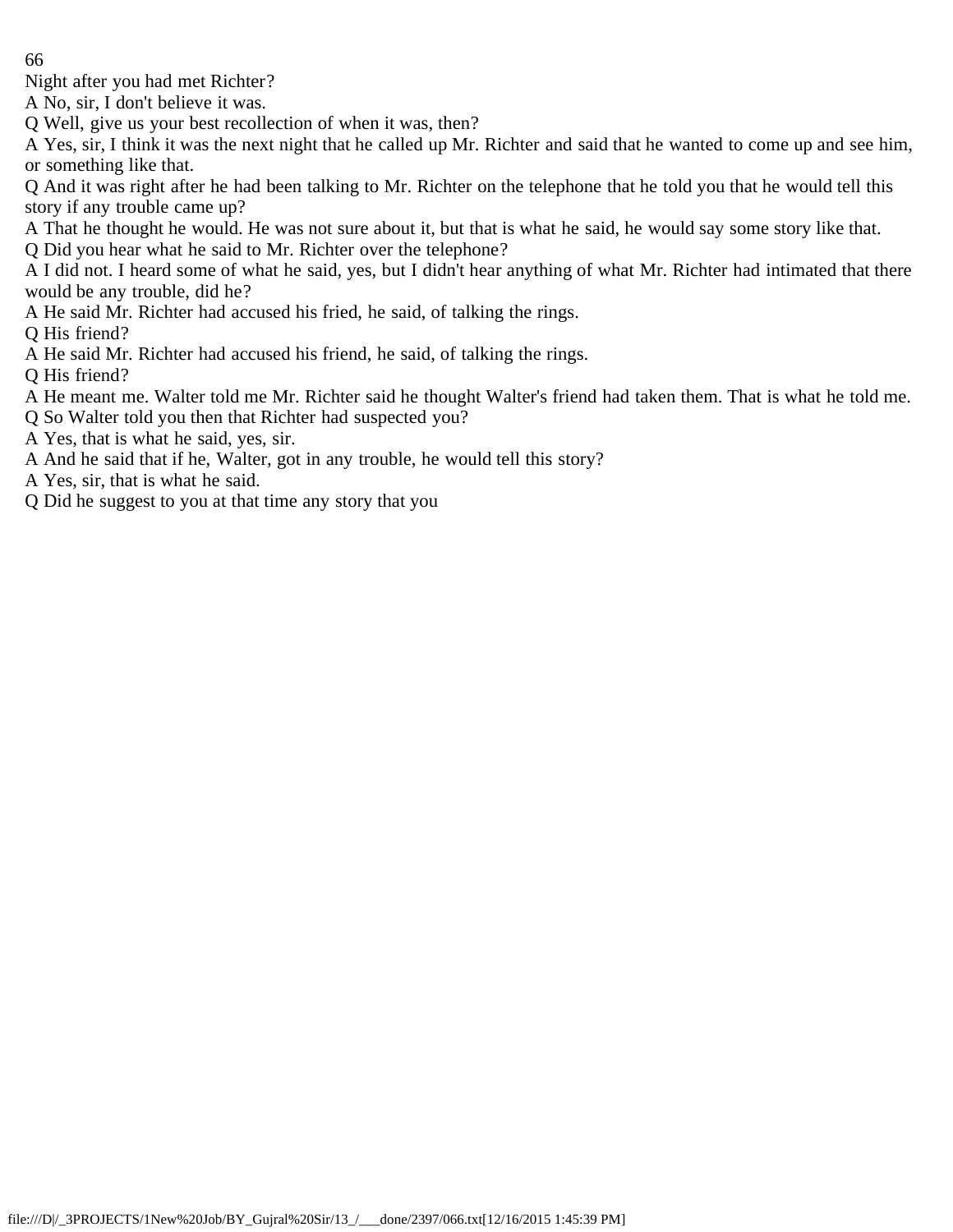had better tell you got into trouble?

A No, sir.

Q He did not?

A He said that if he got into any trouble he would tell this story, and he said I was there with him at the time, and I had better stick to the story, if he got in any trouble, and then he told me he had told this story to his lawyer the day I went down to the prison, he told me he had told this story to his lawyer.

Q I am talking about this first visit. I haven't come down to that yet. Now, will you just tell us again what story he told you he would tell this night after he had finished tale phoning to Mr. Richter?

A That we had been---first he said to say that he had met me at the Atlantic Avenue station, and that we had come over to New York together, and that I was to meet this girl and was to introduce him to her, that we were to go to the Rialto Theatre, and that after we had come out from the Rialto, that we had left early, we had walked along Broadway over as far as Sixth Avenue, and that we had left the girl there somewhere, and that we had walked up towards 47th Street; that he had some money in his pocket, and he was going to buy a pair of shoes at some store, and when we got there that I was to say that Mr. Richter had been coming along with three men, and one of them had a cap on and two had slouch hats, and that Mr. Richter had grabbed hold of him and asked him to join the party and be a good sport and come and have some drinks with him, but we did, as a matter of fact, take him in the drug store, but he said to say we had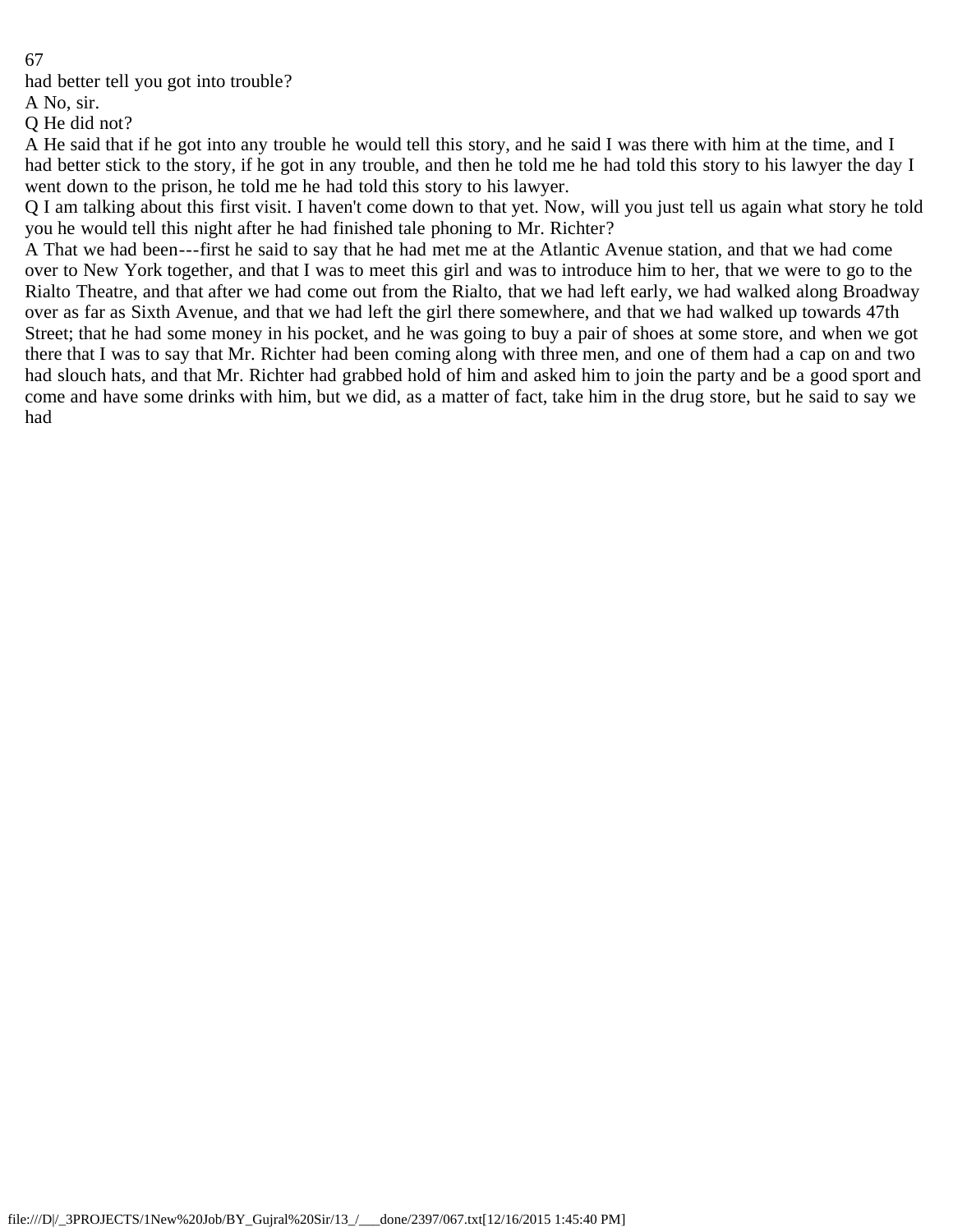taken him in the drug store and got him something to drink, and got in the L. and rode one or two stations, and we had come down and had taken a machine that was passing along the street and brought him up to his house, and that when we got up there Mr. Richter fumbled around for his money down stairs, and that Walter had paid the bill, and that he was going up to the house to get the money.

Q Let us not have any misunderstanding about it. He told you all this immediately after he had telephoned to Mr. Richter on that Sunday night?

A No, sir, he didn't tell me all this at all, then.

Q That was my question. I want you to tell me just what he told you on this particular Sunday night after he had finished talking to Mr. Richter?

A I understand now. I misunderstood you at first.

Q Tell us what he did tell you on that Sunday night?

A He said he would tell some story like this: That we had been out with this girl, that we had gone to the Theatre and had left her at 42nd Street, and were walking up Sixth Avenue, and he was going to buy some shoes, and this man had come up to us and asked us to go home with him.

Q Is that as far as the story went on this Sunday night?

A He said if Mr. Richter made any trouble for him he would make this charge against him of having gotten down on him.

Q Is that all that he said Sunday night?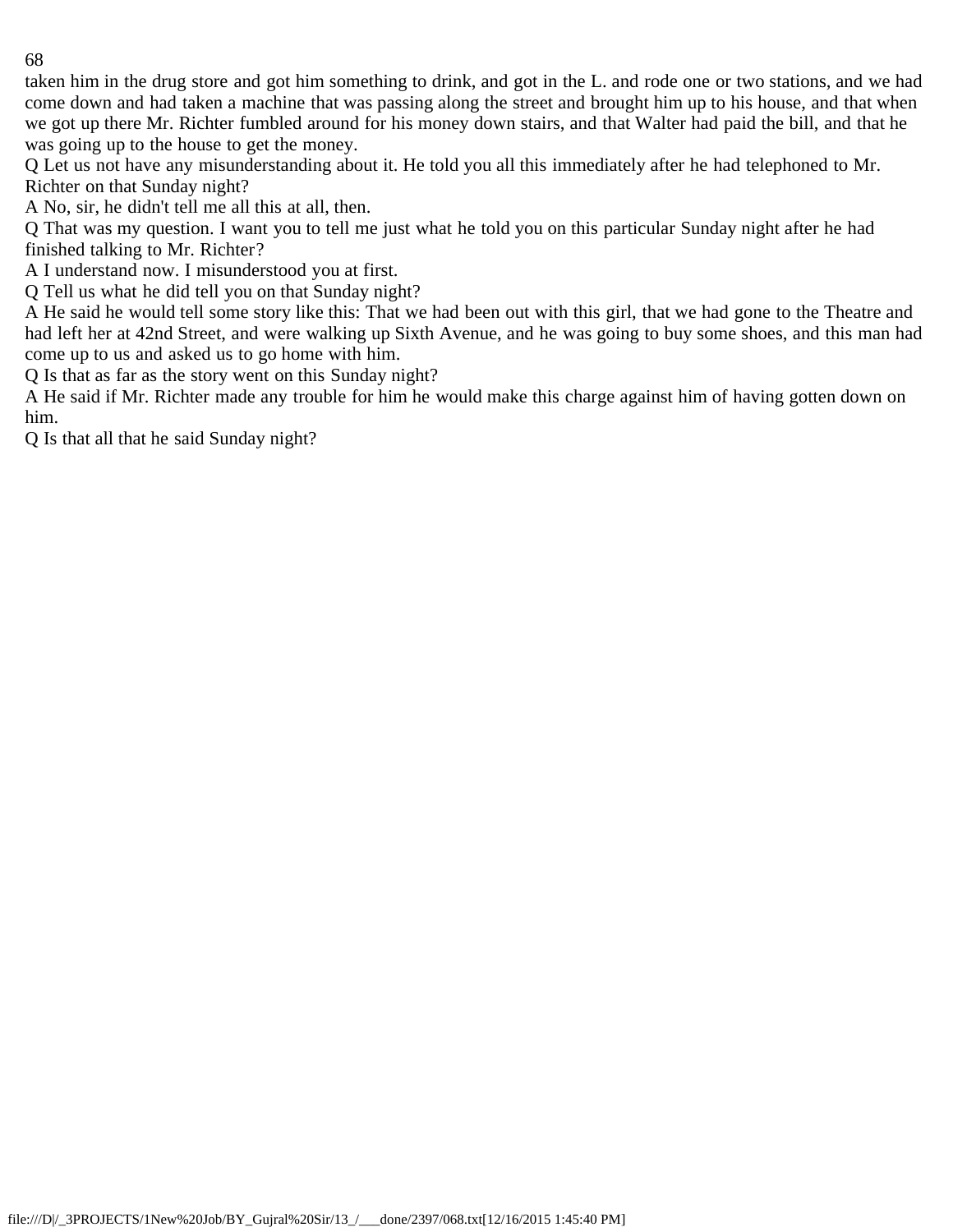- A And that he would produce the marks, he said, that Mr. Richter had made on him.
- Q He said that Sunday night?
- A Yes, sir, to the best of my knowledge.
- Q Now, you didn't see Walter during the seventeen days that you were in the city prison, did you? A No, sir.
- Q And you didn't see him until after he had been arrested in November, later?
- A I didn't see him at all.
- Q Well, you saw him in the city prison after he had been arrested?
- A Just that once, one visit.
- Q You recall, don't you, that Walter was arrested about November 23rd?
- A I don't remember the date.
- MR. DONOHUE: Which arrest?
- MR. EMBREE: I am speaking about the arrest on this perjury charge.
- Q About November 23rd he was arrested?
- A About that. I don't remember.
- Q What?
- A I don't remember the date, but it must have been around then.
- Q And how soon after that was it that you saw Walter in the City prison?
- A Since he has been arrested again?
- A I haven't seen him.
- Q Well, didn't you go down and see him about your coat?
- A No, sir, not the second time.
- Q You didn't see him?
- A No, sir.
- THE COURT: That was before the trial for larceny.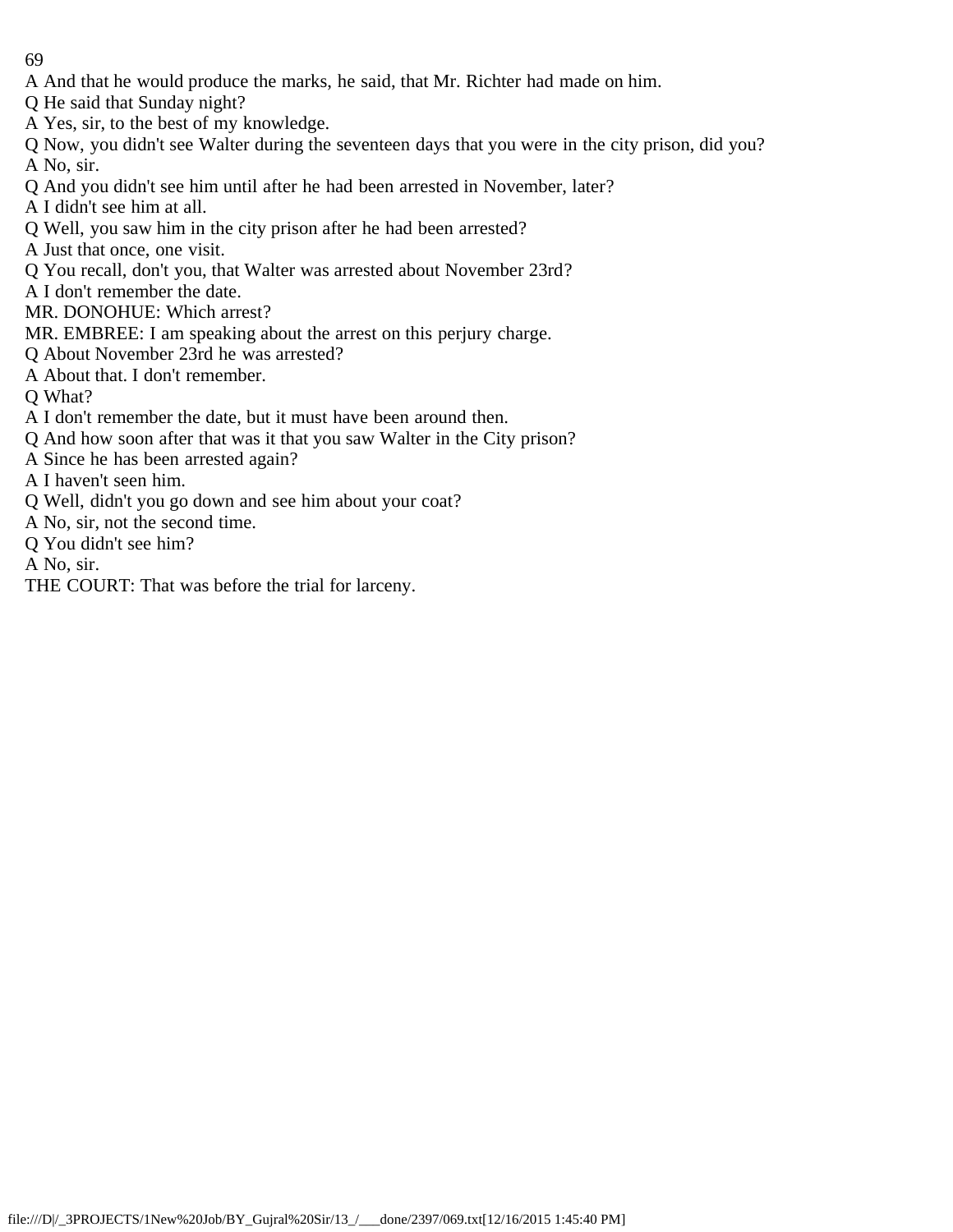MR. EMBREE: Yes, that is my impression.

Q How soon after his first arrest did you see him?

A A bout a week after, I believe.

Q About a week after his first arrest?

A Yes, sir. I went in under the name of Ralph Severance, I believe, at his brother's instructions. He told me they wouldn't let me in---

Q Never mind, I didn't ask you that. Now, when you went to see him where did you visit him, I mean in the City prison?

- A Where the visitors go in.
- Q What floor is that?
- A I believe it was box 17, something like that.
- Q Up-stairs?
- A It was one of the tiers, anyway.
- Q On one of the tiers?
- A Yes, sir.
- Q And visitors there---between the visitor and the man who is locked up there are two screens, are there not? A Yes, sir.
- Q Eighteen inches or two feet apart?
- A No, sir, not as much as that.
- Q Tell us how far apart they are?
- A About this far apart (indicsating).
- Q About that far apart?
- A Yes, sir.
- Q And you have to talk through those two screens?

A Yes, sir.

Q And you talked to Walter then?

A Yes, sir.

Q And you say it was then that the told you the kind of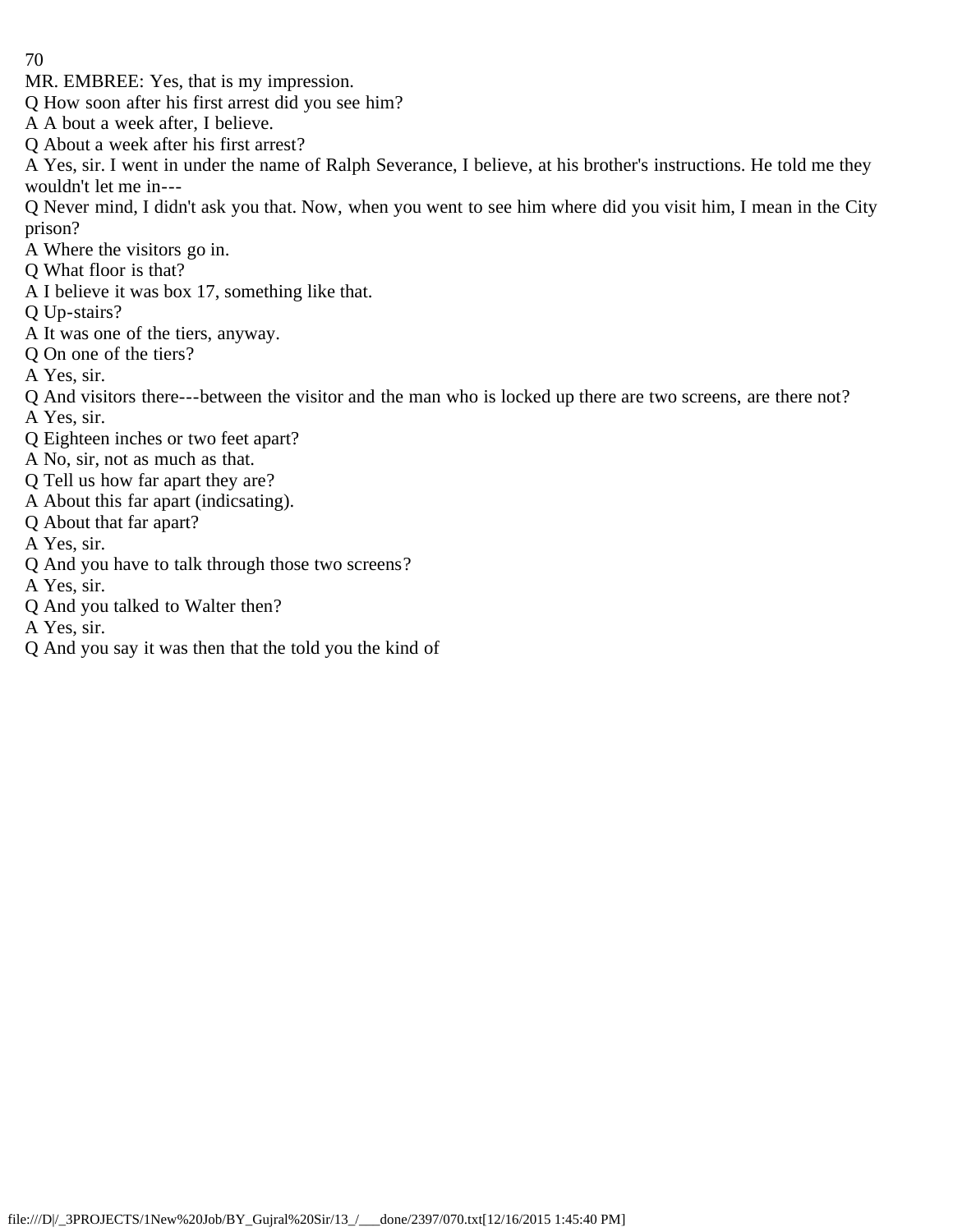a story he was going to tell and what he wanted you to tell?

A Yes, sir.

Q Now, I want you to tell these gentlemen in great detail everything that Walter told you?

A That day?

Q That day?

A He told me that---this was the story that he had told his lawyer: That we had - that I had - that I was going to bring this girl up-town to introduce him; that I had met him in the subway at Atlantic Avenue, and that we had met the girl; that we had gone to the Rialto, and that we had left there early and that we had walked along 42nd Street as far as Sixth avenue and had left the girl there; that she had taken some car there; and that we had walked to 47th Street, up around Sixth Avenue, and that we had met Mr. Richter coming along towards us with three other fellows, and Mr. Richter had grabbed hold of Walter's arm and had said, "Hello there, Kid", or some thing, "Join us, join the gang and have a drink", and at first he had refused, but that we had finally gone with them, and that we had taken him into a drug store or something, into a drug store to get him something to drink to sober him up, and that when we came out the three men were gone, and that we had taken him up in the Elevated, that we had ridden a couple of stations, and that Mr. Richter had got sick, and that we had gone down, and that we had taken a taxicab that was passing by, and that while we were in the cab that Mr. Richter had attempted to go down on him, had pushed his head down in his lap and tried to open his trousers, and he said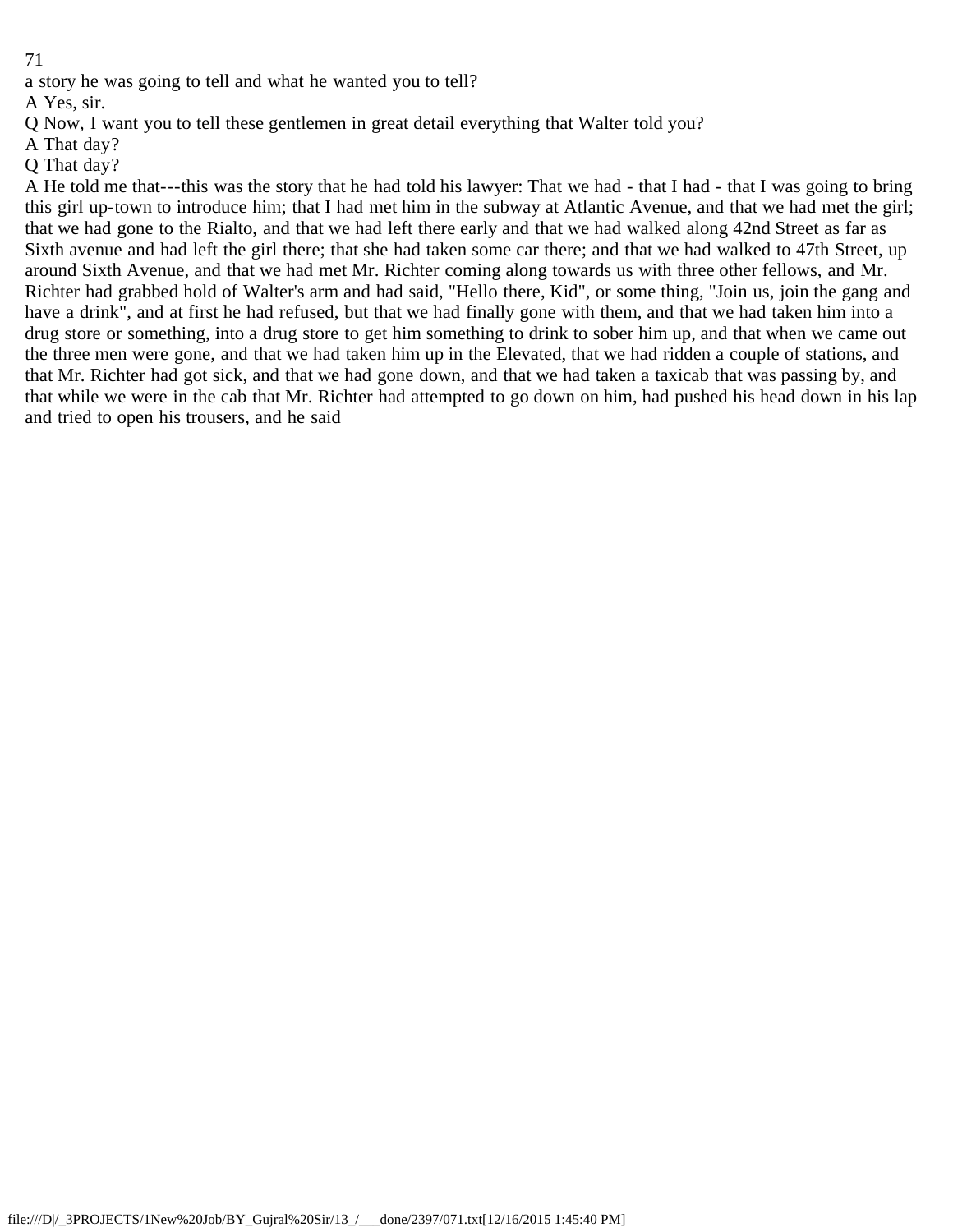for me to tell the same thing, that he had tried to open my own also, and that we were pushing him from side to side, and that he kept repeating "Jimmy McGrue" all the time, and that we had got out at 107th Street, and that Mr. Richter had no money, and he paid the bill, and we had gone up stairs, and Mr. Richter asked us to have a something to drink, and that he had refused after we had one drink - after we had the drink we had reffused the rest, and that Mr. Richter had made attempts to go down on him once or twice while he was on the davenport, and he said to say that Mr. Richter didn't like me because I wasn't fooling around him as much as he was.

Q Speak up louder?

A That after he asked me to drink that he put me out, and that I was to say that I hadn't seen any rings while I was up there at all, that I had never seen them, and also I was to say that Mr. Richter had got down on him in the taxicab, and he also told me that Mr. Richter had got down on him while he was up in the house. That is about all I can remember. Q About how long were you up there?

A About three quarters of an hour, I believe.

Q In the city prison?

A Oh, no.

Q I mean in the city prison?

A How long was I in the city prison?

Q Yes, while you were talking to Walter?

A About half an hour.

Q You were there about half an hour?

A Yes, sir.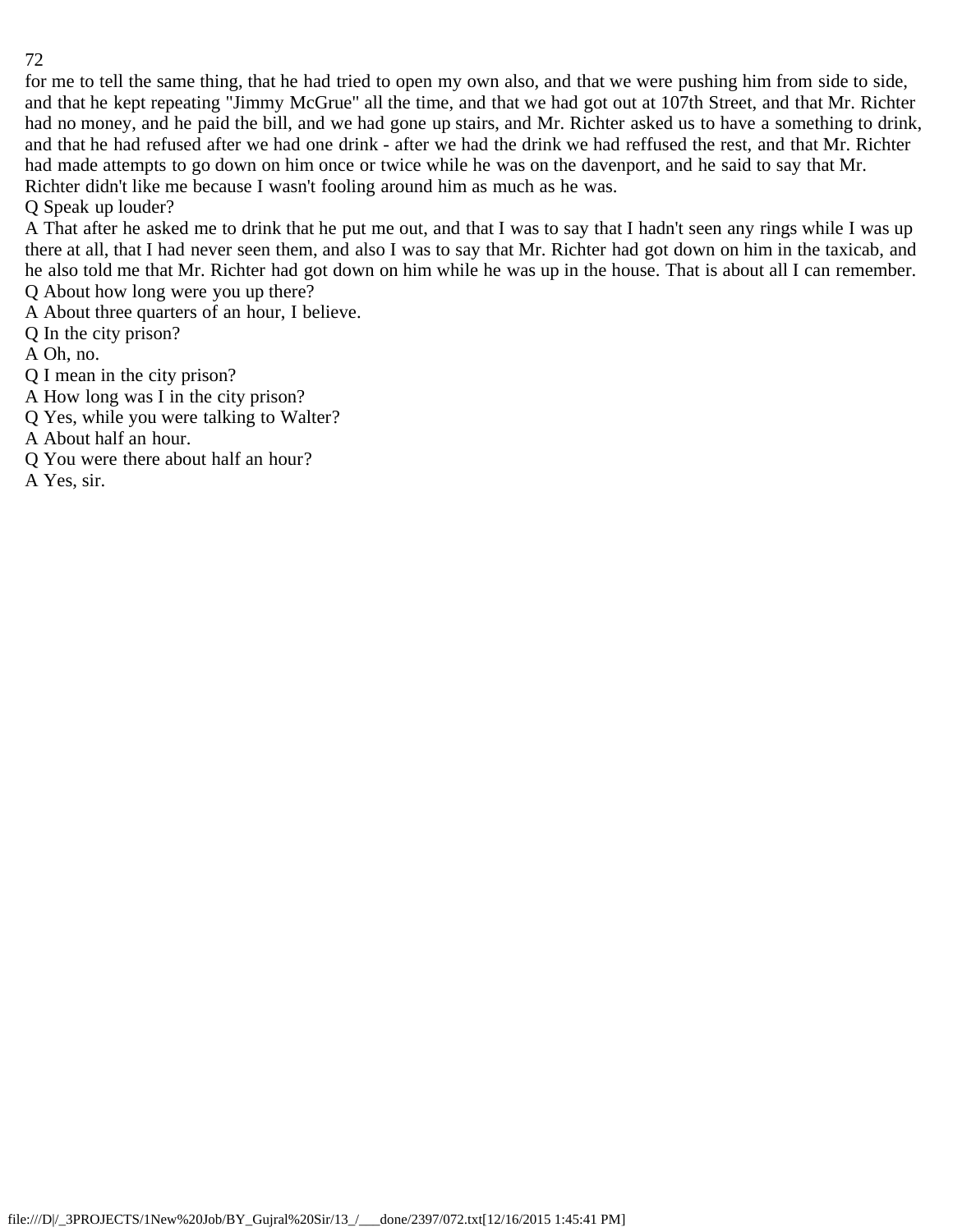Q He told you on this occasion then, did he, in the city prison, that this was the story that he had talked over with his lawyer?

A Yes, sir.

- Q It is just the same story he told you that Sunday night, isn't it?
- A Yes, sir, practically.
- Q I understood you to say that you had seen the rings in Severance's possession?
- A I did see the rings.
- Q You say that now, do you?
- A Yes, sir.
- Q How?
- A I saw them the day after in the hotel, yes, sir.
- Q You say that was at hotel where you had a room?
- A At the hotel York, yes, sir.
- Q Where you had a room?
- A Yes, sir.
- Q How much money did you have in your pocket that day?
- A I think I had about fifty cents, if I remember right.
- Q Fifty cnets?
- A I had some change anyway; I don't know what it was.
- Q And do you know how much money Walter had?
- A He had about five dollars, I believe. I believe he had a five dollar bill.
- Q Do you think he had that much money?
- A Yes, sir.

Q Did you ever tell anybody that you had about ten cents that day, and, so far as you knew, Walter didn't have any money, either?

A No, sir, not to my knowledge. He paid taxi bill out of his five dollars, paid a three dollar taxi bill.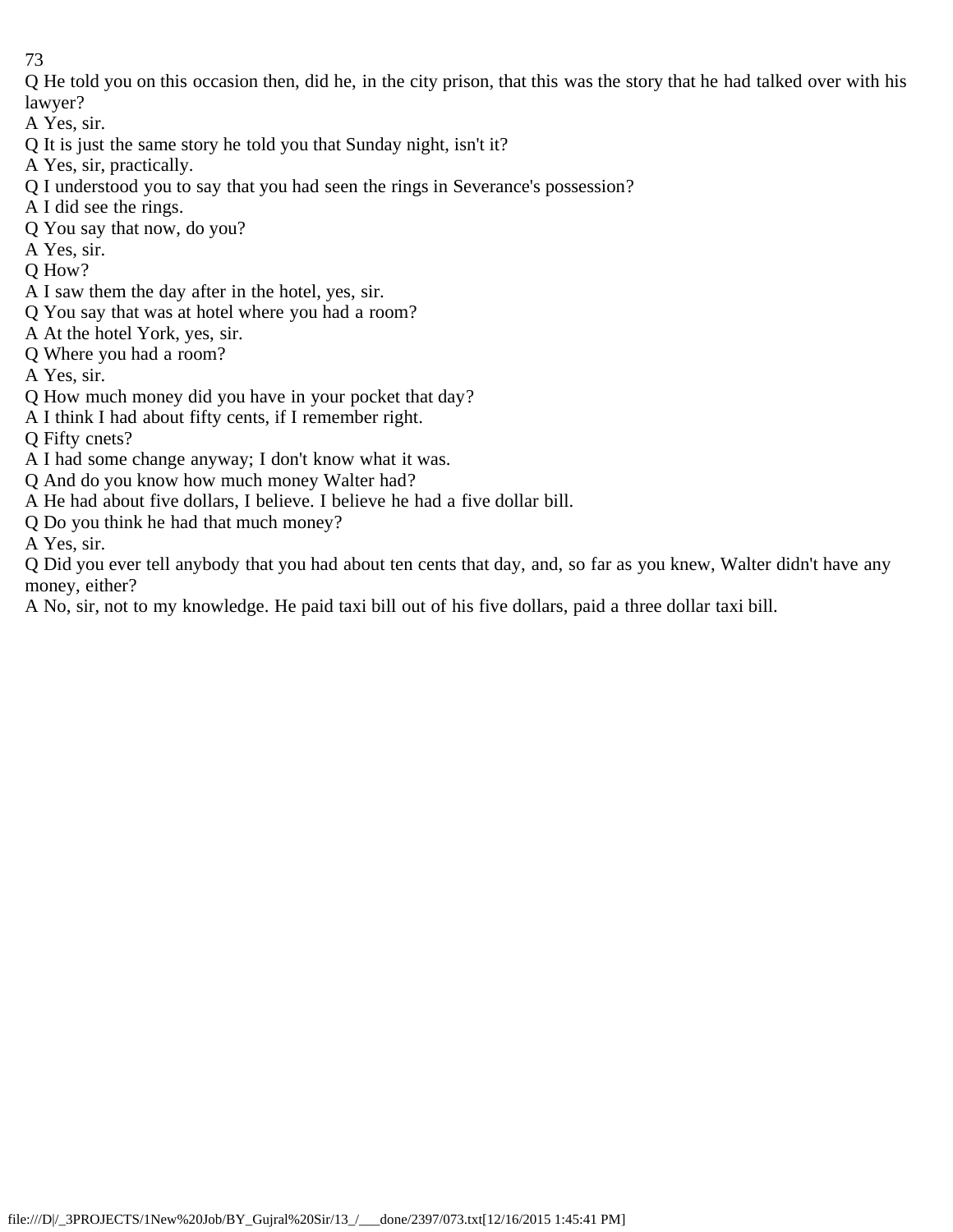Q I am talking about the day you say you saw the rings. Did you see the rings in Walter's possession before he paid the taxi bill?

- A You mean the day I saw the rings in the hotel York?
- Q The day you say you saw them, yes, sir?
- A I had no money them. I think I had some change in my pocket, and I don't think Walter had anything.
- Q How much do you say you had in your pocket that day?
- A I don't know exactly; I had some change; not much.
- Q And you think Walter didn't have any money?
- A I don't think he did, no, sir.

Q Did you or Walter, either of you, say anything about realizing any money on these rings, pawning them, or anything of that sort?

A He said he thought---first he said he thought he would pawn them.

Q He said that?

- A He said he thought he would.
- Q Did you ever tell anybody that Walter said he thought he would pawn the rings before just now?
- A I don't believe so, no, sir.
- Q Think about that pretty carefully. You don't think you ever did?
- A No, sir, I don't think I did.
- Q Did Walter let you look at those rings there in the hotel where you had the room?
- A Yes, sir, I saw them.
- Q You had them in your hand?
- A Yes, sir.
- Q Well, now, how long did you have them in your hands?
- A For a little while. I had them on for a few minutes, and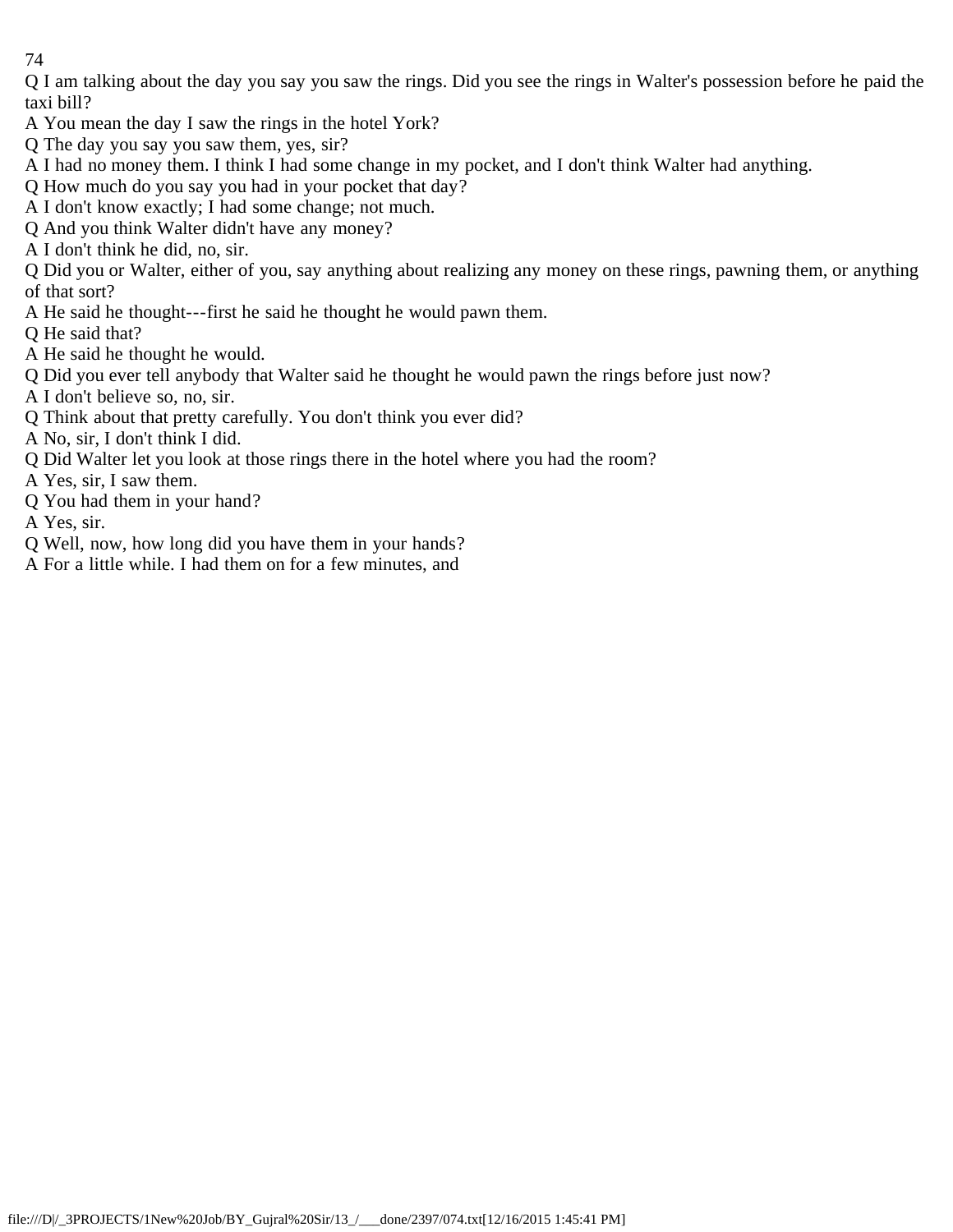gave them back to him.

Q Well, about how long do you think you had them all together?

A I don't know. About - a couple of minutes. I had them on while I was in the room, and I gave them back to him.

Q This was in your room in the Hotel York, was it?

A Yes, sir.

Q About what hour was it?

A It was in the afternoon that he came up; it was about half past four, I believe, or around five o'clock, that he came to the room there.

Q Half past four or five o'clock?

A Yes, sir, If I remember right.

Q And what day of the week?

A I believe it was a Sunday.

Q I understood you to tell these gentlemen a while ago that you occasionally took a room in New York when you were detained here late?

A Yes, sir.

Q If you are living with your father and mother in Brooklyn, why did you get a room here in the middle of the afternoon in the hotel York?

A The room was there from the previous day. The time was not up on that. I think the time was up that evening.

Q You didn't go home?

A Not that day, no, sir, The time was not up on the room.

Q You stayed in this hotel room during the day?

A Yes, sir, during the day.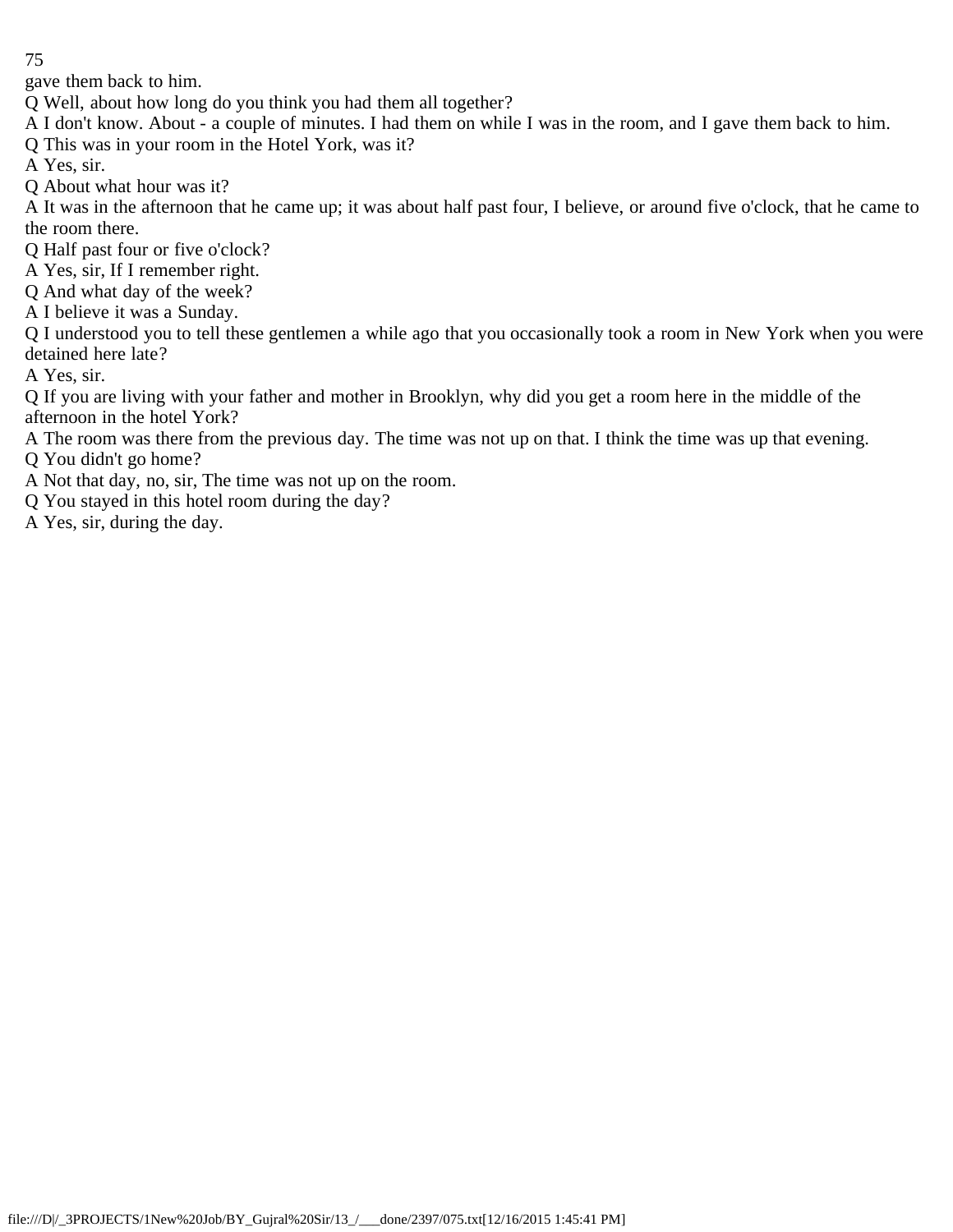- Q You didn't have an appointment to meet Walter that Sunday afternoon, did you?
- A An appointment to meet him?
- Q Yes?
- A No, sir.
- Q He had not told you that he was going to come down to your room to see you that afternoon, had he? A No, sir.
- Q He just happened in?
- A He just came in, yes, sir.
- Q How much did you pay for your room in the Biltmore?
- A I didn't pay for the room.
- Q Oh, I see. You were there with some one else?
- A Yes, sir. I was alone in the room, but the room was paid for by some one else.
- Q Can you give us the name of the gentleman who paid for it?
- A Yes, sir; his name is Mr. W. R. Morris.
- Q W. R. Morris?
- A Yes, sir.
- Q Do you happen to know how much Mr. Morris paid for that room I the Biltmore?
- MR. DONOHUE: Oh, I object to that, if your Honor pleases.
- THECOURT: How is that material?
- LMR. EMBREE: Well, I think it will affect this man's character.
- THE COURT: I don't see how the price of the room would affect his character.
- Q Didn't you have this room in the Biltmore paid for by this man in order that you might have immoral relations with this man?
- A No, sir.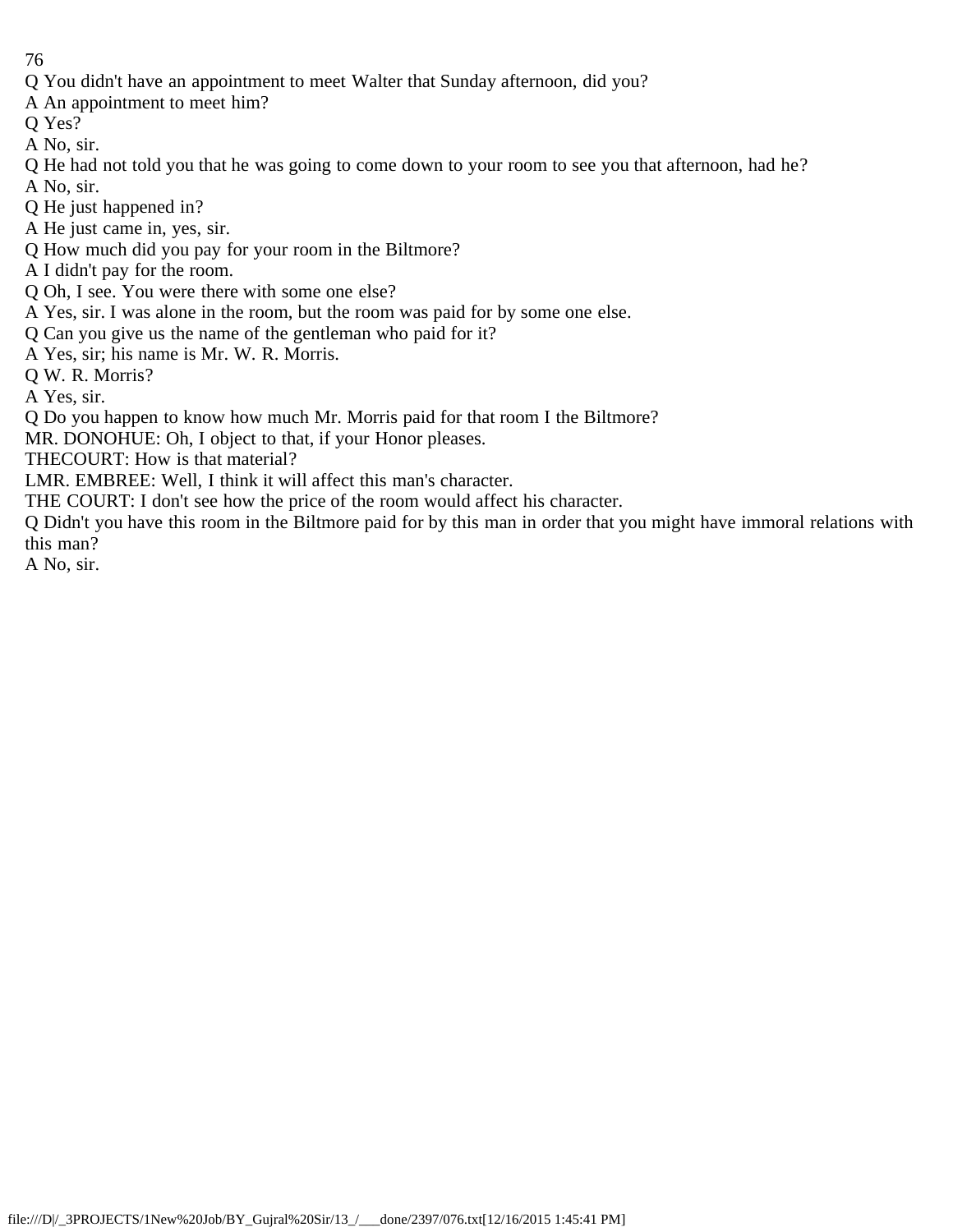Q Then, will you tall these gentlemen here why you did have a room in the Biltmore paid for by Mr. Morris? A Well, I told you that several times I had business early in the morning. I had been getting in late. I knew this gentleman, Mr. Morris. He comes from Cleveland, and he was stopping at the Biltmore at the time. I wouldn't have a room at the Biltmore. I would take a room somewhere else. And he suggested my taking a room there, because he was stopping there. Mr. Morris was on the seventh or eighth floor, I believe, and he had a single room. Otherwise I would have shared his room.

Q How did you happen to know Mr. Morris so well?

A I was introduced to him by a friend of mine.

Q Just a casual acquaintance?

A I have known him for quite some time.

Q Never worked for him, or anything like that?

A No, sir.

Q Now, when you arrived at Mr. Richter's house, you say a piece was played on the Victrola?

A Yes, sir.

Q And you played the piano?

A Yes, sir.

Q And did you see a woman who was said to be Mr. Richter's sister?

A Yes, sir.

Q She was there?

A Yes, sir.

Q Did you learn her name?

A No, sir.

Q Didn't learn it?

A I didn't know her name, no.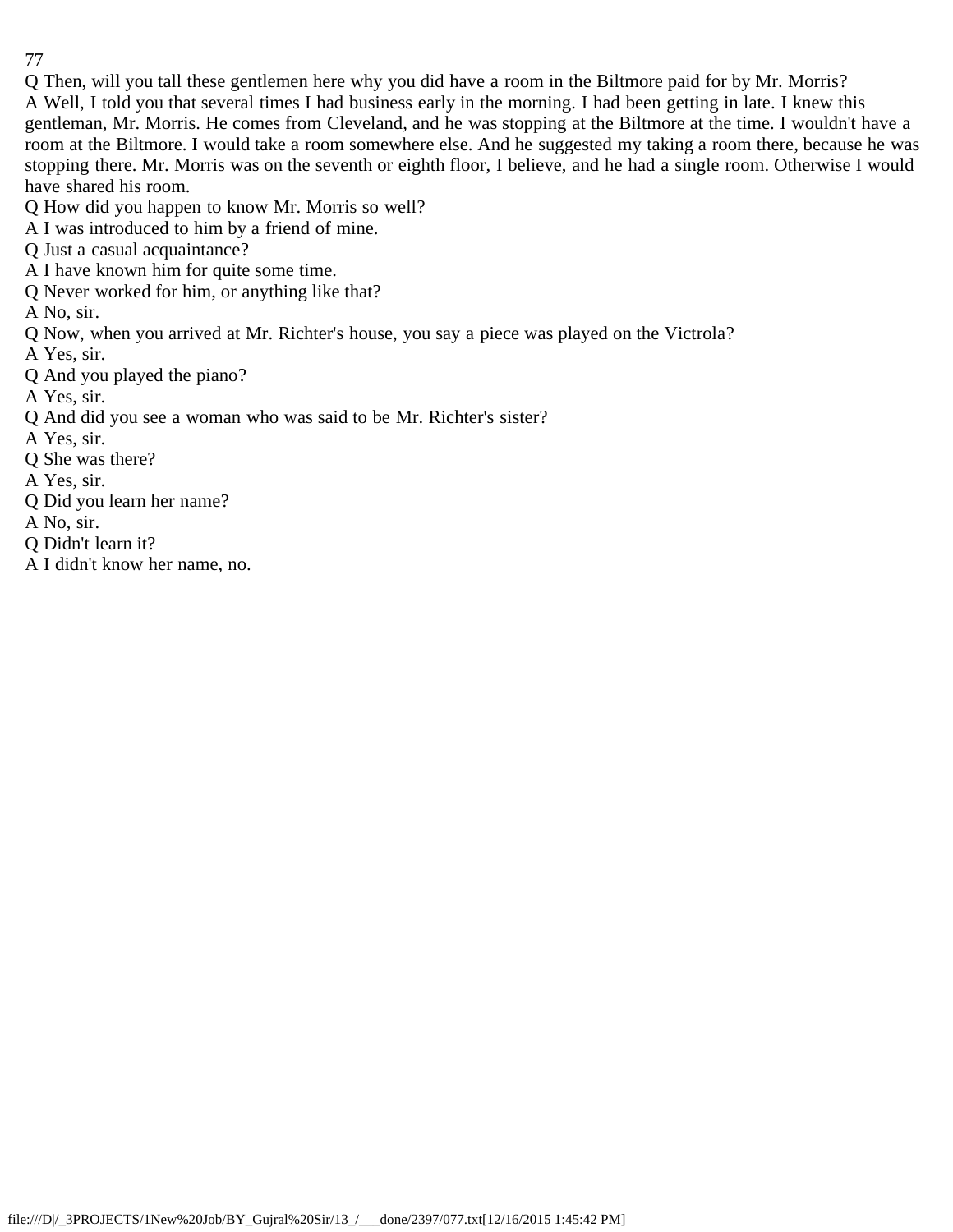Q Did you see a younger woman there also?

A No sir.

- Q Just saw this lady who is said to be the sister?
- A Yes, sir.
- Q Ad then you afterwards left?
- A Yes, sir.
- Q Ahead of Walter?
- A Yes, sir.
- Q That part of it is true, is it?

A Yes, sir.

- Q You have not been indicted for swearing falsely on the other trial, have you?
- A Not to my knowledge, no, sir.

Q You understand, do you, that what you are doing now, testifying here, is what is called turning state's evidence, testifying here, is what is called turning state's evidence, testifying against the man that is charge with the same crime you are?

A Yes, sir.

Q When you appeared before the grand jury, I presume you told the same story there that you finally told to Mr. Donohue, didn't you?

A Yes, sir.

Q Do you remember how soon after you had told the story to Mr. Donohue you went before the grand jury? A I believe it was about ten or eleven days after; I don't remember; I know it was some time after; it was more than a week.

Q You were still in the city prison at the time?

A Yes, sir.

Q So that you came from the prison to the grand jury to give your testimony?

A Yes, sir.

Q And after you had testified before the grand jury do you recall how long it was before you were released on bail?

A I believe it was two or three days.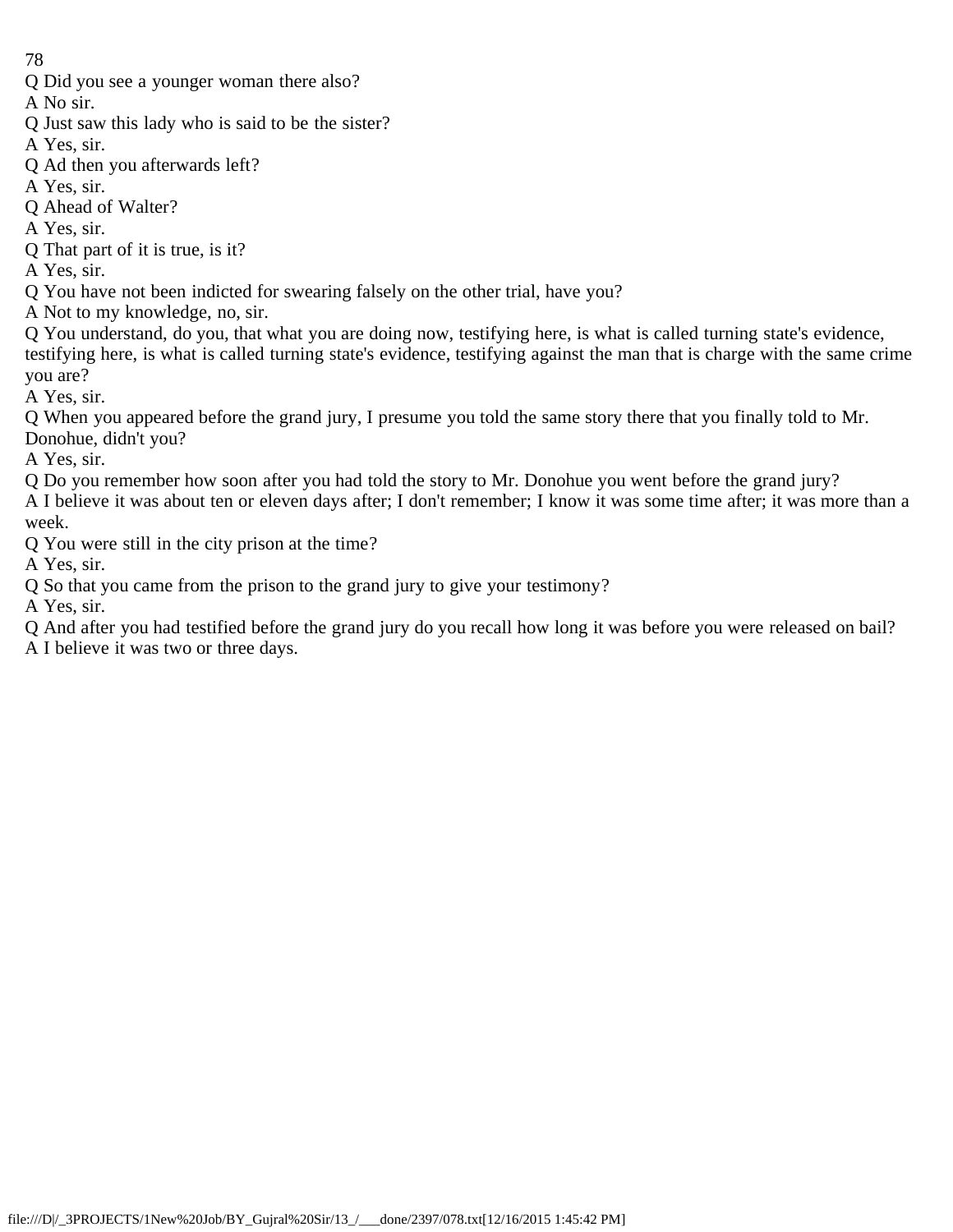- Q Yes.
- A Something like that.
- Q And as you understand it you are still on bail on that charge?
- A Yes, sir.
- MR. EMBREE: That is all.
- RE DIRECT EXAMINATION BY MR. DONOHUE:
- Q You are out on bail now, are you not?
- A Yes, sir.
- Q How long did you work for the broker's firm?
- A More than three years.
- Q Three years?
- A A little over three years.
- Q Up to when?
- A Up until the day that I was arrested.
- Q And what is the name of that firm?
- A Baker Caruthers & Pell.
- Q And what was your occupation there?
- A An order clerk
- Q And what did you do before you went there?
- A I worked for Boothby Baldwin and Hardy, lawyers.
- Q Is this the lady you speak of as Mr. Richter's sister (indicating Mrs. Schoenneman)?
- A Yes, sir.
- MR. DONOHUE: That is all.
- EDWARD R. RICHTER, called as a witness on behalf of the people, being first duly sworn, testified as follows:- DIRECT EXAMINATION BY MR. DONOHUE;
- Q Where do you live?
- A 472 Central Park West.
- Q Mr. Richter, what is your business?
- A Travelling salesman.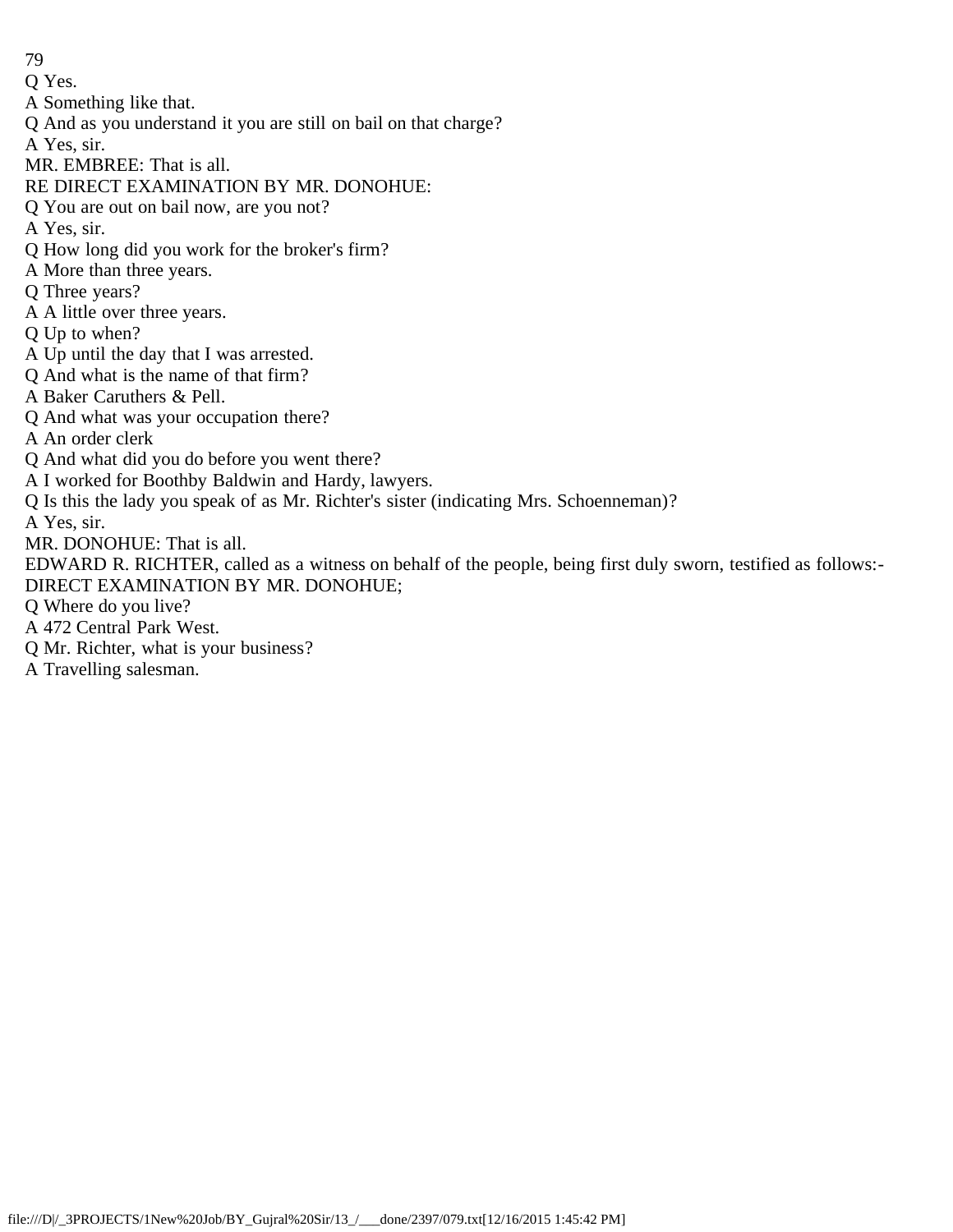- Q Traveling salesman?
- A Yes, sir.
- Q For whom?
- A For Devlin, Gardner & Company, 15 West 34th Street.
- Q How long have you been employed by that firm?
- A Over six years.
- Q And who were you employed by before that?
- A A firm by the name of K. L. Carey & Company.
- Q How long were you employed by them?
- A Eight years.
- Q Do you remember the night of September 15th, 1917?
- A Yes, sir.
- Q Do you remember going into the Knickerbocker Hotel?
- A Yes, sir.

Q Will you tell us what happened to you in the Knickerbocker Hotel, what you did, and the events that happened after that?

A I was going down to a Turkish bath, about a quarter of eight, and I went into the Knickerbocker Hotel for a drink; I had a cold, and I was going over to the Turkish bath, and I met while I was there two gentlemen in the Knickerbocker hotel, and they finally got into conversation with me, and they asked me if I would have another drink. I said, "No, gentlemen; I have an appointment; I am going on my way". Well, one of the fellows came over to me, and he insisted upon my having a drink. There were three of them, in fact. One man was a little bit under the weather, and this fellow says, "Well, now, you better join us and have a drink, otherwise this fellow will be offended", so I took another drink with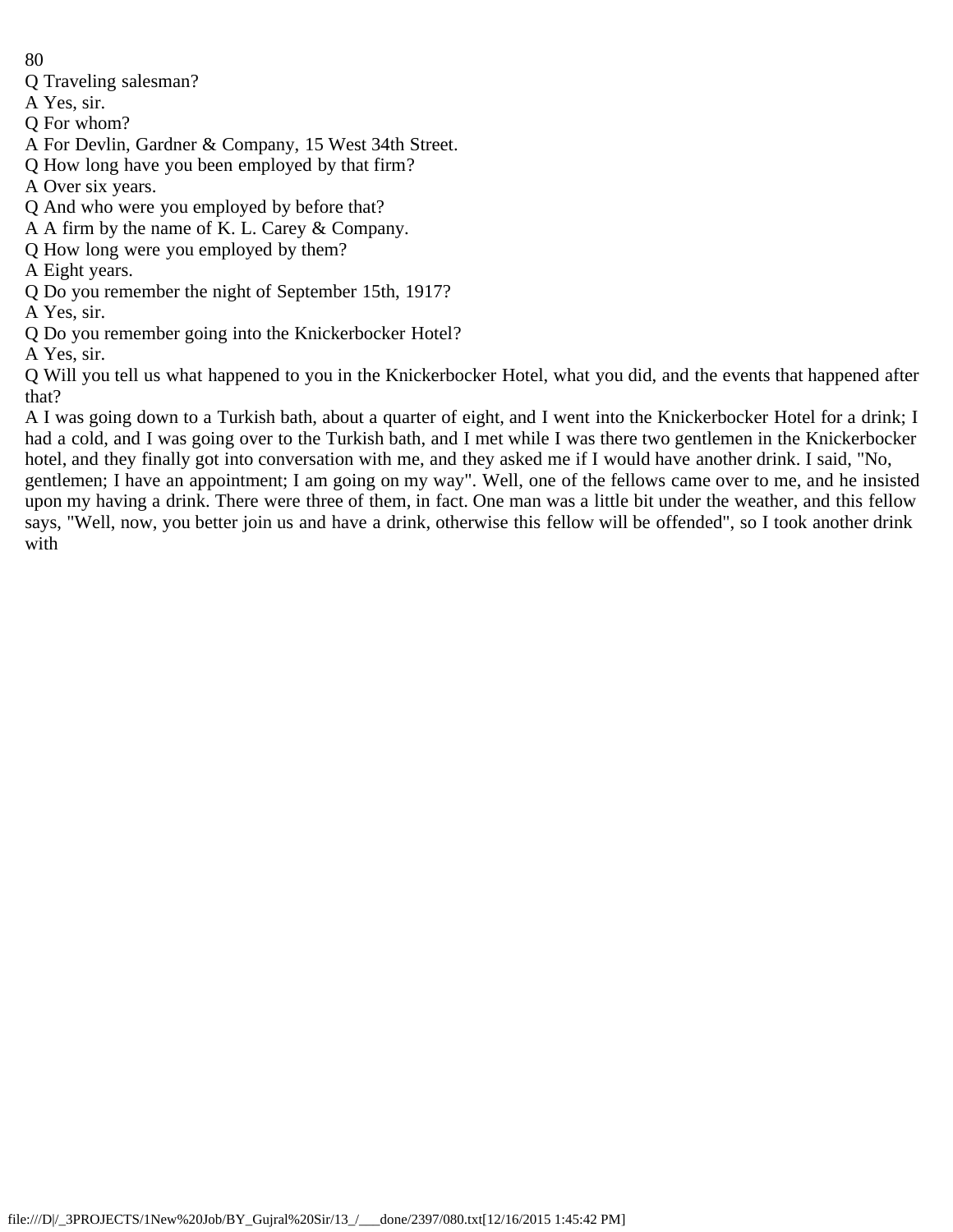him, and I finally had them take a drink with me, which was the third drink, and after that I don't remember anything until I was rolling along in this taxicab, going up home.

Q You had three drinks in the Knickerbocker Hotel that night?

A That is all I remember.

Q And what were they?

A Scotch highballs.

Q And had you had any drinks before you went to the Knickerbocker Hotel that day?

A No, sir, I just came down from a hearty dinner.

Q That is all you had to drink that day?

A Absolutely.

Q While you were drinking, did you see any one of those men you were talking to do anything?

MR. EMBREE: Well, I object to this. I don't see how this has any bearing on my client' case.

THE COURT: These men, are they supposed to be the defendants and Carroll?

MR. EMBREE: I don't understand so.

MR. DONOHUE: No, sir, I do not. At least, we don't know them as such at this time.

THE COURT: What is this addressed to? As to whether they took any property from him?

(Mr. Donohue and Mr. Embree confer with the Court)

Q (Question read by the stenographer as follows: "While you were drinking, did you see any one of tho se men you were talking to do anything?")?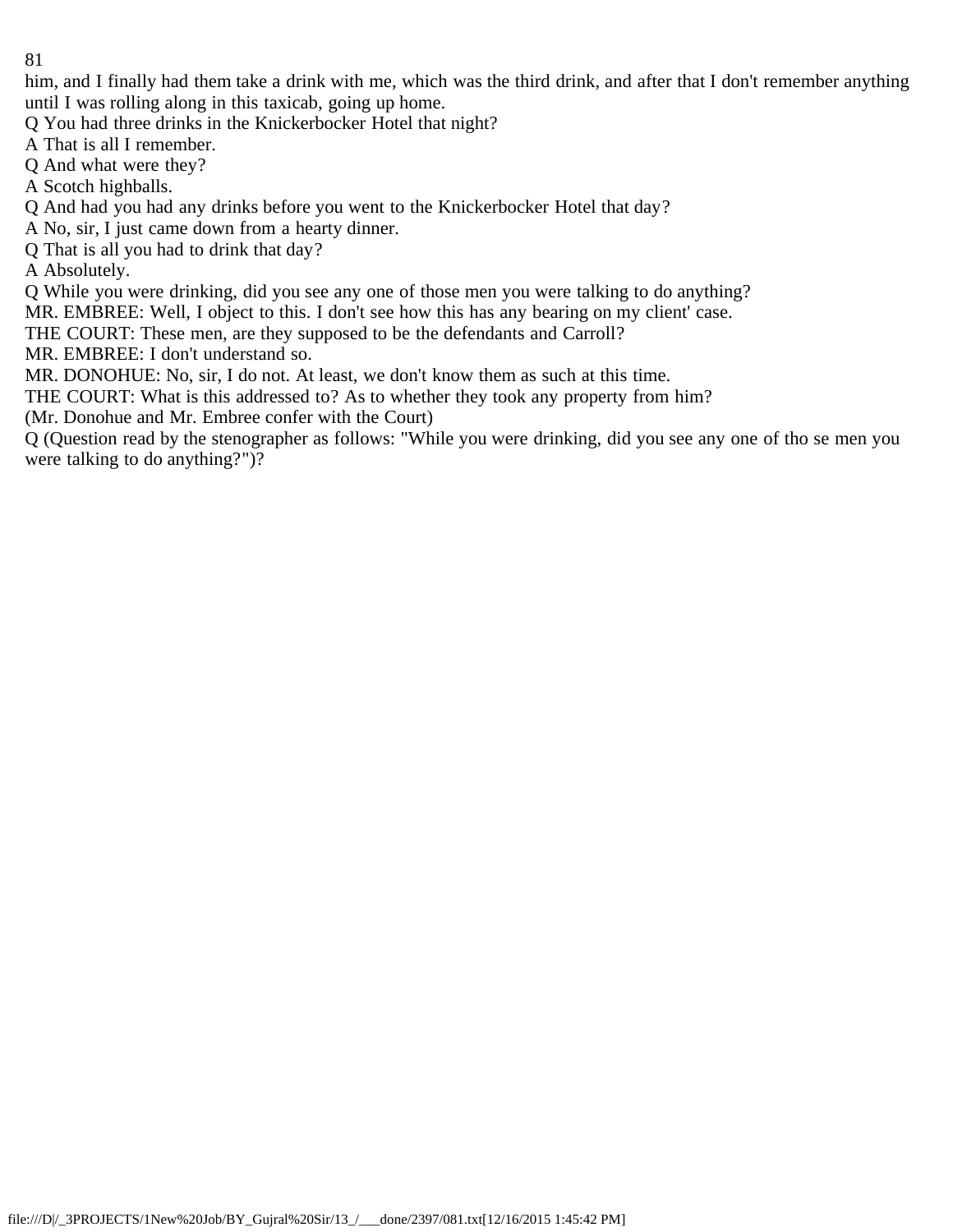MR. EMBREE: NO objection.

A I observed the tall man came over to me and manipulated the glasses, the two glasses there, and while I didn't pay any attention to it, he as handling them in a peculiar way, and I am under the impression that he put some drug in that third drink.

Q That was at the third drink you saw the manipulation going on?

A Yes, sir.

THE COURT: The answer is not competent if it is objected to.

MR. EMBREE: No, I don't object.

Q And it was after that third drink that you found yourself -- the next thing you knew you were in this taxicab? A I don't know much of anything shortly after that until I was going along in this taxicab, and I have very little recollection of that until I got up to the house.

Q And do you recall telling these men where you lived?

A Absolutely not.

Q But you finally arrived at your house?

A I did.

Q And what happened from that time on?

A Well, I got in the apartment, and these two men were in the apartment with me, and I put up the electric light; there was just my sister up at the time; my niece had been in bed; and I believe this one fellow asked me if I would pay one of the records on the Victrola.

Q Who asked you that?

A This severance; and I got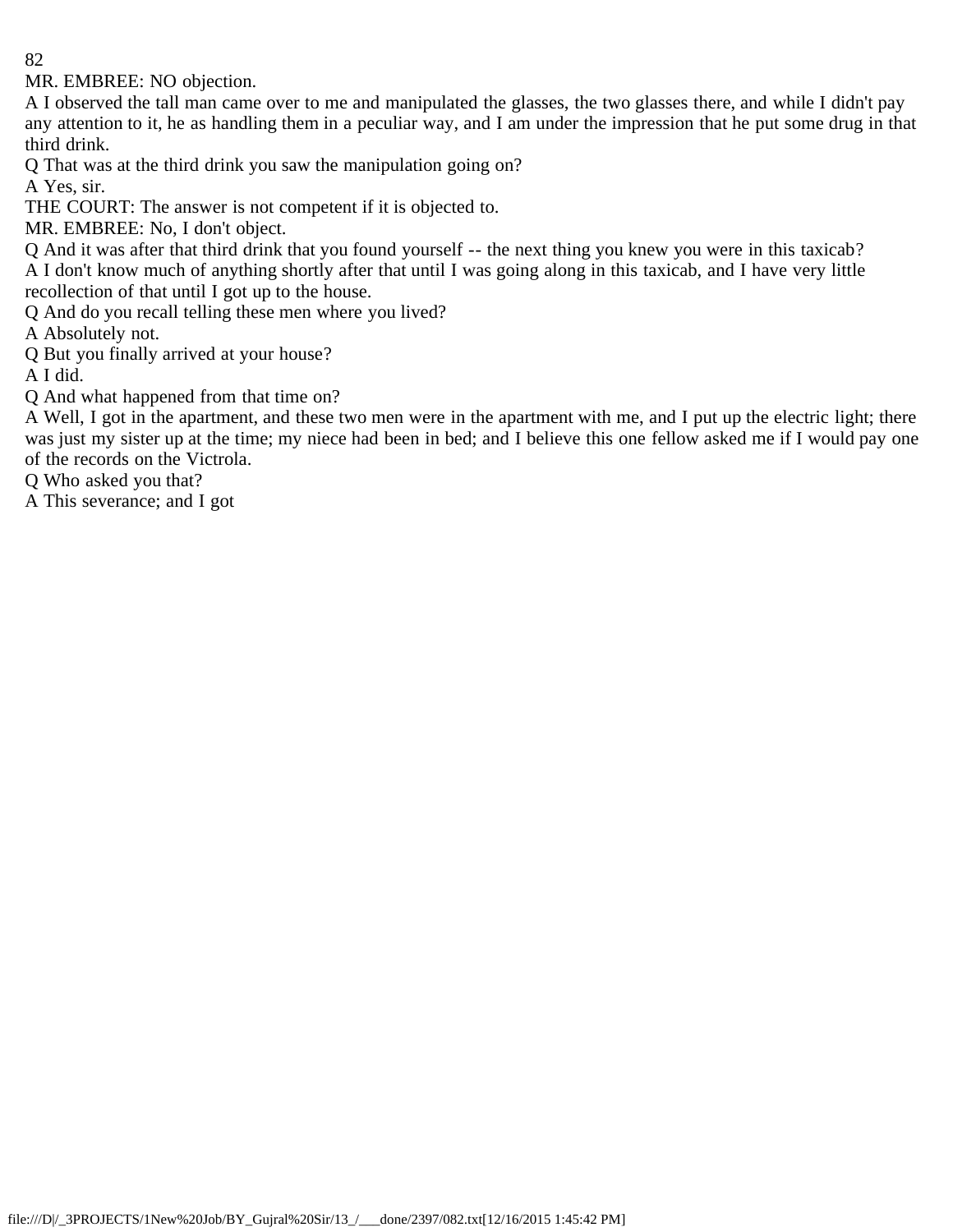one of the records and played it, and in the meantime I offered them a drink, and I went in the ice box and got a syphon of vichy and some scotch whiskey and poured it out, but I didn't drink any of it.

Q Go on.

A And after that I fell on the fllor, in a rather mysterious way, and my nose bled shortly after, and Severance came in the bath room and wiped my nose; the blood was straming down; and came out again. Shortly after that I went in my own room and I undressed, apparently got all undressed, went to bed, and while I was in this sort of semiconscious condition --

MR. EMBREE: Just one moment. May I ask the witness if what he is testifying to now is his recollection?

THE WITNESS: Yes, my own recollection, to the best of may ability, my own recollection.

Q Tell us what happened after that?

A Well, while I was lying on the bed I noticed this electric light going up and down rather frequently, and I also have a recollection of my fingers being moist and the two rings taken from my fingers, but for some reason or other I couldn't seem to resist it.

Q Who was in the room at that time?

A Severance was in the room only.

Q And about how near was he to you at that time, would you say?

A Well, I was laying on the bed, and I don't know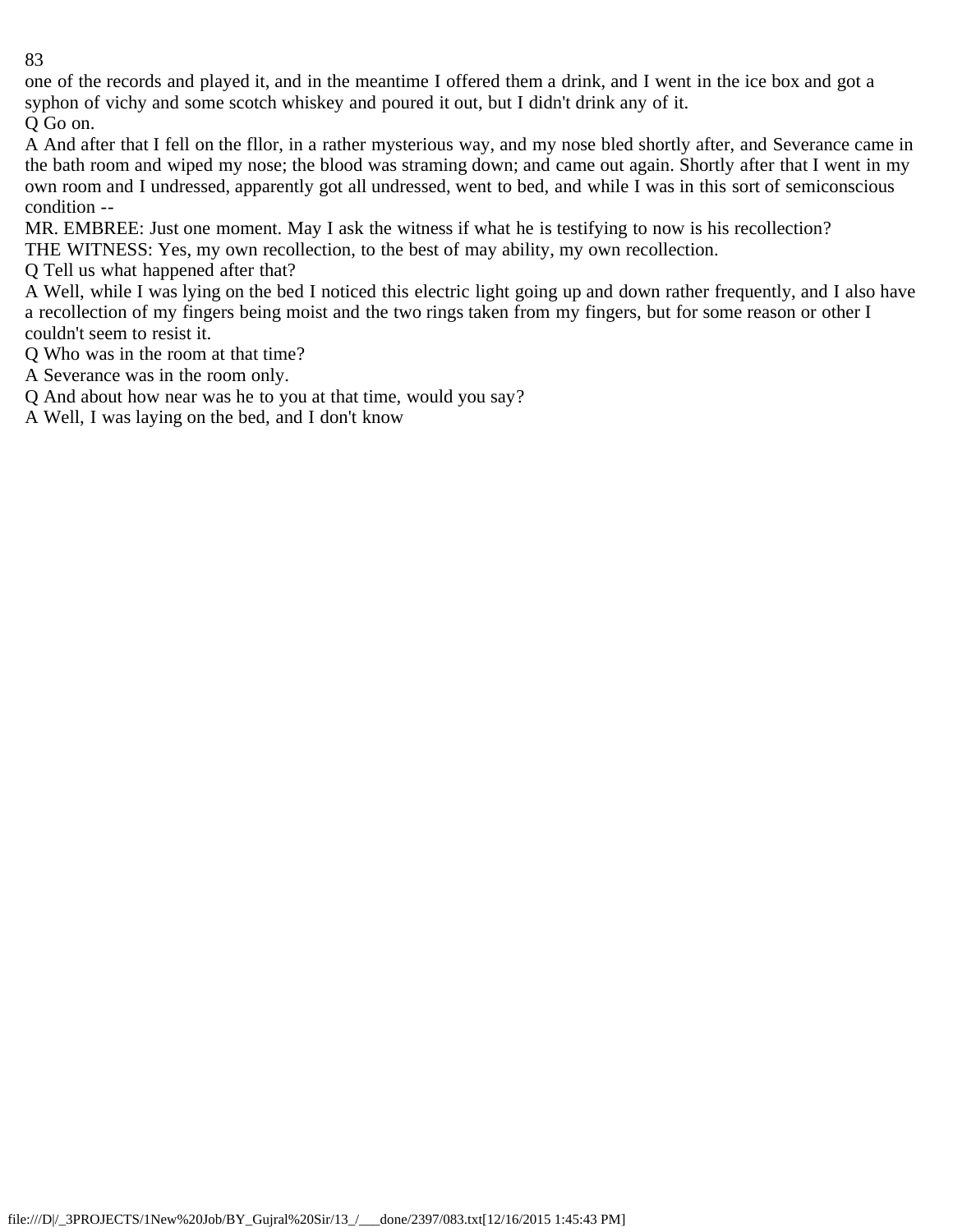whether he was on the bed or at the edge of the bed.

Q He was right close to you?

A Right in my room.

Q When you felt this sucking, as you call it?

A Yes.

Q On your fingers?

A Yes, sir.

MR. EMBREE: I didn't understand him to say, "sucking".

Q Tell us what happened?

A Well, I must have gone to sleep after that, and I had a gold appointment on Sunday morning, and when I came out to breakfast in the morning, the first thing my sister said to me, she said, "Where are your rings"? I said -- I had realized that they were gone. I said "they must be gone". She says, "then that fellow has got those rings, because I saw them on you the night before".

Q What did she say?

A My sister said, "That fellow" -

MR. EMBREE: I object to that.

THE COURT: What she said is immaterial.

THE WITNESS: Never the less--

Q Mr. Richter, when you started out that night to go to the Knickerbocker Hotel, did yo have some rings with you?

A Yes, sir, I had my two rings.

Q Describe them to the jury, the color and shape of them?

A One was a platinum ring with a single stone in it, nearly a two carat ring, and the other was a double ring, that is, two rings in one, with a saphire and a diamond, and where the saphire was there were small diamonds, and where the diamond was there were small sapphires.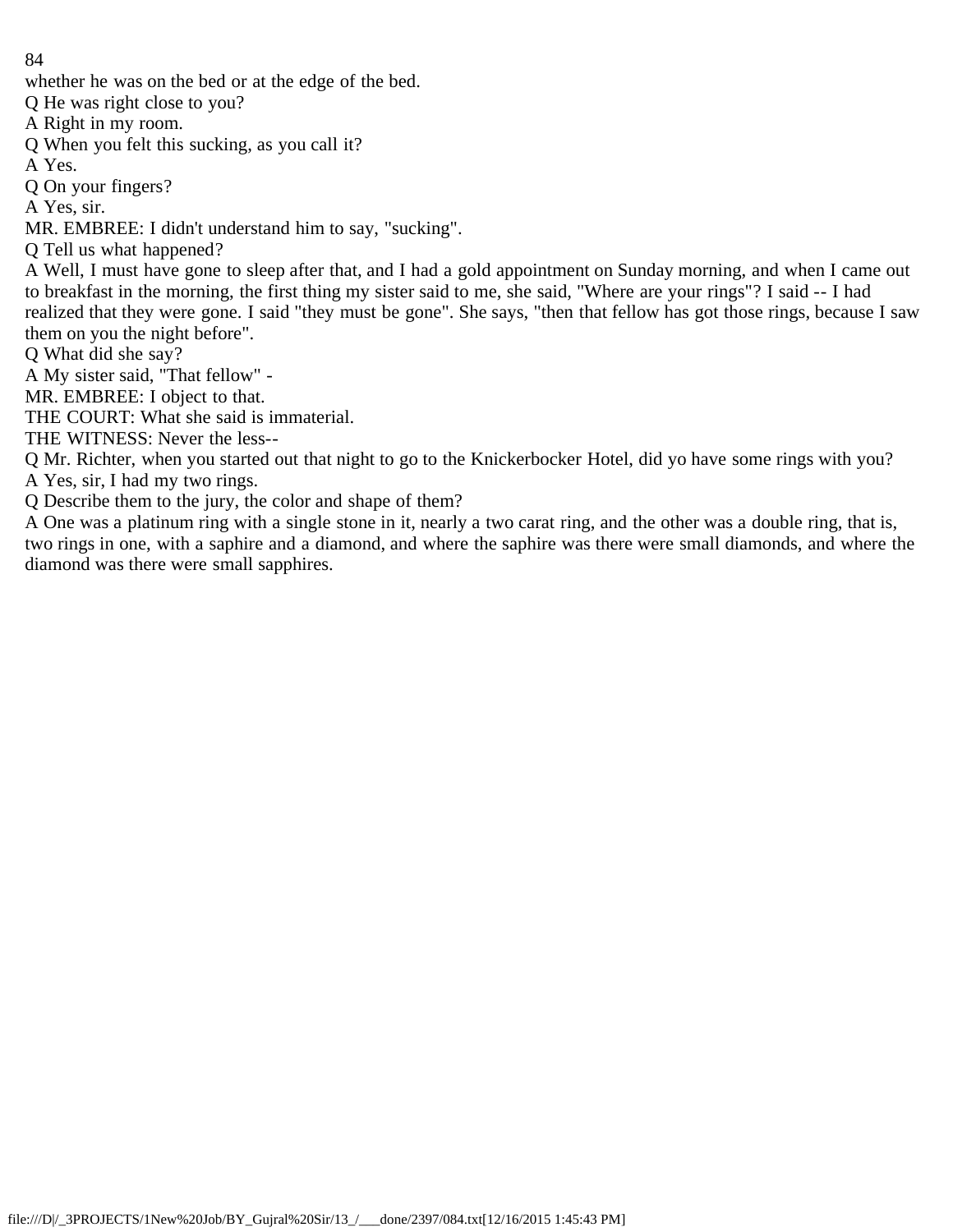Q And did you have them on in the taxicab, do you know?

A Absolutely.

Q When was the last time you saw those rings?

A Well, to the best of my ability, when my nose was bleeding I somewhat revived a little in the bath room, and I took my handkerchief and held my nose that way (illustrating), and I remember in the mirror seeing this ring on with the sapphire and the diamond; I was holding my nose that way (illustrating), and I saw that ring.

Q And was that the last time you recall seeing them?

A Absolutely.

Q Who do you live in that apartment with, Mr. Richter?

A My sister and my niece. My niece has since been married.

Q And where is she living now?

A In California.

Q And when you came in that night to this apartment do you recall who opened the door for you?

A My sister opened the door.

Q And do you recall whether or not she was about the house, in and out of the rooms, while the defendant, Severance and Carroll were there?

A She was up all the evening, because she had a very severe headache.

Q I mean, she was there?

A Yes, sir.

Q You recollect that?

A Yes, sir.

Q Did you at any time, Mr. Richter, attempt to assault the defendant in this taxicab or automobile that you were in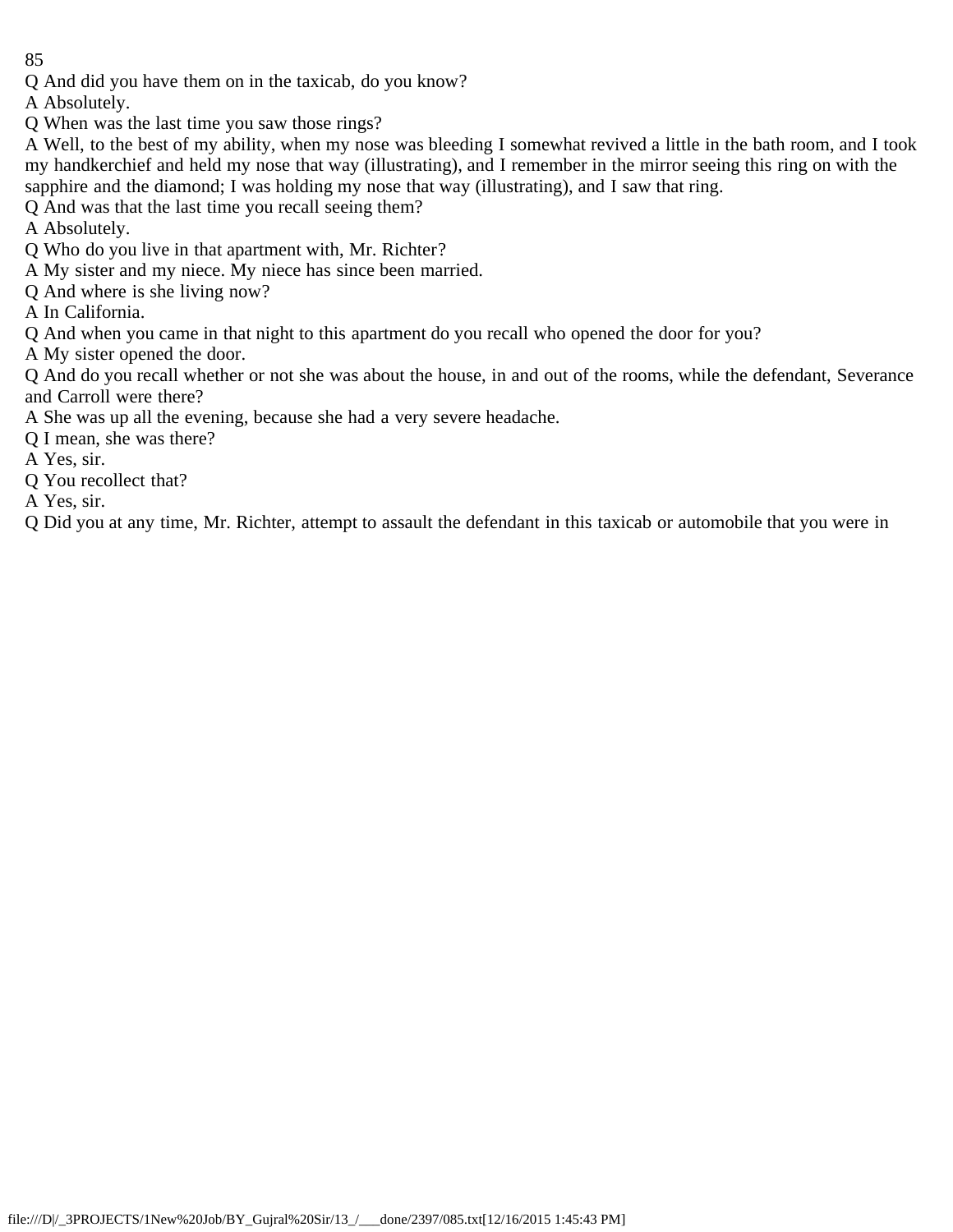with him that night?

A Absolutely not.

Q Did you attempt, to use the expression, to go down on him, and open his trousers?

A Absolutely not.

Q Did you attempt anything to his person that night whatsoever?

A Absolutely not. May I say another word in behalf of myself?

Q No, Mr. Richter, just answer questions, please. Did you, wile you were in your apartment that night, commit any assault upon his person?

A Absolutely not.

Q Did you invite Severance and Carroll to ride in this taxicab you that night?

A I did not.

Q You don't know where it was you first met them, do you?

A My recollection is, just when they were in my apartment, up stairs, in the apartment.

Q I mean, when you first met them?

A No, I do not.

MR. DONOHUE:

CROSSED EXAMINATION BY MR. EMBREE:

Q You are an unmarried man?

A I am.

Q I don't want to ask an impertinent question at all, but for information, whether you had ever been drunk on previous occasions?

A I had not.

- Q The first time you were over drunk?
- A Not absolutely intoxicated, no.
- Q You are not a total abstainer?
- A Not absolutely, no sir.
- Q And you do drink highballs and things of that sort,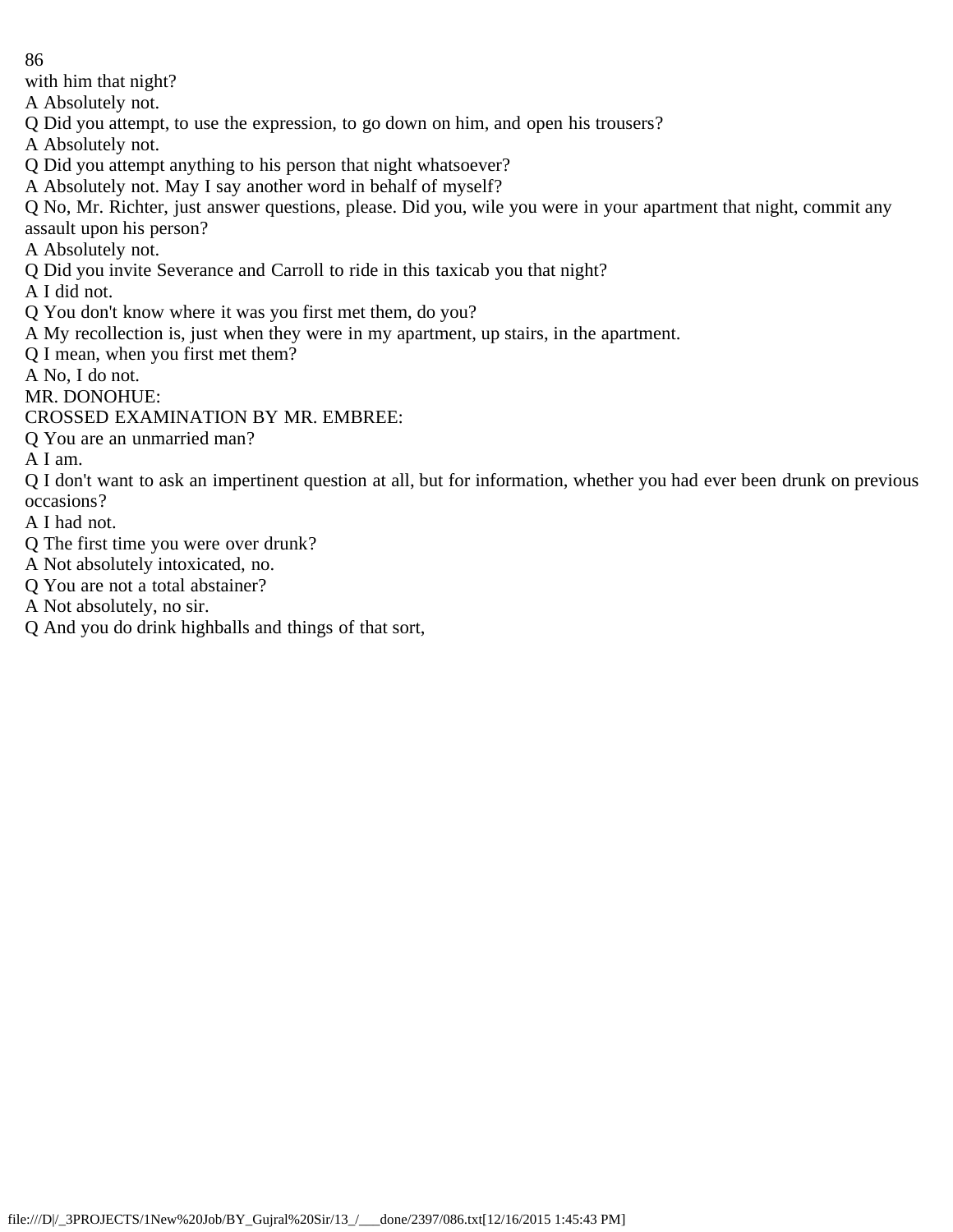occasionally?

A Occasionally, yes, sir.

Q Will you decide for these gentlemen the three men you met in the Knickerbocker bar?

A Two were tall men, one was rather a short man, and when I went in the Knickerbocker hotel I was absolutely sober, and, to the best of my recollection, they were very well groomed men, and one was dark; in fact, both were dark, and were a soft hat, and the third gentleman was rather a short man, and wore a sport hat. That is the best of my recollection.

Q One of them you did know by sight, did you?

A No, I had never met any of them.

Q Total strangers to you?

A Absolute strangers.

Q But one of them came to you and aid unless you did have a drink with these boys that the others would be insulted? A This one man would be offended, yes.

Q Can you give me some idea of about what hour this was?

A When I went in the Knickerbocker?

Q Yes.

A I should judge about a quarter of eight, or ten minutes of eight.

Q And your recollection of what occurred next was when you found yourself in your own apartment and with these two young men?

A Well, I remember being in the Knickerbrocker and having some conversation with these men after a while, and when this man came over and asked me to have another drink some little time elapsed, because we were discussing the war and we were discussing plays, and I should judge while I looked--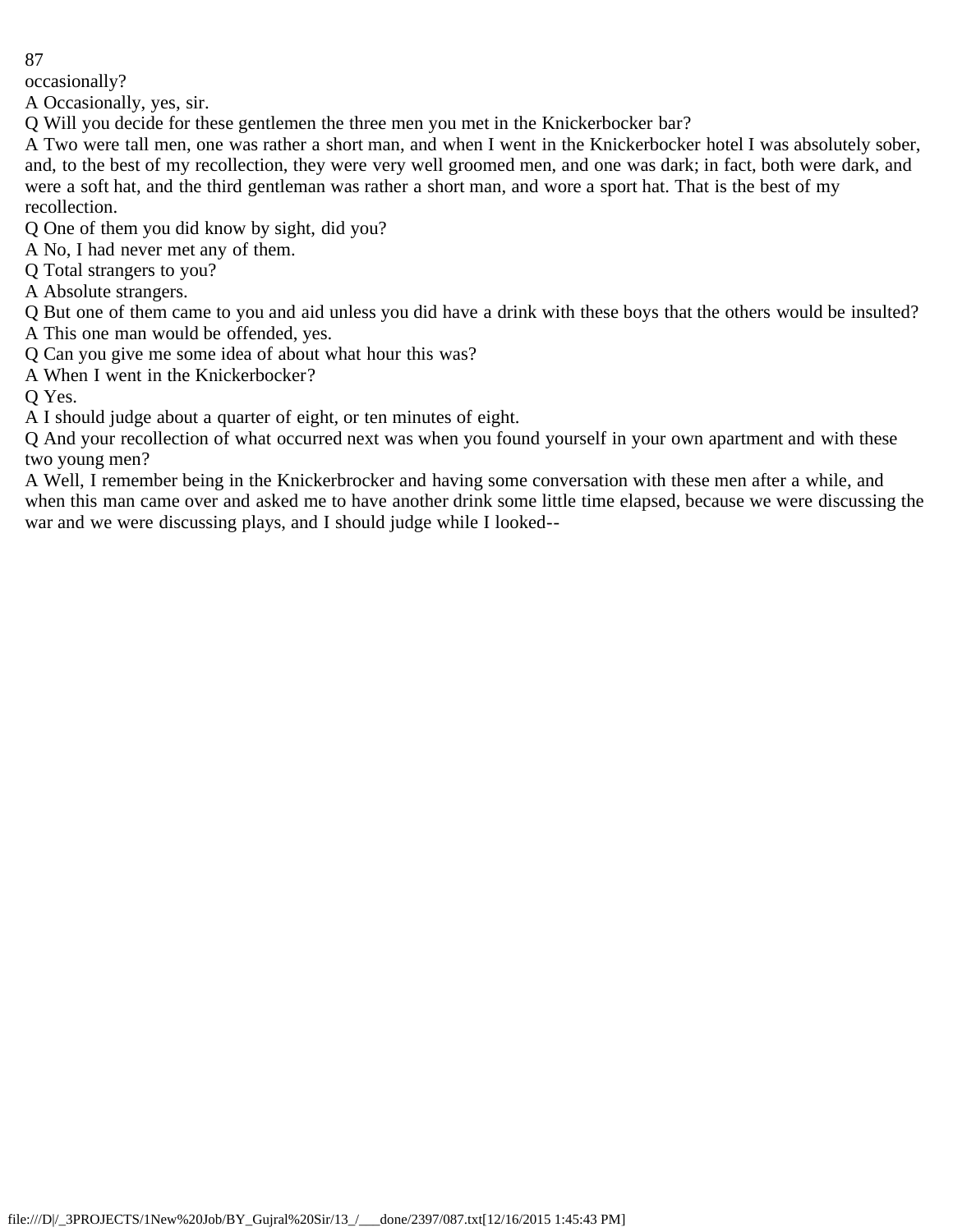there is a large clock in the Knickerbocker grill room; I looked at the clock there about ten minutes past eleven, and up until that time I had only two drinks, and the third drink I had there I don't remember anything.

Q Now, you have a faint recollection of the wheels of the taxicab rolling along?

A Yes, I have.

Q And you recall being in your apartment and seeing this young man and another one with him?

A Yes, I remember that.

Q And that, so far as you know, was the first time that you had ever seen these two fellows, this man and Carroll? A Absolutely.

Q About what hour was that, do you know?

A Well, I should judge that was around eleven or eleven thirty.

Q Do you recall that there was same music played there?

A I remember the piano being played, but I don't remember the selection. In fact, I don't know as there was any selection.

Q Who played the piano, do your recall?

A Mr. Carroll played the piano.

Q Well, do you recall that independently, or do you recall it from having heard his testimony read?

A No, I remember that he was sitting there on the bench of the piano, and, in fact, he never left that bench, except to go in the dining room.

Q Do you recall -- Mrs. Schoeneman is your sister?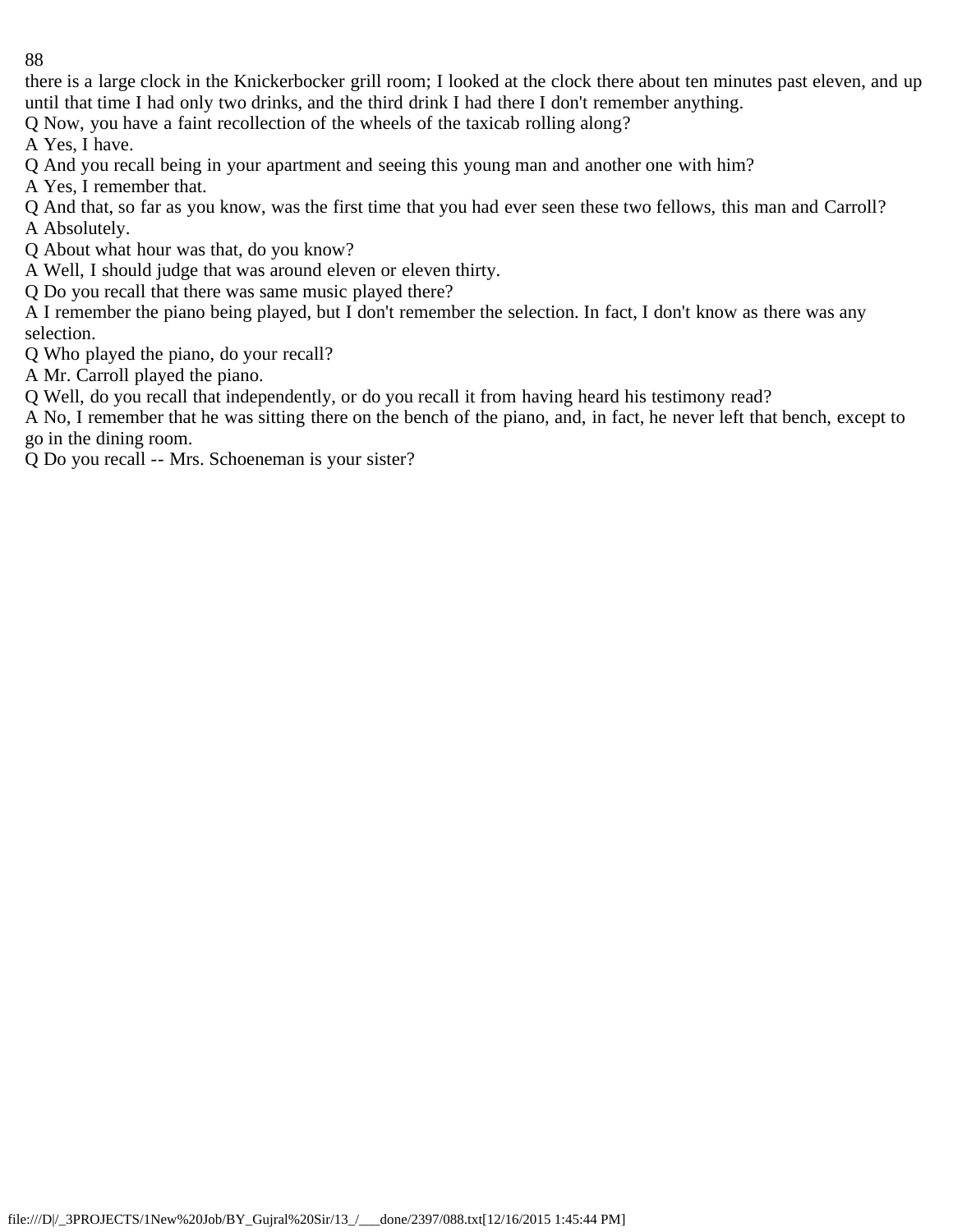Q Yes, sir.

Q Do you recall her coming into the room where you were once or twice?

A Yes, I do.

Q Do you recall asking her to withdraw?

A No, I don't remember that.

Q You don't recall that?

A No.

Q Do you recall any conversation which occurred between you and your sister while these young men were there? A Why, no:

Q She came in occasionally, but there was no conversation?

A As I said before, she had a very severe headache that day, and she was up; she couldn't go to sleep, and she remained up practically until I went to bed.

Q What is your recollection as to the length of time these young men stayed there?

A I haven't any positive recollection of that> I believe one man went away, Mr. Carroll went away before, and Severance went away after, but I don't just remember when Severance left the apartment. He was the last one to leave it.

Q Now, I want to ask you about your testimony at the last trial. I simply mean by that I want to know not what the facts are, but what your testimony was then, so far as it was asked. On the trial, when this young man was tried for the larceny of the rings, you didn't state on the record, did you, anything about your nose being injured? A I believe that was brought up.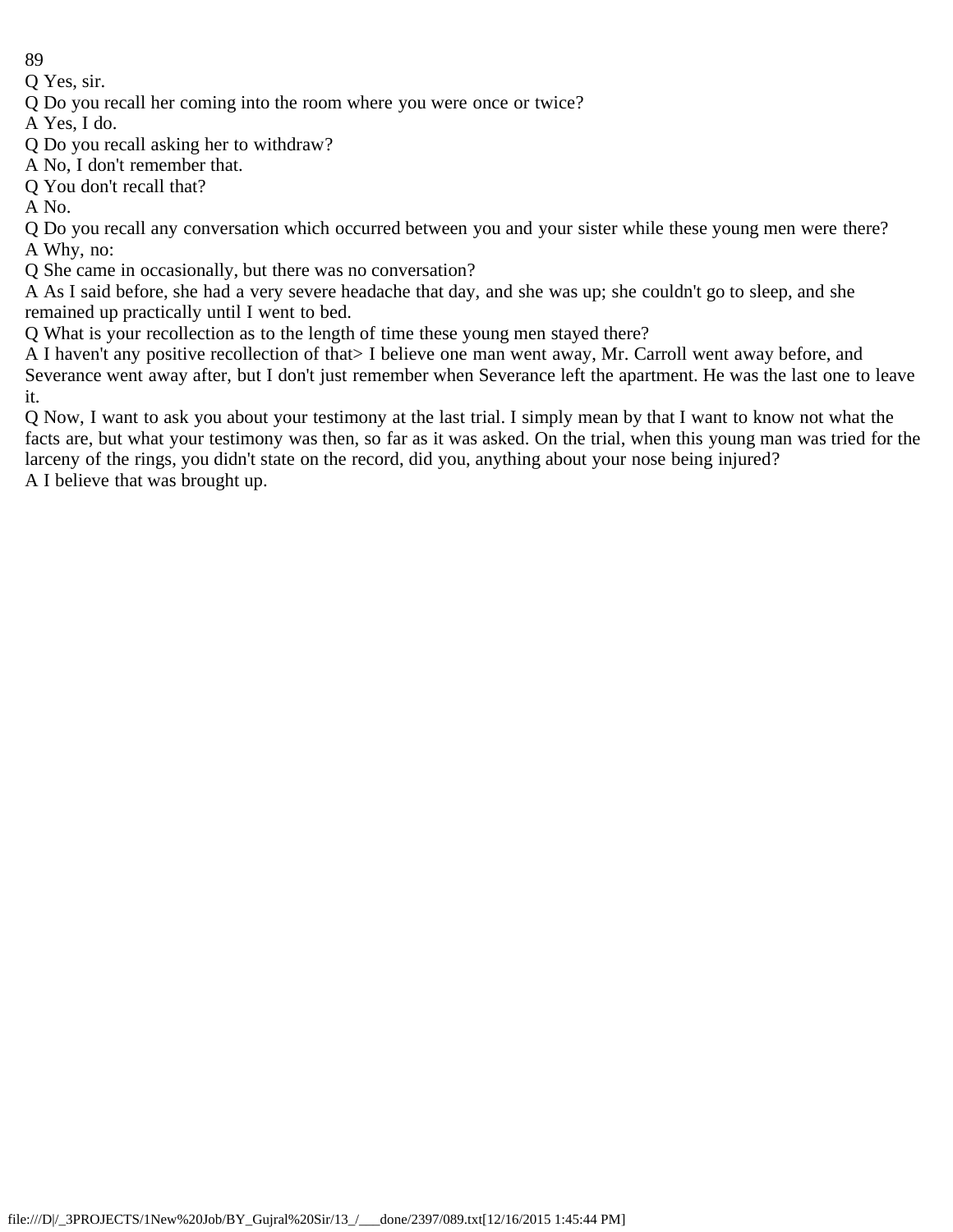- Q It is very important for us to know. Do you recall whether you yourself testified that your nose was injured?
- A Well, my nose was not injured, only it bled severely; it was not injured to any extent.
- Q Do you recall whether you did, or did not?
- A Voluntarily, myself?
- Q No, was it brought out?
- A I believe it was brought out in the testimony some where.
- Q But you are not sure of that?
- A I am not positive.
- Q The young man testified to that, but I want to know if you were asked that and if you testified that your nose bled?
- A I believe I did. You see, that is a matter of seven weeks ago, and I have been rather busy since that time.
- Q This proceeding is very important to this young man, and I want to know the facts?
- A Absolutely.
- Q Don't you know, as a matter of fact, you were not asked about that, and that you did not testify about your nose bleeding?
- A No, I am not sure about that.
- Q Isn't it a fact, Mr. Richter, that you were not asked and nothing was said on the other trial about your having raised your hand and seeing your rings in the mirror?
- A That I don't recall, as far as the testimony is concerned, either. There was certainly some mention made of them, though.
- Q By other witnesses. I am asking you?
- A No, I think some testimony came up where Severance went in the bath room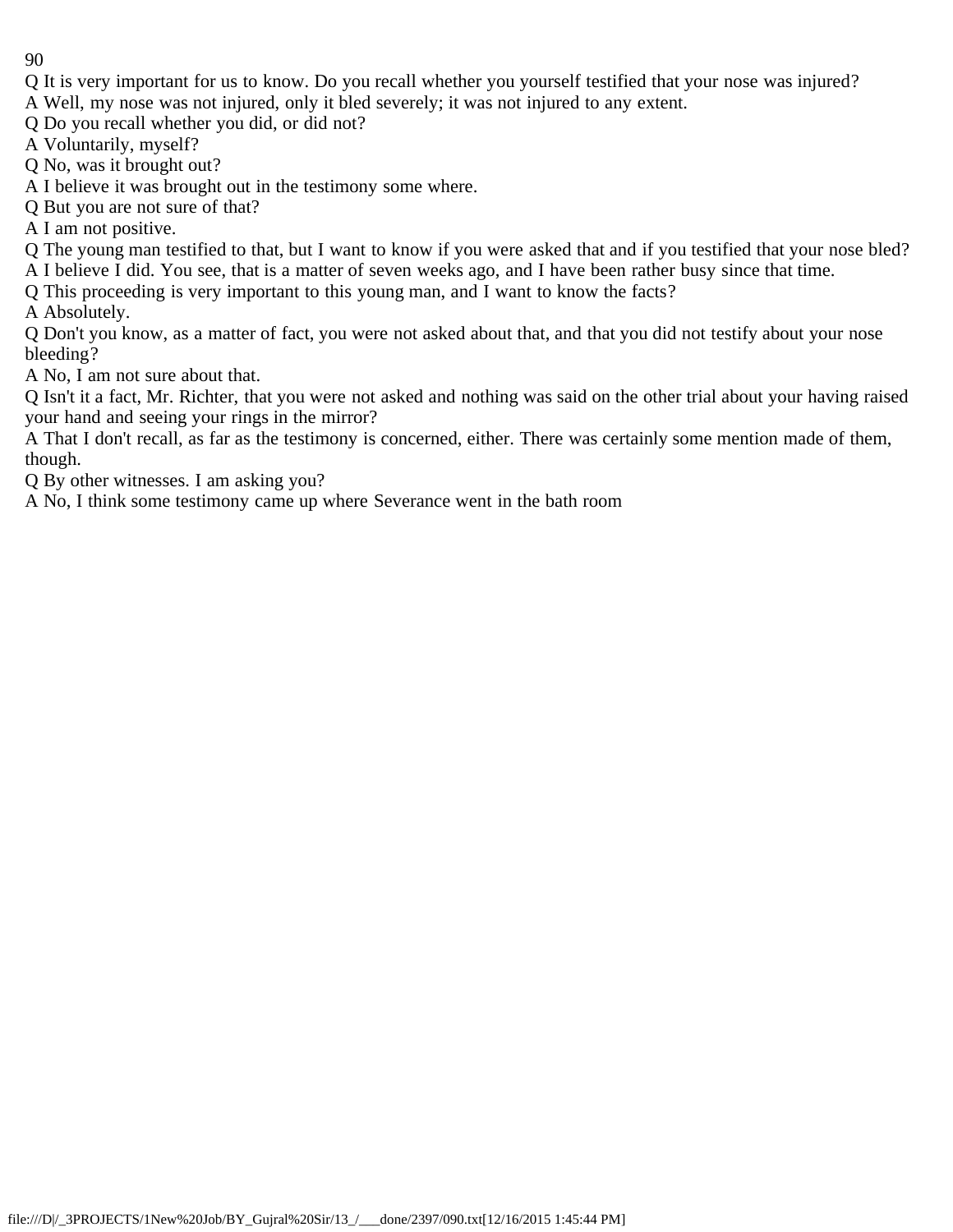with me to wipe the blood off my nose.

Q I am asking you whether or not on the other trial you gave that testimony, that you raised your hand to your nose and saw the rings in the mirror?

A That I don't recall.

Q Now, does your statement that you remember the rolling of the taxicab wheels about tell all that you recall of what happened in the taxicab?

A Well, I think it tells a great deal more, for the simple reason that If I was under the influence of some drug or liquor do you suppose for one moment that I could do such as that rascal tells that I could do?

Q What I want to know, for the benefit of these gentlemen, is whether you have any distinct recollection of what occurred in the taxicab?

A Absolutely none.

Q Now, do you remember the young man telephoning to you on the following Sunday night?

A Perfectly well. I just got back from my gold appointment, and I had just finished my dinner when the 'phone rang. In fact, it had rung several times during the day, and my sister answered the 'phone, and when I came home, about seven thirty, or a quarter of eight, after I had finished dinner, the 'phone rang, and I happened to answer the 'phone, so I said, "who is this?" He said, "Don't you know me? This is Bob Carroll." I said, -- He said, "I am the fellow that was up to your apartment last night". I said, "Is that so"? He said, "Yes. When Can I see you? I have got some important information for you".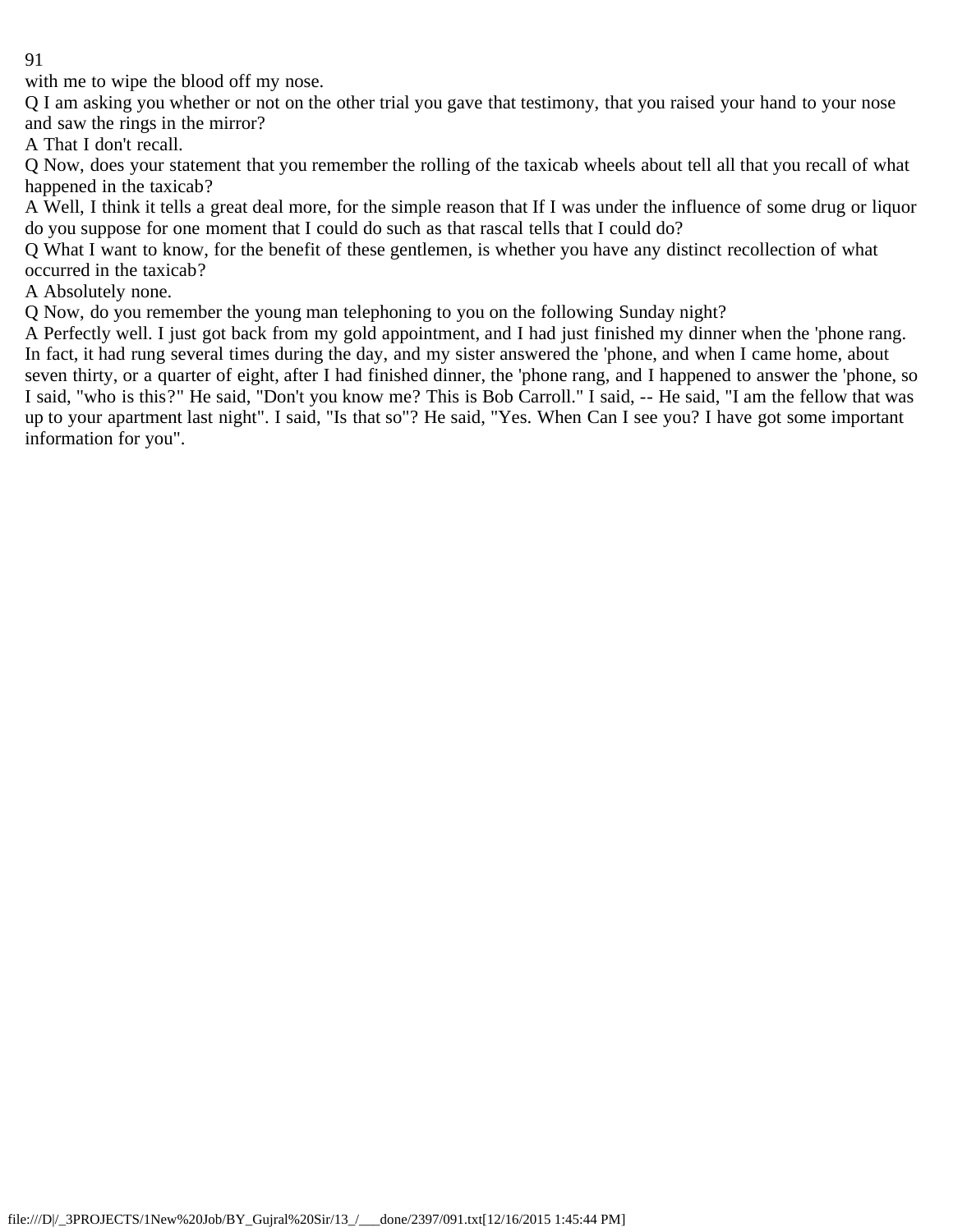I said "well, please meet me to-morrow night at the Knickebocker Hotel". He said, "I couldn't meet you to-morrow night, I am too tried, but I could possibly meet you Tuesday or Wednesday". I said "Where can I get you?" He said, "You just ask for Bob Carroll of Carroll Cliffs, Scarsdale", but I rather thought that was fictitious, because I had a letter in my pocket; I know some people in Scarsdale; and I had this letter in my pocket, and I didn't see that letter the next day. After I looked up the telephone book and I saw there was a Carroll Cliffs, but it is in Yonkers, not Scarsdale, and I was convinced that both the name--

Q I am not asking you for the operation of your mind. What else did you and he say over the telephone?

A He said, "I can't meet you to-morrow night; I will probably meet you Tuesday or Wednesday", and he laid very strong emphasis on the fact that he had some important information for me; and I had to go to Pittsburgh the following Monday night, I knew that, and I attended to my business and came back on Thursday night, and Wednesday night my sister says, "The 'phone rang again, and he also express the --"

Q You didn't talk to him then?

A No, I did not.

Q She told you that somebody had called up?

A Yes sir.

Q And did you have a telephone conversation with him after that?

A I did not.

Q Will you tell us when you reported the matter to the police?

A I left for Pittsburgh, and I got back either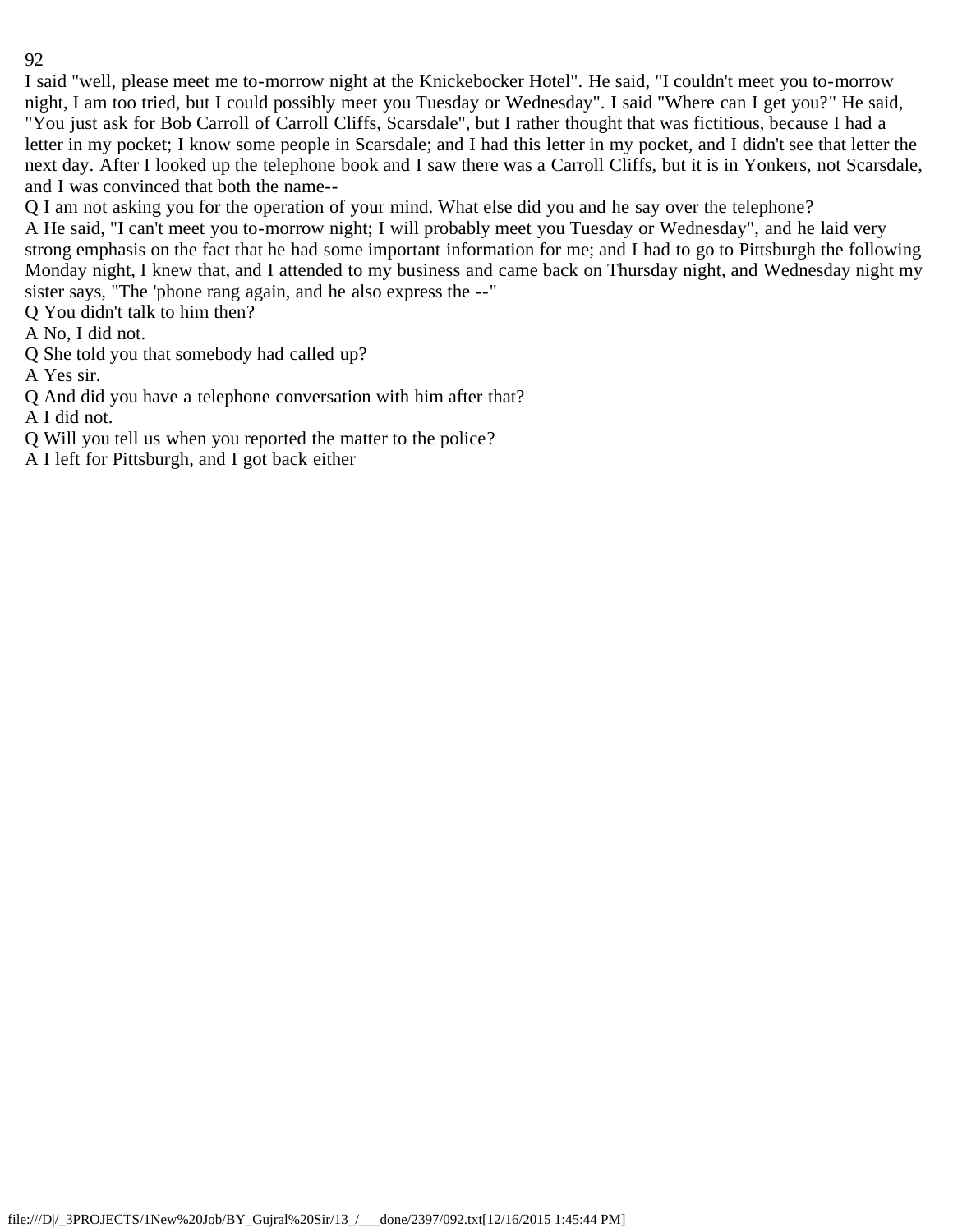Thursday of Friday night of that week, and the following Saturday morning I went down precinct and met detective Baron; at least he was assigned to the case; and I told him of the case. He said, "This is Saturday;" he said, "supposing you meet me to-night, and we will go over to Broadway and see if we can see any of these fellows". I said, "All right." I went him --

Q I think that answers my question. Tell us when you reported it?

A Saturday, the 22nd of September.

Q Where did you say you met detective Baron?

A At the second precinct, 43rd Street and Lexington Avenue, the first time I saw him.

Q Will you tell us -- you say you have some recollection of moisture on your fingers?

A Yes, I did, and that seems all the more strange to me that I was not able to resist it.

Q I didn't ask you that. You felt some moisture on your finger?

A Absolutely.

Q That is about the only sensation that you can recall,I it?

A I felt these rings sort of being pulled off my fingers, and one was rather tight. In fact, the next morning when I woke up that finger was bruised.

Q Well, now, did you recall it enough to recall that it was -- did you realize that it was your ring that was being pulled off?

A Yes, I think so, yes.

Q Not sure about that, though?

A Yes, I am, more or less, because, as I say, this moisture and this pulling--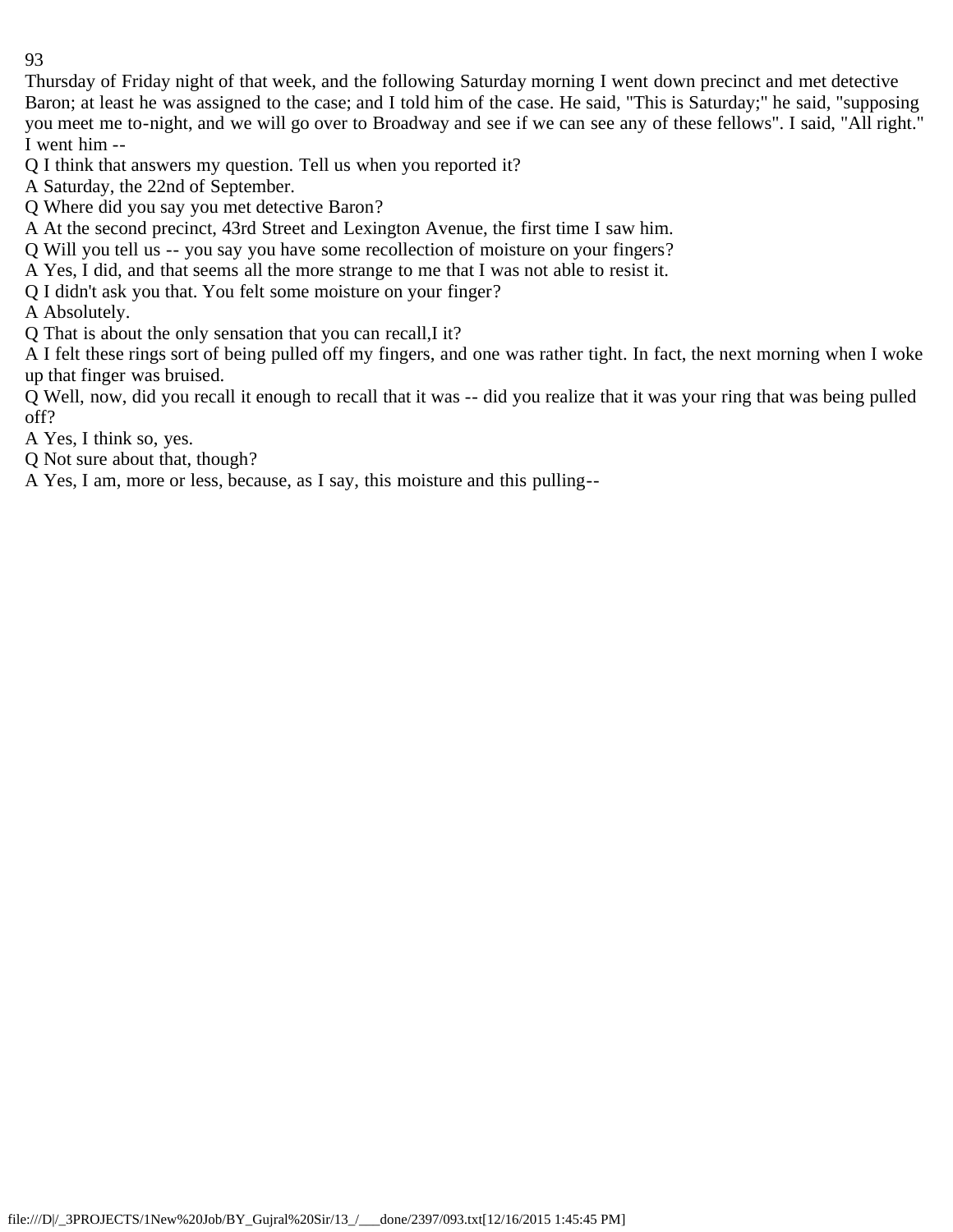this ring came off rather readily, and this ring was rather tight, and I have a recollection of that ring or both of them being pulled off.

- Q Can you associate that sensation with any particular hour, of the night or the morning?
- A Well, that was before I had finally gone to sleep, that must have been around half past one or two o'clock.
- Q You didn't consult any time piece, did you?

A No, I have my own time piece.

BY THE COURT:

Q That was after you were in bed?

A Yes, sir.

- Q And that was after Carroll had gone?
- A Yes, sir.

BY MR. EMBREE:

Q You didn't consult any time piece, you say?

A No, I did not.

MR. EMBREE: That is all.

KATE SCHOENEMANN, of No. 472 Central Park West, called as a witness on behalf of the people, being first duly sworn, testified as follows:-

DIRECT EXAMINATION BY MR. DONOHUE:

Q Mrs. Schoenemann, you are the sister of Edward R. Richter, the witness who was on the stand before you? A I am.

- Q Do you live with him?
- A Yes, sir.
- Q Where?
- A 472 Central Park West.
- Q And who else lives there, or did live there?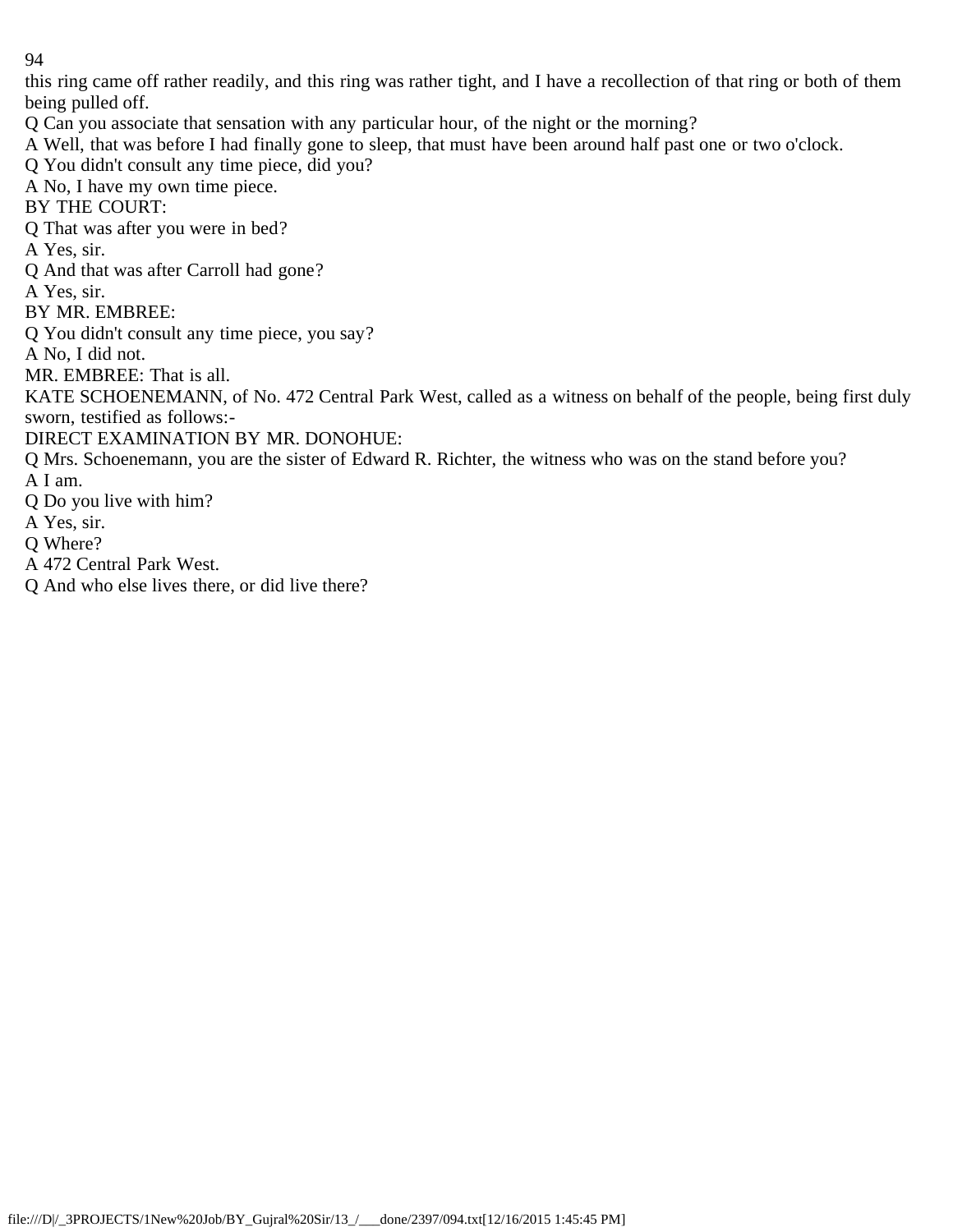A My daughter.

Q Did she live there with you in September of 1917?

A Yes, sir, she did.

Q And where is she living now?

A In California.

Q Your household consists now of you and your brother?

A That is all.

Q How many rooms have you got there?

A Eight rooms.

Q Do you remember the night of September 15th, 1917?

A I do.

Q Will you tell us that you recall about your brother, coming in with the defendant, Walter B. Severance, on that night?

A I was sitting in the dining room, and I heard a noise, I thought I heard a nose, and I went to the door and opened it, and my brother stood there, and he was a little further back.

Q When you say "he", who do you mean?

A Severance, the prisoner, and another young man who was here to-day.

BY THE COURT:

Q What time was that?

A A little after eleven, about half past eleven. And my brother came in, and I looked at those two, and my brother said, "all right", and they walked in.

BY MR. DONOHUE:

Q Where did they go, what room?

A The music room, that is right off the hall as you go in.

Q Did you hear any music after that?

A Yes, sir.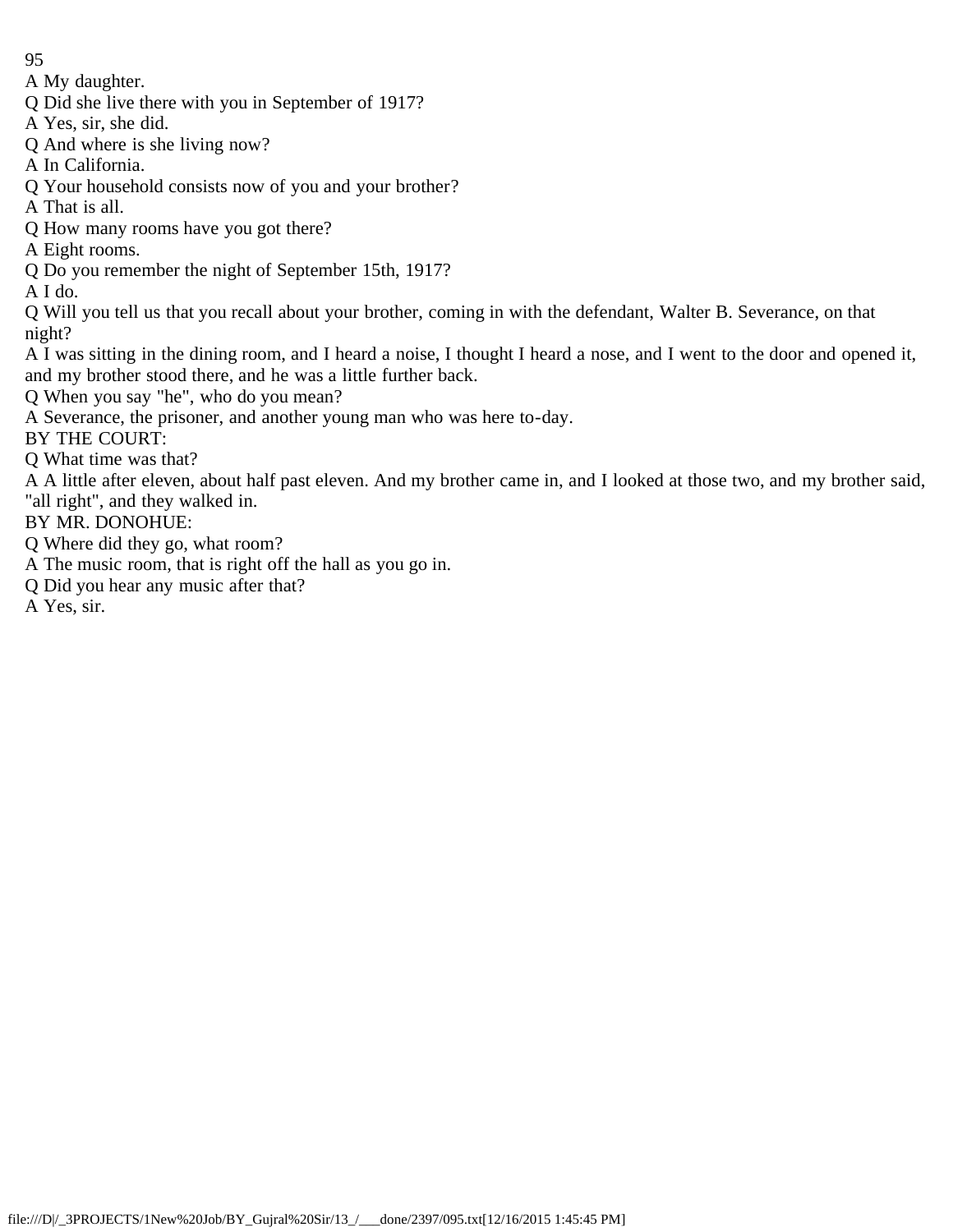Q Did you see them in the room?

A Yes, sir.

Q Were you in and about the apartment all the time they were there?

A In the apartment.

Q Did you see Mr. Carroll leave the apartment?

A Yes.

- Q About what time did he leave?
- A He left near one.

Q And when you brother was in the apartment, before Severance finally left, did you see any rings on his fingers? A Yes.

Q When did you see those rings?

A He went to get a bottle of vichy, and I saw the rings then, and then I was sitting in the kitchen, looking out in the dining room, and he came in there and was going to turn up the electric light, and I said, "I will turn it up", and he said, "Aren't you to bed? Go to bed. I think you ought to go to bed. It is all right"; and he wanted to assist me to get up, and he scratched me with one ring, and I happened to look down and saw it.

Q Did you see Walter Severance and your brother in the room that night, the bed room?

A In his bed room, first in the bed room.

Q Tell us about that, please?

A He fell, and then when he fell, I was watching them. I said "Well, if you men would only go now he would go to bed", and Carroll walked right out, and he stayed. He said "I will help in the bath room; I will wash his face"; and then he went on in the bath room with him.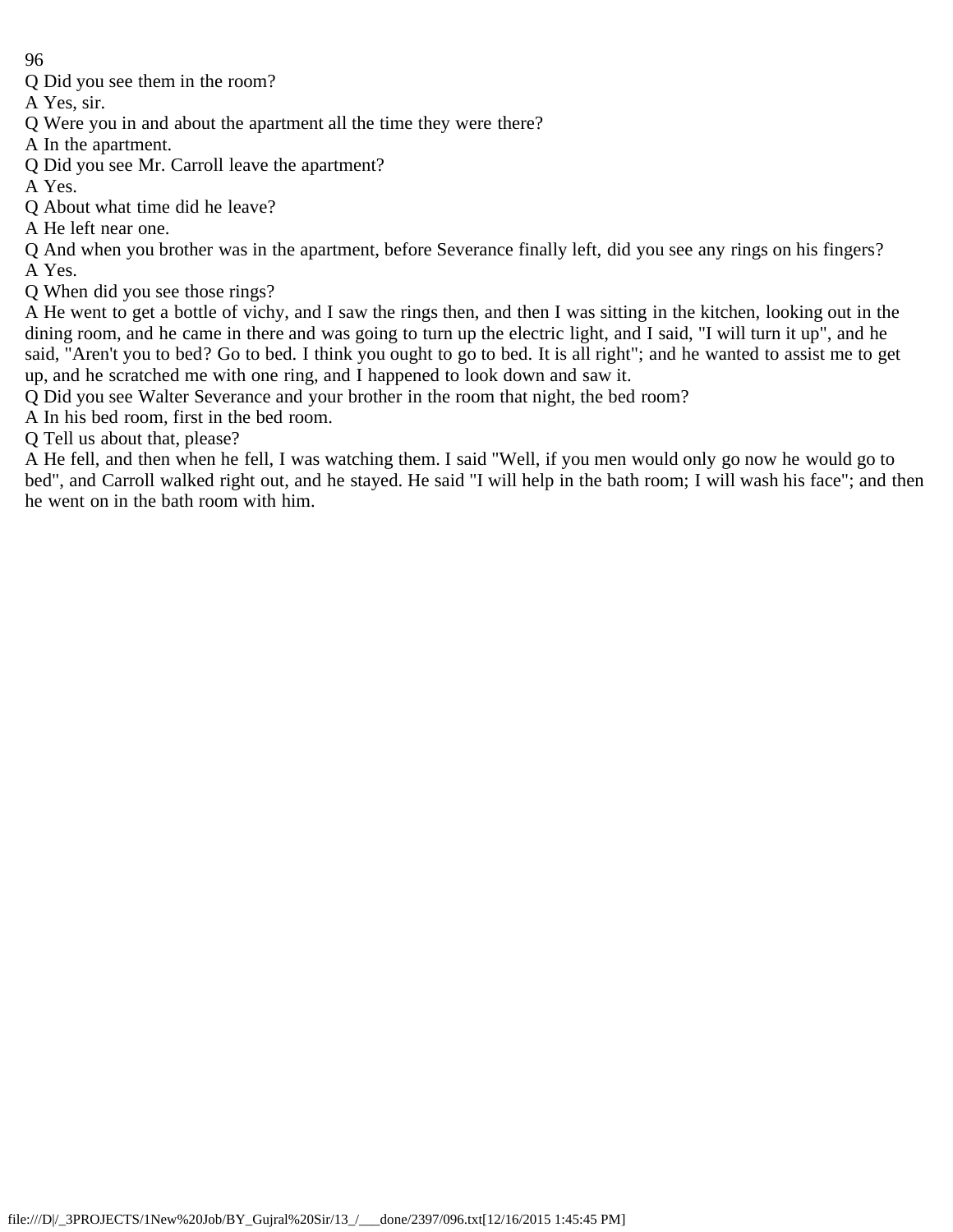- 97
- Q And did you see Walter Severance near your brother while he was on the bed?
- A When I went to go in the room he would come forward too.
- Q Who would come forward?
- A Walter Severance.
- Q And who was in the room then?
- A My brother.
- Q Just your brother alone with him?
- A Just my brother alone with him.
- Q And did you try to get him to the room?
- A Yes, sir.
- Q What happened?
- A Because the telephone rang --
- Q Tell us what happened?
- A I didn't see anything happen.
- Q I mean, why didn't you go in the room?
- A I didn't go in the room because before that my brother started to get up, and my brother was naked, and I didn't want to go in the room; that was the reason I didn't go in there.
- Q And how long before you saw your brother in the room and Severance did you see those rings, how long a time was it?
- A About half an hour before that.
- Q Your brother was under the influence --
- BY THE COURT:
- Q How long was Severance there after Carroll left?
- A Only an hour.
- BY MR. DONOHUE:
- Q And about what time would you say that Severance finally left the apartment?
- A About twenty minutes after two; it was after -- he wanted to get a twenty minutes to three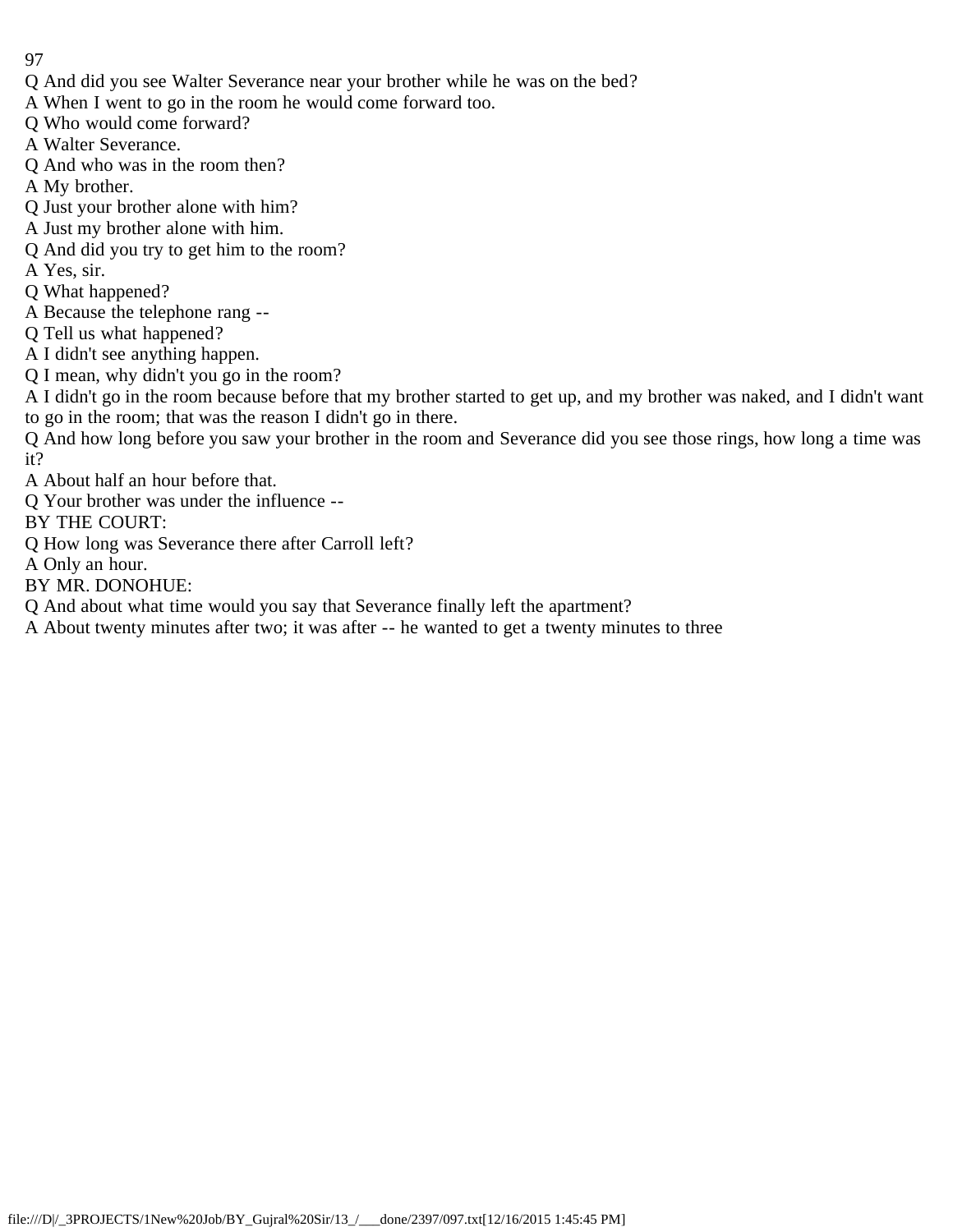train for Scarsdale, he told me.

Q How did you know he wanted to get that train?

A He told me; he said that was the reason he wanted to go, he wouldn't have to stay.

Q How long a time was it that Severance was in the room with your brother when you couldn't see the two of them? Was it very long?

A Yes, for a good twenty minutes; I went out in the dining room; I had a severe headache, and I walked away.

MR. DONOHUE: That is all; your witness.

CROSS EXAMINATION BY MR. EMBREE:

Q May I know how old you are, Mrs. Schoenemann?

A How old? Fifty-two.

Q Fifty-two, and how long have you worn glasses?

A I guess about fifteen years, all together.

Q Fifteen years?

A Yes, sir.

Q Do you keep house for your brother?

A I keep house for my brother.

Q He supports the establishment?

A Runs the apartment, yes.

Q And, as a matter of fact, you are dependent on him for support?

A He pays the bills and I do the work for him.

Q He pays all the bills?

A Every bill, yes.

Q Now, you recall, do you not, what you testified to at the time this young man was on trial charged with stealing the rings?

A Everything I said I remember.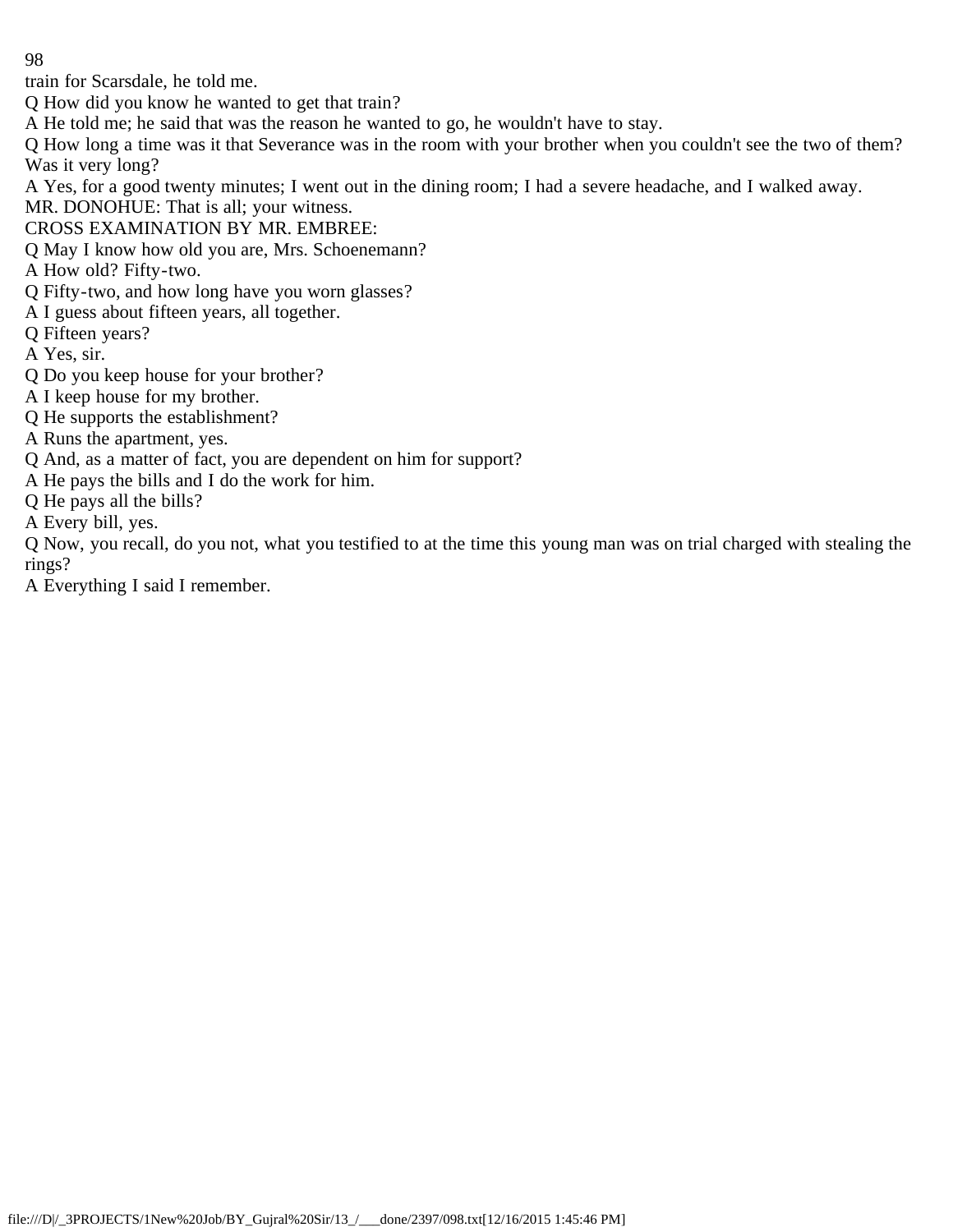Q You recall it?

A Yes, sir.

Q Do you recall saying to the twelve men who sat in the jury box at that time that you thought you saw the rings? A I know I saw the rings.

Q I know that. We will take you word now. I want to know if you recall saying in the other case that you thought you saw the rings on your brother's hands?

A I don't know that -- I said I recalled seeing them, for I saw them.

Q I don't ask you that. I am going to take your word that you saw them?

A Yes.

Q All I am asking you now, Mrs. Schoenemann, is for your best recollection of what you told the other twelve men. You can make any statement here you life?

A Yes, sir.

Q Don't you recall you said to the other twelve men that you thought you saw those rings on your brother's hands? A No, I said I was sure I saw them; I couldn't say anything else; I saw them.

Q I am asking you what you said?

MR. DONOHUE: She has told.

THE WITNESS: I saw those rings.

THE COURT: You are not asked what you saw. You are asked what you told the other jury?

THE WITNESS: I am sure I saw them, when I told them I saw them.

Q Do you recall whether you used the word "think"-- and "I think I did"?

A I don't think I said that, because I saw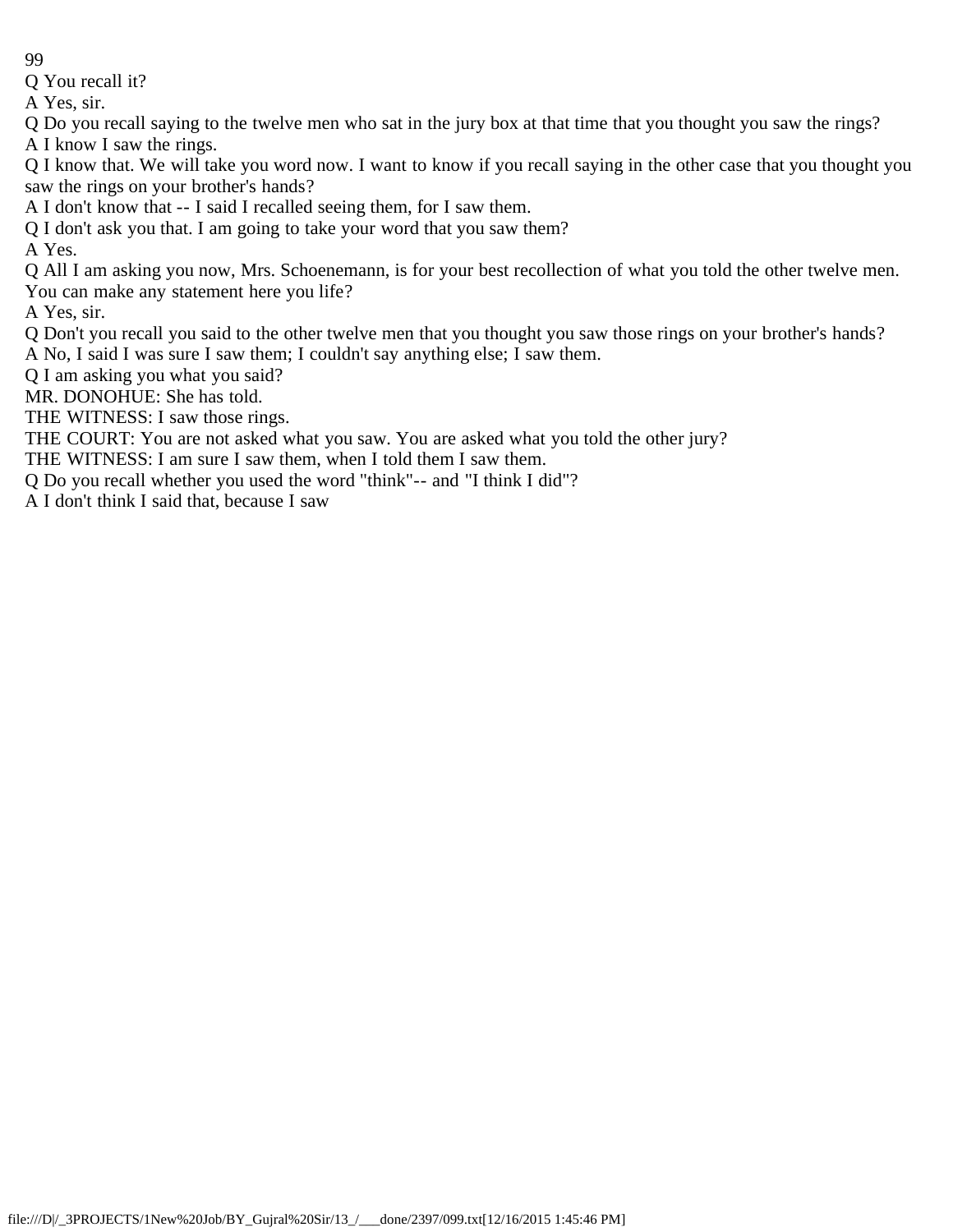them.

Q Is that the reason why you think you didn't say that you think?

A I don't see how I could when I saw them--that I think I saw them.

Q As a matter of fact, don't you recall that the young man Carroll had left the apartment before your brother fell? A No, he fell, my brother fell, then I was sitting where I saw them all the time, before my brother went to his bed room.

Q And your recollection then is that Carroll went after your brother had fallen?

A Yes, directly afterwards.

Q When you say your brother was naked, you don't mean that he had his underwear off, do you?

A Everything off him.

Q His underwear was off, too?

A Everything.

BY THE COURT:

Q Did you observe any damage or disorder to this defendant's clothing?

A No, sir, because they were in the back parlor, and they were not -- not that I saw. I didn't examine them.

Q Nothing that attracted your attention to his trousers as being torn or damaged?

A No, he did not attract my attention.

BY MR. EMBREE:

Q Did you see them torn?

A No, but my brother's were torn.

Q Your brother's were torn?

A Yes, sir.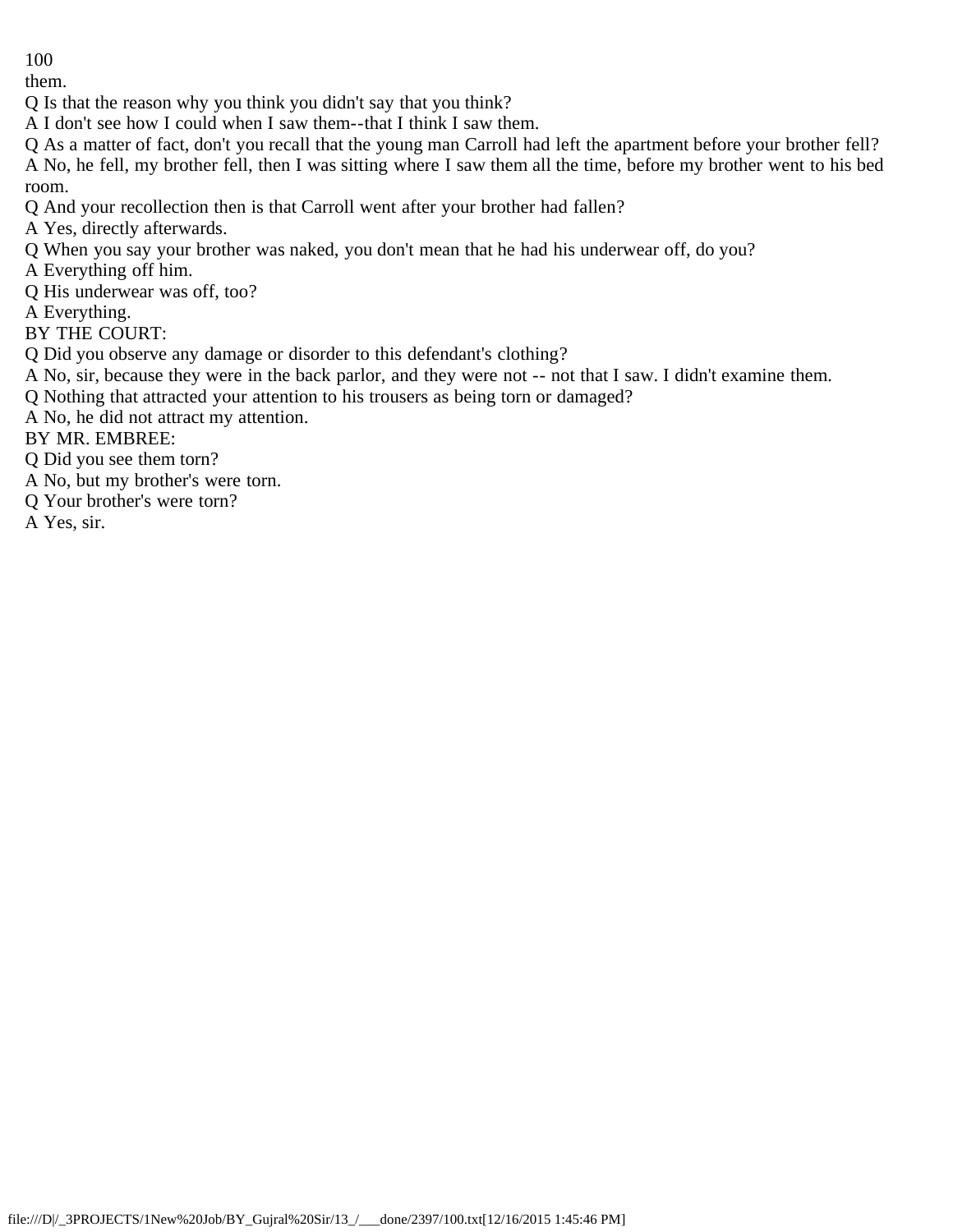Q Your brother's, one of them was torn on the knee, was it not?

A Yes.

Q You don't know how it got torn there, do you?

A No.

Q Was there a part of the time that evening when you had this young man's -- I mean, when you were taking care of this young man's trousers and shoes?

A Just -- first he left his hat and coat in the music room, and then he went back into the room later on, and he put out his trousers and his low shoes in the room next. I walked on into the kitchen and dining room. I never go to bed until-- Q After that, did you have his trousers and shoes in your hands?

A No.

Q Didn't you on one occasion hand them to him?

A No, I didn't hand them to him.

BY THE COURT:

Q Whose trousers were they?

A The prisoner's.

Q He took his trousers off?

A They were off.

Q What did he do with them?

A I don't know.

Q What room did he do that in?

A He said, "I am not going to stay with him; he wanted me to stay, but I will leave them in the room so I can get out when I went to".

BY MR EMBREE:

Q You say he said he must catch this particular train for Scarsdale?

A Yes, sir.

Q And he gave that as the reason why he must go?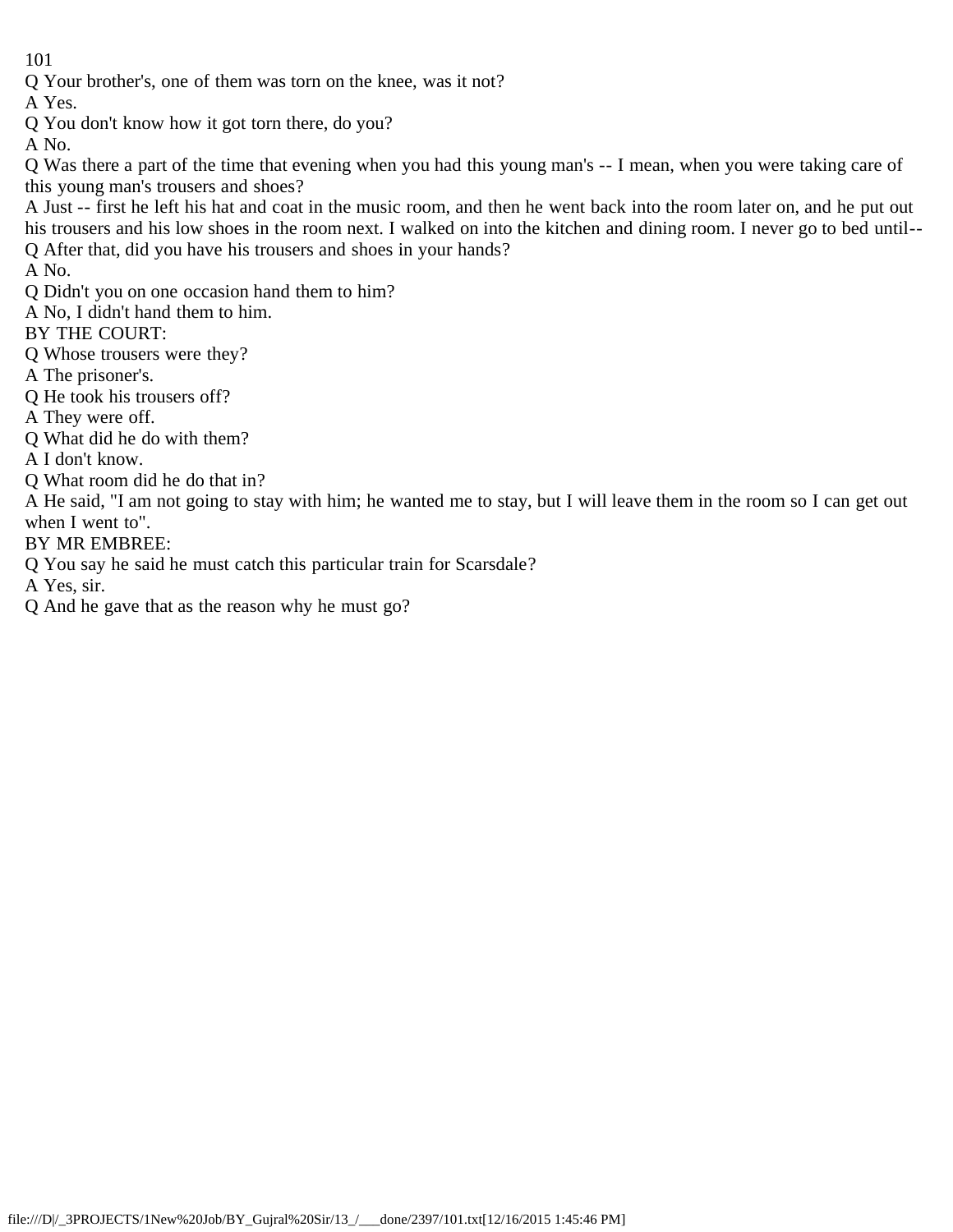Q Yes, sir.

Q Then he wanted to go, apparently?

A He wanted to go.

Q I show you this pair of trousers and ask you if they look in a general way like the trousers the young man had that night (handing clothing to witness)?

A I couldn't tell you. I didn't look at the trousers.

Q His shoes were low shoes, were they not -- low shoes?

A Yes, the shoes, I did look down, sitting there, the shoes looked like low shoes.

BY THE COURT:

Q Did you see him when he took these trousers off?

A Why, no; he went in the bed room with my brother; I didn't see him when he took them off. He had my brother's wrapper around him.

Q Then he handed you the trousers?

A No, he put them in the room next to my brother's room, which is used as a store room.

BY MR. EMBREE:

Q How do you know he put them in there?

A He said, "Shoe me the next room, to put these in, that I can get out quickly".

Q And did you show him where to put them?

A Yes, and I walked away, naturally, thinking he was going in there to get dressed.

Q And he said he wanted to get out quickly?

A He said he wanted to get out.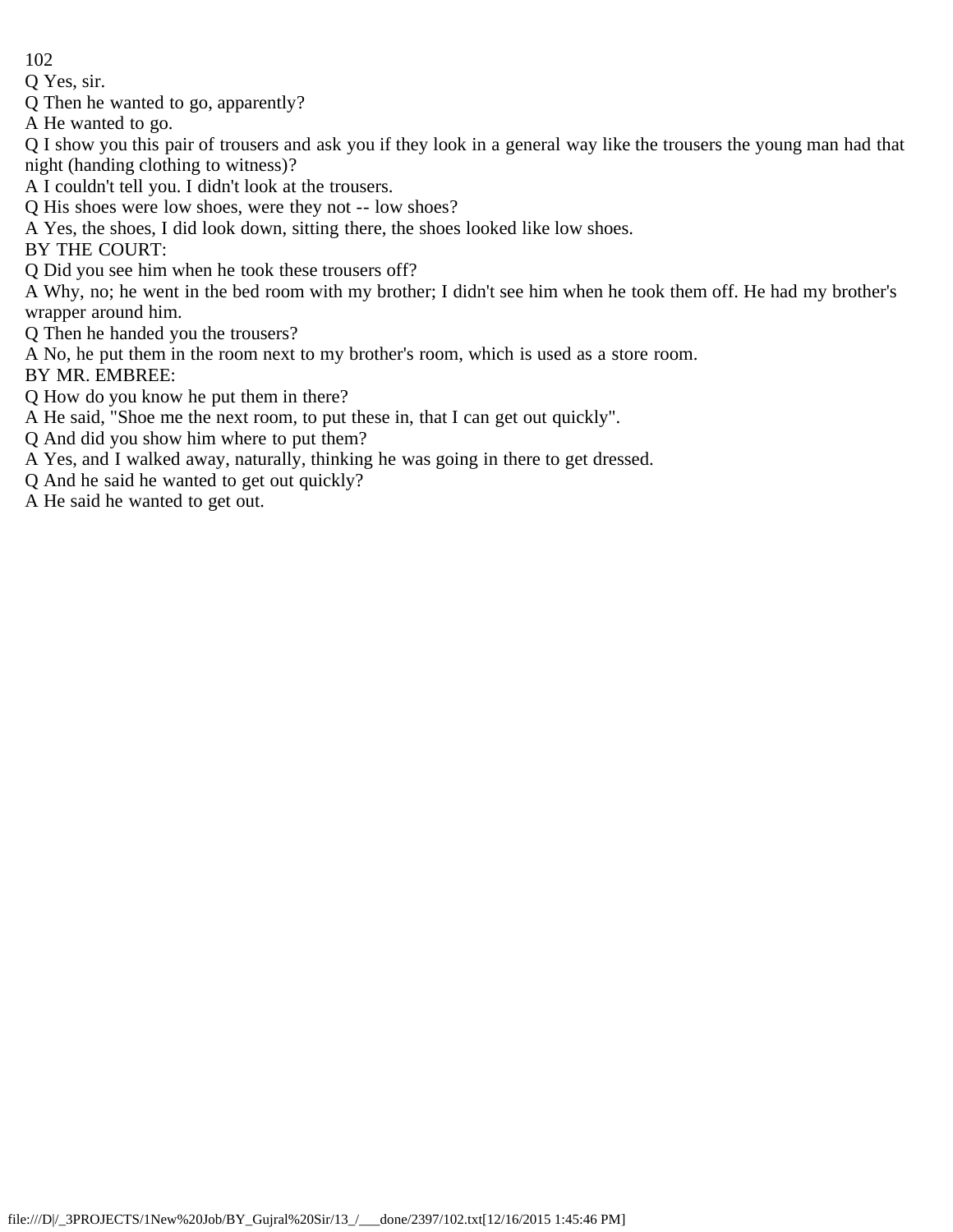Q Your brother had asked him to say?

A Yes.

Q And when he went you thanked him, didn't you? This young man here?

A I said -- he said -- he told me he had paid the taxicab, and I asked him how much it was, and when he told me I said "I will tell Mr. Richter, so he will pay you"? He said, "Don't mention it to him, it is only a trifle". Then I was suspicious.

Q I didn't ask you that?

A I know it.

Q Did you thank him when he left?

A No, I hadn't time to thank him.

Q I see you don't want to tell us that, but tell us, did you thank this man when he left?

A No, I said, "good night".

Q "Yes", or "no"?

A No.

Q Well, now, what did you say to him as he left, not what did he say to you, but what did you say to him?

A He almost took my breath away.

Q I didn't ask you that?

A I didn't say anything to him. I was asked that before, and I didn't say anything to him.

Q Did he say "good night"?

A Yes, he said, "good night", and he came to me and kissed me on the forehead and said "good night, Mother", and ran.

Q And what did you say to him?

A I said "good night", and then I asked him about the cab, the money. Then he told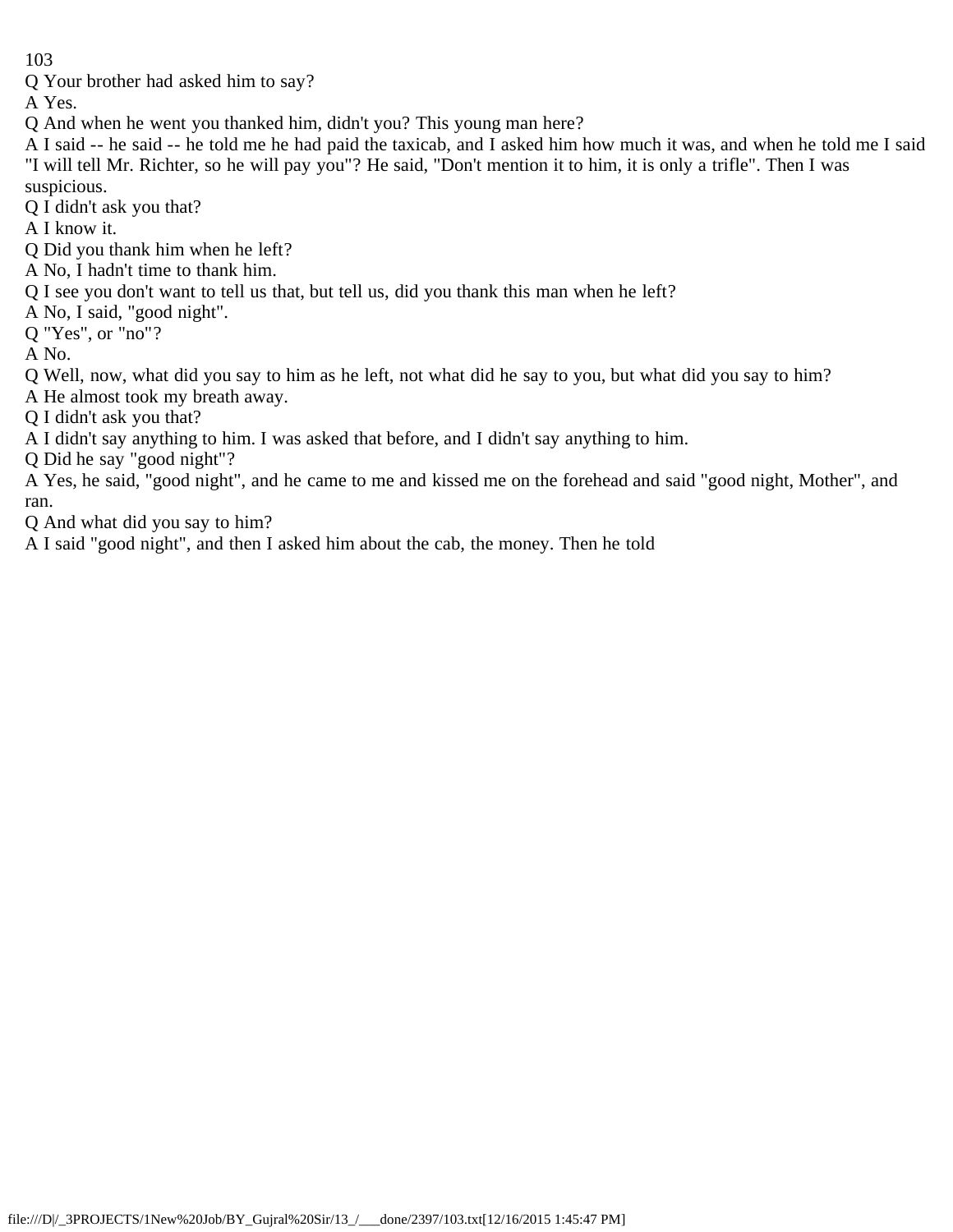me. Then he walked away.

Q Then he said "good night", Mother", then you asked him about the cab?

A I did.

- Q You had heard the music in the other room?
- A Yes.

Q The Victrola and the piano?

A Yes, sir.

MR. EMBREE: That is all.

RE DIRECT EXAMINATION BY MR. DONOHUE:

Q When he came out of this room, Mrs. Schoenemann, when you say he asked you where he could put these trousers, did he have a bath robe on?

A Yes, sir, he had a bath robe on, laid across his shoulders; he didn't have it on; he had it thrown across his shoulders. MR. DONOHUE That is all.

JOHN P. BARRON, police officer, attached to the second branch detective bureau, shield No. 296 called as a witness on behalf of the people, being first duly sworn, testified as follows:-

DIRECT EXAMINATION BY MR. DONOHUE:

Q How long have you been in the police department of the City of New York, Mr. Barron?

A Going on fifteen years.

Q And you are a detective now, assigned to the second branch detective bureau?

A Yes, sir.

Q When was your attention first called to Edward R. Richter in this case, the complaining witness?

A When?

Q Yes.

A The day I arrested this defendant the first time, that was on September 22nd, 1917.

Q Did you have a talk with Richter on that day?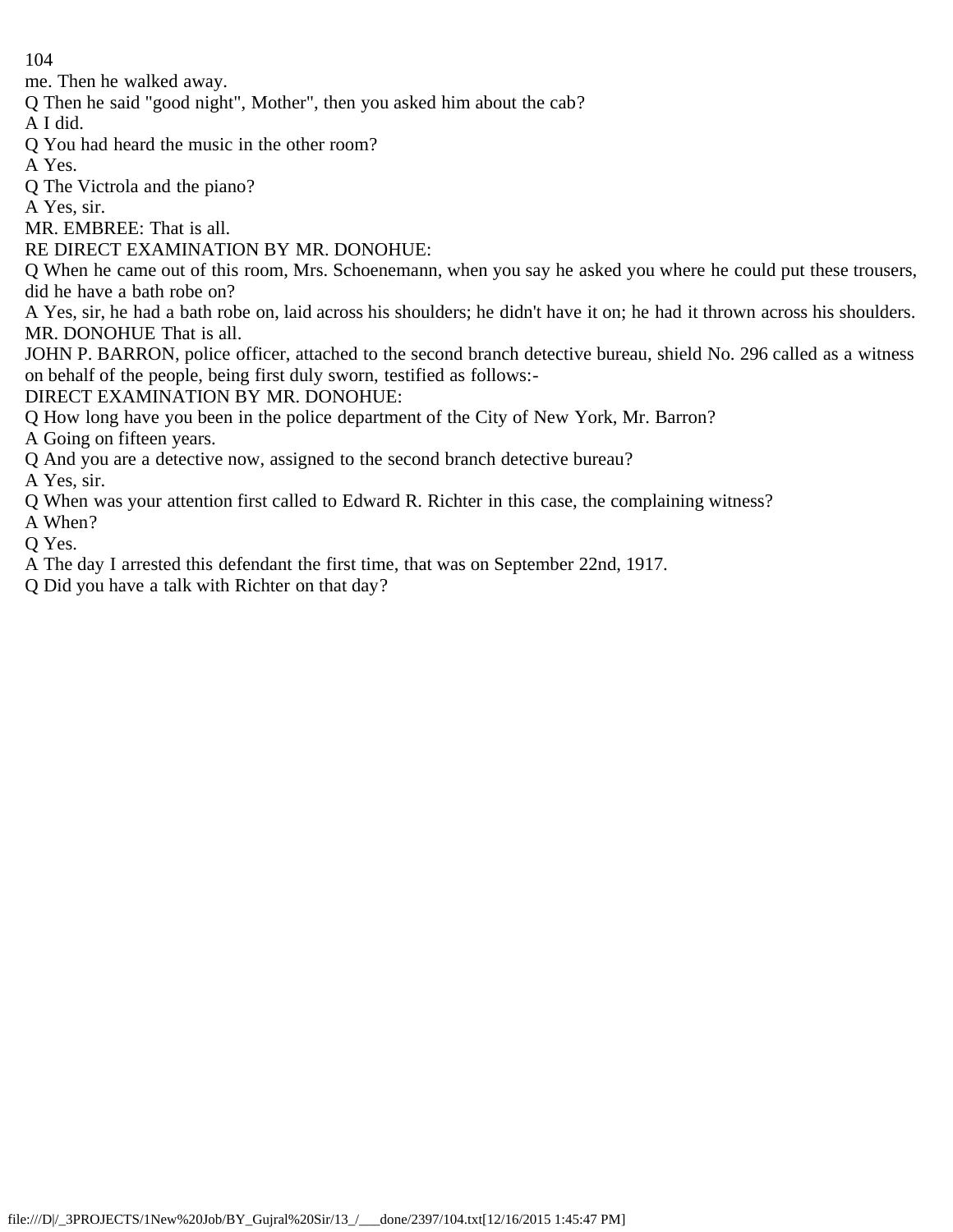A Yes, sir.

Q And as a result of that talk did you arrest the defendant, Severance?

A Yes, sir.

Q Did you have any talk with him when you arrested him?

A Yes, sir.

Q Will you tell us what he said and what you said?

THE COURT: When and where did you arrest him?

THE WITNESS: At about eight thirty P.M. on September 22nd, 1917, in front of the Knickerbocker Hotel, on 42nd Street and Broadway. I was in company with Mr. Richter when the defendant was walking by the Knickerbocker. Mr. Richter recognized him and stepped up and touched him on the shoulder, and then I stepped up, and the three of us went over on the sidewalk in front of the Knickerbocker, and Mr. Richter accused the defendant of stealing a couple of rings, and the defendant denied that he had stolen the rings, but admitted that he had been up in Mr. Richter's apartment; so as soon as he admitted that he was the man that was in Mr. Richter's apartment on that night I told Mr. Richter that I was going to arrest him, so Mr. Richter said he had a little matter to attend to in the Knickerbocker Hotel, and he stepped in there, and I told him to meet me later over in our office at the Second Branch detective bureau, 43rd Street and Lexington Avenue, and I started on walk east on 42nd Street over to Lexington Avenue, and between Fifth -- or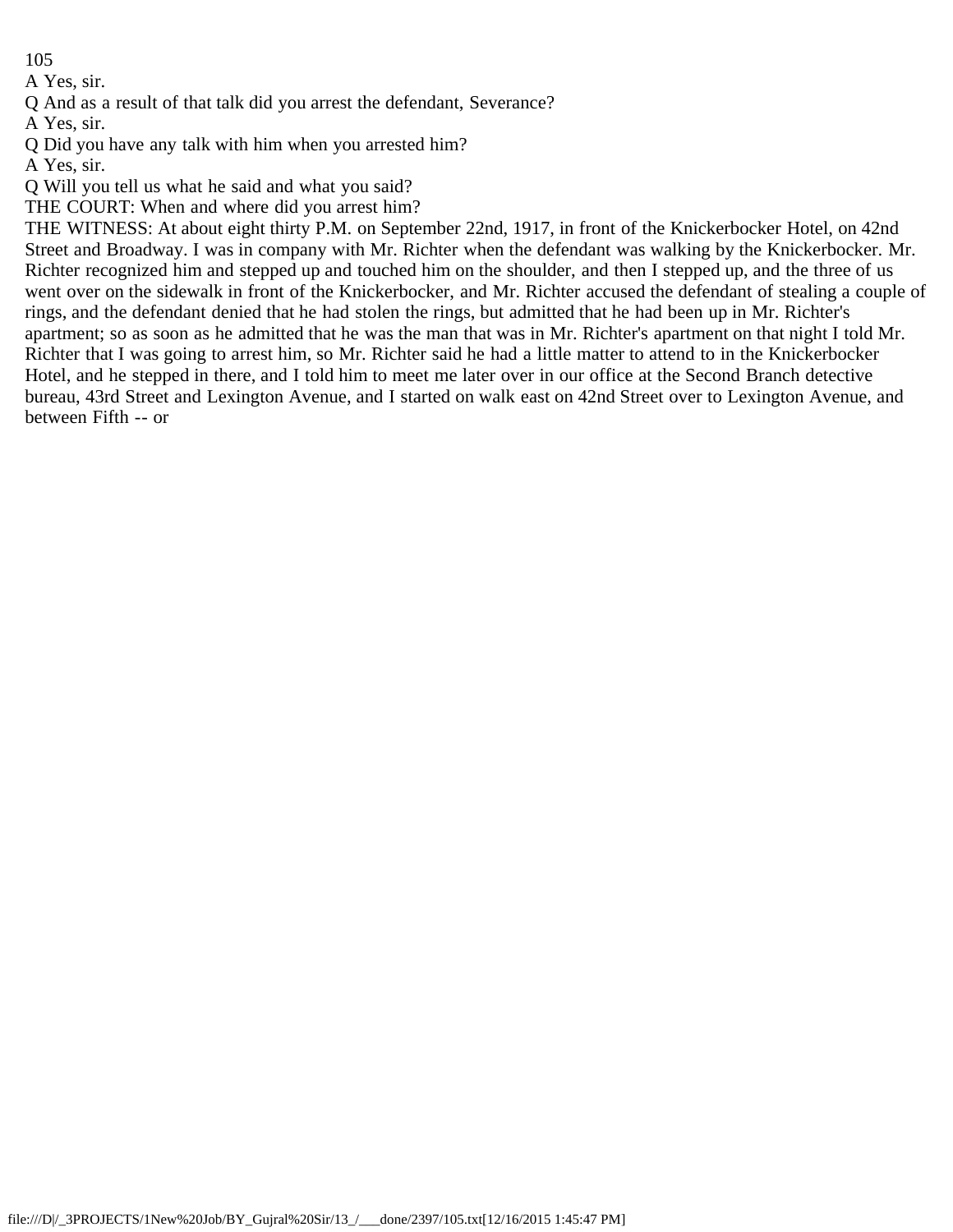between Broadway and Sixth Avenue, walking east, the defendant said to me, he says, "If he makes a charge against me like that I will make a charge against him". Si I said "what will you charge him with?" Well, he says, "I will charge him with getting down on me". I said, "did he go down on you", he says, "I am going to say he did". Q What was that? I didn't hear that?

A He said, "I am going to say he did". So I said, "Oh, that is the kind of guy you are", and I continued to walk over to Sixth Avenue, and got on the 42nd Street car, east bound, and rode over to Lexington Avenue, and went into the second branch detective bureau, and I searched him, and he was booked, and I took him to headquarters.

Q And you were present at the trial, were you?

A Yes, sir.

Q When he was charged with larceny?

A Yes, sir.

Q And did you afterwards arrest him again?

A Yes.

Q And when was that?

A November 23rd, 1917.

Q When did you arrest him this time?

A Right over near where he lived, 805-A Lafayette Avenue, Brooklyn, on a warrant issued.

Q Did you tell him what he was being arrested for?

A Yes, sir.

Q What did you tell him?

A When I approached him he started to run, and I grabbed him, and he and I struggled around the street there, and I told him that I had a warrant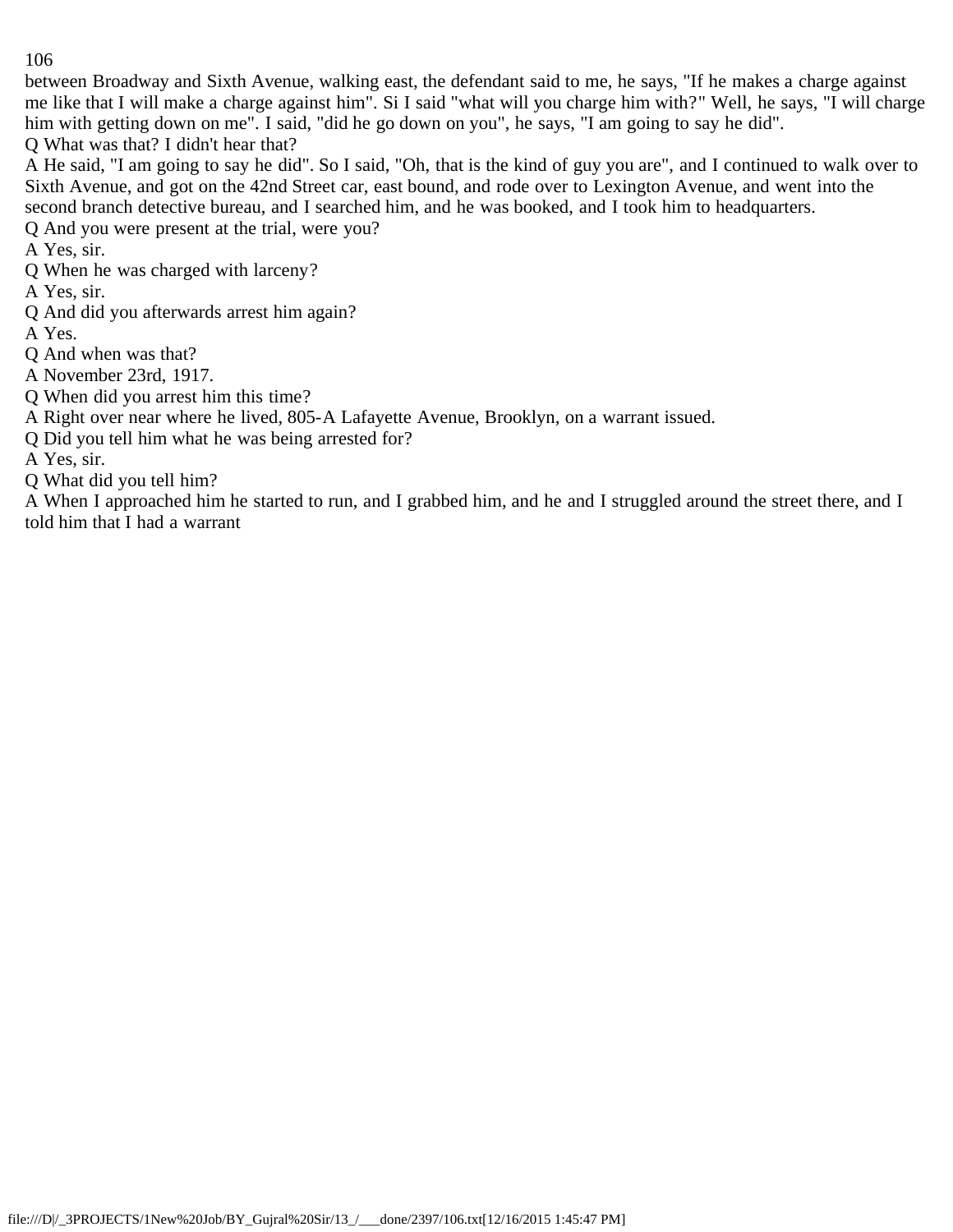for him, and he kept trying to get away from me, and finally I had to throw him down on a stoop there, and I kept telling him all the time that I had a warrant for him, and he kept saying "show it to me", and every time I would go to put my hand in my pocket to get it he would try to get away, and finally I got the warrant out, a crowd collected, and I told him what he was charged with, and showed him the warrant.

Q What did you tell him he was charged with?

A I told him he was charged with perjury, so I got the officer on post, and he assisted me to the station house with him, and I waited for a patrol wagon and brought him back to New York headquarters, and he was booked there. Then I took him down to the tombs and turned him over to the keeper here, and that is the last I saw of him until to-day. Q Did you have any -- did he make any reply when you told him he was arrested for perjury?

A Yes, sir.

Q What did he say?

A Well, he wanted to know what Carroll said about him and what I knew about the case, so I told him that Carroll went before the grand jury and told the truth about what happened on that night, and he said, "I thought that bitch would squeal as soon as it was put up to him", and said it was a good thing that we didn't get Carroll before, and he admitted that he framed up this story.

Q What did he tell you exactly, officer?

A He said Carroll called on him in the tombs while he was awaiting trial, and that he told Carroll what to say when he was called as a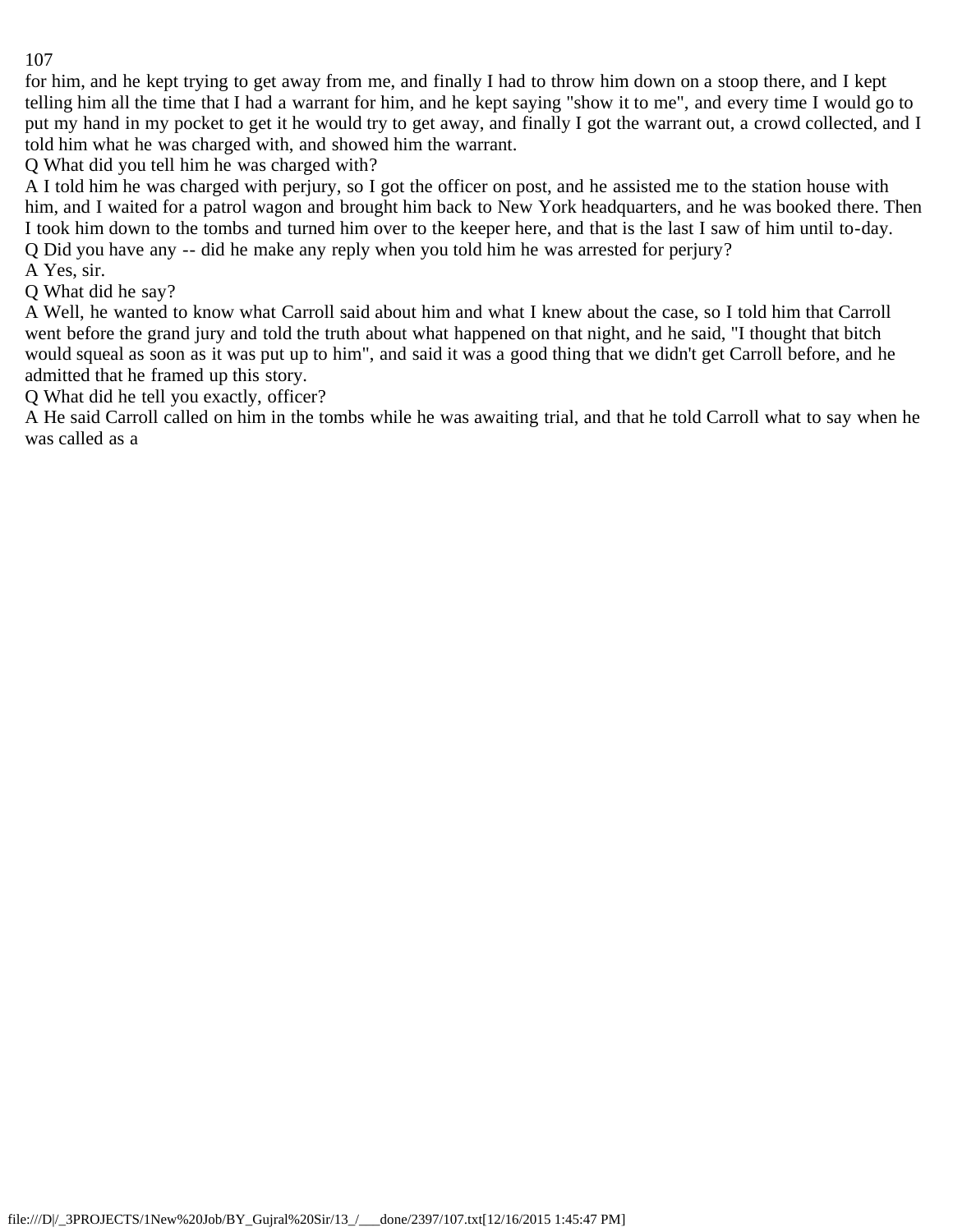witness.

- Q Did he tell you what he told Carroll to say?
- A Yes.
- Q What did he say?
- A He told Carroll -- he said he told Carroll to accuse the complainant of getting down on him.
- q What was the word he used?
- A Well, that was it, that is the word he used.
- Q Getting down on him?
- A Yes, in the cab.
- Q Was there anything else he said at that time, officer, or any other time?
- A No, that is about all.
- MR. DONOHUE: Your witness.
- CROSS EXAMINATION BY MR. EMBREE:
- Q Detective Barron, this boy was sixteen years old in August, wasn't he, so far as you know?
- A That is what he said.
- Q He didn't make any attempt to resist arrest, did he, the first time, when he was charged with larceny?
- A The first time, no.
- Q But on the occasion when he was charged with perjury he resisted arrest?

A Yes.

- Q And then afterwards in conversation with you he admitted this perjury, you say?
- A He admitted that he told Carroll--
- Q Did he admit that he had falsely testified on the previous trial?

A Yes, sir.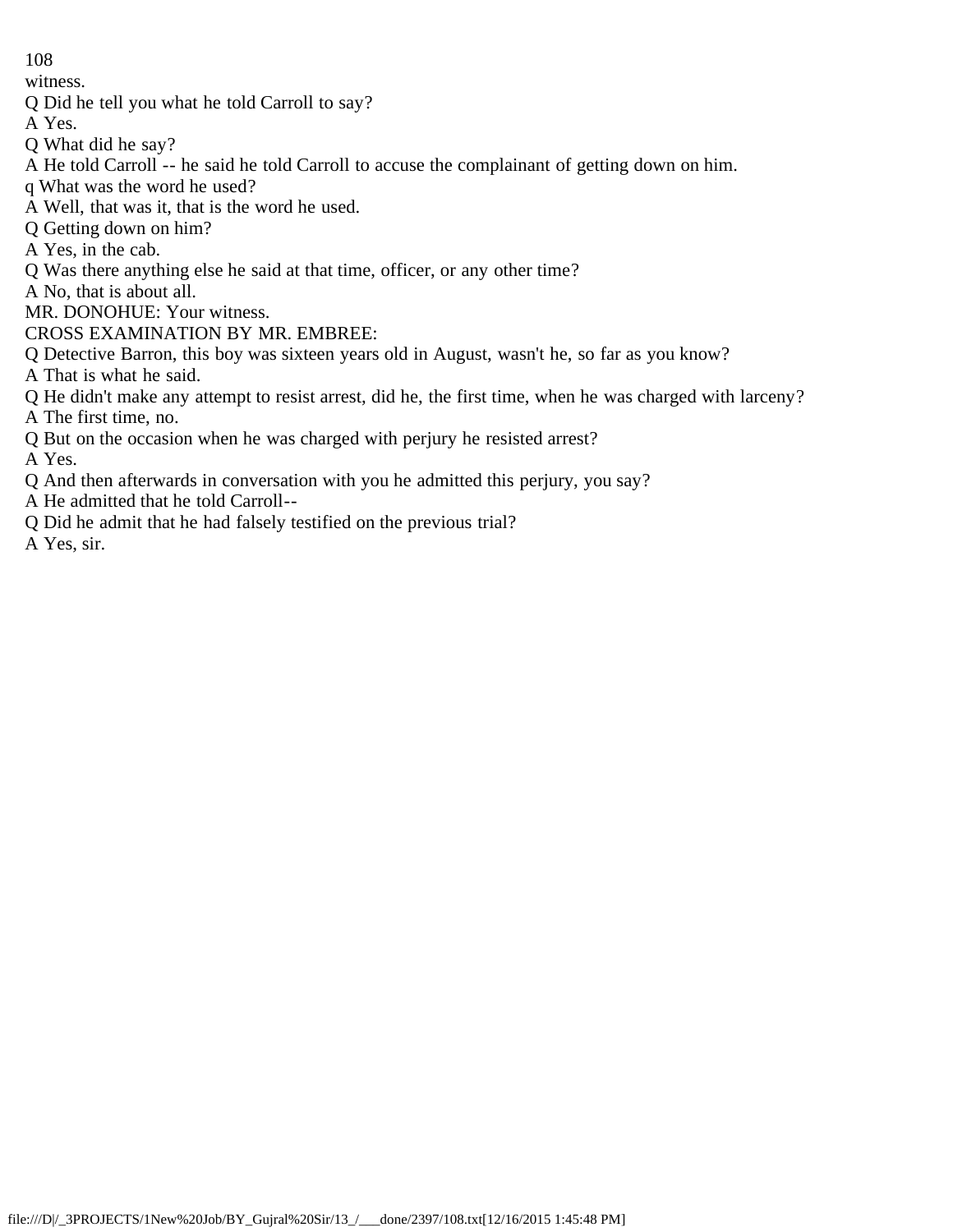BY THE COURT:

- Q Did he admit that the defendant had falsely testified, or did he admit that he had told Carroll to falsely testify? A He admitted that they both testified false, on the way over in the patrol wagon from Brooklyn, and he said that -- BY MR. EMBREE:
- Q No, I just asked you that question?

A All right.

- Q How long did you say you have been a detective, officer Barron?
- A That was not asked me, Mr. Embree. He asked me how long I was a police officer.
- Q How long is that?
- A A police officer?
- Q Yes.
- A I will be fifteen years in August.
- Q And how long a detective?
- A Over seven years. I think it is around seven years.
- Q You have had frequent cases in these Courts, haven't you?
- A Yes.
- Q And frequently have had cases with the different District Attorneys?

A Yes, sir.

Q So that you are a pretty good lawyer yourself?

A I have had very few of mine go before a jury, in all my time, every time I bring a man down here they generally plead guilty, about three men that ever stood trial, that I ever got this far.

Q You know a rule of law, don't you, that no man can be convicted on the uncorroborated testimony of his accomplice, you know that general rule, don't you, that you must have some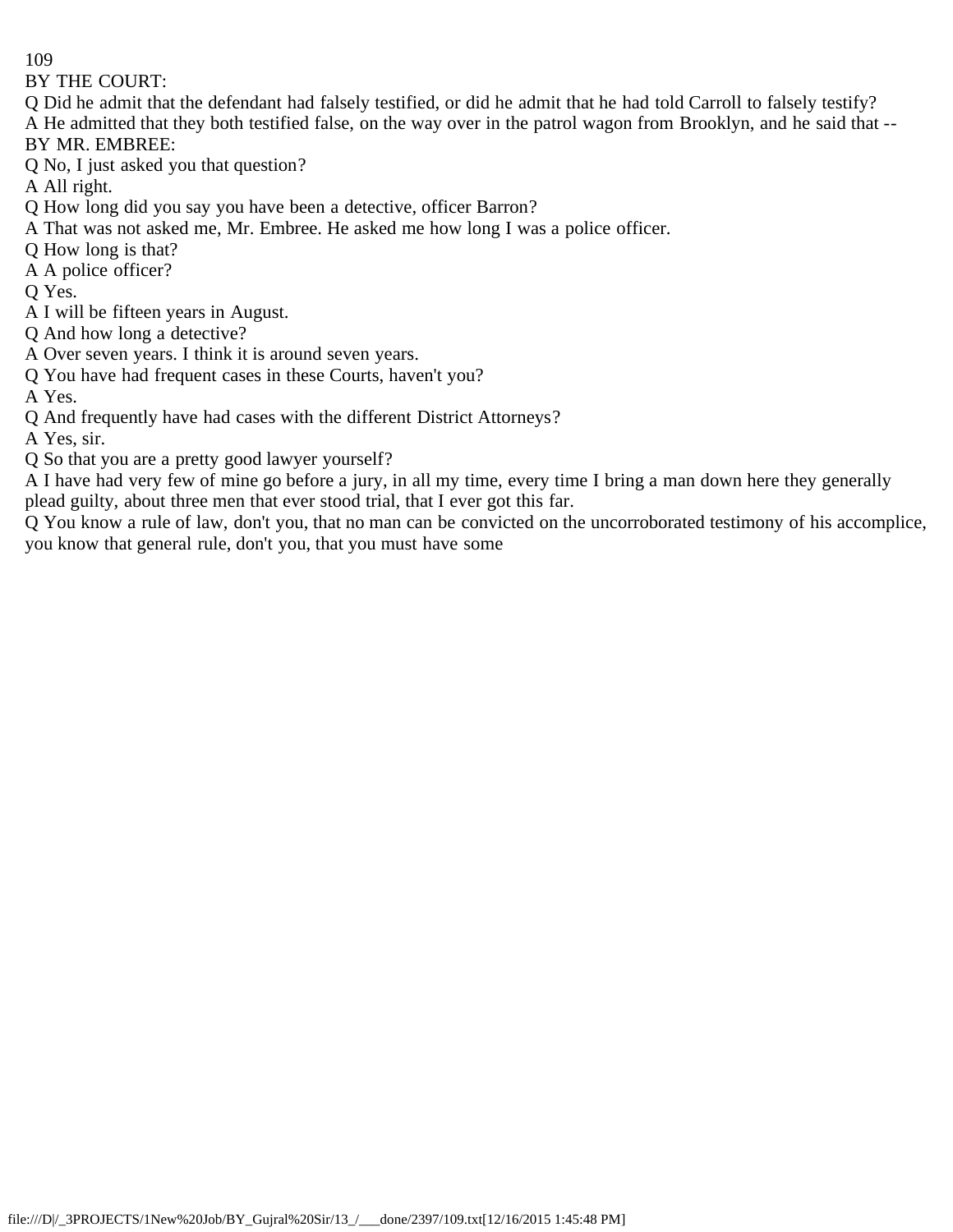other testimony other than the accomplice's story?

A Yes sir.

Q That is a rule of law. And you realize, don't you, that in this case the whole case depends on Carroll's story, and that Carroll is an accomplice, and that without the testimony from you that this boy admitted that he committed perjury, that there is no case here in law?

MR. DONOHUE: I object to that, if your Honor please.

THE COURT: Yes, I will sustain the objection. I am not prepared to say there would be no case at all without his testimony.

MR. DONOHUE: There is other evidence here besides this officer and Carroll's statement.

Q But you say you do know that general rule of law, that the testimony of an accomplice has to be corroborated? MR. DONOHUE: I object to that, if your Honor please.

THE COURT: Well, he has already said so.

Q When you searched the boy you didn't find any pawn tickets on him?

A No, sir.

Q Or anything else that led toward the rings?

A No, sir, I didn't

MR. EMBREE: That is all.

MR. DONOHUE: That is the people's case, if your Honor pleases.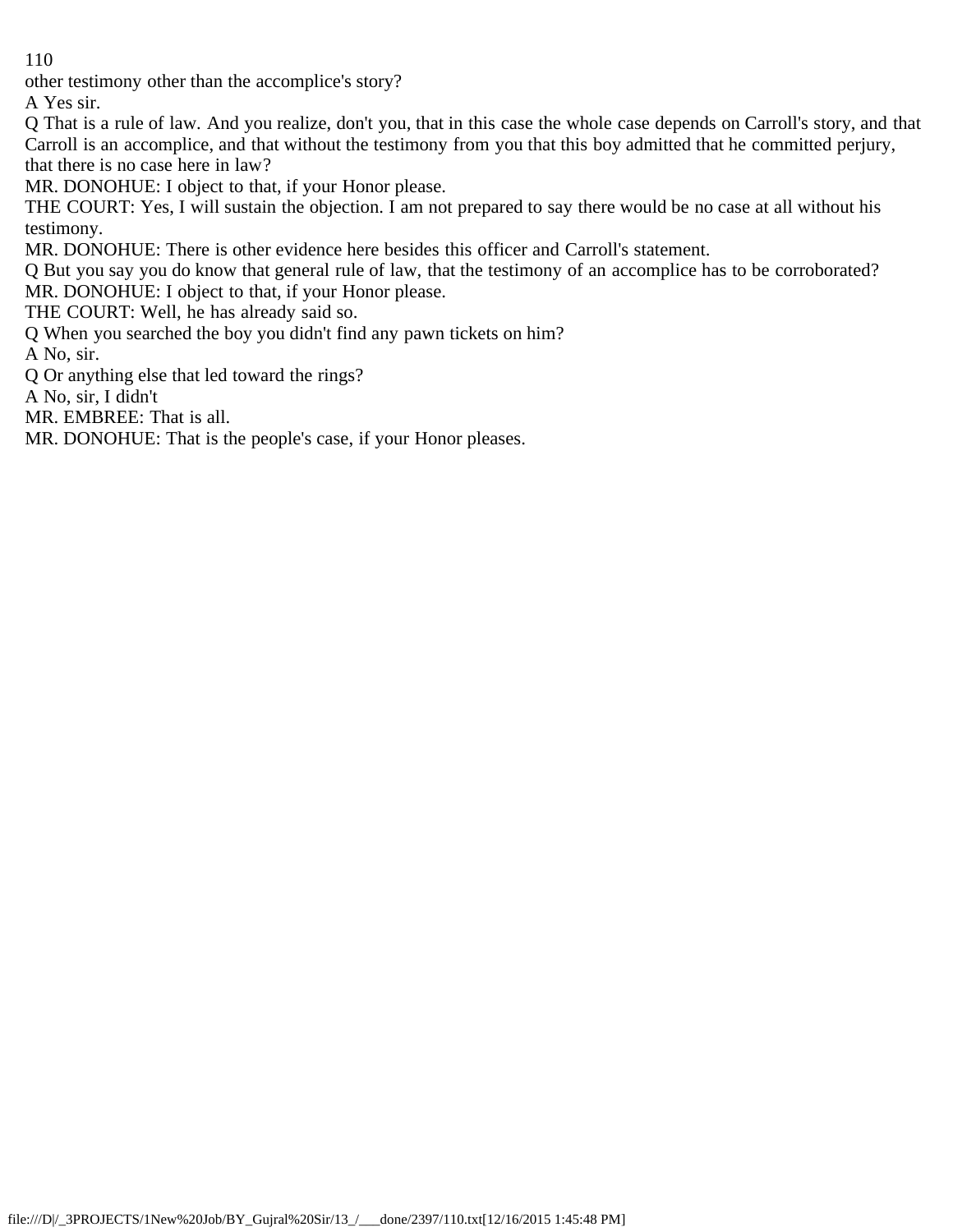THE DEFENDANT'S CASE

WALTER B. SEVERANCE, the defendant herein, residing at 805-A Lafayette Avenue, Brooklyn, called as a witness on his own behalf, being first duly sworn, testified as follows:

DIRECT EXAMINATION BY MR. EMBREE:

Q How old are you, Walter?

A Sixteen past.

Q When were you sixteen?

A August.

Q And where was your last place of employment?

A The last place I worked was for my brother.

Q What wages did you receive there?

A He used to give my mother my board and used to give me some change at the end of the week.

THE COURT: Now, speak louder and speak slower, so we can all hear you.

THE WITNESS: Yes, sir.

q How long were you with your brother?

A About seven months.

Q Where else have you worked?

A I used to work for Joseph Ball.

Q Mr. Joseph Ball?

A Yes, sir.

Q He is a druggist?

A Yes, sir.

Q How long did you work for Mr. Ball?

A A year and a half.

Q Was he in court when you were tried before?

A Yes, sir. He was.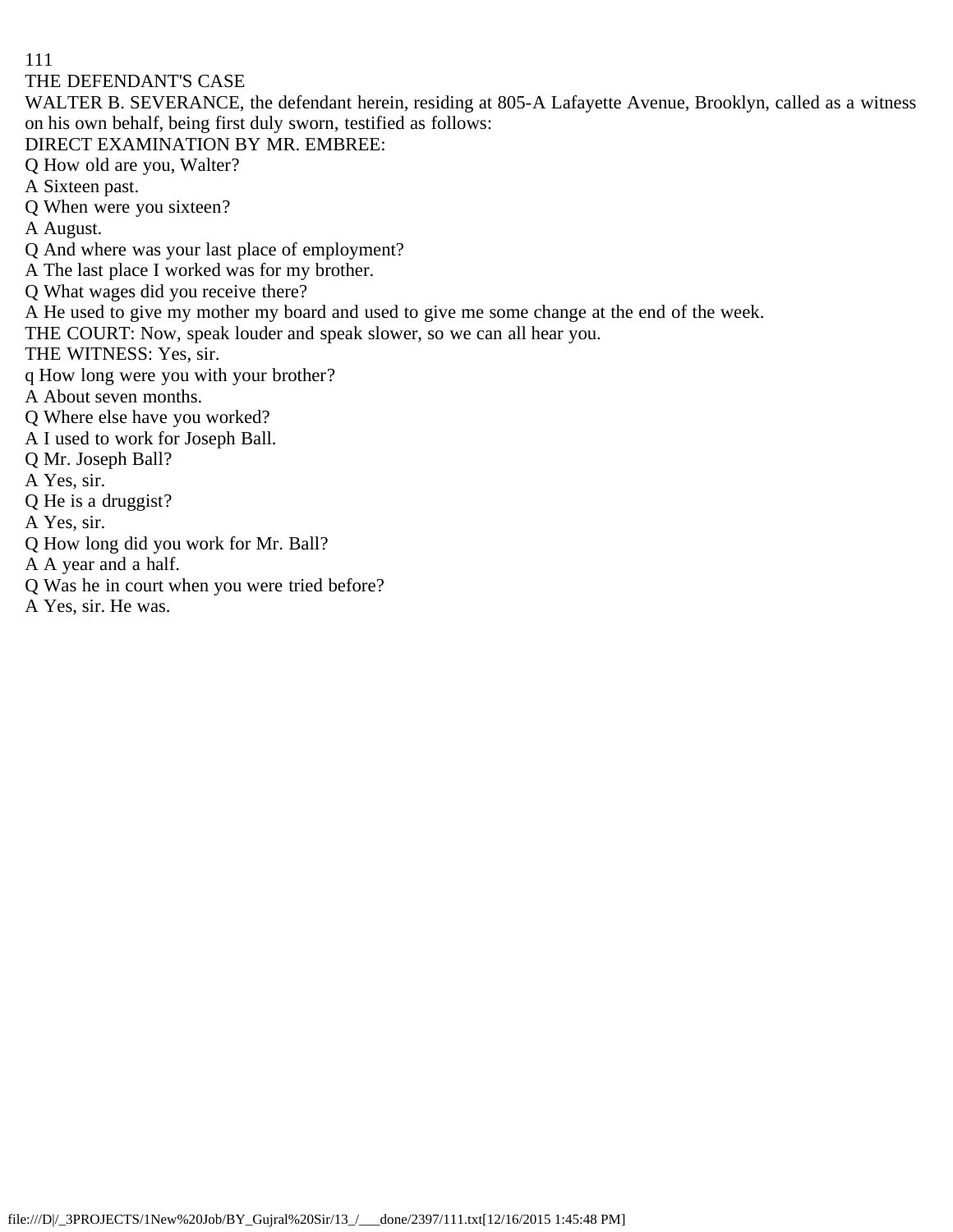Q Did he testify?

A Yes, sir.

Q Did you send a message for him today?

MR. DONOHUE: Oh, I object to that, if your Honor please.

THE COURT: Yes, objection sustained.

Q Where did you work other than that?

A I was at school then.

Q You were at school before that?

A Yes, sir.

Q I don't know whether I asked you what were your wages when you were with Mr. Ball for the year and a half?

A Seven dollars.

Q Seven dollars a week?

A Yes, sir.

Q How long have you known Mr. Carroll?

A A few months.

Q And did you frequently meet him over in Brooklyn and come to New York with him?

A Yes, sir, I did.

Q And where did you usually meet?

A At the Atlantic Avenue subway station.

Q On the night of September 15th, 1917, did you meet him there?

A I did.

Q Now, is that place, the Atlantic Avenue subway, more or less midway between your home and his?

A Judging from where him home is and where my home is, it is about equal distance, and he used to come from Flatbush, and I came from upper Brooklyn, and we used to meet at the Atlantic Avenue subway station.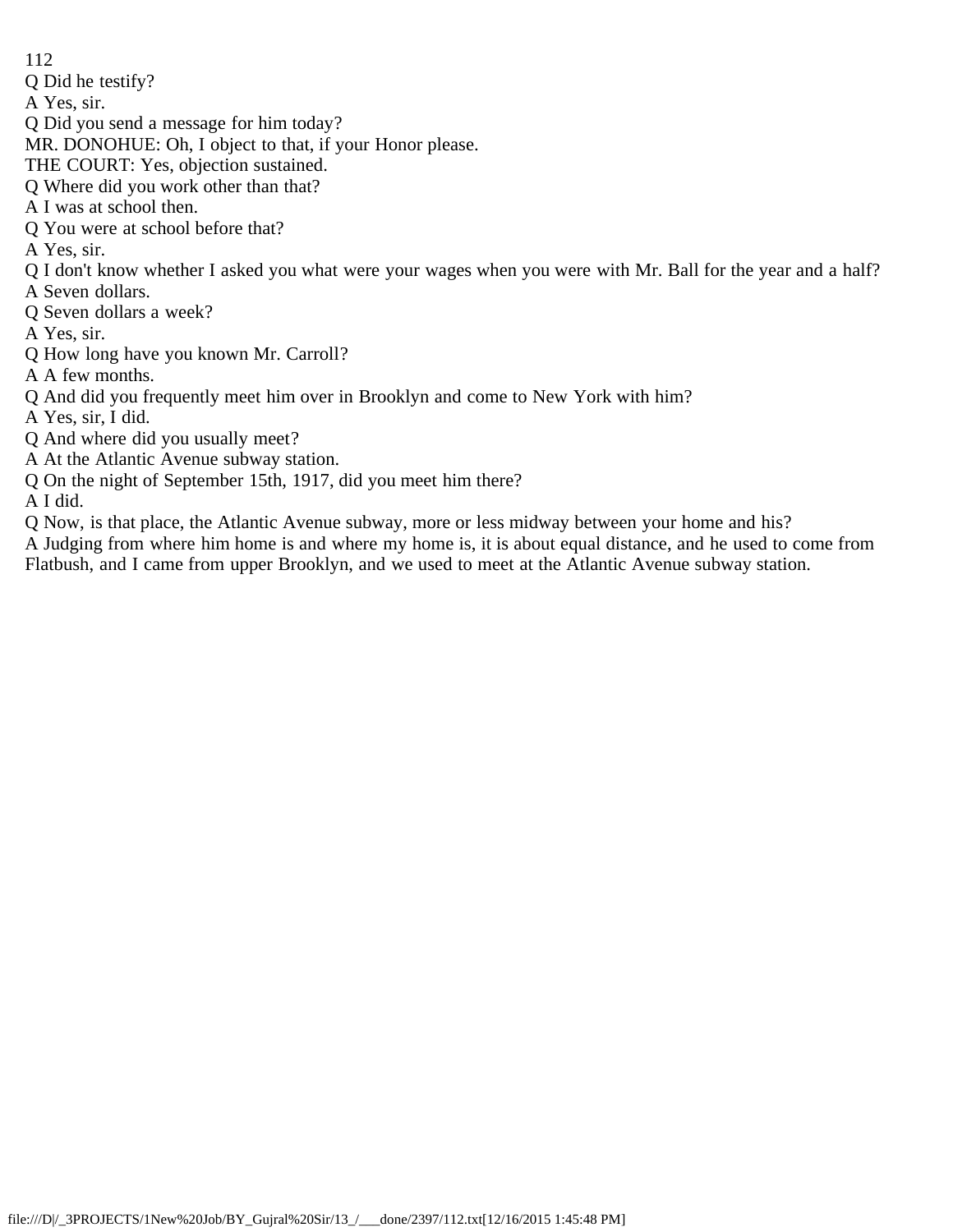Q Speak up so the jury can hear, and tell us what happened?

A I met Frank Carroll at seven o'clock; I had an appointment at seven o'clock, and he didn't come until a quarter after seven, and we took the car up to Grand Central and transferred to Forty-second Street, and we met this Helen Handybolt at Gray's drug store, and went to the Rialto Theatre, and we saw the show, and I think it was the first show, and we got out at eleven o'clock, we left the Rialto Theatre at eleven o'clock, and we went across Forty-second to Sixth Avenue and put Miss Handybolt on the car. Then we continued walking up Sixth Avenue and was looking in the shop windows, and we went over towards the Hippodrome, looking at the bill-boards, and we walked up to Fortyseventh Street, and as I was stepping down in the gutter Mr. Richter was stepping up from his gutter; he had three gentlemen with him, and he grabbed hold of my arm and said, "Hello, there," and he said, "Shimie McCoo," I said, "What is the matter with him?" So Frank laughed and he said, "I guess she is stewed;" so we walked - he says, "Come on and have a drink." I said, "I don't drink; I am not allowed in a saloon; they don't sell me any drink." He said, "Come on, be a good sport anyway." I said, "No." I said, "I am going up this way". They went up that way with me, and went in the drug store. I said, "I will get you something to sober you up." We brought him in the drug store, and the druggist gave him something to drink. Then we got on the elevator. He vomited in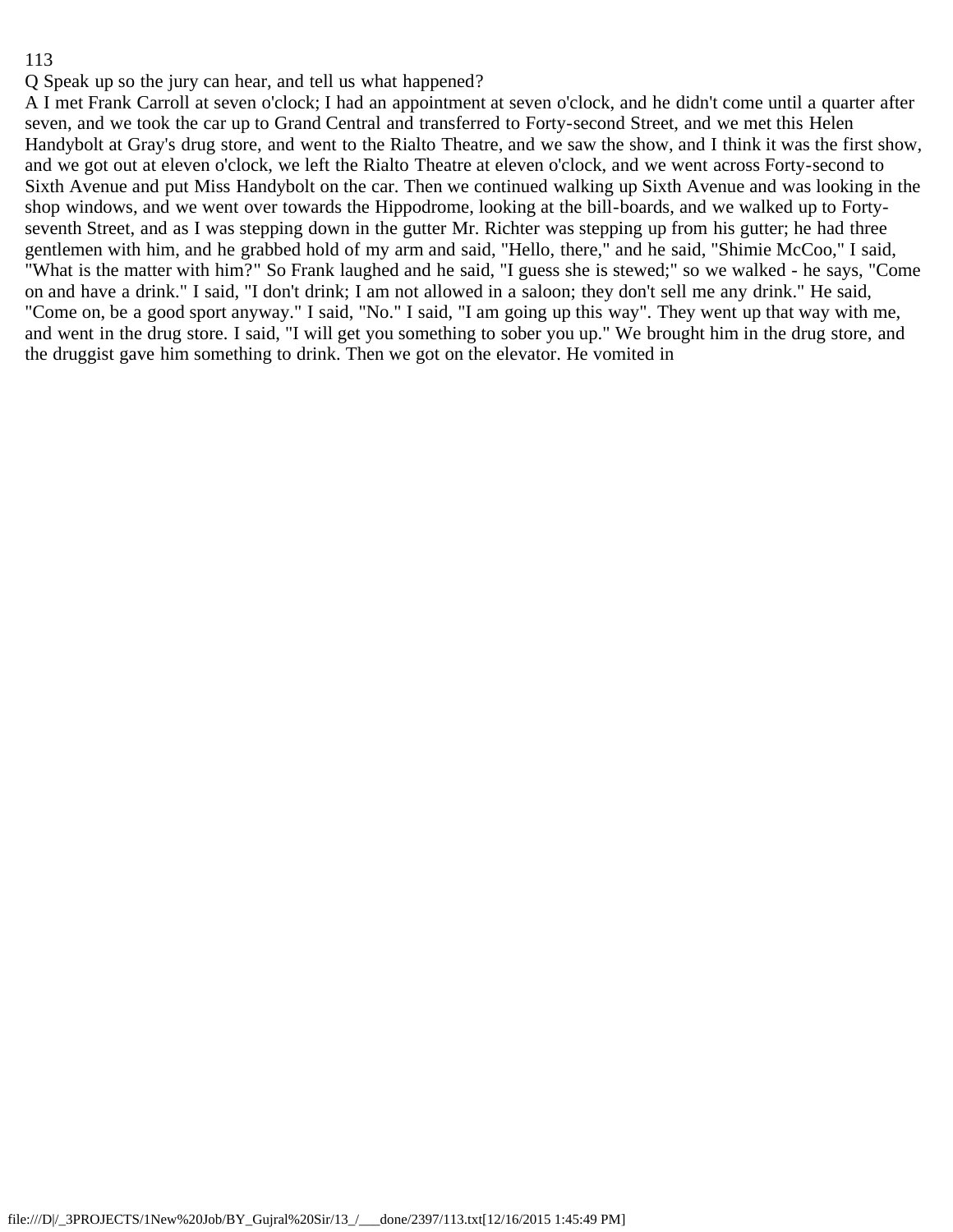the elevator.

BY THE COURT:

Q When you got in the drug store what did you tell the druggist?

A I said, "Will you fix this man up?".

Q Did you say that, or did Carroll say that?

A I said that.

Q You asked the druggist if he would fix this man up?

A Yes.

Q Did you say in what way?

A No, sir; I said, "He is drunk." He said, "All right, I will do that".

BY THE FORTH JUROR:

Q Will you kindly tell us where that drug store is?

A It is on the corner of Fiftieth Street and Sixth Avenue.

BY MR. DONOHUE:

Q Go ahead.

A And we went in the elevator, and he vomited in the elevator. We got off at the next station, and meanwhile the three men had left when we came out of the drug store and there was nobody there. He said, "Take me home; I am not feeling good." We got off at the next station, and he said, "call me a taxi," so I raised my hand, and car came along, a fellow had a limousine, driving for a private family, and I said, "How much will you charge to take us up to One Hundred and Seventh Street?" I had asked Mr. Richter where he lived, and he said One Hundred and Seventh Street and Central Park West. We got in the car, and when we got to One Hundred and Seventh Street the driver said, "Where is my money?" Mr. Richter said, "Everything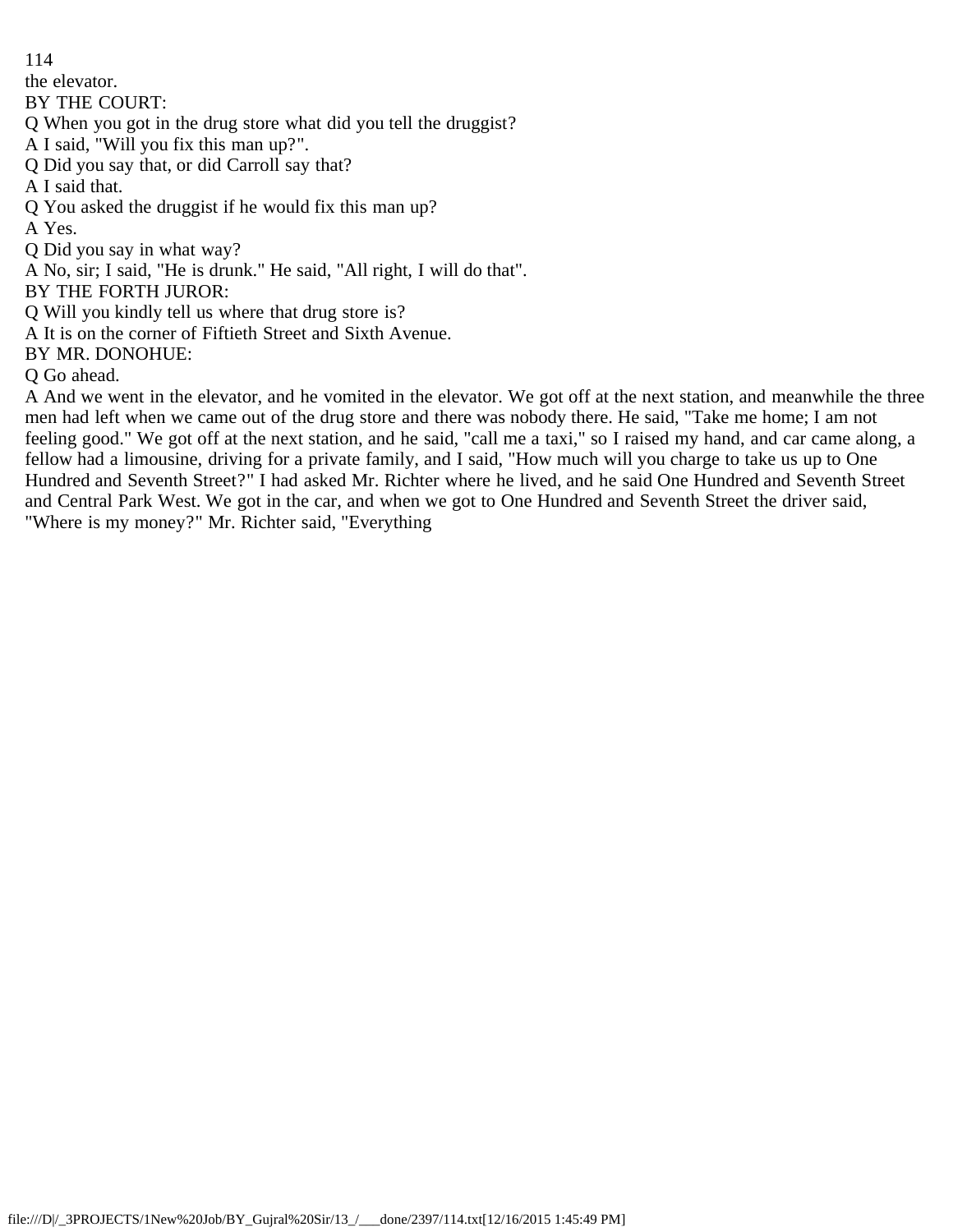is gone I have got," and so he says, "You pay it and I will give you the money back;" so I had the five dollars I was going to buy my shoes with, so I gave the driver the five dollars, and he only had one dollar and ten cents change, he not being a chauffeur, he could only give me a dollar and ten cents, so I said, "That is all right," so, Mr. Richter said, "Come on upstairs." I said, "Where is my money?" He said, "Come on up and I will give it to you;" so we helped him upstairs; he was fooling around for his keys, and he couldn't open the door.

BY THE COURT:

Q On the way up in the cab did anything happen?

A Yes.

Q Tell it as you go along?

A As we were in the cab Mr. Richter laid his head in my lap this way (illustrating), and he had his head in my lap, and he tried to get his two or three fingers in my trousers, and tried to open my trousers, so I pushed him over to Frank Carroll's side, and he pushed him over to me, and I turned my head and looked out of the window of the limousine; so when we got up there he asked about the money, and he said, "Come upstairs and I will give it to you;" so, when we got upstairs, Mr. Schoenemann opened the door and said, "Who is here?" He says, "Two good friends of mine." So we went in and he lit the gas - the electric light, and said, "Have a seat," and he took me by the shoulders and put me on the davenport, and he sat Frank in another chair; so then he went over the records and kept fumbling around the records, and he put a record on. I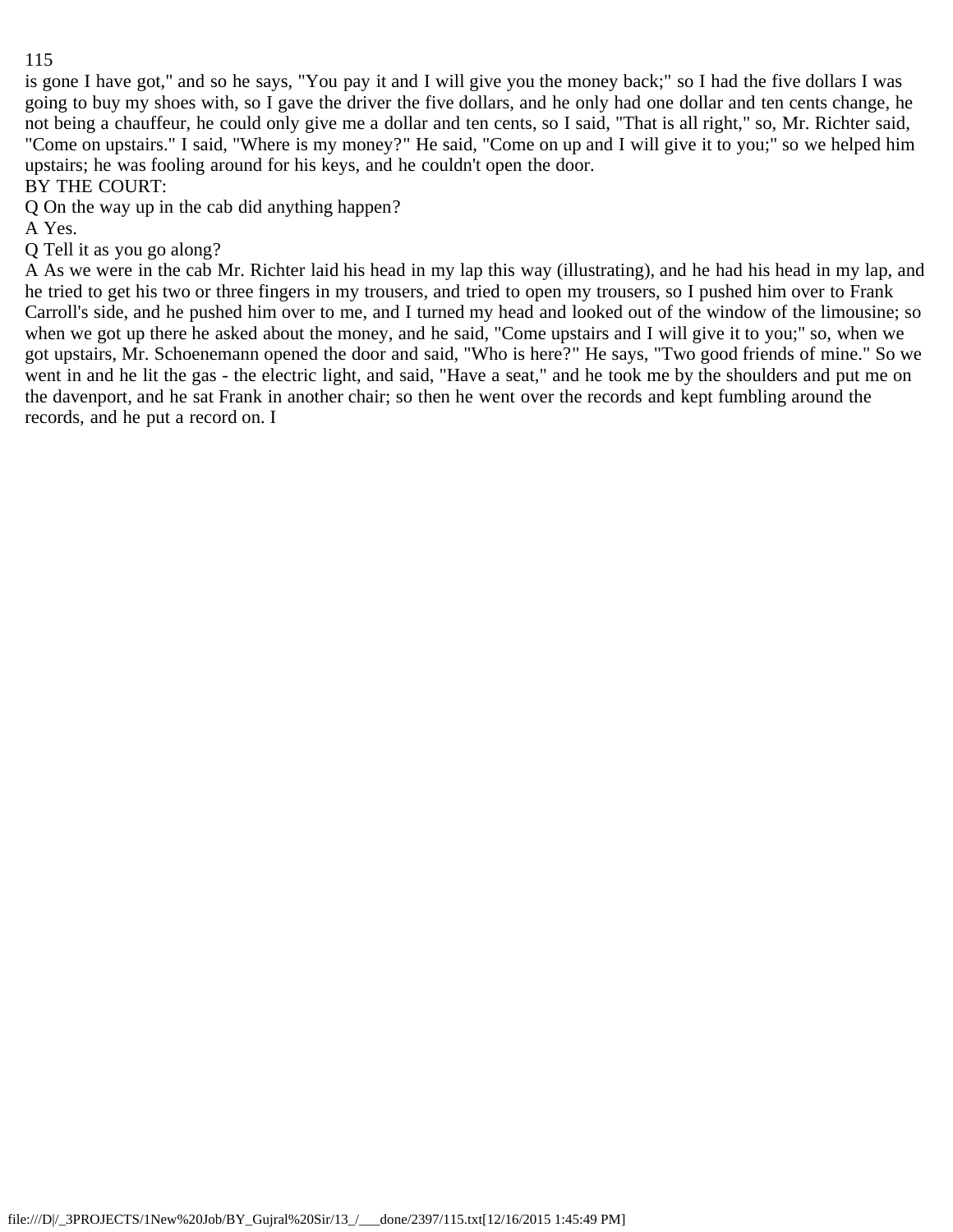said, "Have you got 'La Tosca's Good-bye'?", and he said, "I think I have."

BY MR. DONOHUE:

Q These gentlemen say they don't here you. Speak slower, please.

A Then he says to Frank, "can you play the piano?", and Frank says, "Sure," so, he sat down and played the piano, and Mr. Richter said, "Wait a minute, I will be right back." He went in the kitchen, and Mr. Schoenemann came in, and he said, "You get the hell out of here; go to bed;" and she came in three or four times, and he told her that. I said, "Sit down and be quiet;" so, he said, "Wait a minute, I will be right back." He came in the dining room and lit the electric light, and he had a tray with him with some Scotch whiskey and a bottle of seltzer, and he said, "Here," he poured out a drink of whiskey, and he got a new record for the Victrola, and I took my whiskey and poured it in the try, and I took his whiskey and poured it in the tray, and I took Frank's whiskey and put it in the tray, and I poured out a glass of seltzer for Mr. Richter, so when he tasted the drink he said, "That tastes rotten." I said, "You have been drinking too much. After a while he said to Frank, "Have a drink." He said, "I don't want any." He said, "You are a hell of a sport," and he took his coat and hat and pushed him out. I said, "I am going, too, if he goes," and he said, "No," and he closed the door and put the bolts on, two or three bolts, and he was just coming across the doorway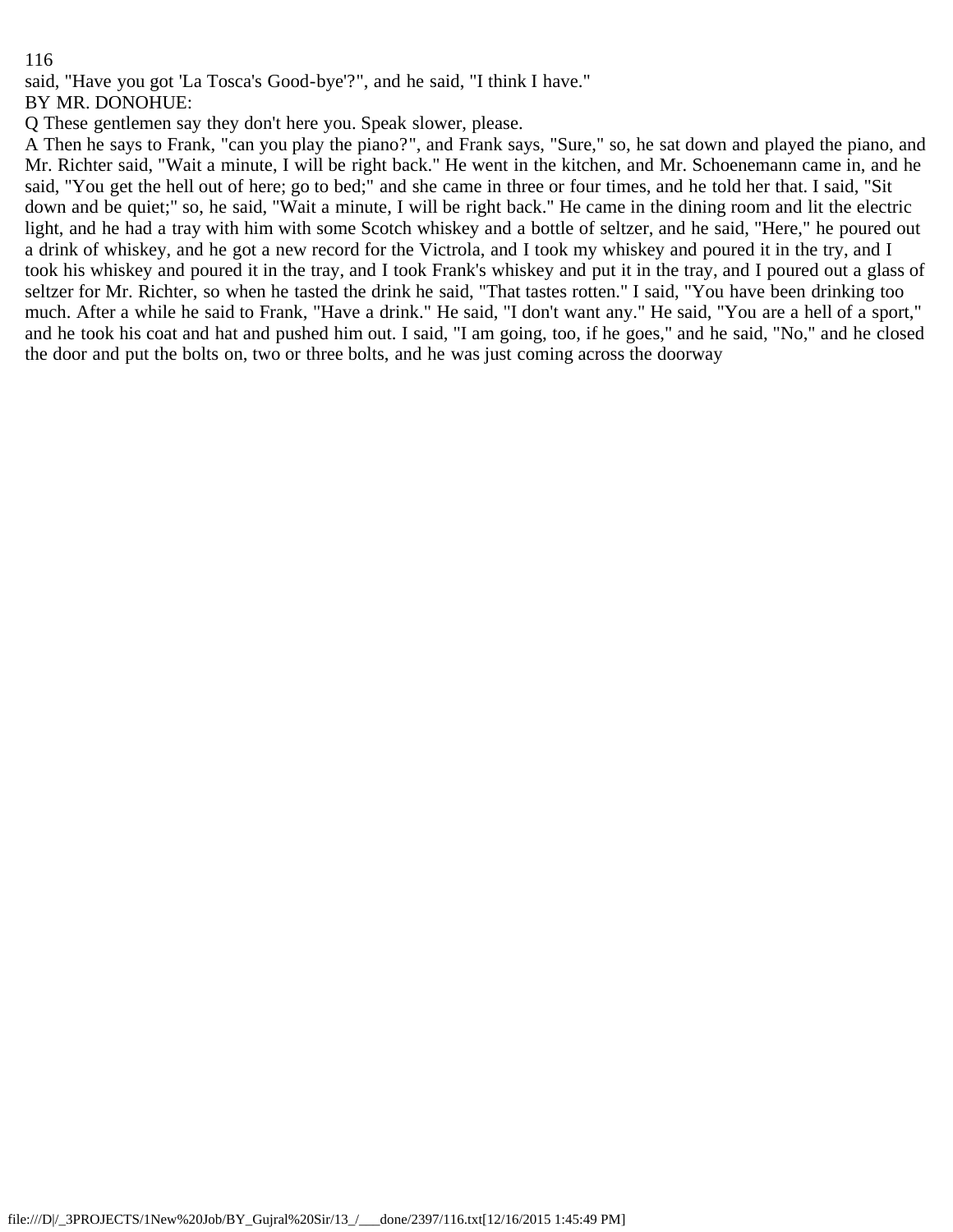and he fell and hit his nose. I said, "Come here and I will fix your nose." I put some hot water and a cloth on his nose, to stop it from bleeding; so his sister came near the bathroom and went this way to me (illustrating); she said, "You stay with him until he falls asleep, and I will wait up for you; I have some heart trouble; I will wait for you and let you out; I have got your coat in the dining room." I said, "I have to go home." She said, "He will fall asleep pretty quick." He went in the bath room and undressed himself and dropped his clothes on the floor. He said to me, "You undress and stay overnight." I said, "I can't; I have to go to the country." He said, "what part of the country?" I have been up in WhitePlains and Scarsdale, and the first place that came to my mind was Scarsdale, and I said, "Scarsdale." He said, "You don't have to go up there. Stay and have breakfast and take the train tomorrow morning." I said, "No, I can't stay away from home." So he says, "You stay here," and he pushed me on the bed and took hold of my trousers and tore my shoes off; they were kind of loose, and they come off with my trousers. I said, "No, I have to go home." He said, "You stay here." So Mrs. Schoenemann came over near the door and says to me, "You stay with him", again, "you stay until he falls asleep, and I will take your clothes and put them in this room." She took my trousers and put them in a little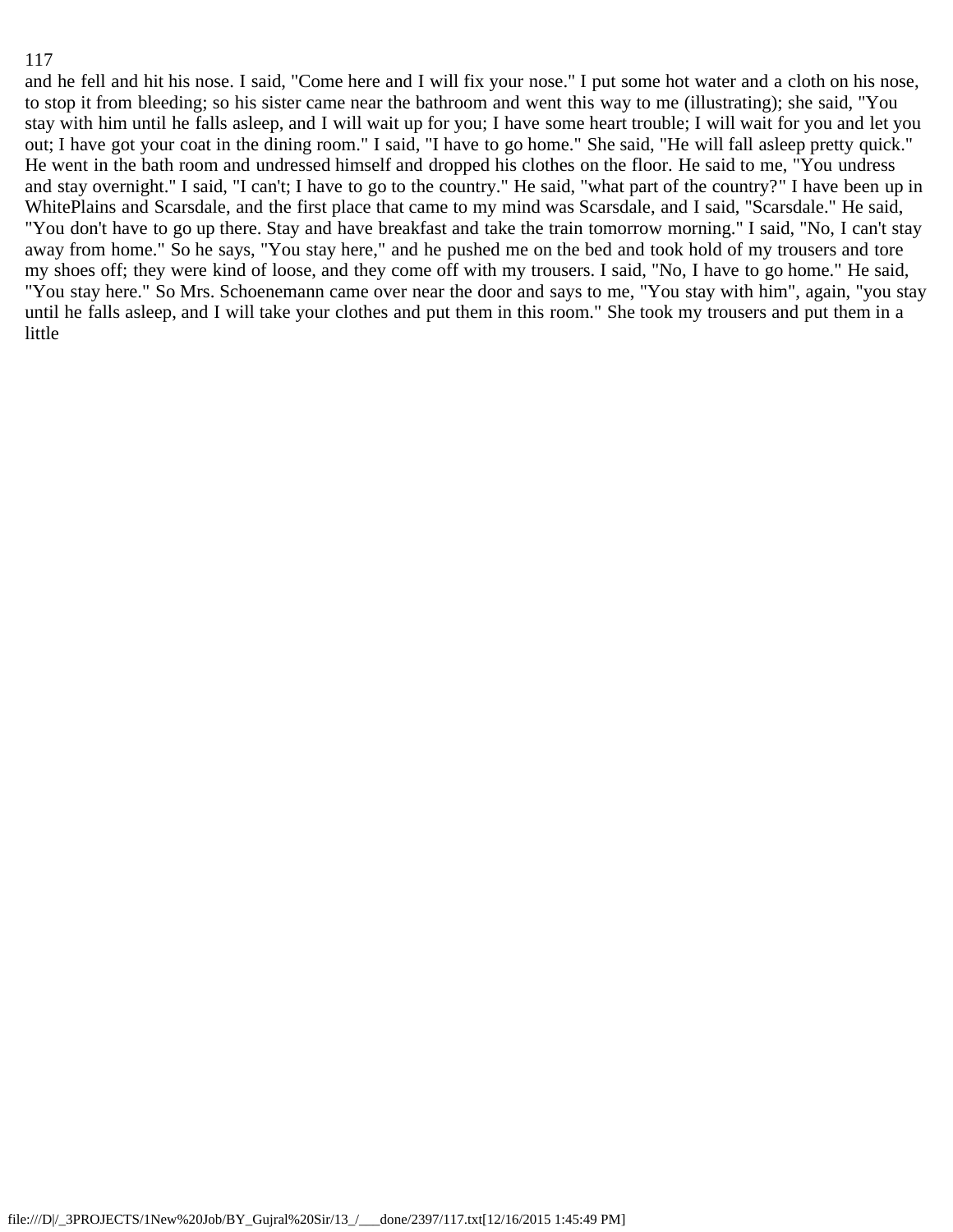storeroom.

## BY THE COURT:

- Q Where were you when you say he tore your trousers off?
- A I was in the bed room. I didn't want to get undressed.
- Q Were you standing, or lying down?
- A I was standing right near the bed.
- Q Did you have any suspenders on, or a belt?
- A I had a belt on.
- Q Did he undo the belt?
- A Yes, he grabbed the belt and all.
- Q Did he undo the belt?
- A Yes, sir.
- Q Unbuckled it?
- A All he had to do was to take the slip off.
- Q Then he pulled the trousers down?
- A Then he pulled the trousers down, and he ripped them on the side.
- Q And your shoes came off with them?
- A Yes, low shoes.
- Q You were standing on your feet?
- A He had pushed me over the bed, took my arm this way (illustrating) and pushed me on the bed.
- Q He pushed you on the bed?
- A On the bed, and I was lying on the bed, that way (illustrating).
- Q And then he pulled your trousers off?
- A Yes, sir, then he pulled my trousers off.
- Q And your shoes came off with them?
- A Yes, sir.
- Q Were they lace, or button, shoes?
- A Oxfords, very loose.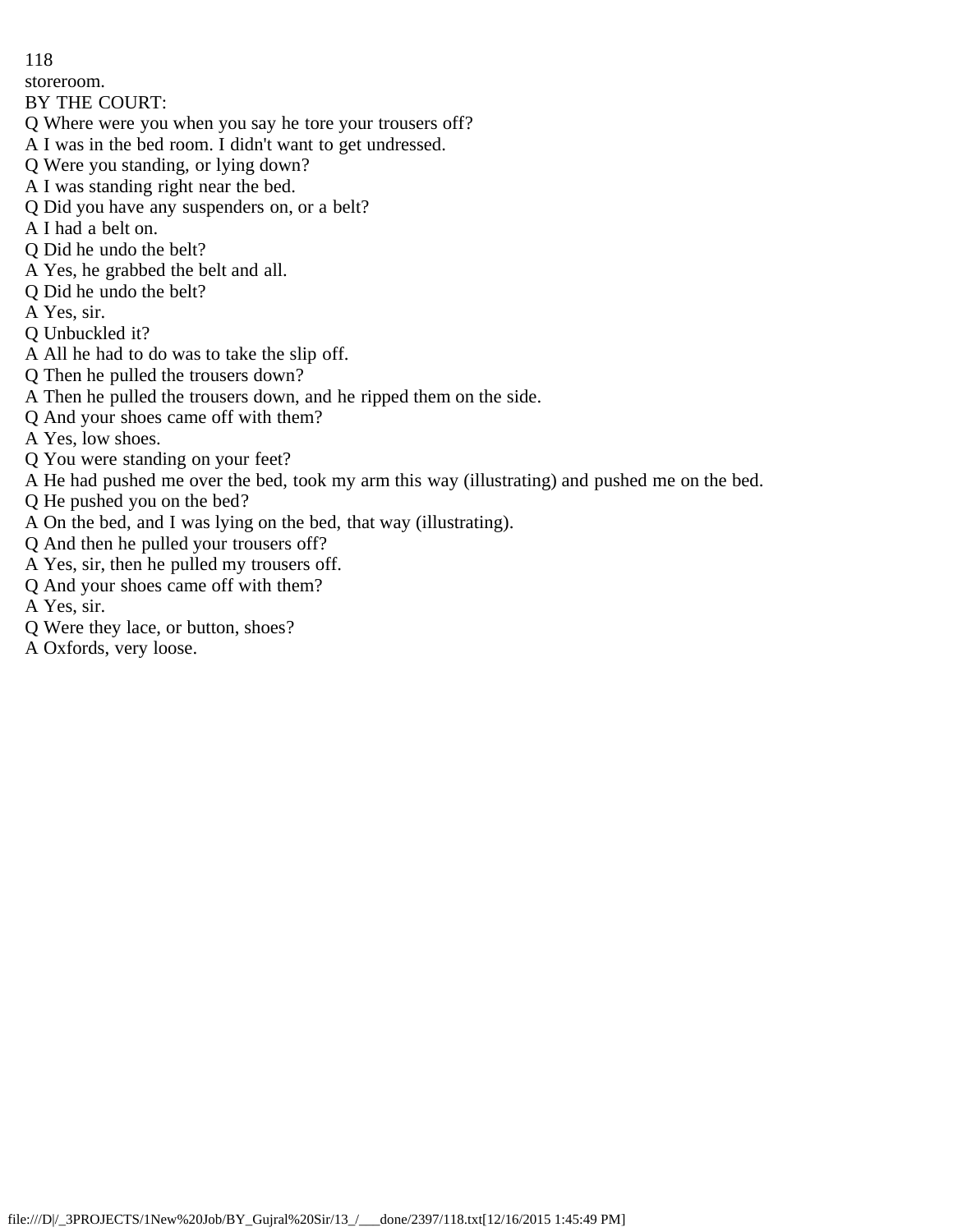119 Q Lace, or button? A Lace. THE COURT: Proceed. BY MR.EMBREE: Q Go ahead.

A He gave the grousers to Mrs. Schoenemann. Mrs. Schoenemann took my trousers and put them in the storeroom, and she says, "All right, you lie down with him until he falls asleep, and I will give you your clothes." THE TENTH JUROR: I can't hear; he is too quick altogether.

THE WITNESS: She took my trousers and shoes, and she said, "I have your coat out in the dining room, and I will give you everything; I will sit up for you and wait for you and let you out." I said, "All right." After a while Mr. Richter fell asleep, and he said something about losing everything, so, she said to me, "What was he talking about?". I said, "He was talking about losing everything." She said to me, "He comes home like this often; he is often drunk that way." I said, "It is too bad." She said, "I think you, my boy", and she says - then we got talking about the taxi bill, and I said, "I paid for it." She said, "If you 'phone tomorrow and tell Mr. Richter, he will give you the money," and she shook my hand and kissed me on the forehead and said, "God bless you," and I left; I telephoned the next day, and Mr. Richter said when I telephoned if his brother got on the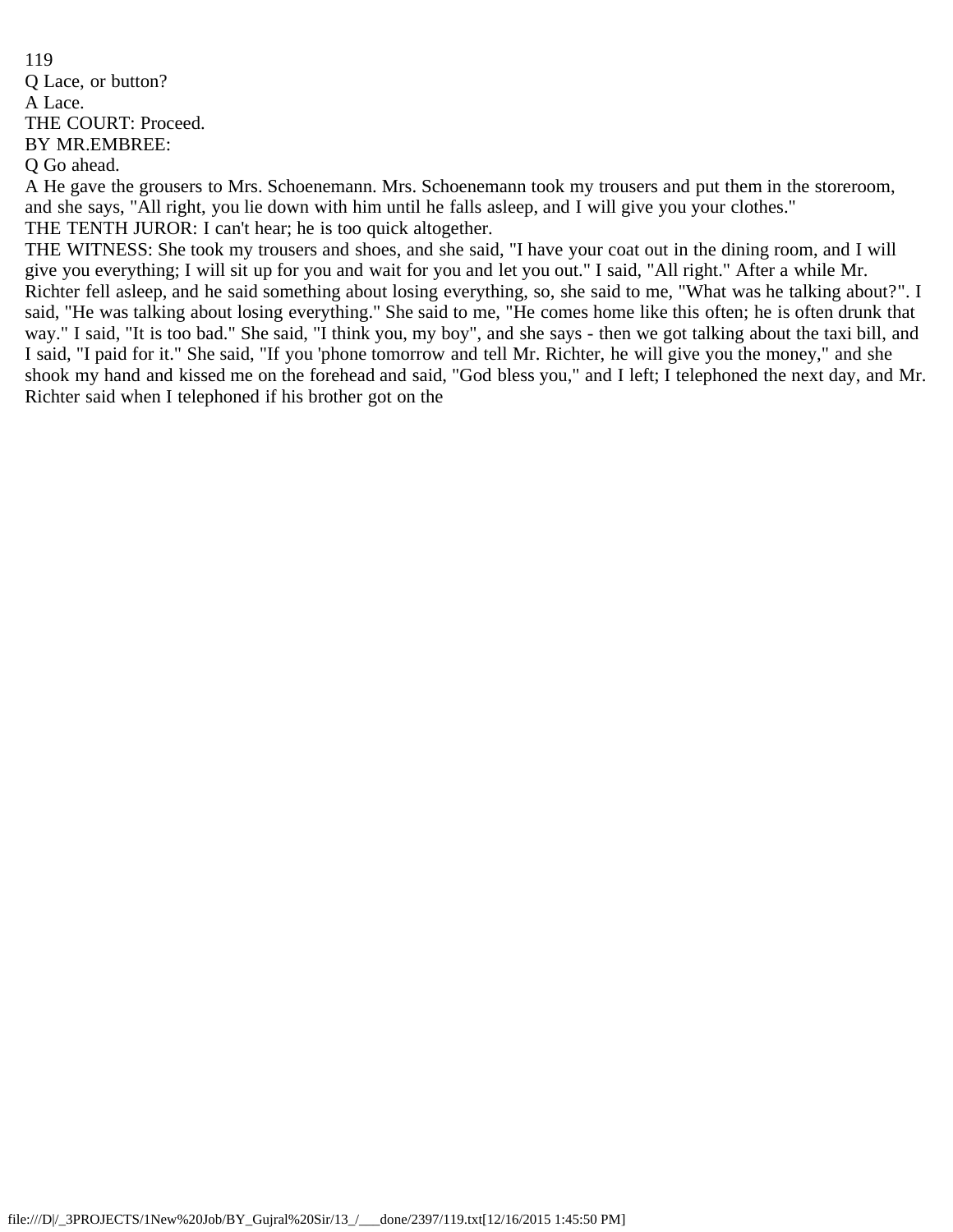wire and asked me what I wanted of Mr. Richter I should say I wanted to see him personally. I telephoned that Wednesday, and a young lady's voice come on the wire, and I say to her, "Will it be all right to come up tonight? This is the young man who helped Mr. Richter home." She said, "Yes, Mr. Richter told me. Mr. Richter has gone out tonight." I said, "Will tomorrow night be all right?" She said, "No, Friday or Saturday," and I said, "All right," sand I was coming up Saturday night, and they arrested me.

Q Were you with Carroll Sunday night when you telephoned to Mr. Richter?

A Yes, sir.

Q And after you had telephoned to Mr. Richter did you have some conversation with Carroll?

A No, sir, not that I remember. I says, "Well, Mr. Richter has told me he thinks you took his rings, unless he means one of the other man," and he said, "I will go with you, to show him I didn't take the rings".

Q Is that all that you said?

A Yes, sir.

Q Did you say anything to him about going to make a charge against Mr. Richter if any trouble came up? A No, sir, I did not.

Q You were not expecting any trouble?

A No, sir, I didn't expect any trouble.

BY THE SIXTH JUROR:

Q Did you give your name when you telephoned to Mr.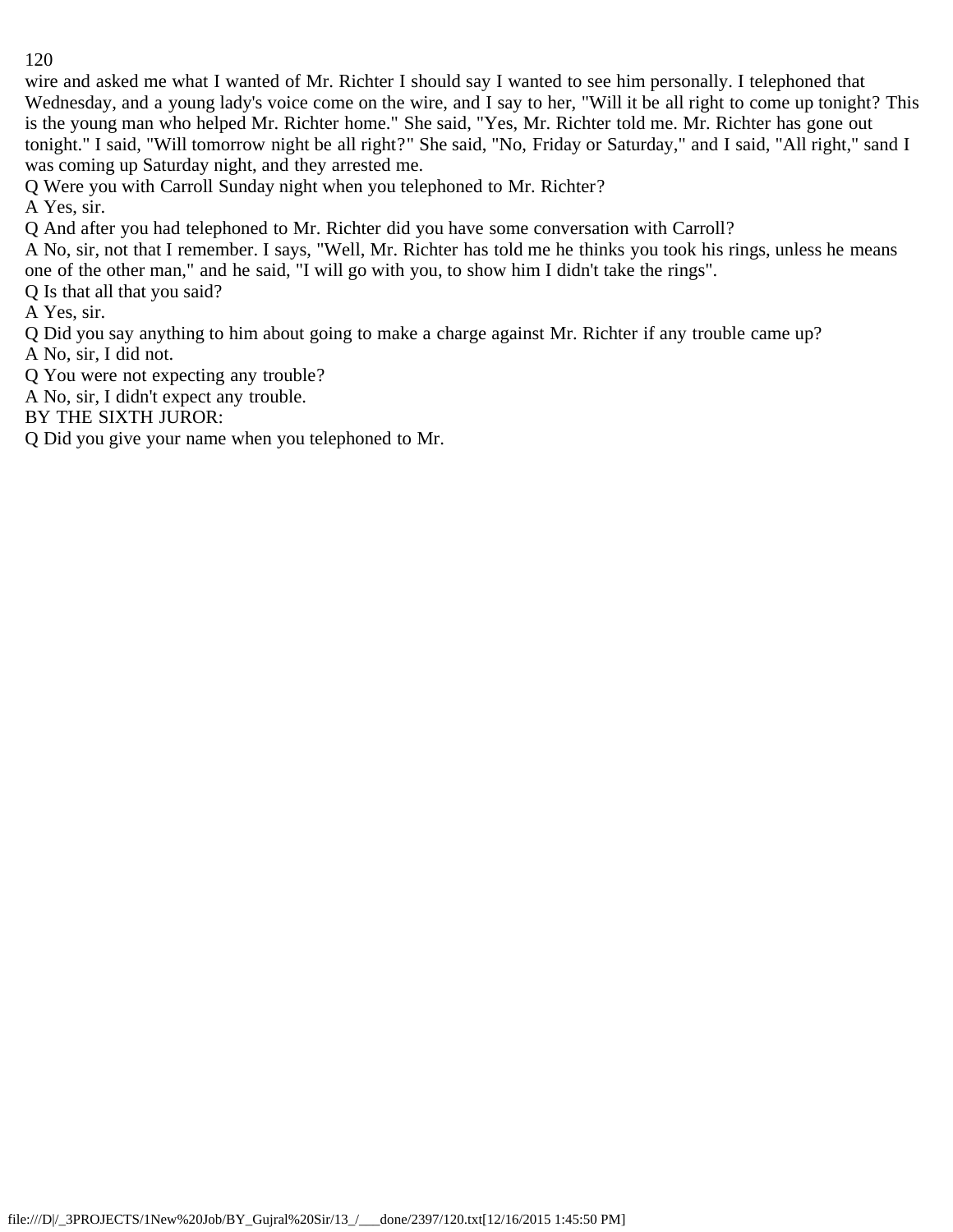Richter?

- A No, I did not. I said, "This is the young man that helped him home."
- Q You didn't give your name?
- A No, sir, I did not.
- BY MR. EMBREE:
- Q Had you ever given him your name?
- A No, sir, he didn't ask me for it.
- Q I want to ask you these questions: Did you on the night of the 15th day of September, 1917 meet Frank Carroll? A When?
- Q On the night of September 15, did you meet Frank Carroll?
- A Yes, sir, I did.
- Q And were you and he together when you met Richter?
- A Yes, sir, we were.
- Q That same evening?
- A Yes, sir.
- Q And when you met them were some other men with Richter?
- A Yes, they were.
- Q And did you ride in a taxicab with them, you and Carroll and Richter?
- A Yes, we did.
- Q And while you were in the taxicab he did put his hand on your trousers?
- A Yes, he did.
- Q Now, did you see any rings on his fingers in the taxicab, or later?
- A I did not, no, sir.
- Q Did you see any rings on his fingers in the apartment?
- A No, sir, I did not.
- Q Did you see any rings on his fingers that night at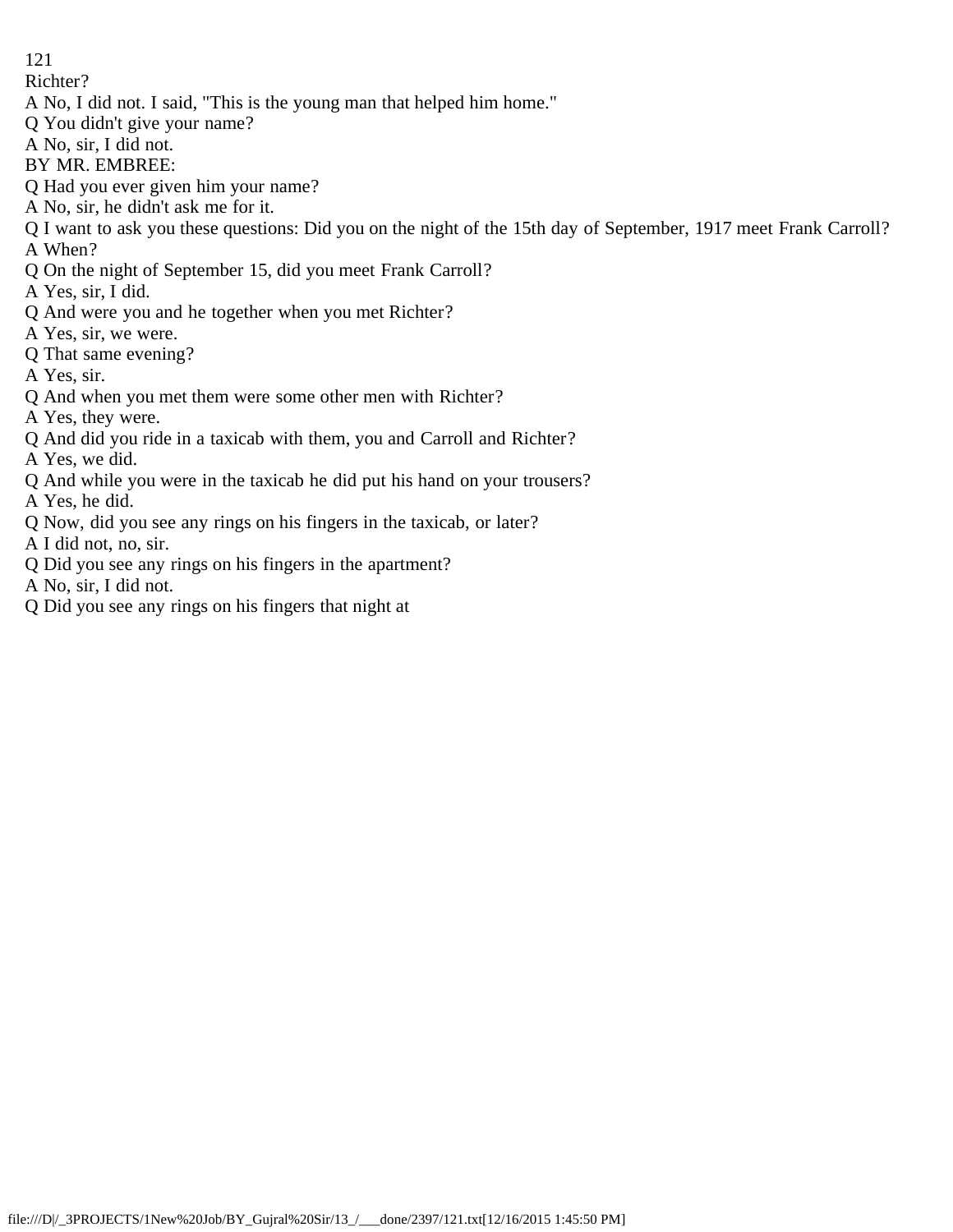all?

A No, I did not.

Q On that evening you did meet some young lady through Carroll, did you?

A Yes, I did.

Q And her first name was Helen?

A Yes, sir.

Q Did you see Carroll the next evening after the 15th, that is, the Sunday evening, the 16th, or the afternoon, did you see him in the Hotel York?

A No, sir, I didn't see him in the Hotel York.

Q Did you ever show him any rings?

A No, I did not; I had no rings to show.

Q Did you ever tell him that you had taken any rings from this man Richter?

A No, sir, I did not.

Q Did you ever take any rings from him?

A No, I did not take any rings.

Q Do you recall when Officer Barron arrested you the second time?

A Yes, sir.

Q Tell the jurymen what happened?

A I was going down the street to the candy store.

Q Try this time to speak slowly and loudly, so we can all hear you.

A I was going down to the candy store at the corner to get my little brother Herbert to tell him to come home, my mother wanted him, I was down half a block, opposite the school, and Detective Barron grabbed me by the arm and said, "I have a warrant out for you for perjury." I said, "Give me the warrant." I thought I had to go to Carroll's trial.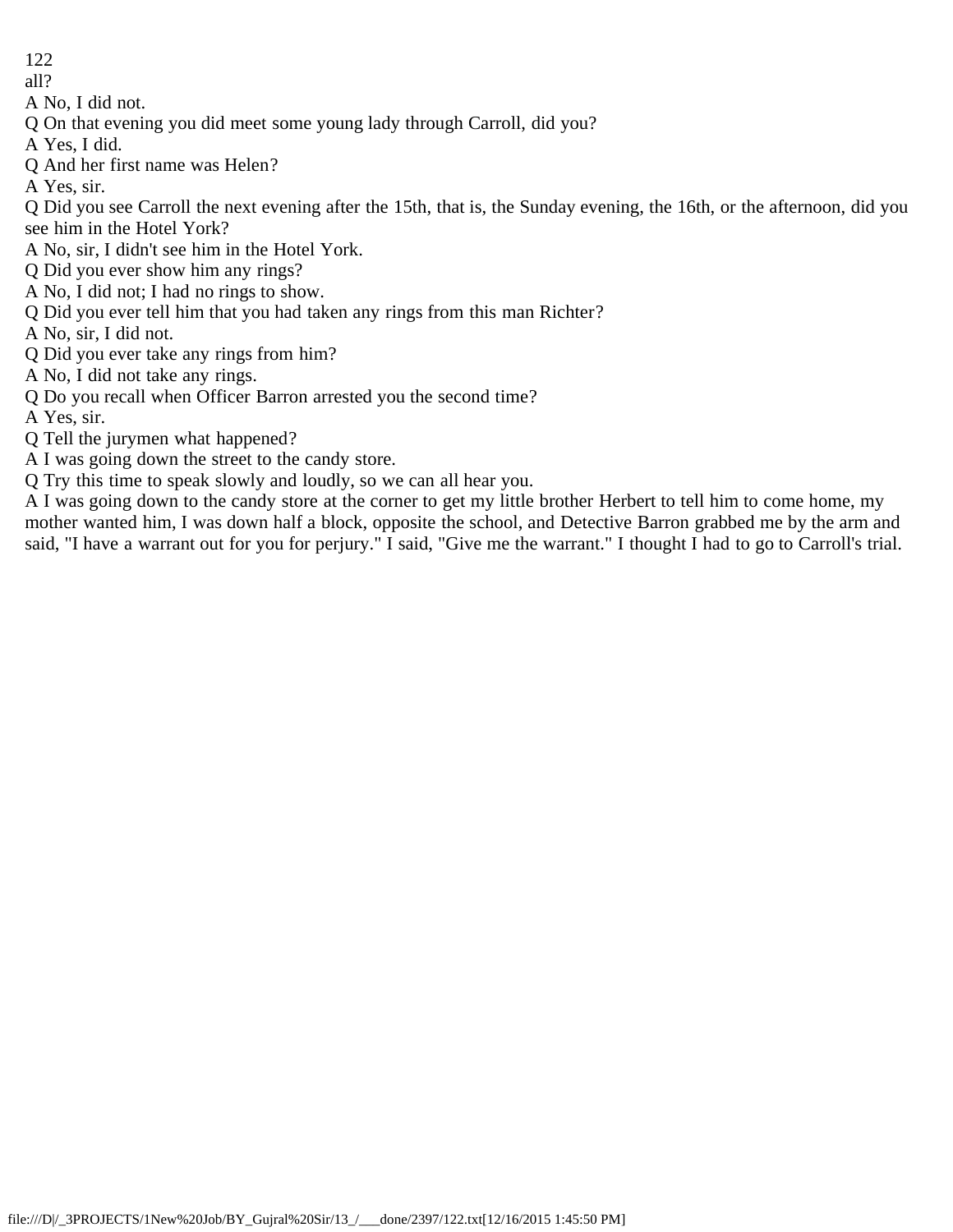#### Q As a witness?

A Yes, as a witness for Carroll and I said, "Give me the warrant." He said, "You don't get any warrant. Come along with me." I said, "All right." Meanwhile some young boys training in the public school, they are teaching them to be soldiers, and one of the teachers came over and he spoke to Detective Barron and he says to me, "He is trying to get away," so, I was sitting on the stoop, and he was sitting next to me; he had me by the coat, this way (illustrating). I was not trying to get away, so this man says, "Let him alone," and a few other women there said, "He is not doing anything; let him alone," and some woman says, "I better get a policeman." He said, "All right, go get a policeman;" so some one ran around the corner and got the policemen on the beat, and he said, "I am going to take this man. Where is the station house?" He said, "Five blocks up to Gates Avenue;" so they took me to Gates Avenue, and then to headquarters and after that to the Tombs.

Q Did Detective Barron tell you he was a police officer?

A I knew him from last time.

Q Did you have any conversation with him, with Detective Barron, with regard to what your testimony had been on the trial?

A No, sir, I did not; I didn't speak to him; I sat on the edge of the automobile.

Q Did you hear Officer Barron say you did say to him that you and Carroll did agree on a false story? A I did hear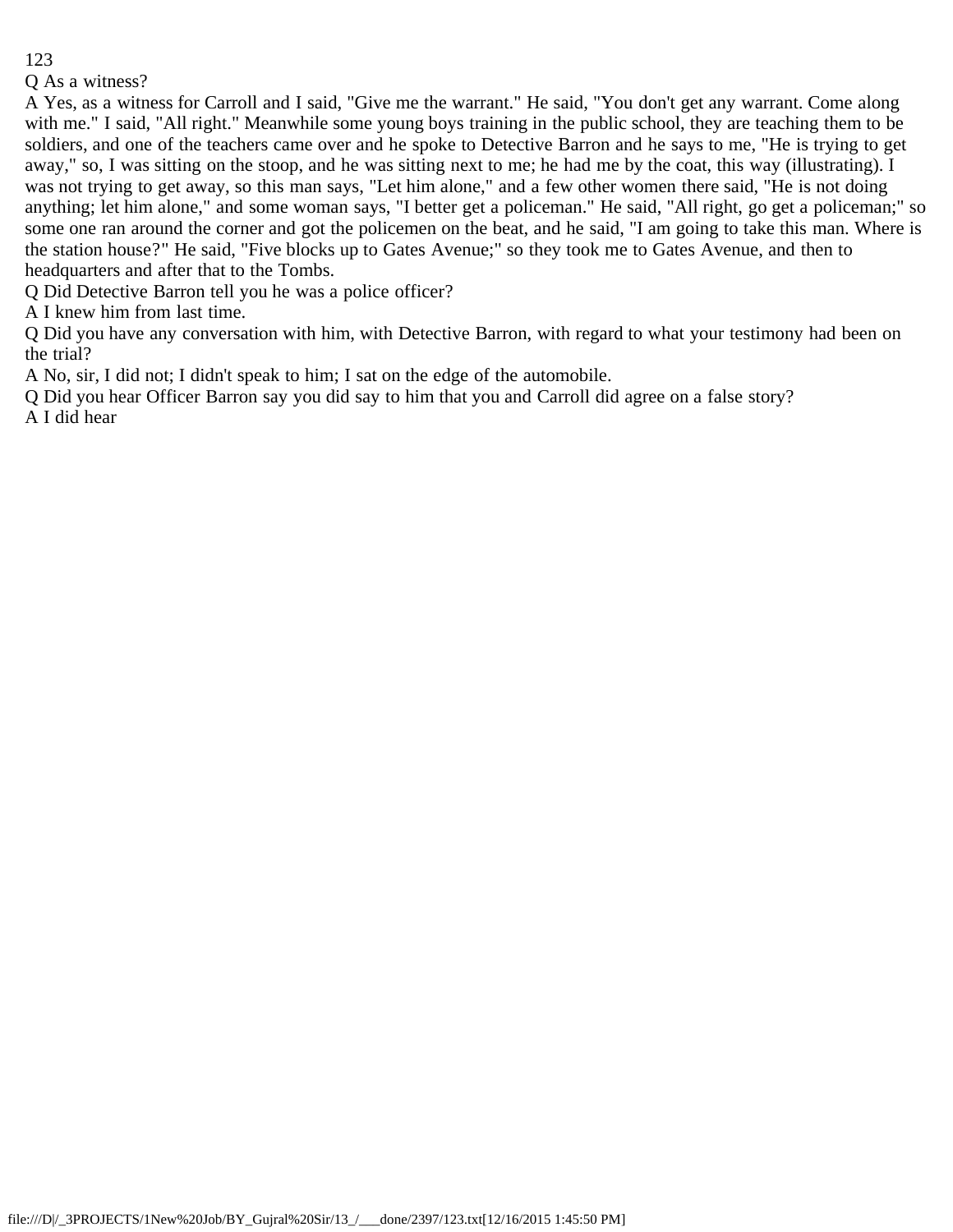that.

- Q Did you say anything like that?
- A No, nothing like it.
- Q Sure of that?
- A Positive.
- Q The only thing that you discussed with him was that he told you that you were charged with perjury?
- A Yes, sir, he just told me I was charged with perjury. I didn't see the warrant until I got to the police station.
- Q He didn't tell you what the allegations in the indictment were?
- A No, sir.
- Q Or what it was alleged was false?
- A No, sir.
- Q Now, do you recall Carroll one day visiting you in the City Prison?
- A I do.
- Q About when was that?
- A Abut lunch time one day, about two weeks, probably three weeks, after I was arrested.
- Q The first time you were arrested/
- A Yes, sir.
- Q He never visited you but once, did he?
- A No, sir, he did not.
- Q And where did he see you?
- A He saw me in the screen partition there; there is two screens, about that far apart (indicating).
- Q In what they call the visiting room?
- A Yes, sir.
- Q And he talked to you through these screens?
- A Yes, sir.
- Q About how long was that visit?
- A About fifteen minutes, because I didn't get down until late; I was helping on the tier upstairs.
- Q Were there other people on that tier at the same time?
- A Yes, sir, there was quite a few Italians and Jewish people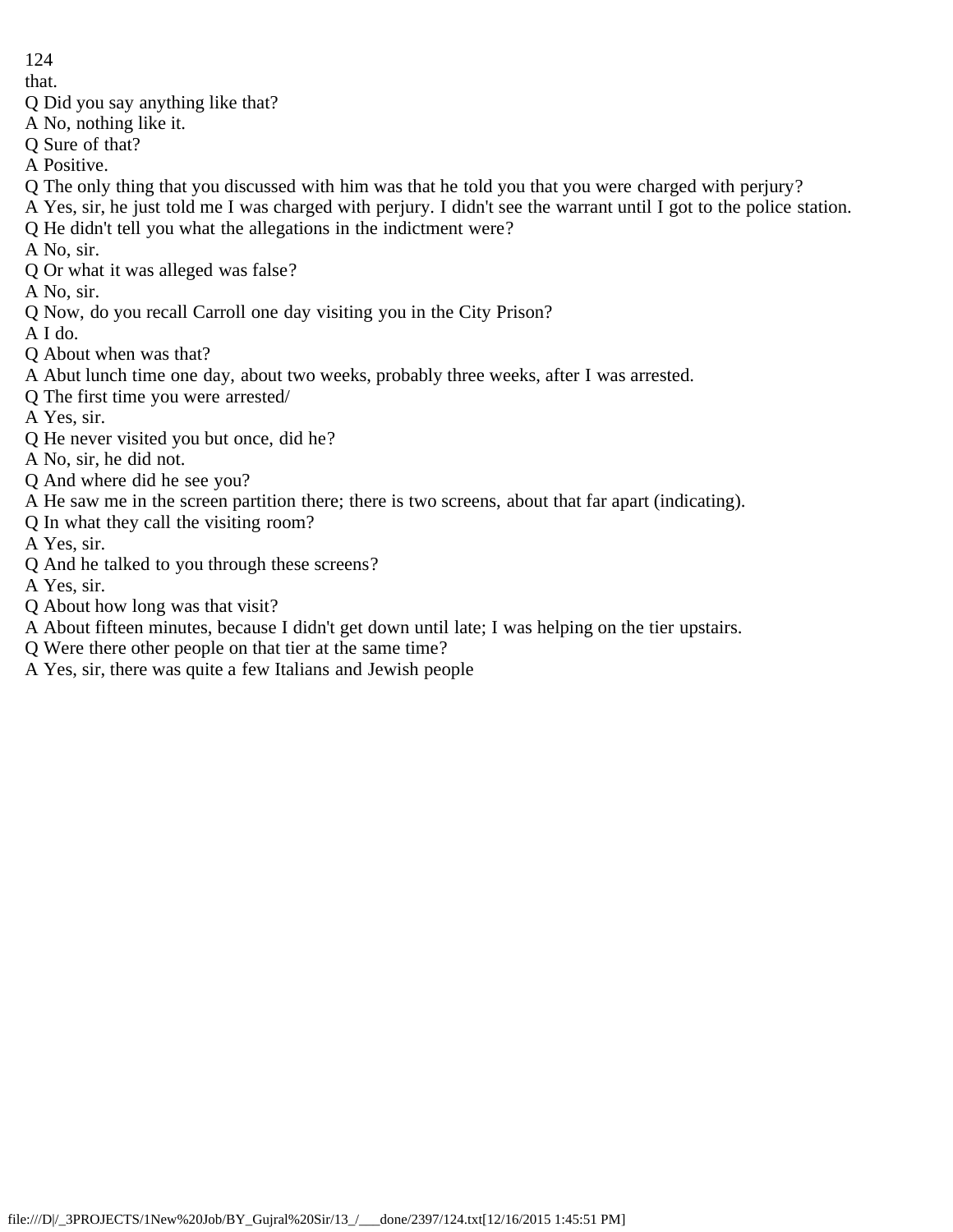125 there, and they are all hollering at the same time, and you can't hear very well. Q It is a noisy place? A Yes, a very noisy place.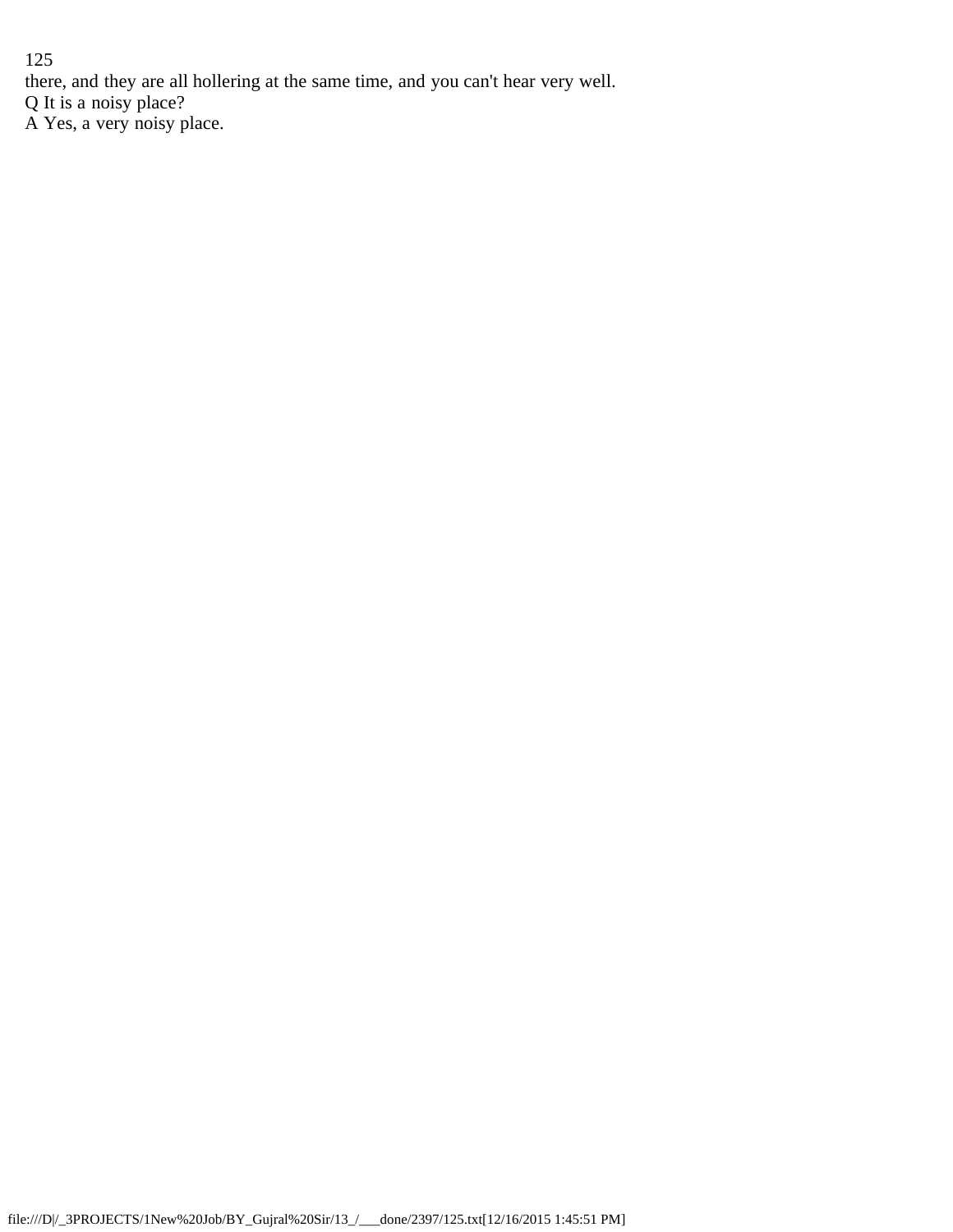Q And how long do you suppose he was there?

Q It must have been less than fifteen minutes, because I had to run down six flights of stairs, and I had been helping on the tier; I was like overseer of the boys, to see that they swept and mopped up.

Q Have you been assigned to any special duty in the city prison?

MR. DONOHUE: I object to that.

THE COURT: Objection sustained.

THE WITNESS: The second time, coming back, knowing Mr. O'Connor, the keeper--

THE COURT: The objection was sustained.

Q Tell these gentlemen, and go slowly, please, tell these gentlemen what Carroll said to you and what you said to Carroll when you visited with him there through these two screens?

A Carroll said to me, "Hello". I said "Hello", a nice place I am in". He said "Yes". I said "I am here for nothing" He said "yes, I know, but you didn't give them my address, did you"? I said, "No, I don't really remember it, Frank; I don't really know the address". He said, "I don't want to get in this. You know how it is. I am working", and he explained about his home, and he is mostly the chief support home, and he said, to me, "you have other brothers that can help your mother". I said, "You know my brothers have gone away to the army, and my father is in the army now, and I will have to help home", so he says, "please don't give my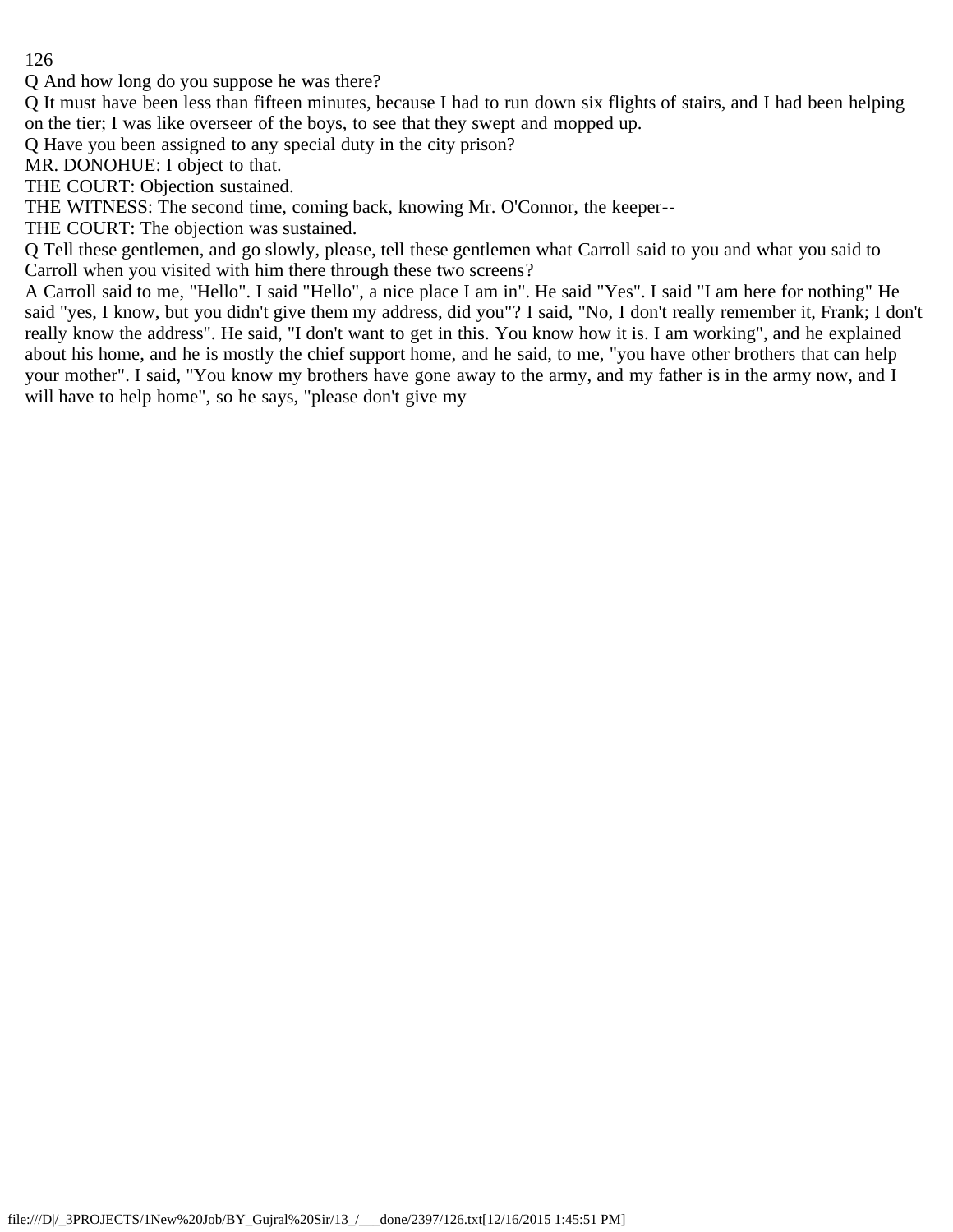address", so I says -- he says, "what is the 'phone number again?" I said "Bedford 10,406 Bedford". He said "I will 'phone your brother and see your brother", so the then gong rang, and he left, and I went up stairs again. That is the only conversation we had.

Q Did you have any conversation with him at all on that day, or at any other time, with regard to what his testimony would be if he was called as a witness?

A I did not.

Q And from the time you were arrested until you went to trial, that is the only time you saw him?

A Yes, that is the only time.

Q Had you sent for him to come to see you in the city prison, or did he come voluntarily to visit you?

A He came voluntarily.

Q You didn't expect him?

A No, I did not expect him.

MR. EMBREE: Will your Honor give me some idea of how much longer you will sit.

THE COURT: I think you ought to complete the direct examination.

MR. EMBREE: Yes.

Q Have you told these gentlemen substantially the same story as you told on the other trial? A I have.

MR. DONOHUE: I object to that, if your Honor pleases.

THE COURT: I will allow it.

Q Is what you have told here to-day the absolute truth?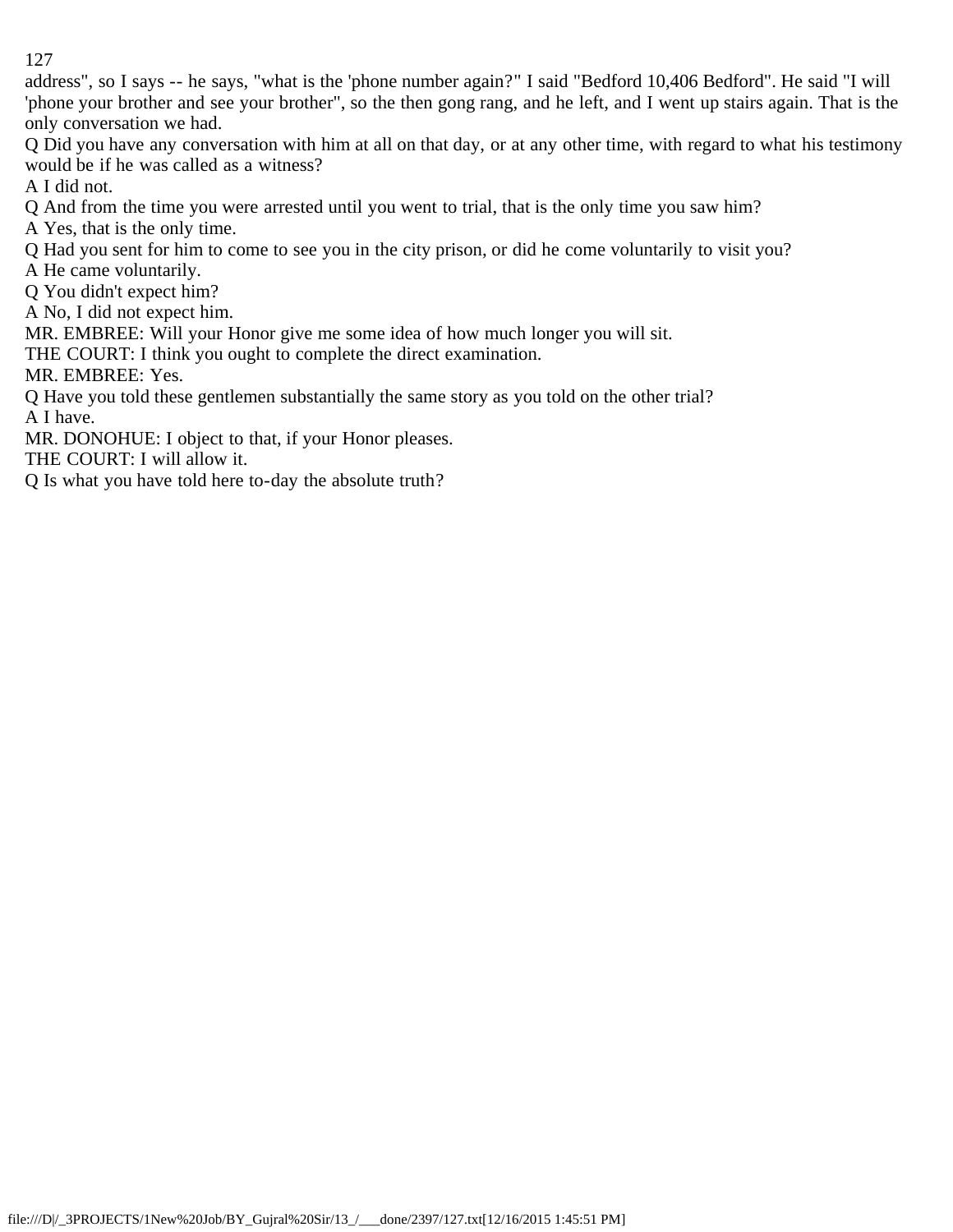A It is.

Q Is what you told on the other trial the absolute truth?

A It is the absolute truth.

Q I want you to look at these gentlemen, and if there is any point in that story as you have told it to them that is not true, I want you to tell them and admit to them the part that is false?

A No, everything I have said is the truth.

Q I show you these trousers, and I ask you if those were the trousers you were wearing on the night you went to Mr. Richter's apartment? (handing trousers to witness)?

A Yes, they are.

Q I ask you to show us if they are torn as you say they were on that night, the place where they were torn?

A All along there and there (indicating).

Q Show these gentlemen?

A There and there (indicating with trousers to jury)

MR EMBREE: I offer the trousers in evidence.

MR. DONOHUE: I consent to have them go in. I would like to have them go in.

(Same marked Defendant's exhibit A, of this date)

BY THE COURT:

Q Did he unbutton the trousers before he took them off?

A No, sir, one of the buttons is open now.

Q He did not unbutton them?

A No, sir, he just pulled them right off.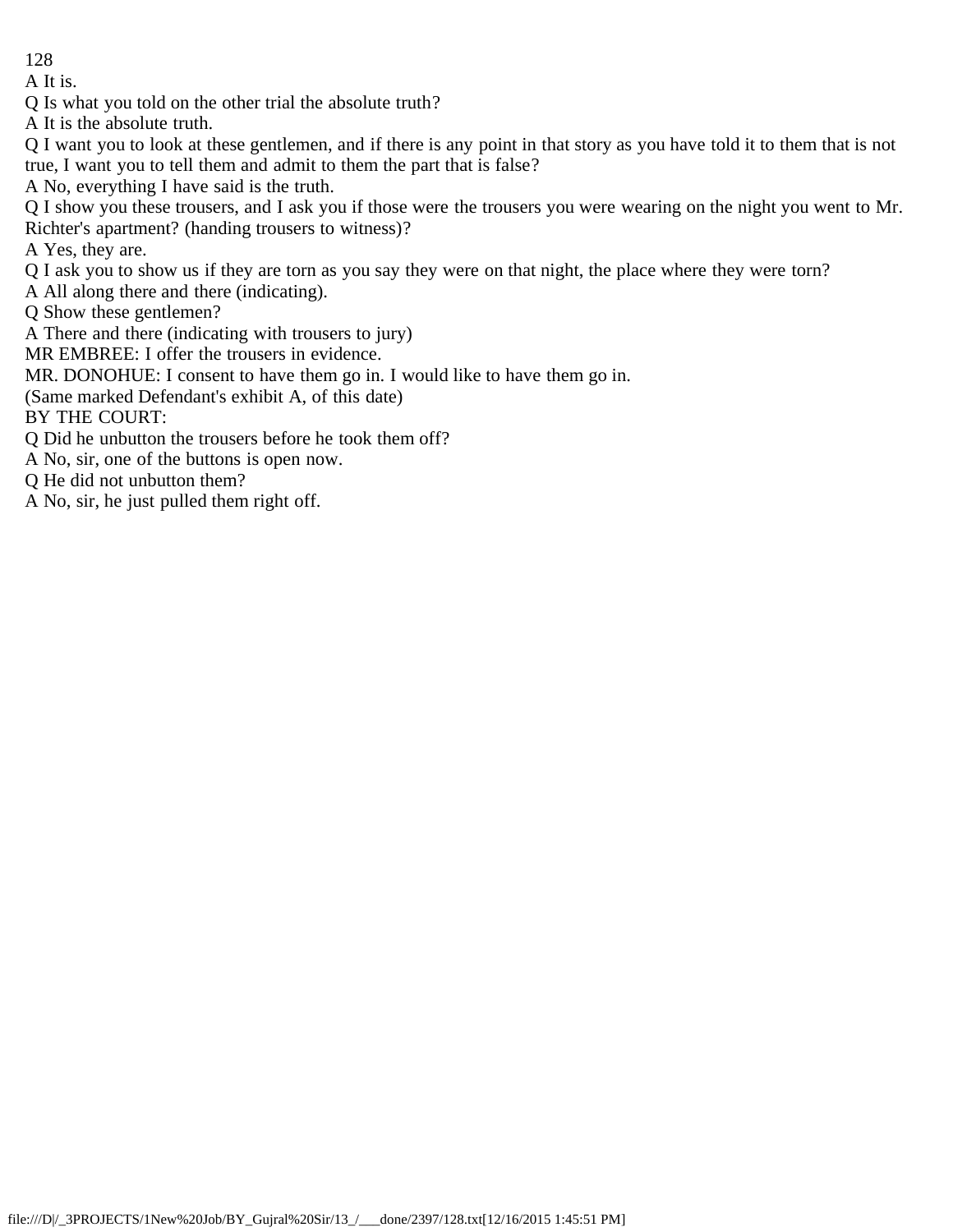Q You have not told us anything he did to you in the apartment. Did he do anything to you there? A When I was sitting on the edge of the bed he tried to fool around my privates here, and so I took the sheets and put them underneath his arms; his arms were down by his side, so he couldn't move, because any time I sat near him he wanted to get hear my private, and I took the bed clothing and wound it around him, and every time I left the room I would say, "Well, Mr. Richter, I am going to the bath room", and he followed me around.

Q Did he bite you?

A Yes, sir.

Q Tell that to the jury?

A When I was sitting on the edge of the bed he tried to grab me, and he bit me here and here (indicating), and bit me on the shoulder, here (indicating); a little bit later in the night he had bit me on the shoulder; I have the marks here; and I have a cloth on my wrist; my wrist was kind of sprained; I couldn't use it for a little while.

THE COURT: I think we will take an adjournment now. Gentlemen of the jury, please do not form or express any opinion as to the defendant's guilt or innocence, until the case is finally submitted to you; pleas do not discuss the case among yourselves, or allow anybody to discuss it in your presence. We will adjourn until Monday morning. (The Court then accordingly took a recess until Monday, January 14th, 1918, at 10:30 o'clock A.M.)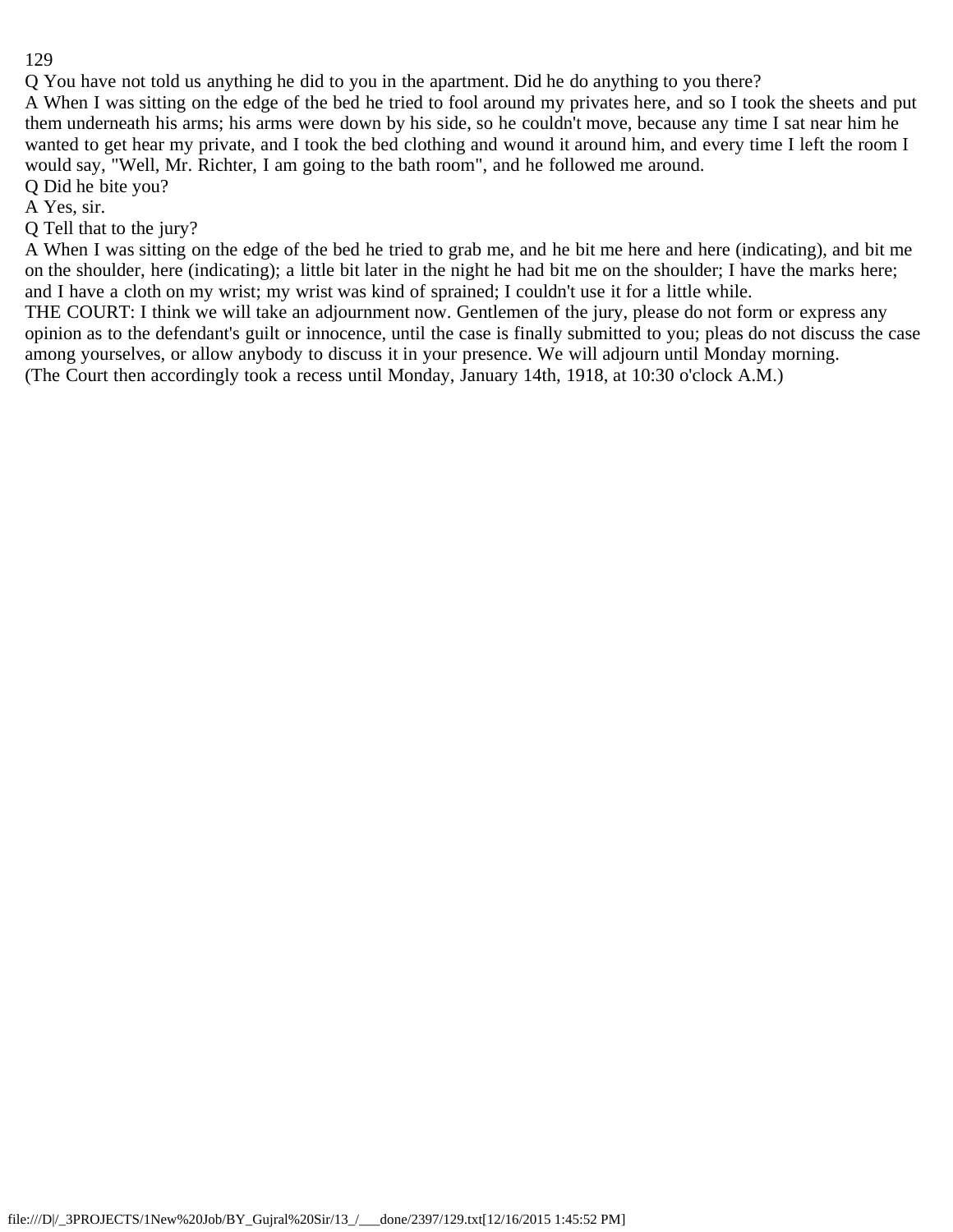THE PEOPLE, ETC. - against WALTER B. SEVERANCE.

New York, Monday, January 14, 1918.

TRIAL CONTINUED

WALTER B. SEVERANCE, the defendant, resumed the stand.

CROSS-EXAMINATION BY MR. DONOHUE:

Q Severance, do you remember testifying at the last trial?

A Yes, sir.

Q Do you remember being asked, after you had been sworn by the Court, these questions, by your own lawyer: "Q Have you ever been convicted of a crime?"

A Yes, sir.

Q Now, wait a minute, please.

"A No.

"Q Never been in court in your life?

A No.

- Q You never had any trouble of any kind?
- A No." Did you testify to that effect?

A Yes, sir.

Q Those are your answers, are they not?

A Yes, sir.

Q And the very last question Mr. Embree, in this case, asked you, as you were leaving the stand, was to look these jurors in the eye and tell them whether everything you had told them at this trial was the truth, and your answer to that was, "Yes, sir"; is that right?

A Yes, sir.

Q And you repeated in this trial you never were convicted of any crime?

A Yes, sir.

Q And you repeated in this trial that you were never in any court in your life?

A Yes, sir.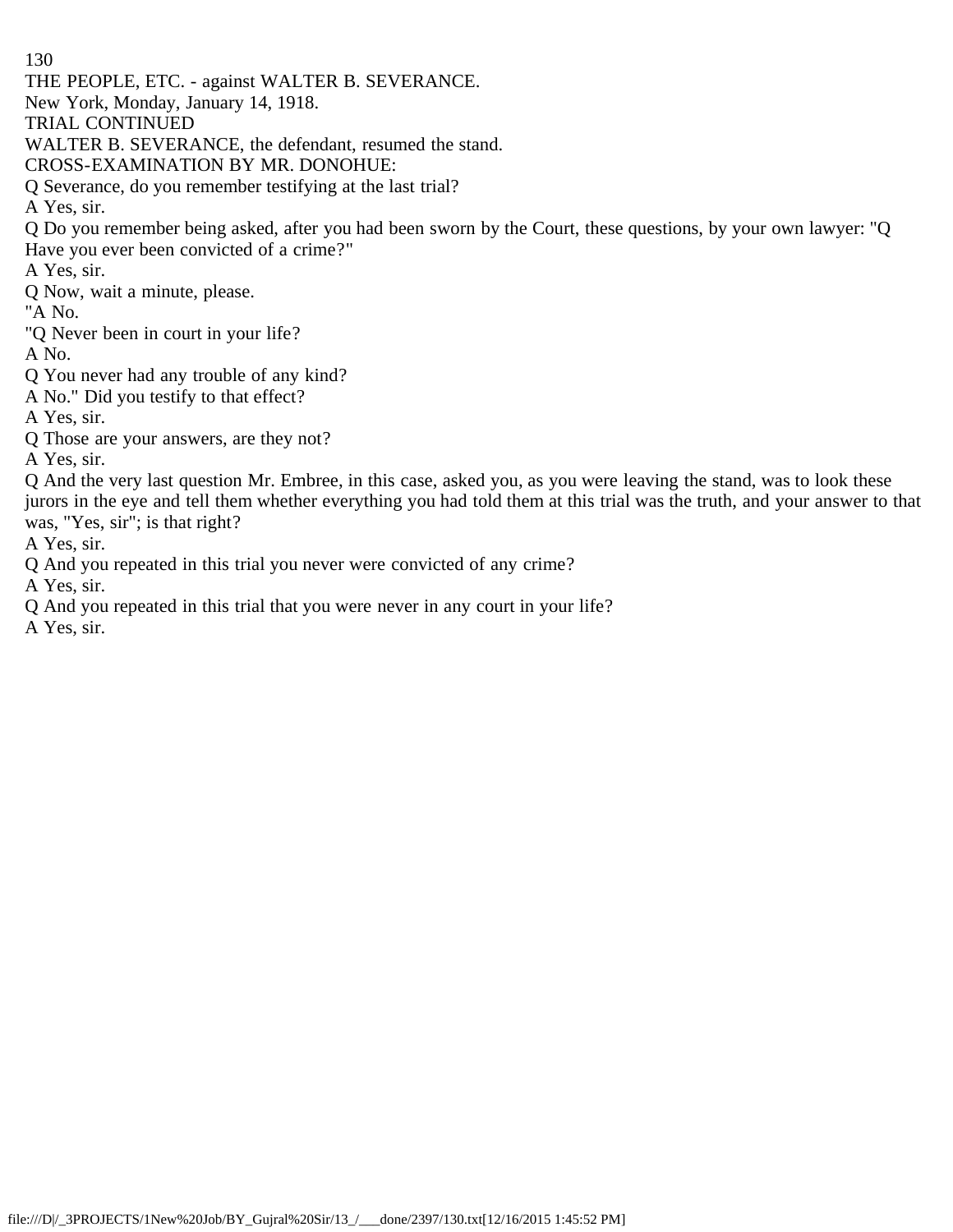- 131
- Q Now, is that true?
- A That I was never convicted?
- Q Is that true; "Yes," or "no"?
- A Yes, sir.
- Q It is true?
- A Yes, sir.
- Q Do you know this gentleman (indicating Mr. Lyons)?
- A I don't remember.
- Q Isn't he the probation officer in the Children's Court?
- A Yes, sir, he is.
- Q Oh, you know him now, then?
- A Yes, I recollect now.
- Q How do you know him?
- A Because my brother had me placed on probation, in 1914.
- Q And under what other conditions do you know him?
- A Under no other conditions.
- Q Weren't you arrested and charged with burglary?
- A No.
- Q In February of 1915?
- A No, sir, I was not.
- Q You deny that?
- A Yes, sir; I don't remember being arrested.
- Q You don't remember being arrested?
- A No, sir.
- Q What is your answer? You don't remember, or you don't know?
- A I don't know.
- BY THE COURT:
- Q Can't you tell this jury whether an officer arrested you do not? You must remember that?
- A I was away from home three days, and my brother put a charge against me.
- Q I didn't ask you whether you were home three days or three months. I asked you whether you remember being arrested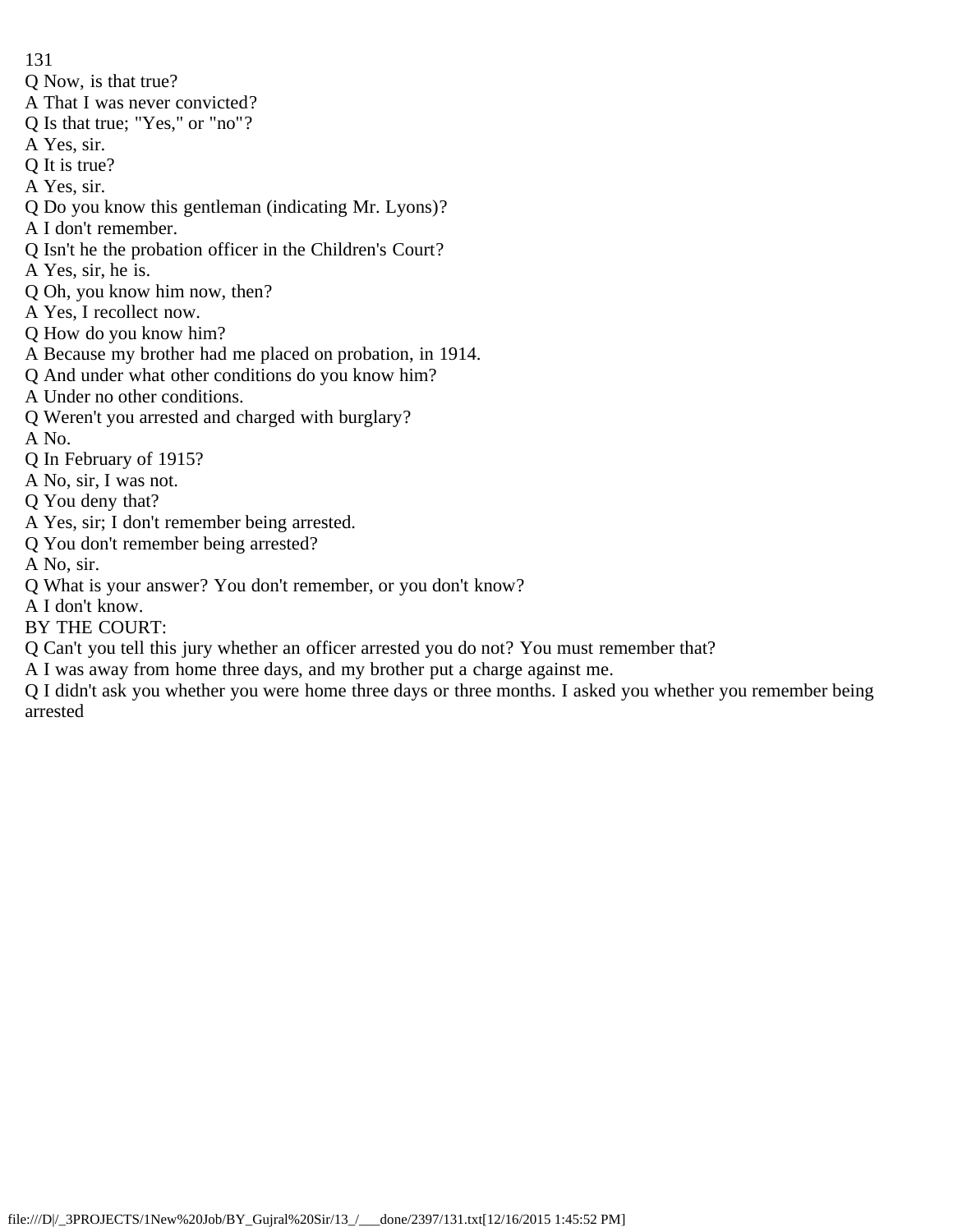by a policeman.

A No, sir, I do not.

BY MR. DONOHUE:

Q Weren't you arrested by Officer Downey, of the Sixth Branch Detective Bureau, in Brooklyn, and charged with burglary, on February 1, 1915?

A I don't remember.

Q You don't remember?

A No, sir, I do not.

Q You don't remember whether you were ever arrested and charged with burglary, or not?

- A No, sir, I don't remember.
- Q Do you know Officer Downey, of the Sixth Branch Detective Bureau?
- A No, sir, I don't remember.
- Q Did you ever see him?

A No, sir, not that I can recollect.

Q Weren't you given a suspended sentence over there in the Children's Court, for burglary?

A I understood that I was.

Q Weren't you given a suspended sentence, for burglary?

A Yes, sir, I was.

Q And weren't you also put on probation for three months because your brother brought a charge against you?

A Because I was away from home, and I didn't know how to get home.

Q So that was two distinct times you were in court?

A One distinct time. I was only in court once.

Q What were you held for?

A I was away from home, and I was near prospect park once, and I couldn't find my way home, and when I really did get home my brother said they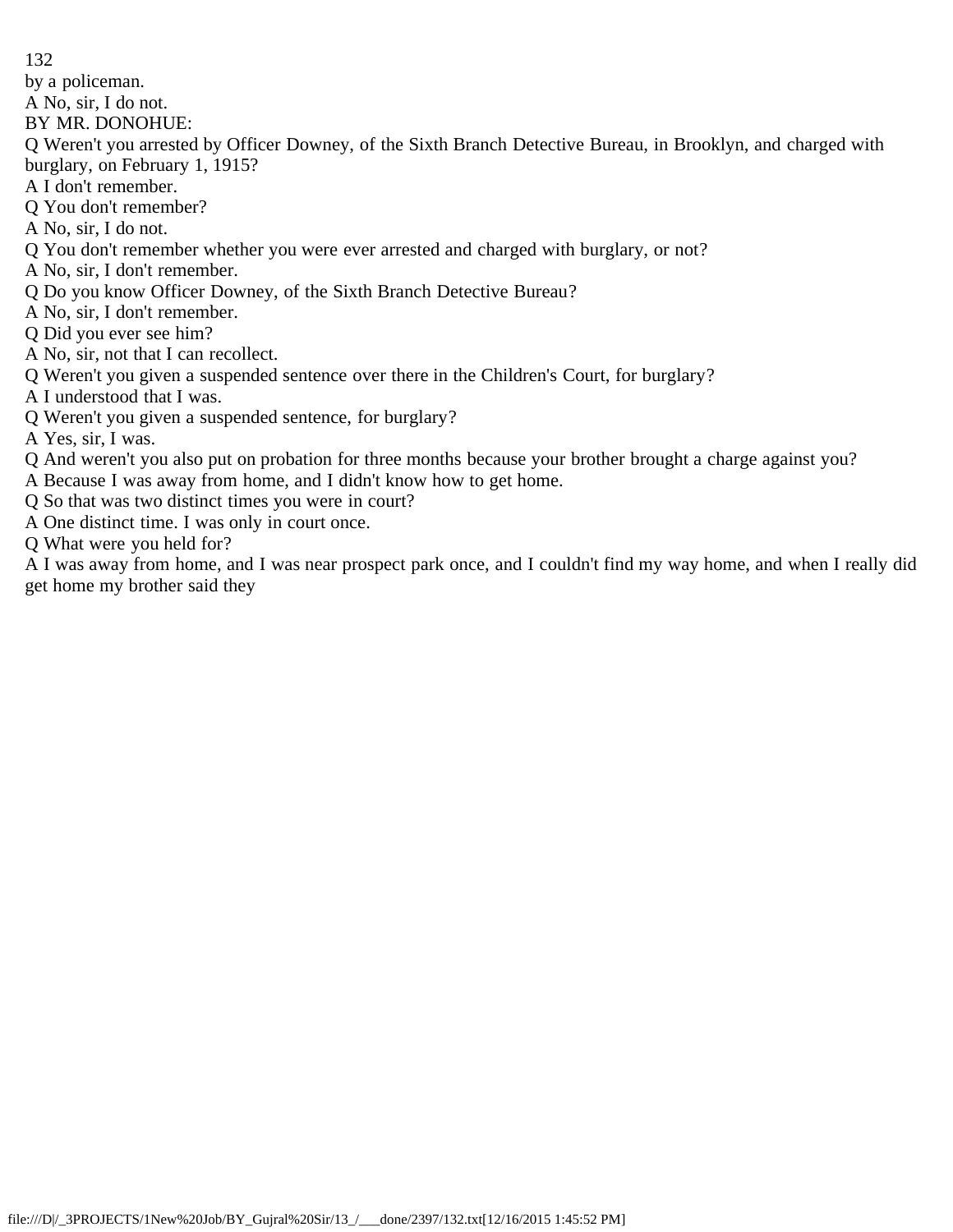better keep me down there, to frighten me.

- Q Weren't you arrested and convicted in the Children's Court on February 5th, 1915 of Burglary?
- A No, sir, I don't remember.
- Q Your answer is you don't remember?
- A Yes, sir.
- Q What is your name?
- A Walter B. Severance.
- Q And what is your father's name?
- A Charles Severance.
- Q And what is your mother's name?
- A Mary Severance.
- Q And where did you live in February of 1915?
- A 745 Lafayette Avenue.
- Q So, you were in court before?
- A Well, yes, the Children's Court.
- BY THE COURT:
- Q How far is it Prospect Park to Lafayette Avenue?
- A Oh, it is about three-quarters of an hour's ride.
- Q On what?
- A On the surface cars.
- Q You say it took you three days to get home?
- A I lost my way. I couldn't find my way home.
- Q Nobody could tell you how to get there?
- A No, sir; I was cold and hungry, and a man bought food for me in a restaurant.
- Q Nobody could tell you how to get home?
- A Some people told me to walk this way, and some people said to go this way.
- Q Did you ever get lost when you were over on Broadway at night?
- A No, sir.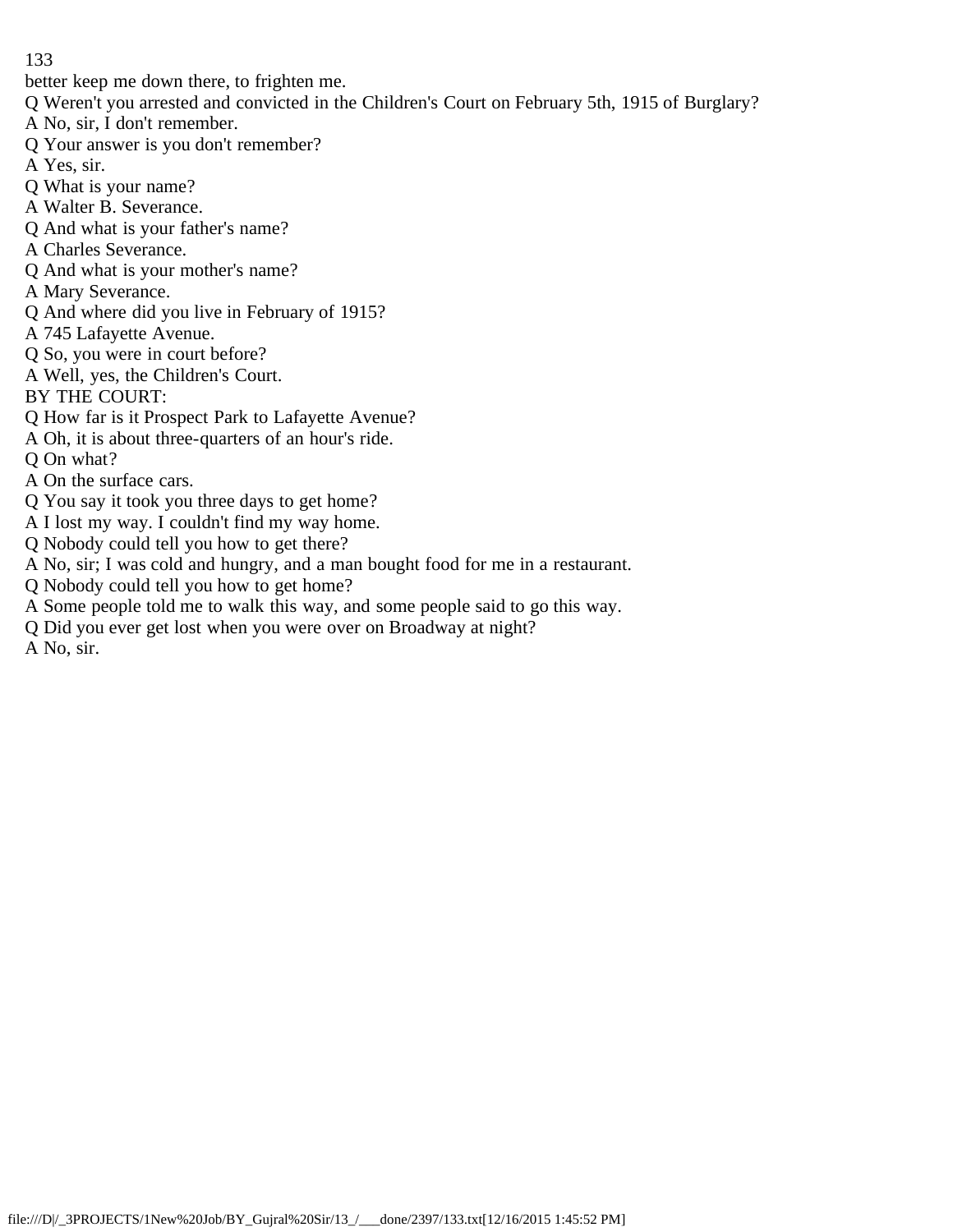BY MR. DONOHUE:

- Q You never got lost around the Knickerbocker Hotel, did you?
- A Not that I remember, no, sir.
- Q For the last six months, what have you been doing for a living?
- A I have been helping my brother.
- Q Doing what?
- A Washing cars.
- Q And how much would you get paid for that?
- A My brother used to give me some spending money.
- Q About how much?
- A A dollar, two dollars, two dollars and a half, three dollars.
- Q Did you during the month of September have an apartment at the Hilldonia Court, under the name of Seeman? A No.
- Q Under what name did you have it?
- A I didn't have no apartment.3
- Q You had no apartment at the Hilldonia Court?
- A No, sir, I didn't have no apartment.
- Q Were you there?
- A No, sir, I was not there.
- Q Were you ever in the Hilldonia Court?
- A Yes, I was visiting somebody there.
- Q Who?
- A A fellow named Robert Seeman.
- Q And how many times did you stay there?
- A I never stayed there. I visited there.
- Q Did you ever stay there all night?
- A No, sir.
- Q Didn't you, under the name of Seeman, hire the apartment yourself?
- A No, sir.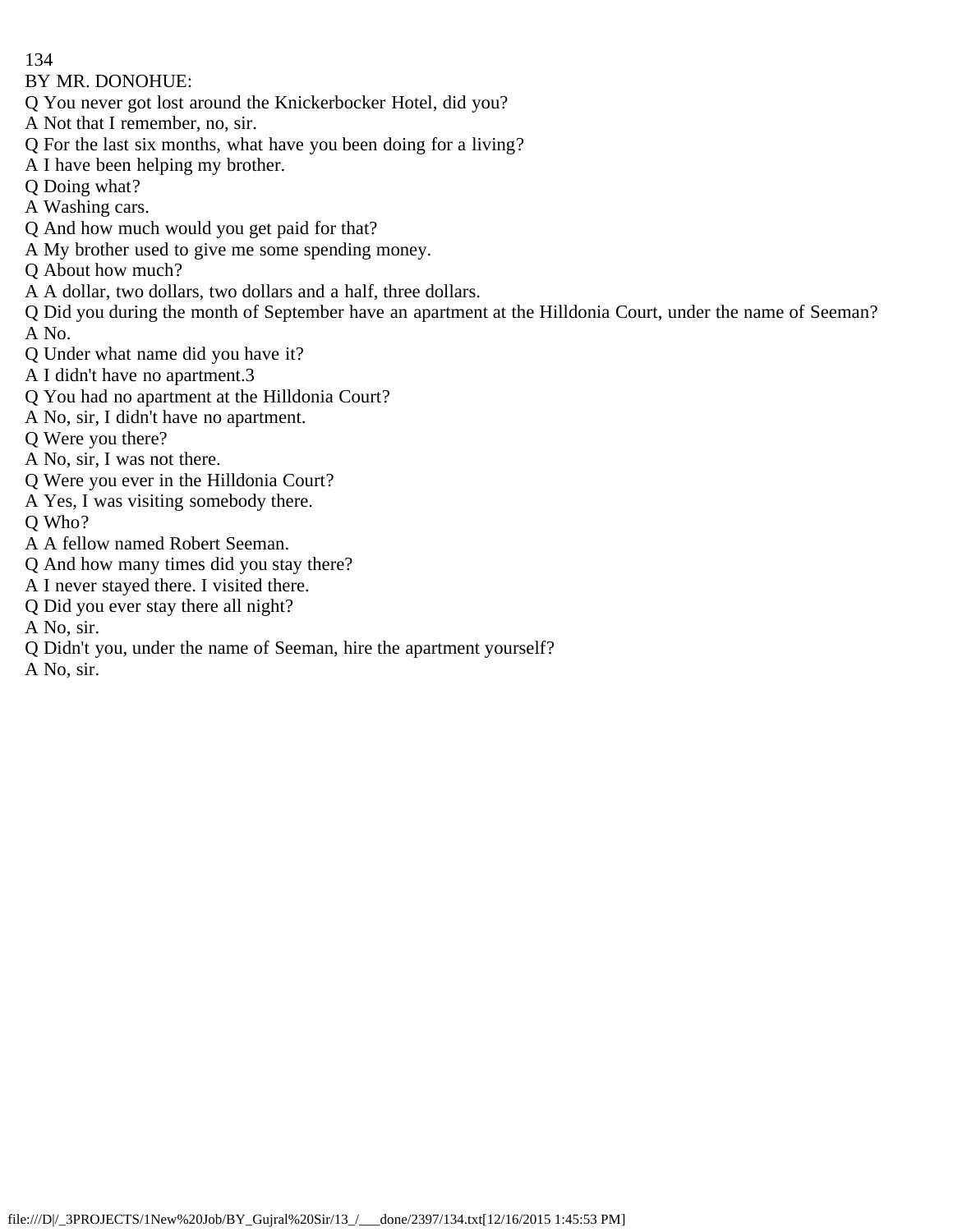- Q Aren't you what is known along Broadway as a fairy?
- A I am not.
- Q What are you?
- A I am nothing.
- Q Do you know Carroll pretty well?
- A No, I don't know him pretty well.
- Q When did you first meet him?
- A I was introduced to him by a friend of his who is not in the State Reformatory.
- Q By the way, were you ever in a reformatory?
- A No, I was not; I was never in no reformatory.
- Q Did you ever live at the York Hotel?
- A No, sir, I did not.
- Q Did you ever have a room there?
- A No, sir. I did not.
- Q Did you ever go to the York Hotel?
- A Yes, sir, one time I met Carroll.
- Q Who else did you go with besides Carroll?
- A With a friend of Carroll's.
- Q Was it Bob Elliott?
- A No, sir.
- Q Do you know Bob Elliott?
- A No, sir, I don't know him.
- Q You don't know Bob Elliott?
- A I have heard of him.
- Q Do you know Bob Elliott is a well-known fairy around Broadway?
- A No, sir, I don't know that.
- Q Do you know what a fairy is?
- A Just by the description I have heard in court here.
- Q Only by that?
- A Yes, sir.
- Q You never heard of one before you came to court?
- A I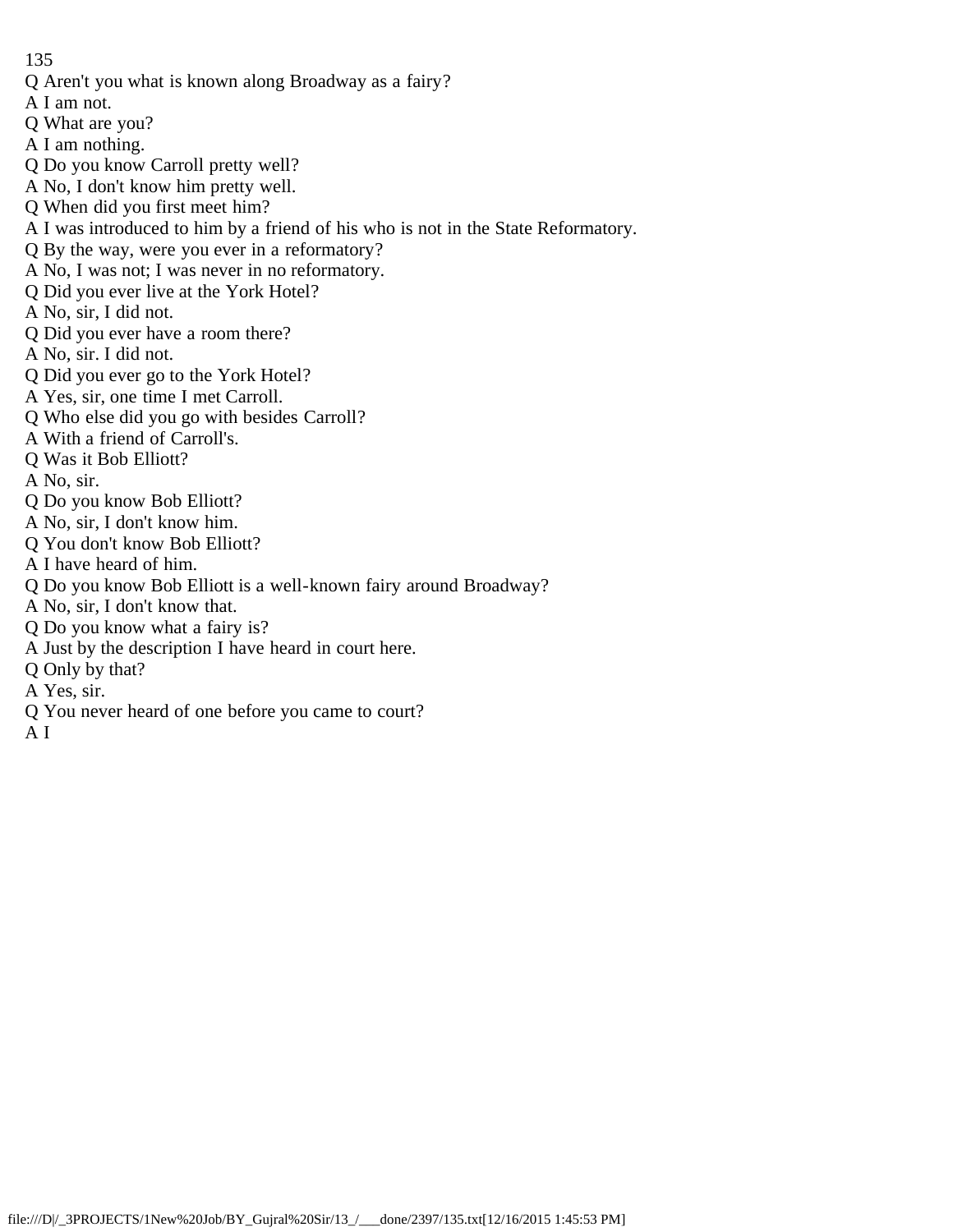did, by my brother.

- Q What did he say?
- A He said he took the place of a woman; that is the only thing I understood about a fairy.
- Q Didn't you go up and down Broadway with your face painted and your eyebrows blackened?
- A No, I did not.
- Q Picking up men?
- A No, I did not.
- Q Didn't you tell Carroll you did?
- A No, sir.
- Q Didn't you and Carroll walk up and down Broadway for that particular purpose?
- A No, I did not.
- Q Were you ever on Broadway?
- A I was not Broadway occasionally.
- Q About how many times were you on Broadway in the last six months?
- A Once in the last six months.
- Q When was that?
- A One day I went over for a position over there.
- Q You were around there in September of 1917, weren't you?
- A Yes, I was over there.
- Q How many times were you over there then?
- A I can't tell you; about once every two weeks, probably once very three weeks.
- Q What was your purpose is going over to Broadway?
- A I met Frank over there.
- Q Where would you met him?
- A At the Atlantic Avenue subway station.
- Q Then you would go to Broadway?
- A No, sir, he took me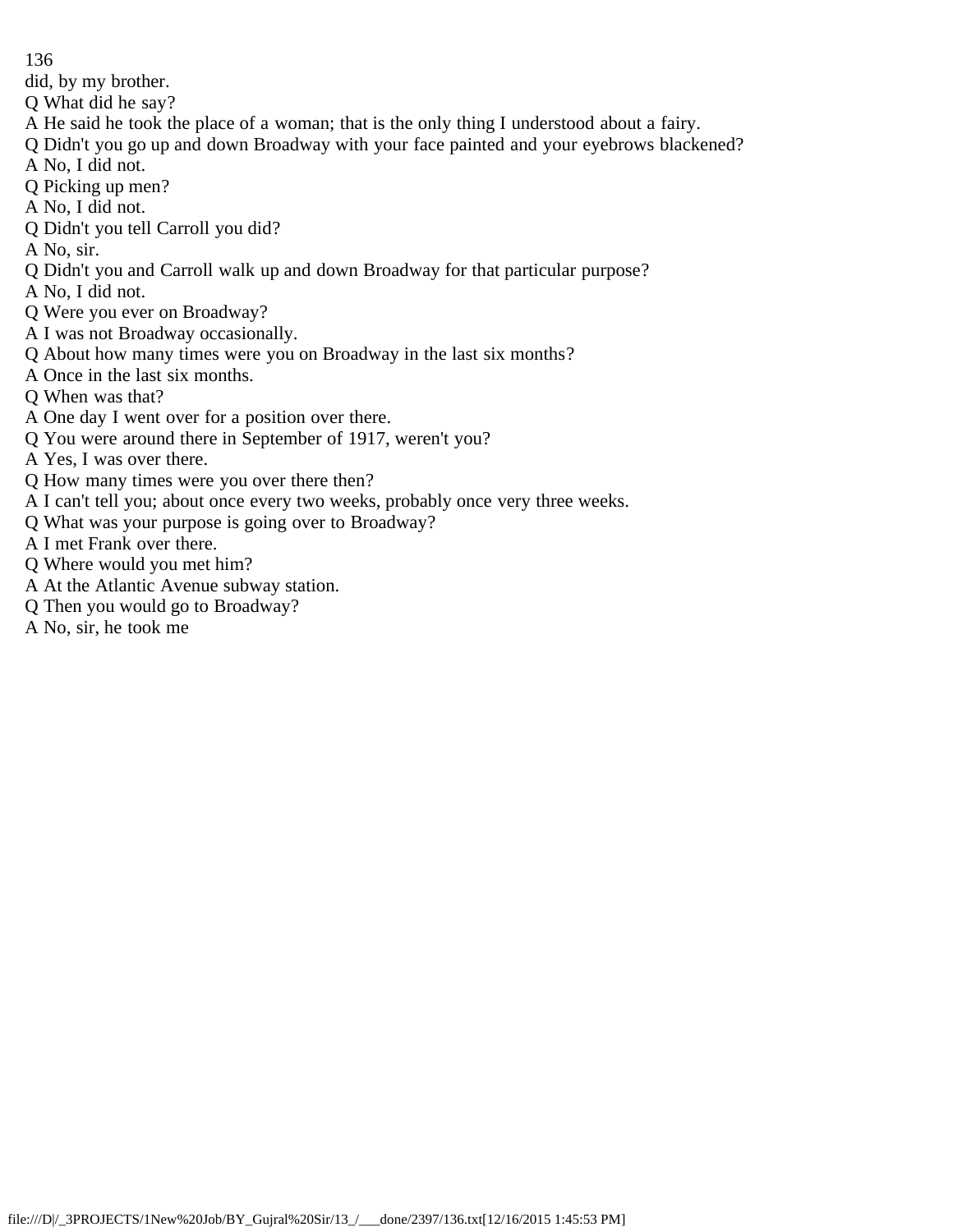to some restaurant in Fiftieth Street and introduced me to a young girl named Frankie Raymond, in Al Reeves Beauty Show.

Q How often were you on Broadway during September?

A Once in two weeks.

Q Once in every two weeks?

A No, not once in every two weeks. Probably a month before I was there again.

Q And what time would you get there?

A About eight o'clock.

Q Now, Severance, I am going to ask you once more, when you were arraigned in the Children's Court, what were you charged with?

A I had been away -

MR. EMBREE: I object to that question. If he has been convicted, there is no one more anxious to know it that I. THE COURT: I will allow it as introductory. He says he was placed on probation. He must have been convicted of something. I will allow it merely as introductory.

Q (Question read by stenographer, as follow:) "Q Now Severance, I am going to ask you once more, when you were arraigned in the Children's Court, what were you charged with?")?

A Do you want me to answer that?

Q Yes.

A I understood I was arraigned because my brother had me arrested to keep me home and have me frightened, over at the Children's Court.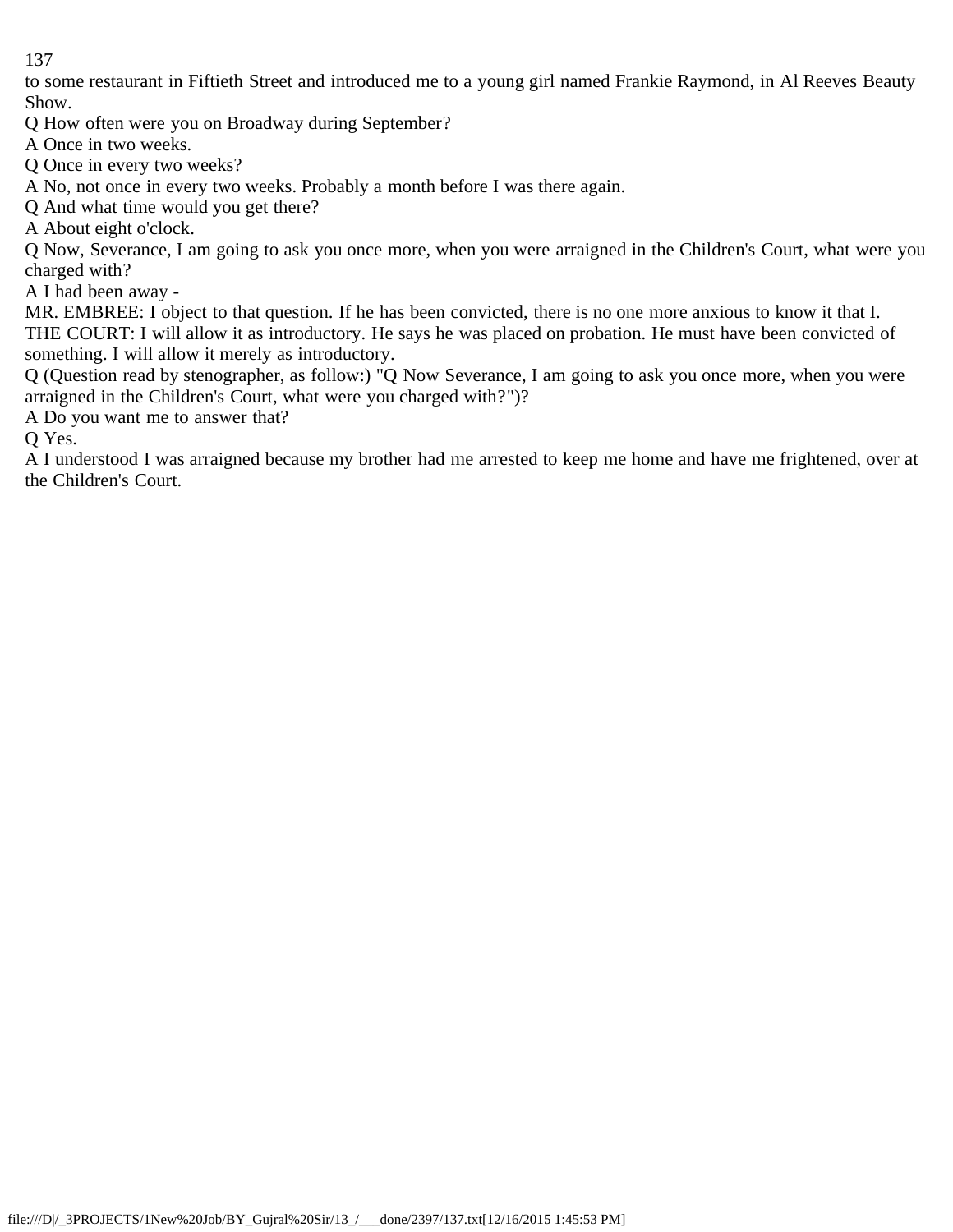Q And what would your brother have you arraigned for, to get your frightened? What was his idea in that? A Because I had been away from home.

Q While you were in the Children's Court did you see Frank E. Downey, a police officer?

A Not that I remember, no.

Q You don't remember Mr. Downey?

A No, sir, I do not.

Q Do you remember an officer making a charge against you at that time, stating, in open court -

MR. EMBREE: I object to what the officer stated in open court.

THE COURT: Yes, I sustain the objection.

Q Weren't you charged at that time by Officer Downey that on February 4th -

MR. EMBREE: I object to that. If he was convicted of it, let us have it quickly.

MR. DONOHUE: I offer the record of the Children's Court in evidence.

THE COURT: That is not competent. What was the date of this occurrence you have just been asking about? MR. DONOHUE: February, 1915.

THE COURT: That is practically three years ago.

BY THE COURT:

Q How old are you now?

A Sixteen.

Q You were sixteen last August?

A Yes, sir.

- Q And you say you were thirteen then?
- A Yes, sir.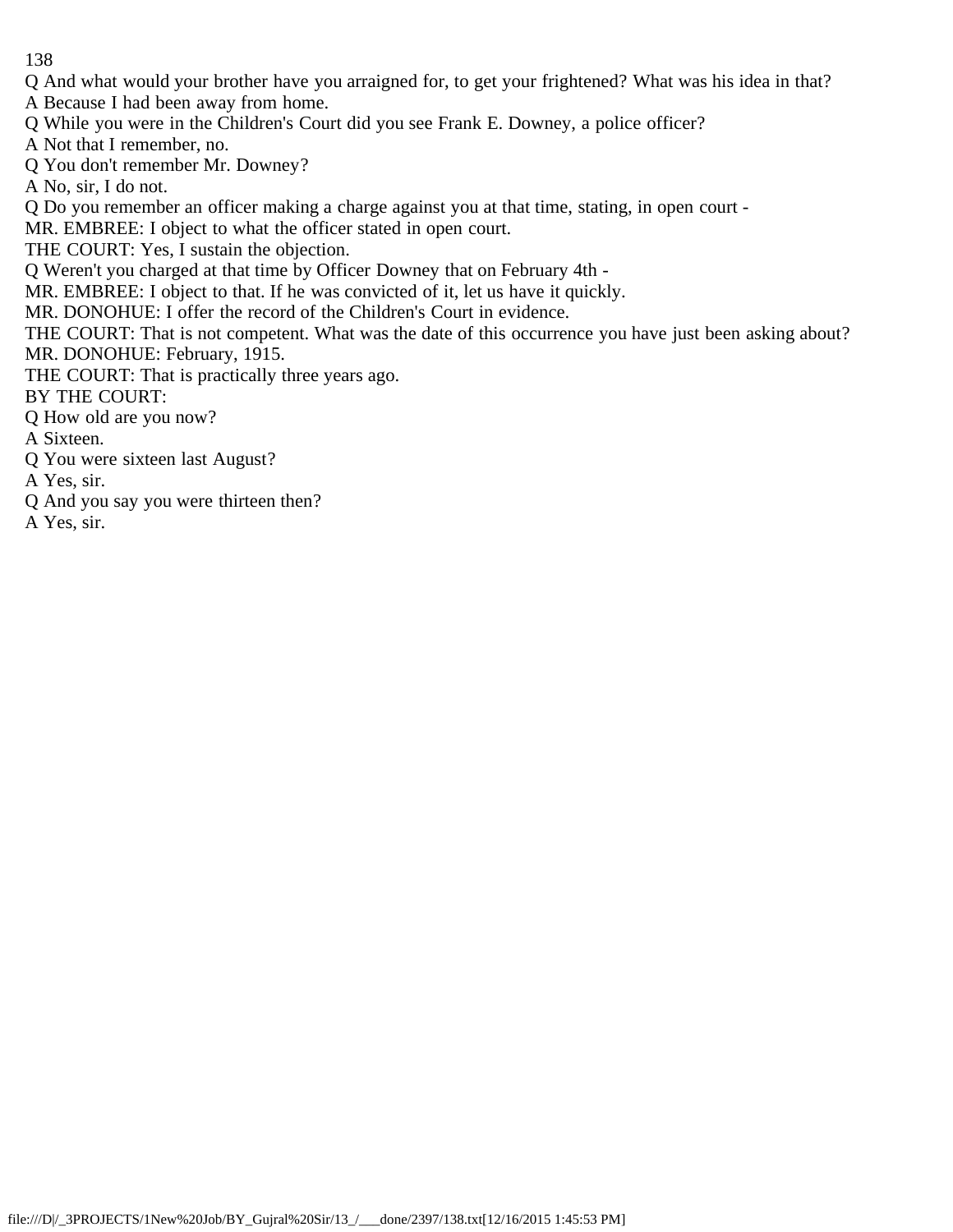- Q Did you give your age at that time?
- A No, my mother gave my age.
- Q Did she give it as thirteen?
- A I think she did, yes.
- BY MR. DONOHUE:
- Q During the last six months, Mr. Severance, isn't it a fact you have not been home very much? A No, sir, it is not.
- Q About how many nights a week in the last six months have you been away from home?
- A I haven't been away from home at all.
- Q Never?
- A No, sir, unless when I went to visit my grandfather.
- Q How about the night you slept in the York Hotel?
- A I didn't sleep in the York Hotel.
- Q How about the nights you slept in the Hilldonia Court?
- A I never slept in the Hildonia Court.
- Q Did you ever stay at the Hilldonia late at night?
- A Ye, But I left -
- Q How often did you stay late at night?
- A Two or three nights a week I went there to visit, and left there late.
- Q You left there after one o'clock, usually?
- A No; about one.
- Q About one?
- A A little after twelve.
- Q And that happened two or three nights a week?
- A I wouldn't say two or thee nights a week.
- Q What was this friend of your named?
- A Robert Seeman.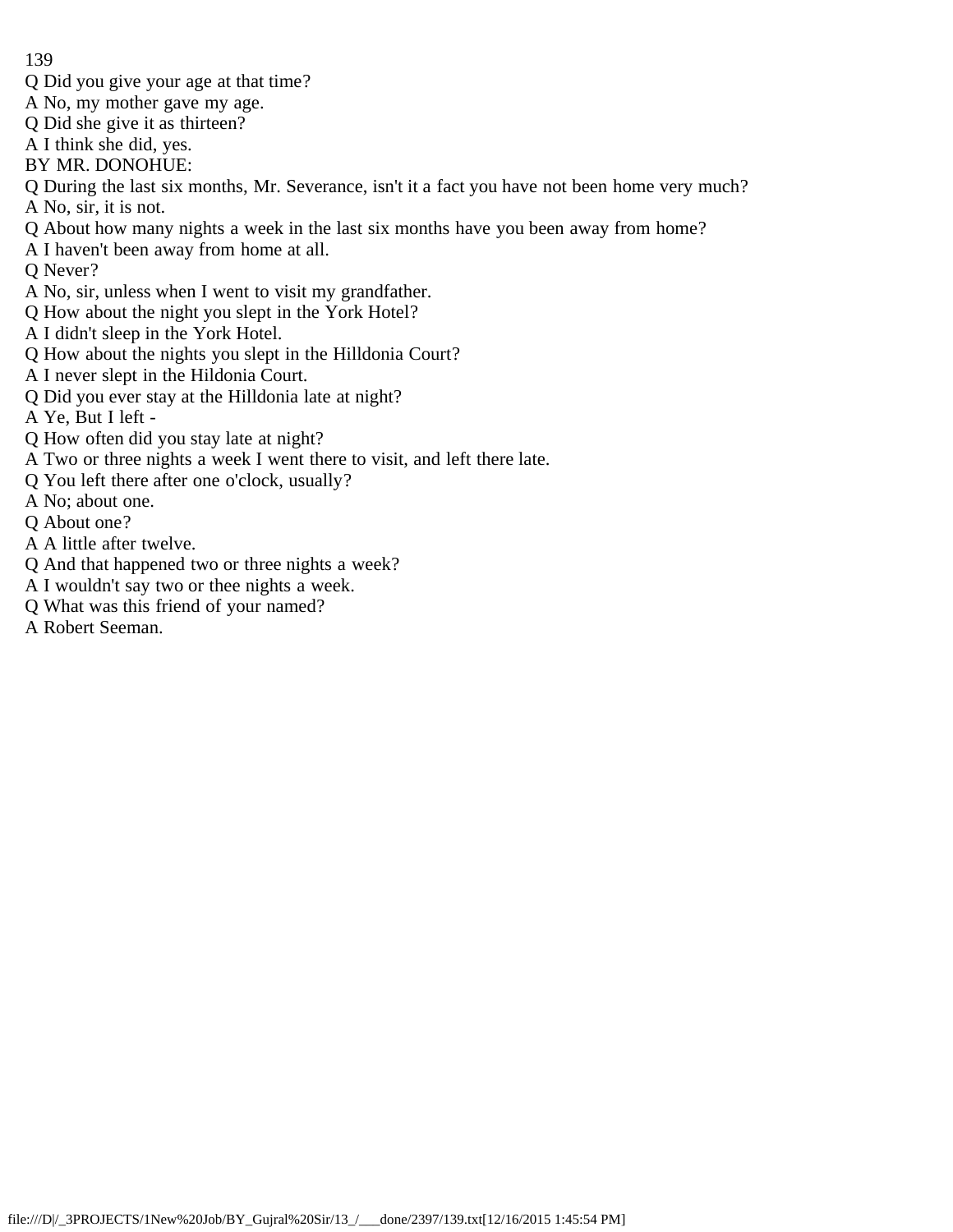- 140
- Q How old was he?
- A A young fellow, about twenty-one, I guess.
- Q Do you know what his business was?
- A No, sir; he was staying at my house for a while.
- Q Staying at your house?
- A Before he moved over to New York.
- Q And he had this apartment at Forty-eight Street and Broadway?
- A Forty-fifth Street.
- Q Four rooms and a bath?
- A No, two rooms.
- Q Two rooms?
- A Yes, sir.
- Q And during that time you were working for your brother, washing automobiles?
- A Yes, sir.
- Q Getting a dollar and a half a week at the most?
- A Yes.
- Q Did you know the outside man at the Hotel Continental?
- A No, sir, I did not.
- Q What made you hesitate about answering that question?
- A I can't recollect the Hotel Continental; I don't know where it is.
- Q Do you know anybody connected with the Hotel Continental?
- A No, sir.
- Q Don't you know the man who stands outside the door?
- A No, sir.
- Q Didn't you eve talk to him, about two or three o'clock in the morning, while you were going along Broadway?
- A No, I wasn't out that late in New York, two or three o'clock.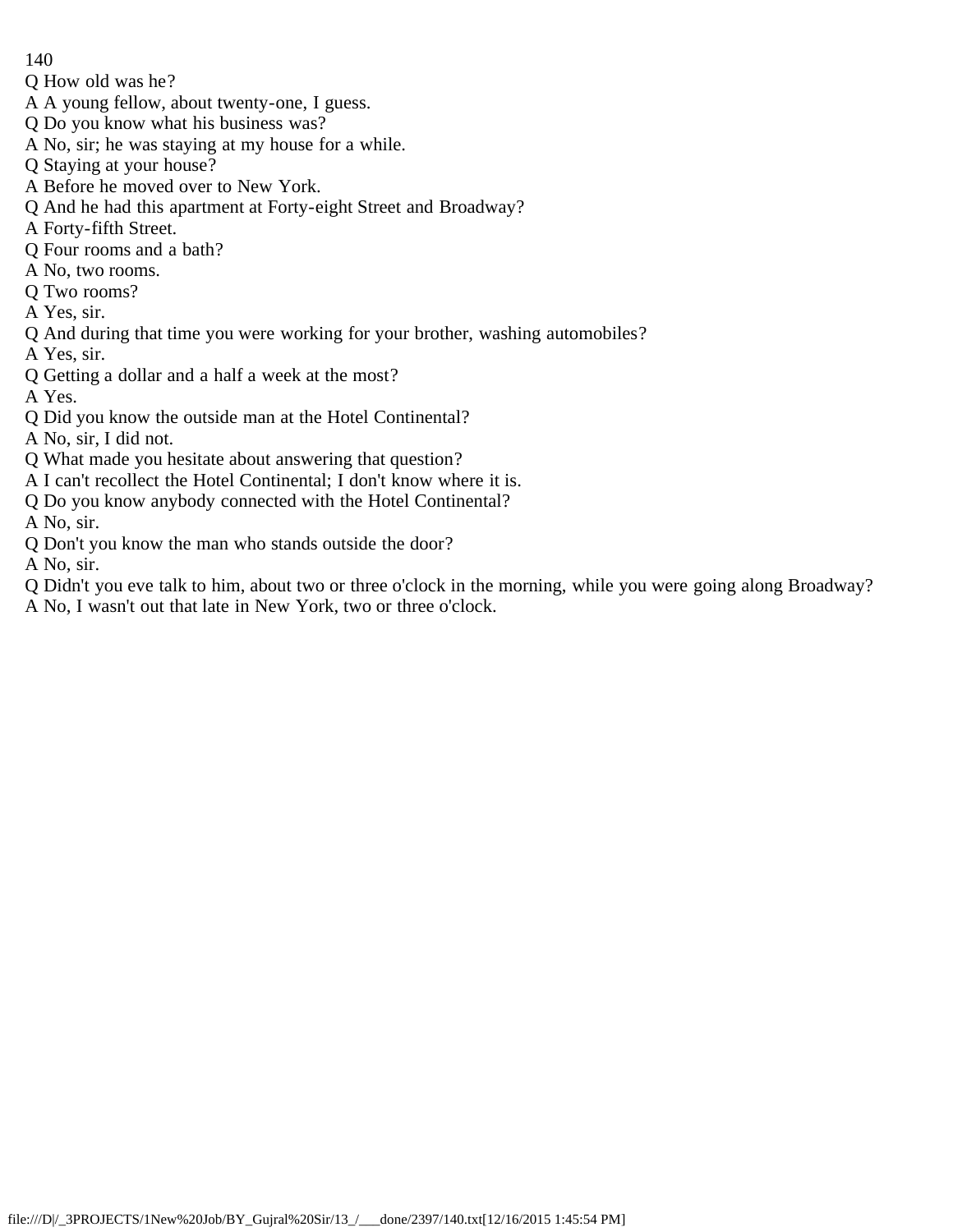- Q You were there until one?
- A Before one. As a rule, I struck home about one.
- Q Now, let us get down to this night in question. What time did you meet Carroll?

A When?

- Q This night we are investigating now, September 15th?
- A I met him at seven o'clock, or a quarter after seven; he was lat.
- Q Where did you meet him?
- A At the Atlantic Avenue subway station.
- Q The Atlantic Avenue subway station?
- A Yes, sir.
- Q And that was the first you had seen of him that day?
- A Yes, it is.
- Q Positive of that?
- A Yes, positively.
- Q And that was about what time?
- A A quarter past seven I met him.
- Q At the Atlantic Avenue subway station?

a Yes, sir.

- Q And did you have an appointment to meet him?
- A Yes, I had an appointment at seven o'clock.
- Q From there where did you go?
- A Took the subway into Grand Central and transferred over to Forty-second Street.
- Q From there where did you go?
- A Went over to Gray's drug store and met Helen.
- Q Is this the girl you refer to as Helen (indicating Miss Helen Handibode)?

A Yes, sir.

- Q And was that at Gray's drug store?
- A Yes, sir.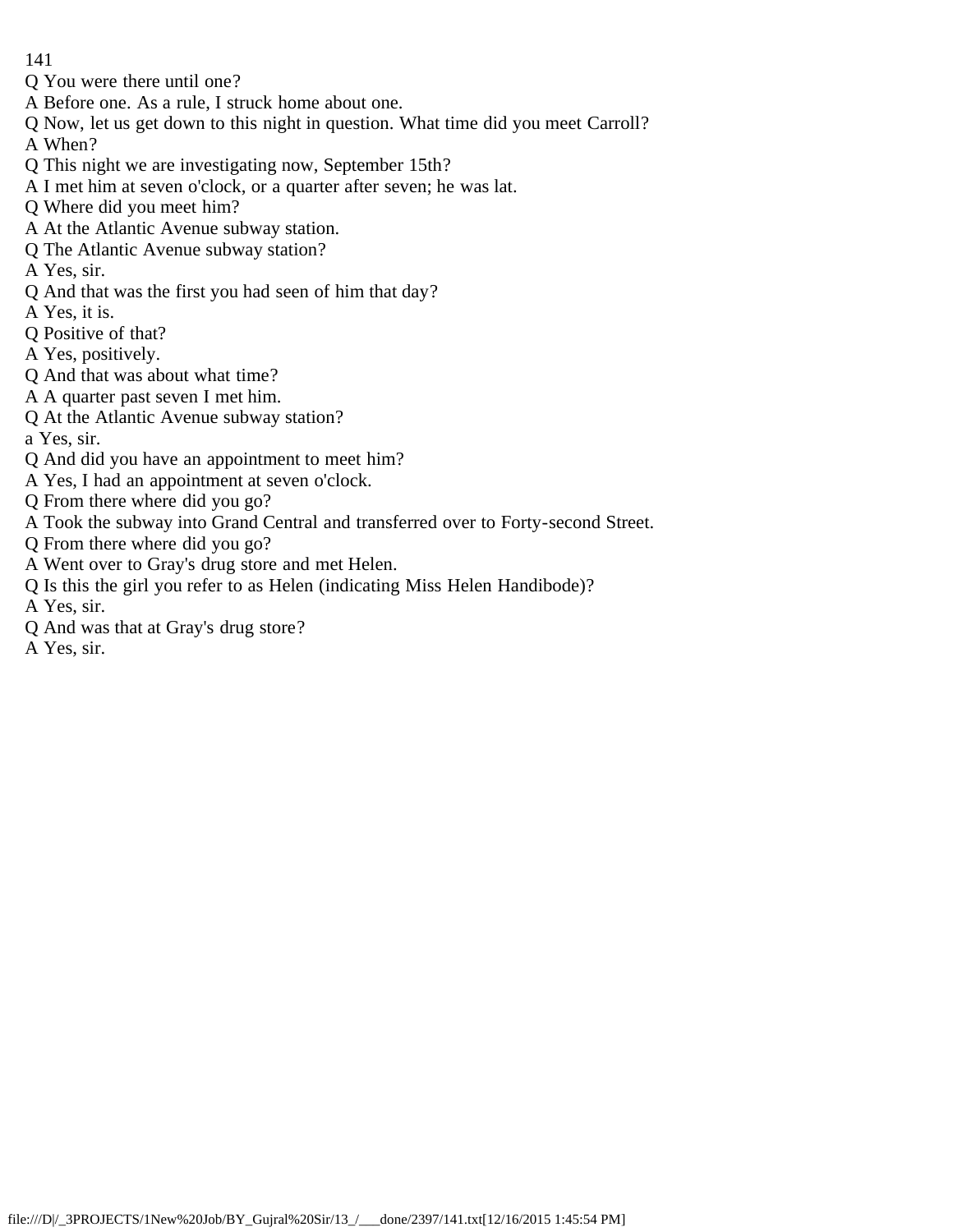- Q At Forty-third Street and Broadway?
- A Yes, sir.
- Q Sometime after 7:15?
- A No.
- Q You met her?
- A We met her at 8:15.
- Q And where did you go with her?
- A Went over to the Rialto Theatre.
- Q You saw the show there?
- A Yes, sir.
- Q What show was there?
- A I am sure it is Taylor Holmes in "Efficiency Edgar's Courtship".
- Q You recall that very well?
- A I am not sure whether it was that week or a week before that, or a week before that.
- Q You and Helen and Carroll went to see this show?
- A Yes.
- Q And stayed there until it was all over?
- A Until eleven o'clock.
- Q Then what did you do?
- A We walked over to Sixth Avenue and Forty-second Street and Helen took a car.
- Q And what happened after that?
- A Frank and I continued walking up Sixth Avenue until we crossed over on the other side of the street and looked at the billboard of the Hippodrome.
- Q Were you in Churchill's that afternoon?
- A No, sir, we were not.
- Q Weren't you in Churchill's with Helen and Frank that afternoon at about three o'clock?
- A No, sir, I was not.
- Q And the first you saw the Helen that day was about 8:15, in front of Gray's drug store?
- A Yes, sir.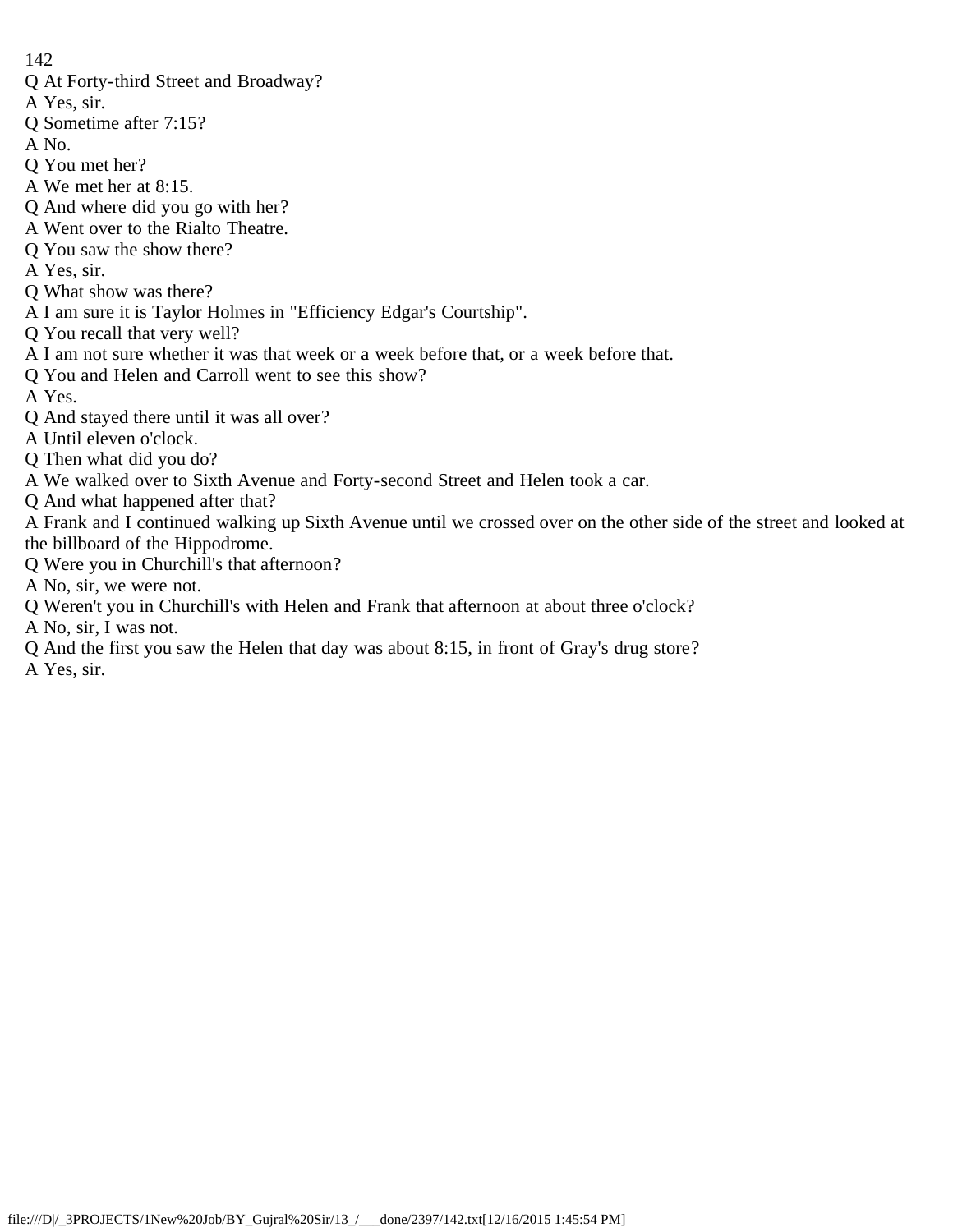- Q You are sure of that?
- A Positively.
- Q And the first you saw of Frank was 7:15?
- A 7:15, at the Atlantic Avenue subway station, yes, sir.
- Q Sure of that?
- A Yes, sir.
- Q No question about that?
- A No, sir.
- Q You were not with Frank and Helen in Churchill'?
- A Not that night.
- Q You were not over at the York Hotel that night with Frank, were you?
- A No, I was not; no, sir.
- Q You arrived at Forty-seventh Street and Sixth Avenue with Frank?
- A Yes, sir.
- Q What happened there?
- A That is where we met Mr. Richter.
- Q Mr. Richter came along in an intoxicated condition, with three men?
- A Yes, sir.
- Q And they were pretty big fellows, the three men?
- A No, sir, not very big.
- Q And they were dirty?
- A Yes, they were.
- Q At the last trial you said they were men whom you thought should not be in the company of Mr. Richter? A Yes, sir.
- Q Is that correct?
- A Yes, sir.
- Q They were what might be called tramps?
- A They were not really tramps; they were dressed, but they were not dressed like a gentlemen, at least.
- Q They were not dressed the same way Mr. Richter was?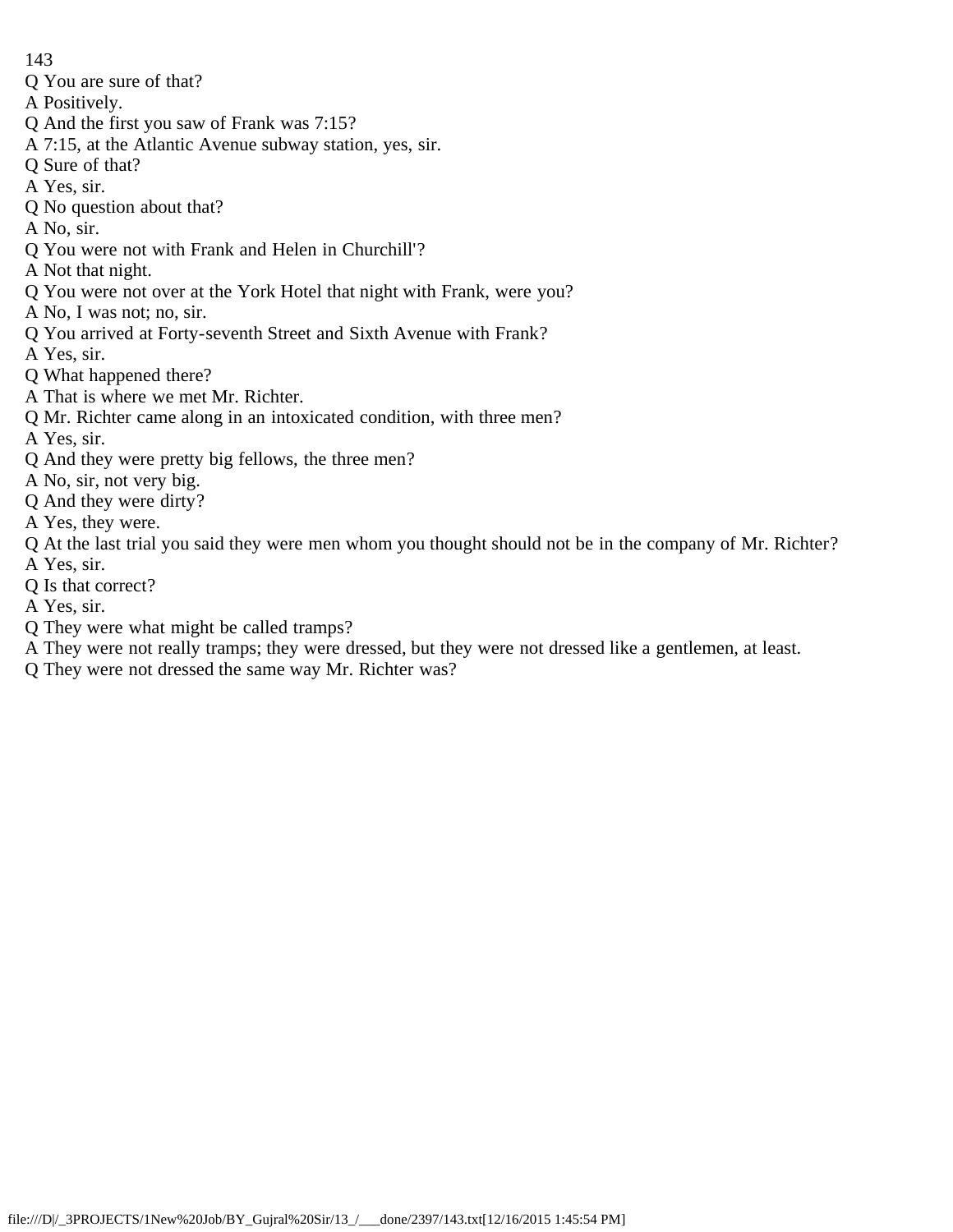A No, sir.

Q And as they came along were you going up on the same avenue they were going down?

A Yes, sir.

- Q And Richter jumped out of the crowd and grabbed you by the arm?
- A No, sir; I was going down the curb and he was coming up the curb, and he grabbed hold of my arm.
- Q And what did he say?

A He said, "Hello, there," he says, "Shimie McCoo;" then he said to me, "come on, have a drink, join the crowd;" and I said, "No, I don't drink;" so he says, "Come one, we will go in the saloon and have a drink." There is a saloon right opposite there. I aid, "No, sir, I don't drink; they wouldn't sell me no drink in the saloon."

Q And you wouldn't go in and have a drink, in the saloon?

A No, sir.

Q But, instead, you took him in a drug store?

A Yes.

Q And you are sixteen years old?

A Yes, sir.

- Q And you took this man to the drug store for what purpose?
- A To get something to sober him up.
- Q You were not interested in this man at that time, were you?

A No, sir.

- Q Why didn't you go on your way home?
- A His friends were gone, and he asked me to help him home.
- Q He was pretty far gone?
- A Yes, he was gone.
- Q Why didn't you call a policeman and go on your way home?
- A Because I didn't want to see the man arrested.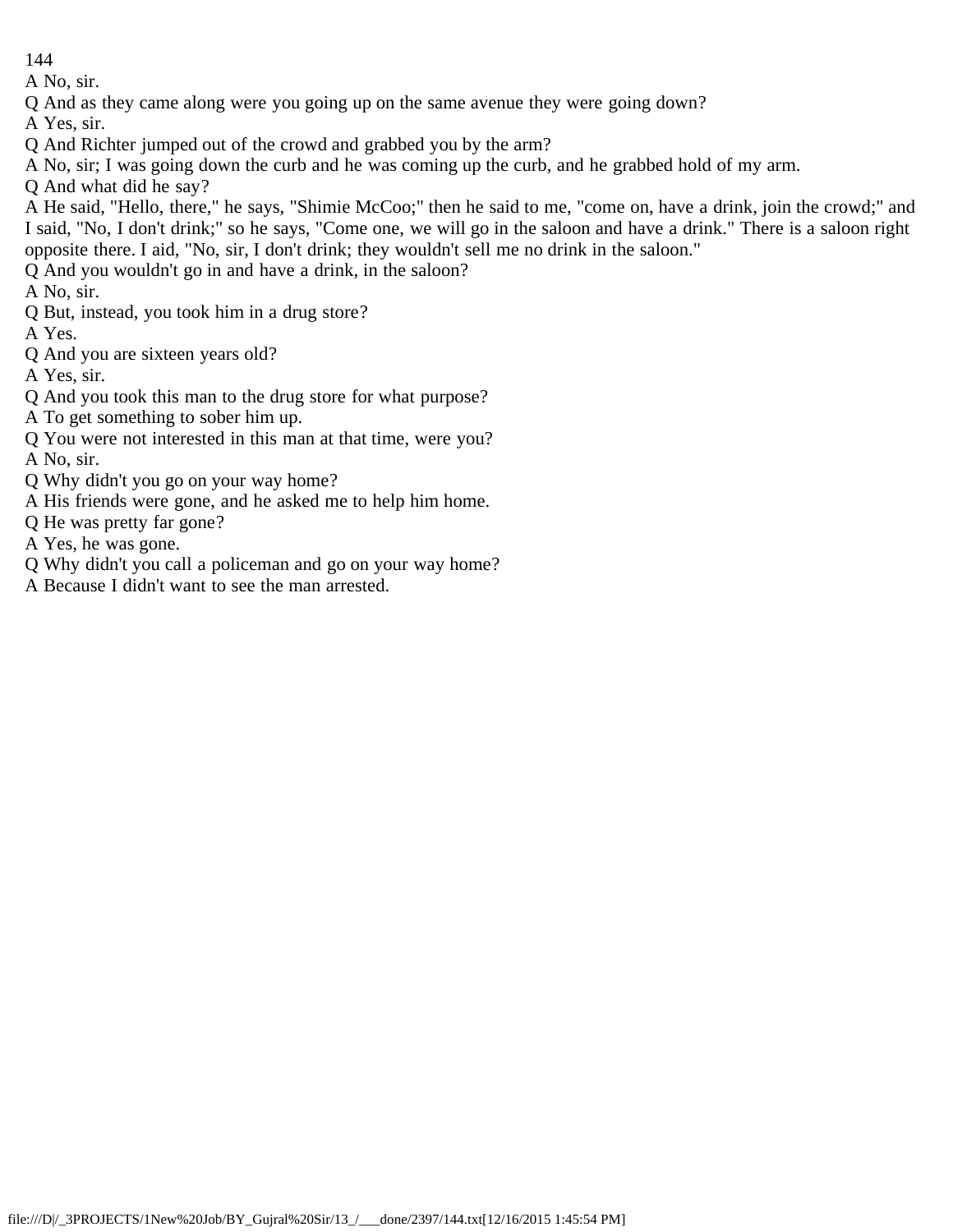- Q You were interested in him?
- A I was interested enough in him not to turn him over to a police officer.
- Q You had never seen him before?
- A No, sir.
- Q And you thought it was your duty to take him home?
- A Yes, sir.
- Q And you got in an elevated train and subsequently got off?
- A Yes, sir.
- Q And took a taxicab or automobile?
- A A limousine.
- Q You and Carroll?
- A Yes, sir.
- Q And it was in the machine that Richter tried to assault you, you say?
- A Yes, sir.
- Q Tell us what he did?
- A Mr. Richter was in the middle, Frank Carroll was on the righthand side, and I was on the left. He laid his head in my lap, and I was looking at Frank, and Frank looked at me and laughed, so Mr. Richter took his two fingers or three fingers and opened my trousers and tried to get down on me.
- Q Did he actually open your trousers?
- A Yes, he actually opened my trousers.
- Q Did you make any outcry at that time?
- A I did not.
- Q Did you say anything to anybody about it at all?
- A No.
- Q Did he get your private parts out?
- A Yes, sir.
- Q And did he get his head down near them?
- A Yes, sir.
- Q And then you arrived at his house?
- A Yes, sir.
- Q And you went upstairs in the apartment?
- A Yes, sir.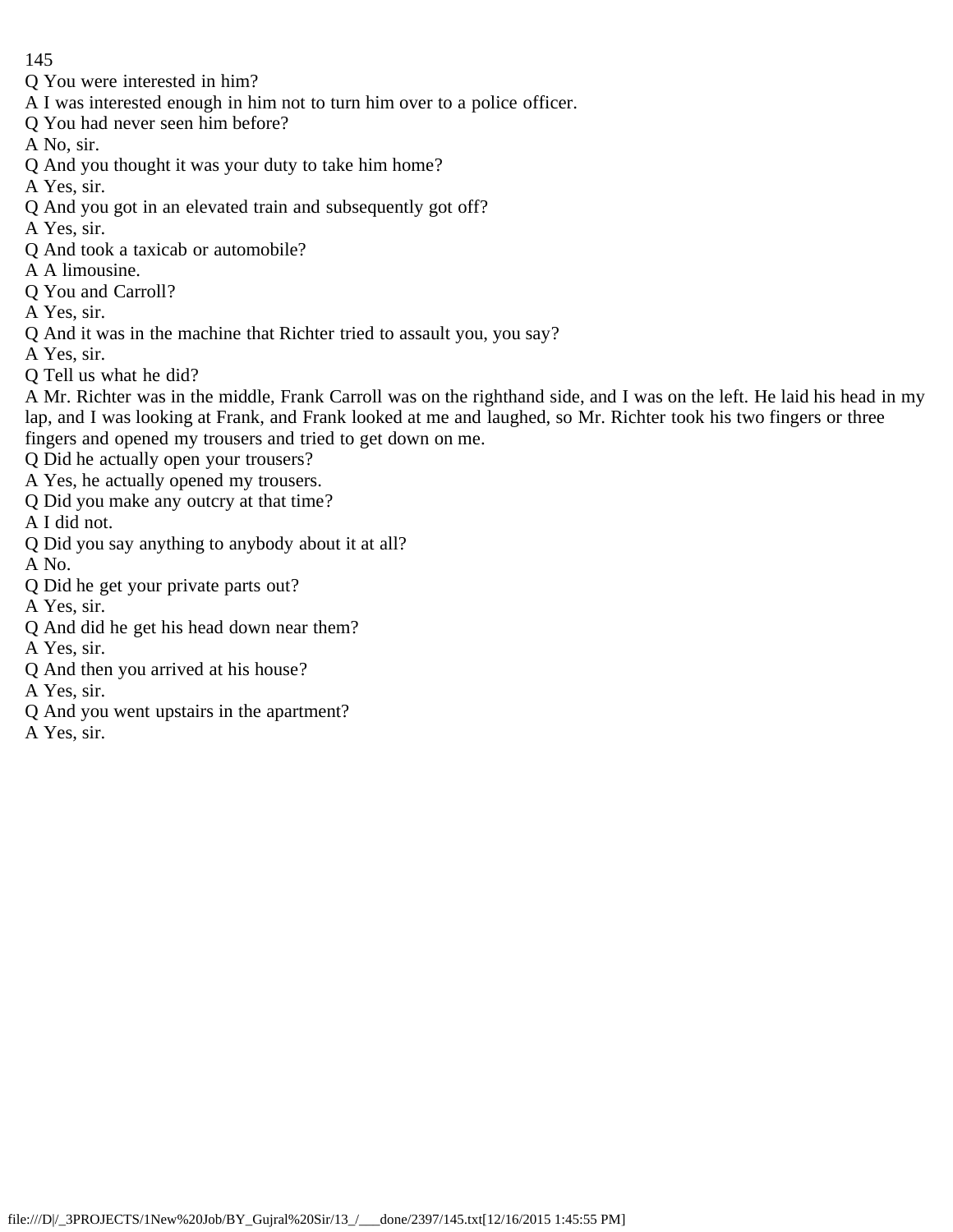BY THE COURT:

Q What did you go in his apartment for after he had done a thing like that?

A After I had paid the bill I said, "Where is my money, Mr. Richter?" He said, "Come upstairs and I will get the money," and I went upstairs.

BY MR. DONOHUE:

Q Despite the fact that this man attempted to assault you or go down on you, as you say, you walked into a hallway with him and went upstairs?

- A Yes, sir.
- Q Into his own apartment?
- A Yes, sir.
- Q Didn't you at that time know what would happen to you if you went into the apartment?
- A No, sir. I told him not to bother me any more. He didn't seem to bother me any more, and he stayed on Carroll's side.
- Q Did he attempt to open Carroll's trousers?
- A Yes, sir, he did.
- Q That was after he attempted to open yours?
- A After I pushed him over to Carroll, and he laid in Carroll's lap.
- Q And how both went up in the apartment with him?

A Yes, sir, we did.

Q And it was while he was in the apartment that he tore off these trousers?

A Yes, sir.

- Q Did you have those trousers on that night (exhibiting trousers to witness)?
- A Yes, sir, I had the suit. I had the coat I had been working in them, upstairs.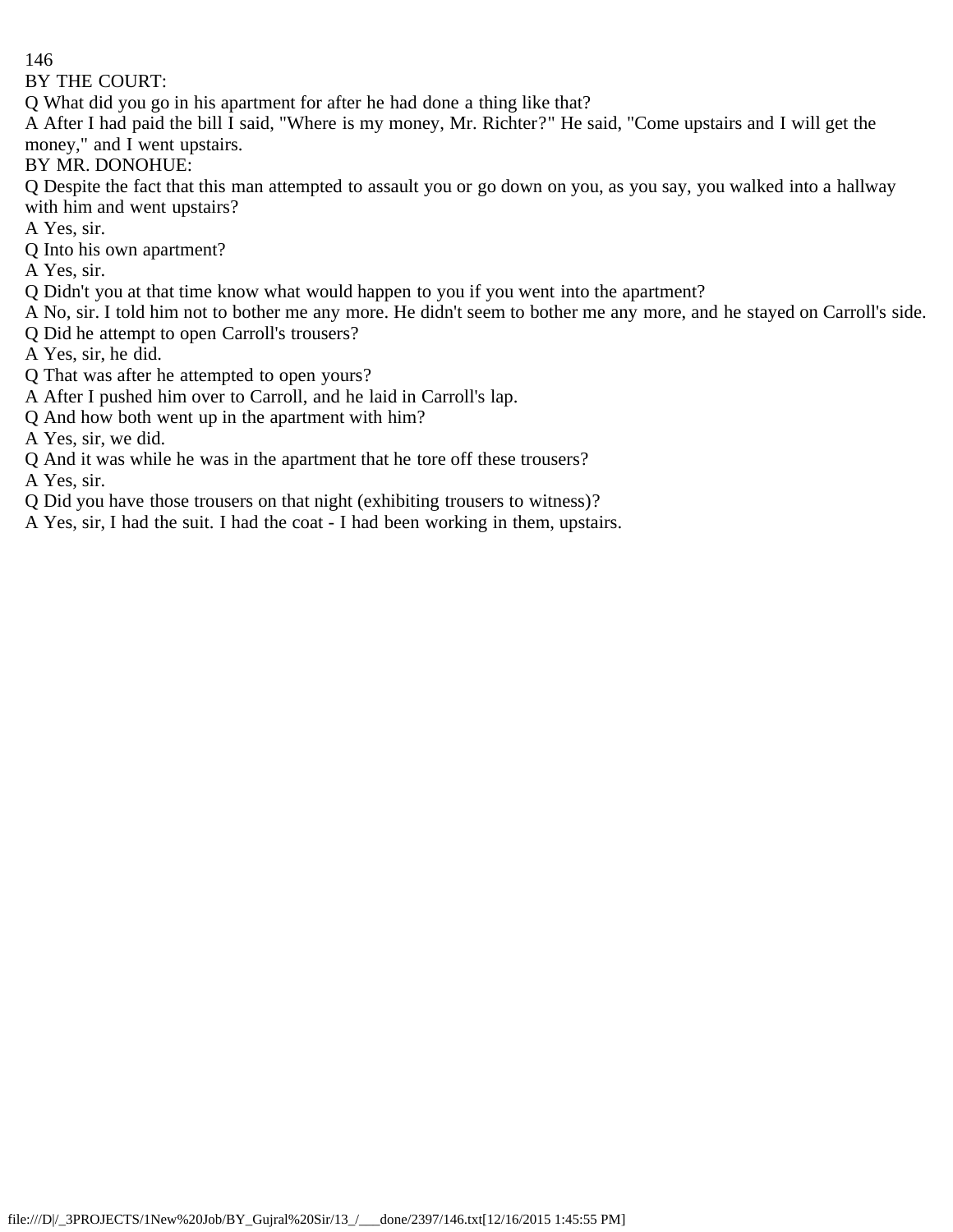- Q Do you mean to say you were walking up and down Broadway with a suit on like that?
- A That suit was new when Mr. Richter tore it.
- Q The suit was new when Mr. Richter tore it?
- A Yes; I had been wearing it upstairs, mopping and helping upstairs in the City Prison.
- Q Who did this sewing around the crotch?
- A My mother.
- Q Was that after, or before?

A After.

- q You said some of the buttons are still off these trousers?
- A The buttonhole is still torn. My mother sewed it.
- Q Mother didn't sew the buttonholes, did she?
- A She sewed the buttonhole, but it ripped again.
- Q Who ripped it again?
- A It opened again, by being worn so much.
- Q Didn't you tell us at the last trial Mr. Richter tore those trousers just the way they are now? A Yes, sir.
- Q Why didn't your mother sew them, then?
- A My mother did sew them.
- Q How are they ripped in the same place?
- A By all the work I have done upstairs with them.
- Q And those trousers now are in the same condition they were the night you had them on?
- A No, sir, they are not so much torn as they were when Mr. Richter ripped my trousers.
- Q Just where did Mr. Richter rip them?
- A When he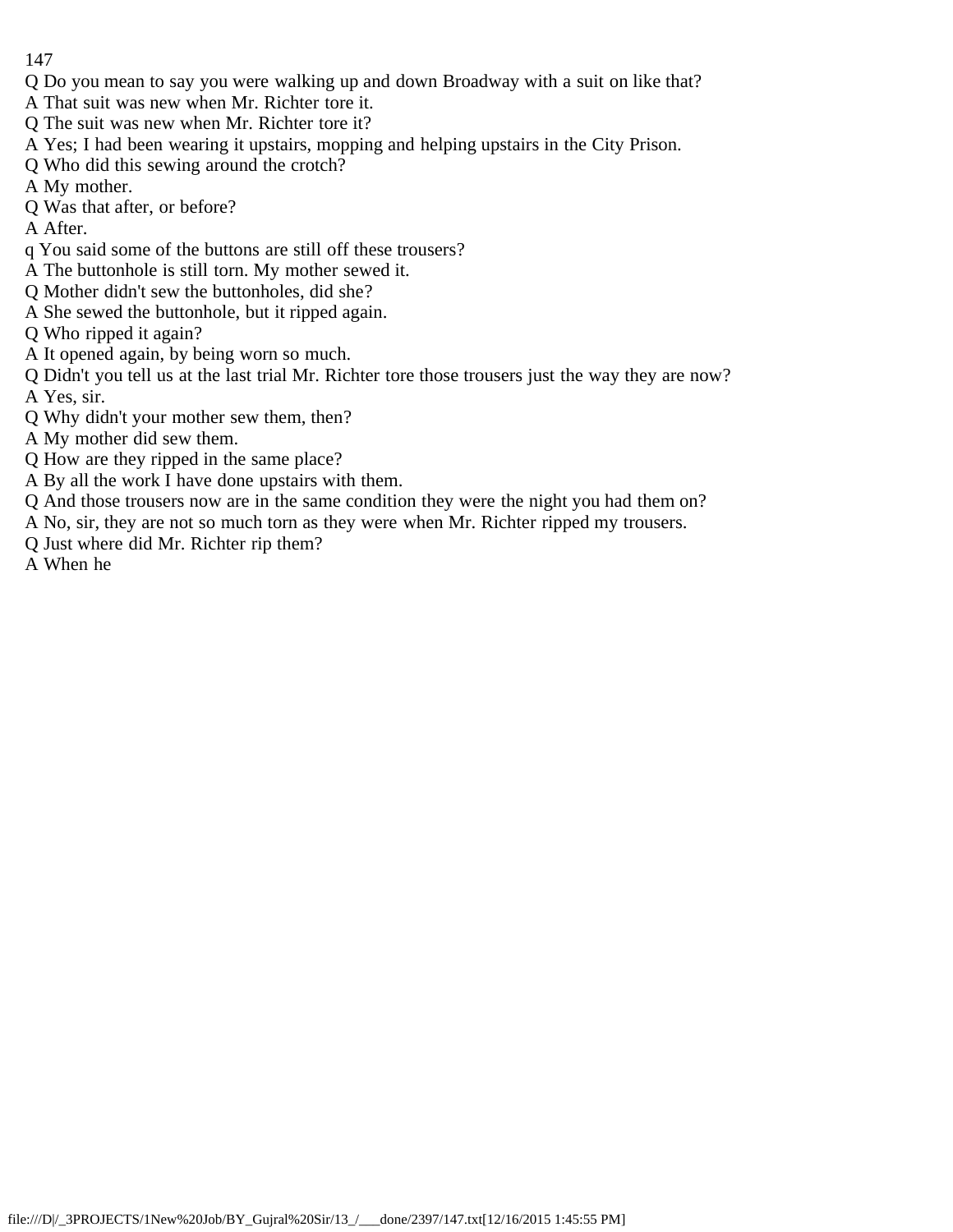pulled them off he had hold of them here, and this tore that way (indicating); there is one of the tears where it was sewed before, and he ripped here (indicating).

Q How about this here, where the patch is (indicating)?

A No, sir, he didn't do that, not where the patch is.

Q Do you remember at the last trial, Mr. Severance, when I asked you to point out exactly the spot that you claim Mr. Richtertore, and do you remember your referring to the part where the hole is now? "Yes," or "no", please; do you remember that?

A Yes, I think I do.

Q And you didn't say anything about your mother sewing your trousers at that time, did you?

A No, sir.

Q If she sewed this part where the patch is (indicating), why didn't she sew where the patch is there (indicating)?

A She did sew it up there.

Q And it has ripped out since?

A Yes, sir, by the wear I had upstairs with it.

Q How long had you been working for your brother?

A Oh, about six months.

Q And how many cabs did he gave charge of?

A He had charge of quite a few, but I only took cars of two or three a day.

Q You took care of washing them?

A Yes, just putting the hose on the cabs.

Q Of putting the hose on two automobiles?

A Two a day,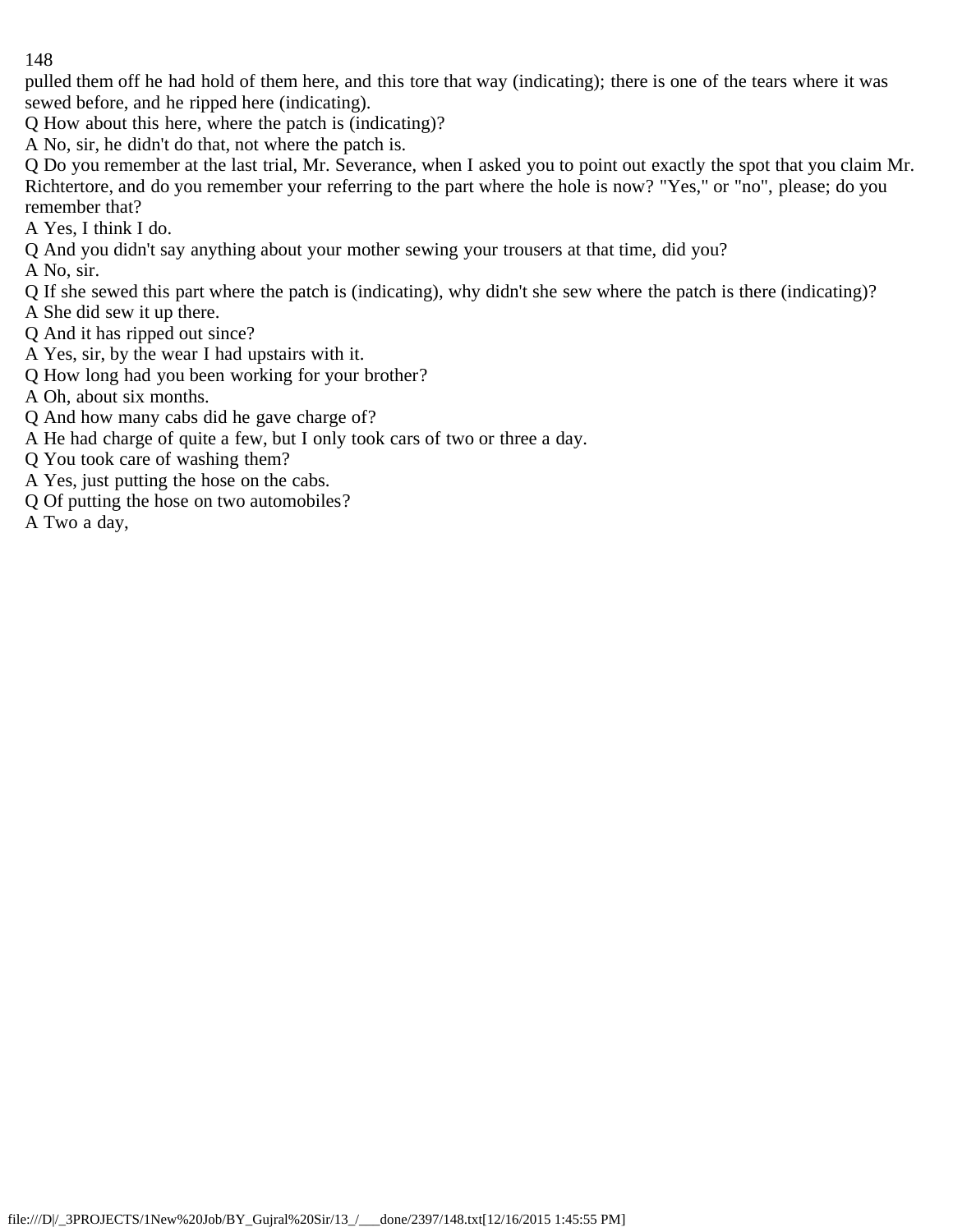yes, sir.

Q And that was all you did?

A Yes, sir.

Q And you got a dollar and a half a week for doing that?

A Yes, sir.

Q How long would that take you in a day?

A It used to take fifteen or twenty minutes or half hour, to get the dirt off, the mud.

Q What would you do the rest of the day?

A I used to take care of two or three cars a day, and I used to hand around, and if any of the chauffeurs asked me to clean the inside of the cars they would give me a quarter for it.

Q Didn't you testify at the last trial the only thing you did was take care of two or three cars your brother had at that garage?

A Yes, sir.

Q And all you had to do with those cars was to put a house on them?

A Yes, sir.

Q And after you did that you were through for the day?

A Yes, sir.

Q And that is all the work you did?

A Yes, sir.

Q Do you know a man who has a candy store in your neighborhood where you now live?

A There is two or three candy stores there.

Q Did you how any rings to a man who owns a candy store over in Brooklyn?

A No, sir; I had no rings to show.

Q You never showed any rings to any of those people at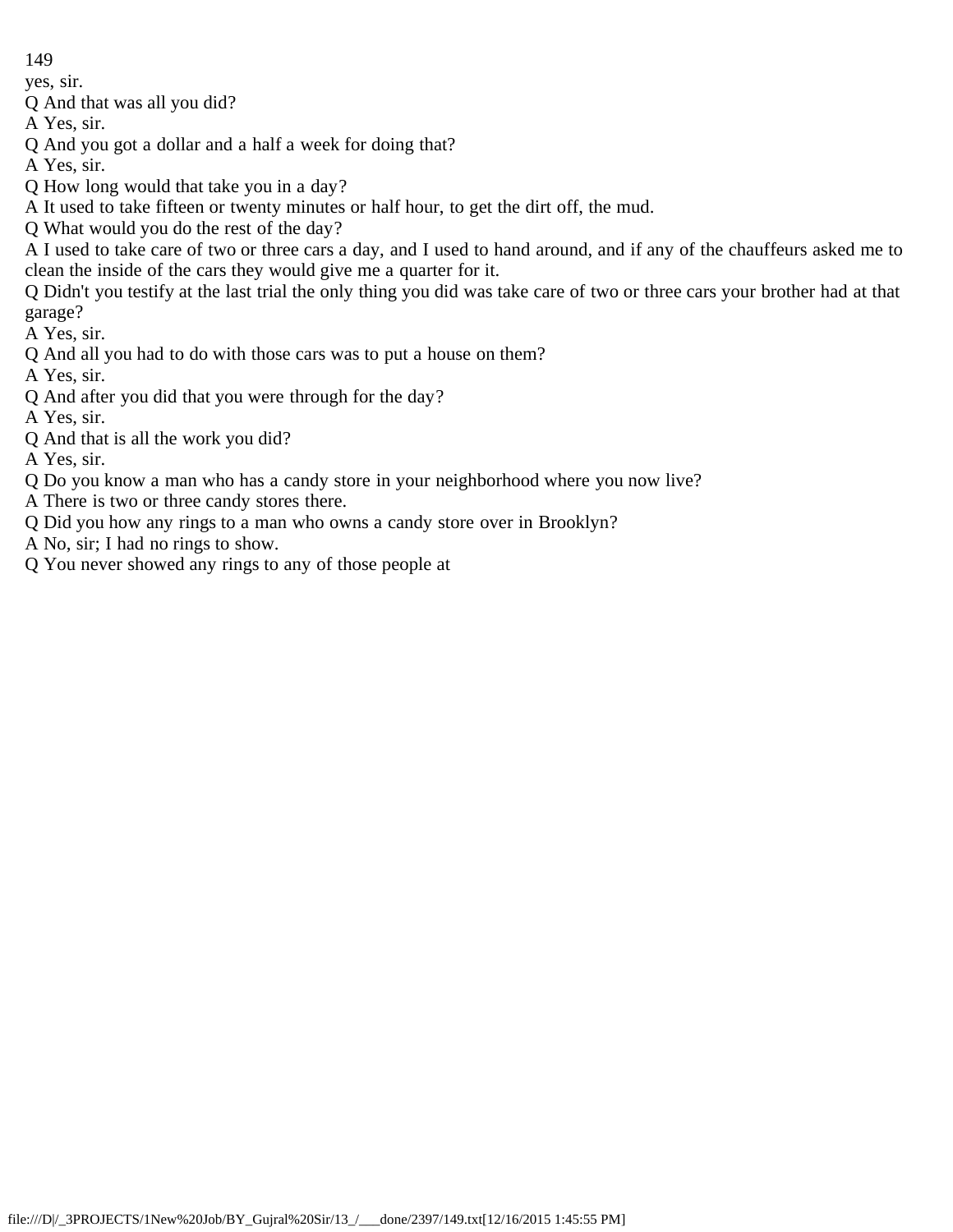all over there?

A No, sir, I did not.

Q You went to Public School No. 25, in Brooklyn, didn't you?

A Yes, sir.

- Q And the principal's name there was Irving A. Haven, wasn't it?
- A Yes, sir.
- Q Do you remember how you happened to leave that school?
- A I left to get a position.
- Q Where were you going to go to work?
- A In Gleason, Peters & Company.
- Q Is that the only reason you left?
- A Yes, sir.
- Q Weren't you discharged from school?
- A No, sir, I was not.

Q And didn't you tell the principal at tat time you were going to run away from home and go to Richmond, Virginia? A No, sir, I did not.

Q Do you remember that?

A No, sir.

Q I am going to ask you one final question now. Didn't you plead guinty to entering premises 594 St. Marks Avenue on February 4th, 1915, in the County of Kings, and taking certain clothing and jewelry of the value of twenty-five dollars from those premises, in the Children's Court, on February 16, 1915, and weren't you sentenced February 25, 1915, and paroled in the custody of your mother?

- A No, I don't remember that, no, sir.
- Q Carroll visited you in the Tombs, didn't he?

A Yes,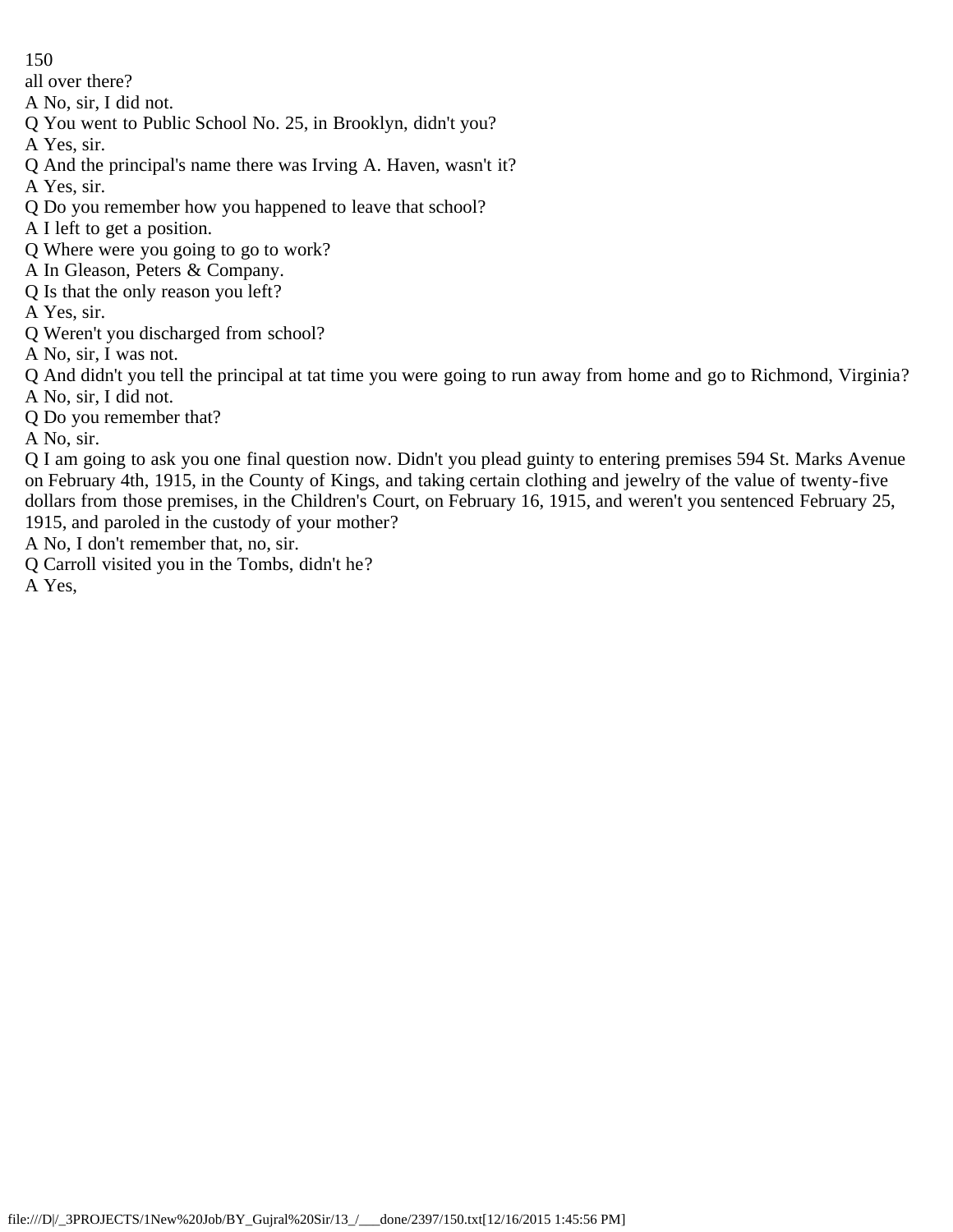he did.

- Q And you and Carroll before the last trial were very friendly?
- A Before this trial here?
- Q Before the last trial, before the larceny trial, you were very friendly, were you not?
- A Yes, I should say we were friendly, yes, sir.

Q And you had talked over with him what he was going to testify to when he went to the Tombs to see you, didn't you?

A I did not.

- Q Did you have any idea what he was going to say when he took the stand in your case?
- A I did not.
- Q About how many times had he been to the Tombs to see you before he took the stand? A Once.
- Q And you didn't ask him to testify to anything in particular at all?

A No, sir.

- Q And you had no idea as you sat there and he took the stand what he was going to say?
- A No, I did not.
- Q Did you give his name to your lawyer?
- A Yes, sir, my lawyer knew his name.
- Q Did you give it to him?
- A Yes, sir. He asked me did I know Carroll well. I said I knew him about two months.
- Q And you are positive that you and Carroll and this girl went to the Rialto Theatre that night?

A Yes, I am.

- Q Oh, by the way, what name did you give to Mr. Richter that night?
- A Mr. Richter didn't get no name from me at all.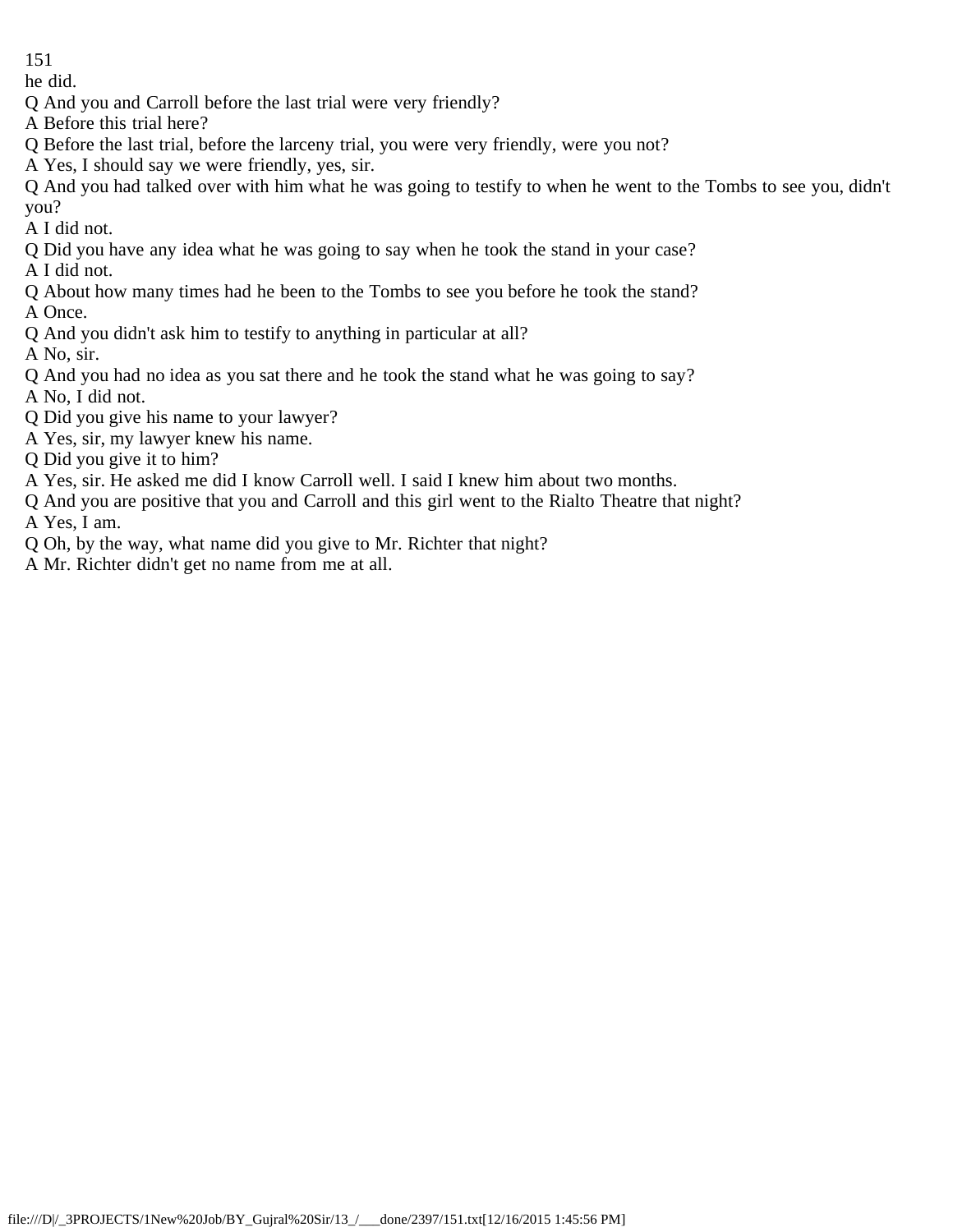- Q Didn't you tell him your name was Bobby Carroll?
- A No, sir, I did not.
- Q Sure of that?
- A Positive.
- Q You didn't give him any name at all?
- A No, sir, he didn't ask me for any.
- Q As I understand you, you say now, Mr. Severance, that Richter pulled the trouser off you while you had your shoes on?
- A Yes, sir.
- Q And he pulled them right off?
- A Yes, he did.
- Q And you made no outcry, or never reported this matter to anybody at all?
- A No, sir, I did not.
- MR. DONOHUE: That is all.
- REDIRECT EXAMINATION BY MR. EMBREE:
- Q Was there some time when you were in the custody of the Children's Society?
- A Yes.
- Q How long were you in their custody?
- A I don't remember.
- Q Give the jury some idea of how long you were there?
- A I know it was a few weeks.
- Q A few weeks?
- A Yes, sir.
- Q And then were you on probation under some officer in that society?
- A My mother asked me to be put on probation.
- Q Then you were?
- A Yes, sir.
- Q And what was his name?
- A I don't remember his name.
- Q Did he come to the house occasionally after that?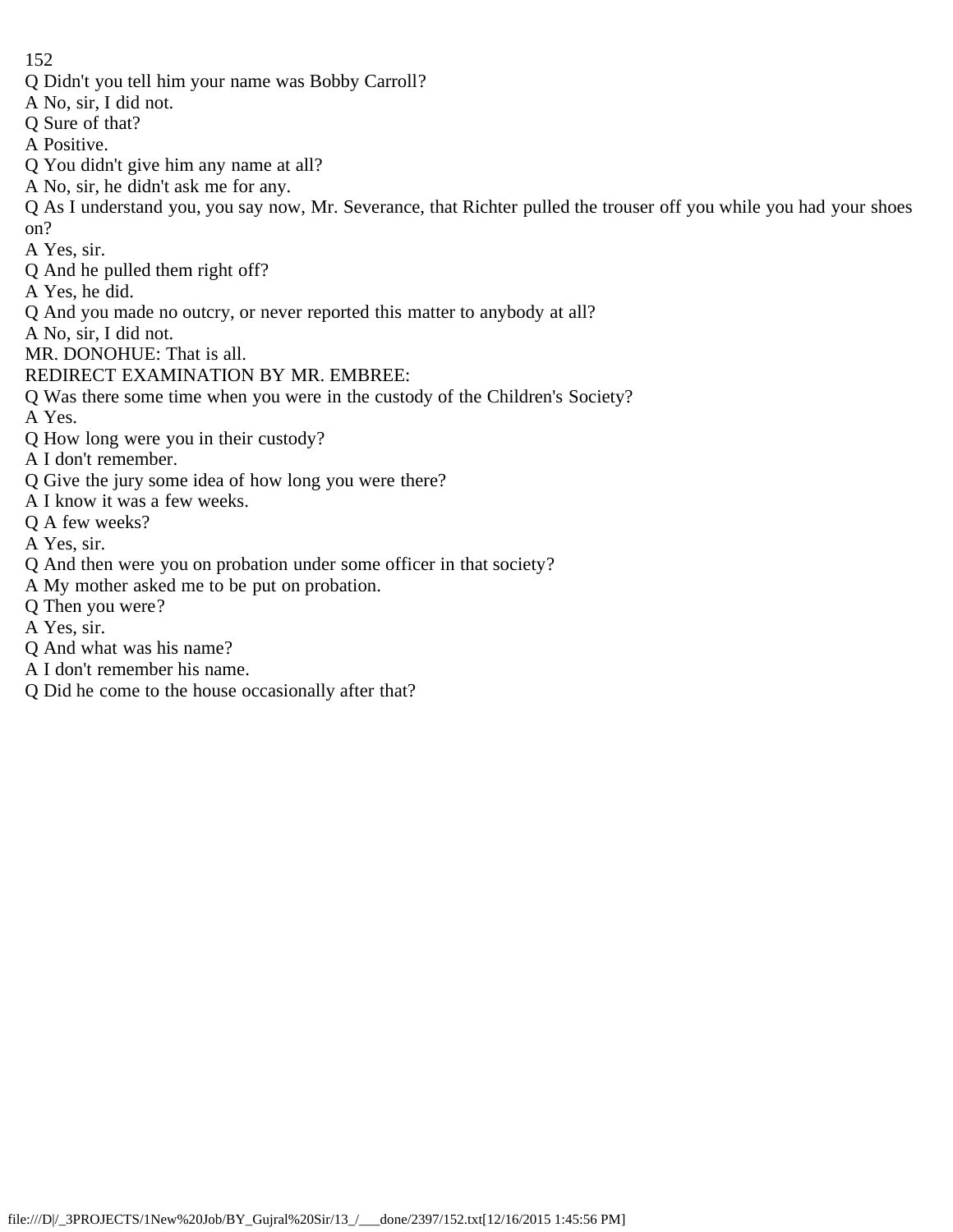A No, sir; I used to go down there.

Q How long did you do that?

A I think a few months.

Q And your recollection is you were thirteen years old then?

A Yes, sir.

Q Did you have a lawyer there in the court?

MR. DONOHUE: Oh, I object to that, if your Honor pleases.

THE COURT: I will allow it.

Q Did you have a lawyer in the court, in the Children's Court?

A I don't remember. I know there was some man there, a friend of my mother's.

Q You don't know whether he was a lawyer, or not?

A No.

Q Tell these gentlemen, as nearly as you can, whether or not you did plead guilty of something, and, if so, what you pled guilty of?

A I remember when I was there my mother asked me where I was, and I told her I couldn't find my way home, and she said, "You have been staying out after nine o'clock; I am going to ask the Judge to put you on parole;" and I was put on parole, and I used to be in by seven o'clock, and my parole was taken away from me. That is all I remember.

Q Is that the only time that you were in court?

A Yes, that is the only time.

MR. EMBREE: Your Honor, Mr. Donohue has some papers here which I am not disposed to question at all.

THE COURT: Well, it is not admissible if you object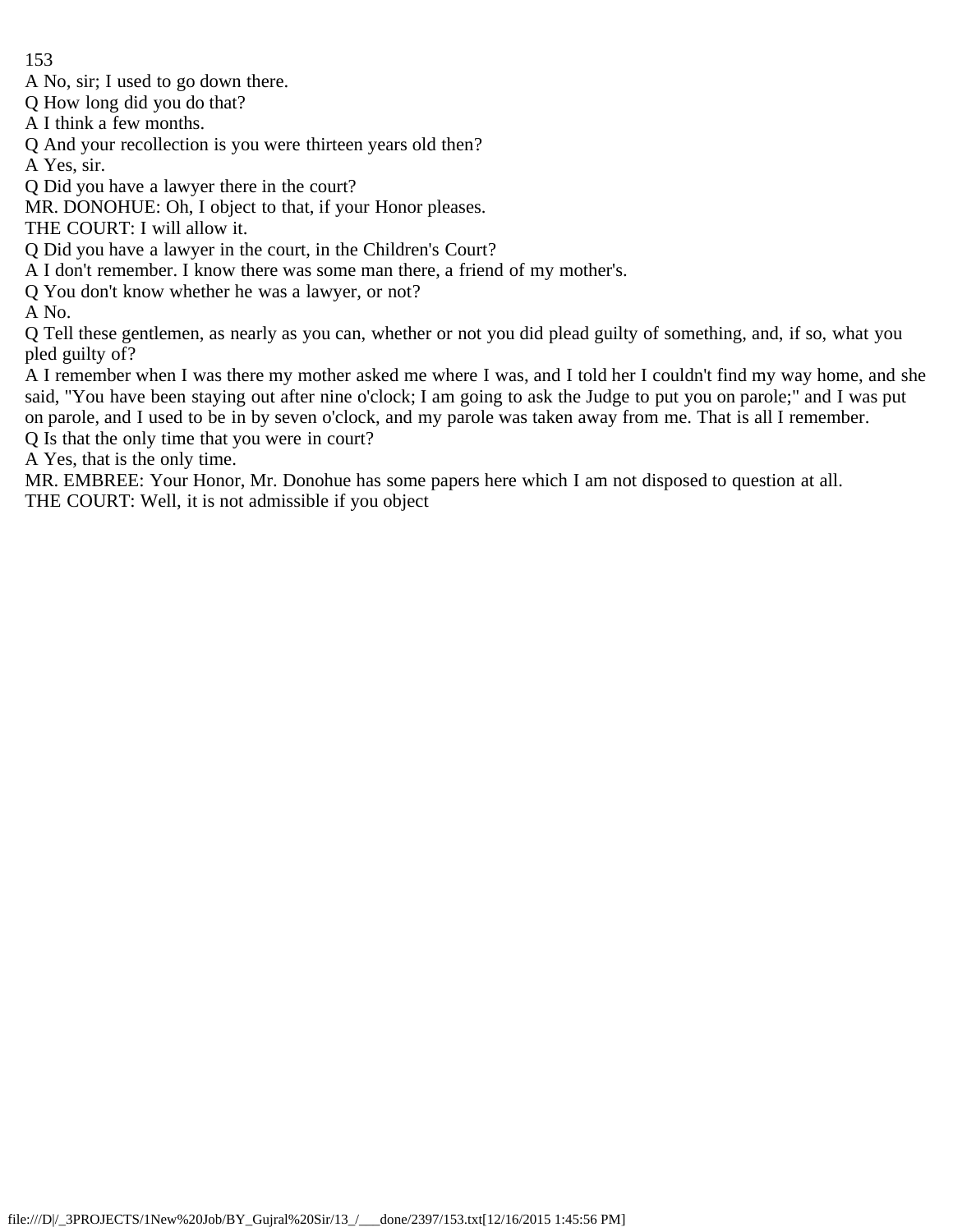to it.

MR. EMBREE: I think that is all.

THE DEFENDANT RESTS

REBUTTAL TESTIMONY

HELEN HANDIBODE, called as a witness, on behalf of the People, in rebuttal, being first duly sworn, testified as follows:

DIRECT EXAMINATION BY MR. DONOHUE:

Q Where do you live?

A 531 West One Hundred and Sixtieth Street.

Q Miss Handibode, what is your business or occupation?

A Stenographer.

Q Ad who are you employed by?

A Baker, Caruthers & Pell.

Q And is that the same firm that employed Frank Carroll?

A Yes.

Q And do you know Frank Carroll?

A Yes.

Q How long have you known him?

A Almost two years.

Q And do you know Mr. Walter B. Severance?

A Slightly, yes.

Q Did you meet him?

A Yes.

Q Do you recall meeting him in the afternoon of September 15th, 1917, with Frank Carroll?

A No, I don't remember the date, but I did meet him with Frank.

Q Did you ever go to the Rialto Theatre with Mr. Severance?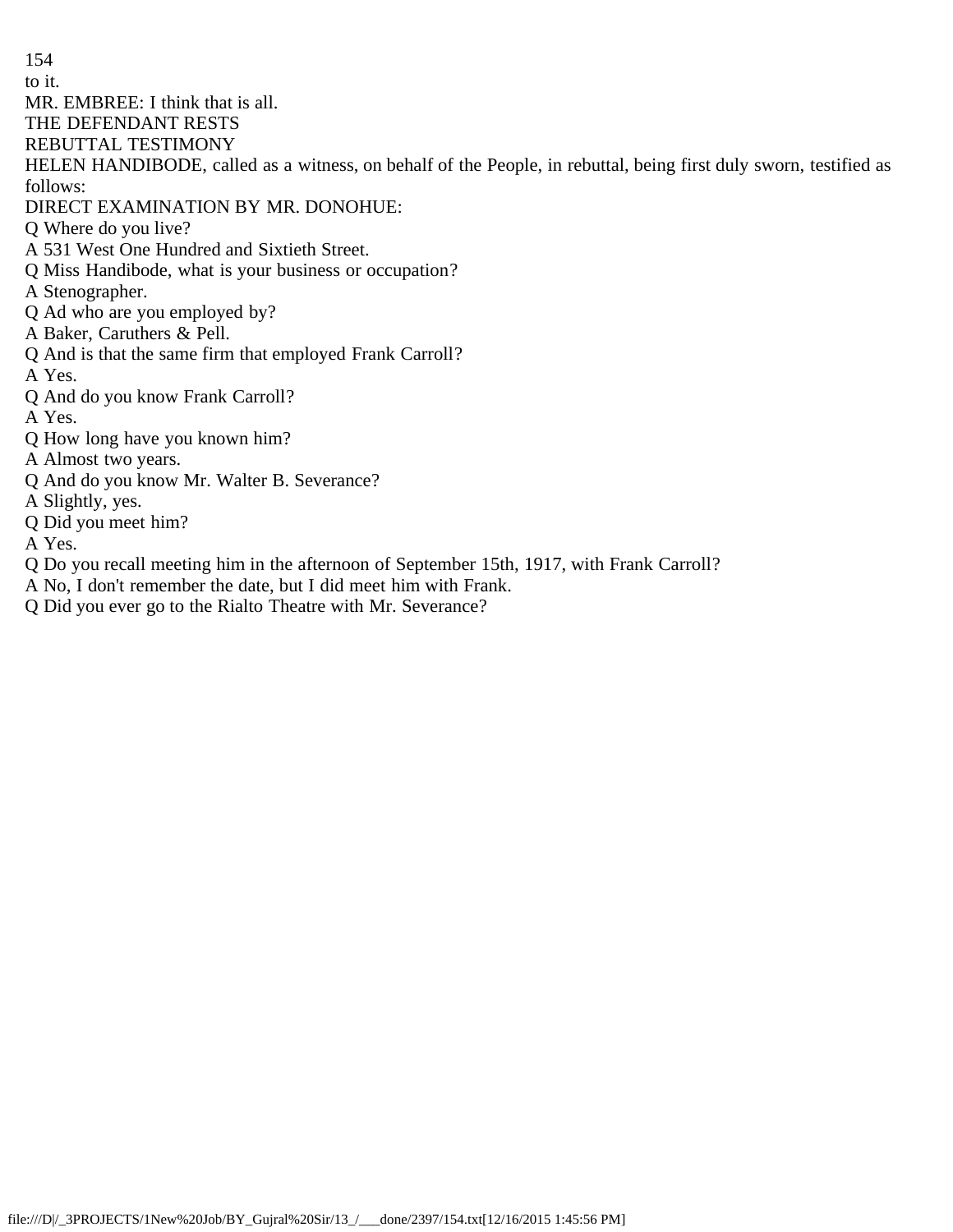A No.

- Q Did you ever meet him in front of Gray's drug store?
- A No; I don't remember meeting him.
- Q Do you remember the first time you had heard about this case?
- A Well, no, I don't remember; I don't remember.
- Q Did Walter Severance ever walk from the Times Square subway station over to Forty-second Street and Sixth
- Avenue with you and Carroll and put you on a Sixth Avenue car?
- A No, he never did.
- Q How many times did you meet Severance with Carroll, or alone?
- A Well, I think about twice.
- Q Will you tell us when the first time was, about?
- A Well, one Saturday afternoon I met him. I went with Frank from the office.
- Q Now, Miss Handibode, will you tell us about when that was, according to your best recollection?
- A The time?
- Q Yes.
- A I should judge from -- maybe from two to three.
- Q No, I mean what day of the month?
- A It may have been in September; it was in the fall; I think around September.
- Q And where did you go with Frank that day?

A Frank and I went to lunch, and then we met - I went to a hotel with Frank, and he went upstairs and met Walter. I stayed down in the lobby. I think that was the first time.

Q Go ahead?

A And he came down and introduced me to Walter, in the lobby of the hotel.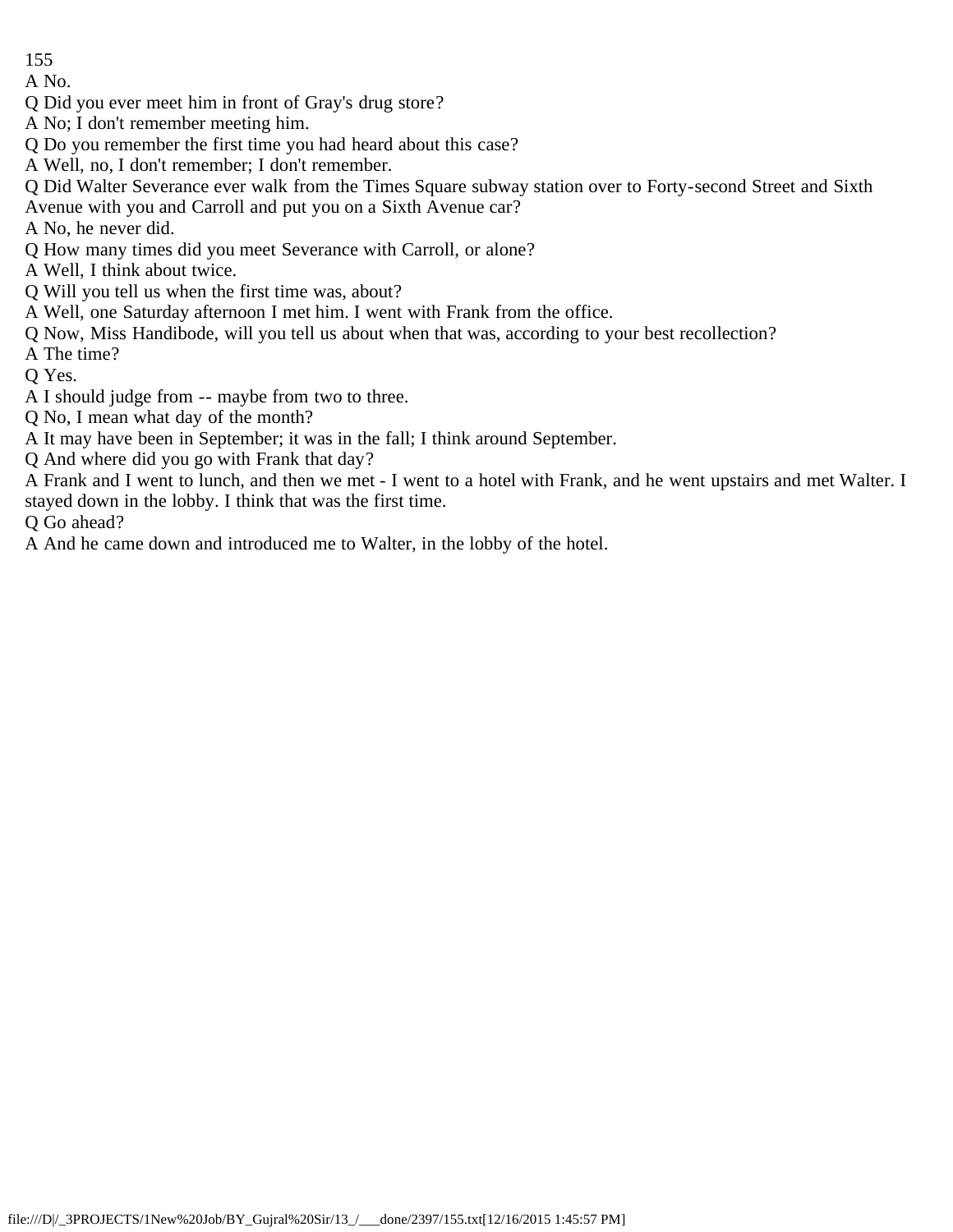Q Who came down?

- A Mr. Severance and Frank together. Frank went up there to the room and they both came down together.
- Q About what time of the day was that, Miss Handibode, afternoon, morning, or evening?
- A It was afternoon, maybe from three to four, something like that.
- Q Frank went upstairs and then he and Severance came down?

A Yes, sir.

- BY THE COURT:
- Q Do you know what hotel that was?
- A The York, I think, some hotel on Seventh Avenue.
- Q On Seventh Avenue and what street?
- A Around in the Forties, Forty-second, Forty some street.
- Q You think it was the York Hotel?
- A Yes, sir.
- Q And when Frank came down with Severance, where did you go?
- A Well, we took a walk, and Walter went to some place, made a stop at some house.
- Q Did you have anything to eat at Churchill's that day?
- A After that.
- Q About what time did you go in Churchill's?
- A Maybe around four.
- Q And who was with you then?
- A Frank and Walter.
- Q How long did you stay in Churchill's?
- A I guess we left there around five or half past five.
- Q And where did you go then?
- A They left me at the subway, and I went home.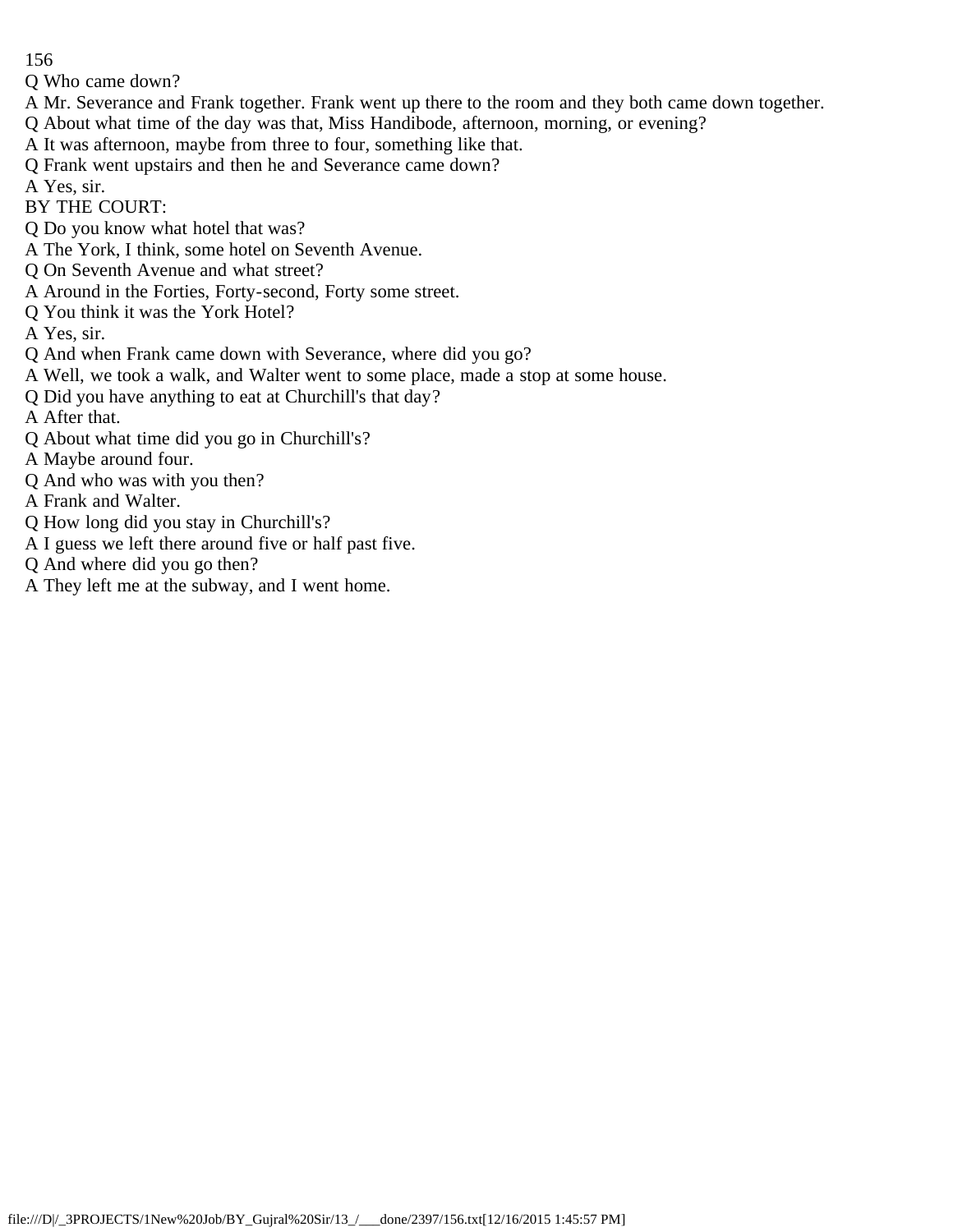- Q What subway did they leave you at?
- A That subway that you go through the building.
- Q What street?
- A Near Times Square there.
- Q And that was one of the times you met Severance with Frank?
- A Yes, that is the only time. I think that was the first time, or the second. And the I think I met him once after that. I don't remember that. I either saw him with Frank or met him.

BY THE COURT:

Q That is the time you were introduced to him?

A Yes, sir.

- Q Then, it must have been the first time?
- A Yes, as far as I can remember.

BY MR. DONOHUE:

Q But you are positive, Miss Handibode, you never went to the Rialto Theatre with him?

A Oh, yes.

Q And you never met him in front of Gray's drug store?

A No.

Q And you never walked from Forty-second Street and Broadway to Forty-second Street and Sixth Avenue, where he put you on a Sixth Avenue car?

A Yes, I am positive.

MR. DONOHUE: Your witness.

- CROSS-EXAMINATION BY MR. EMBREE:
- Q What did you say your occupation is?
- A Stenographer and typewriter.
- Q In Mr. Baker's firm?
- A What is that?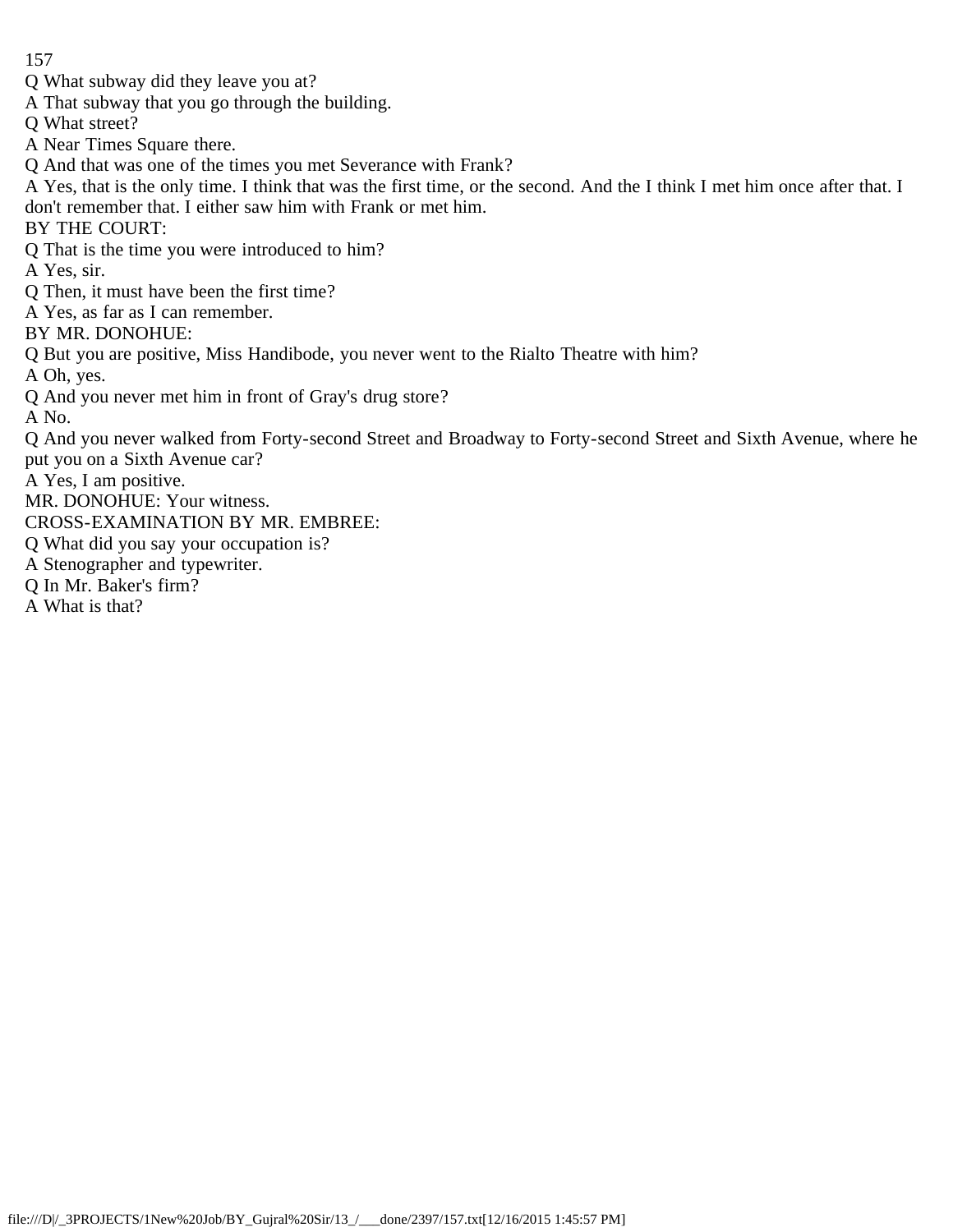- Q The firm where Mr. Baker is a member of the firm.
- A Yes.
- Q Are you still there?
- A Yes.
- Q You are a telephone girl there?
- A Telephone girl and stenographer, too.
- Q You have known Mr. Carroll for some time?
- A Yes, two years.
- Q And you frequently have gone with him to the moving picture show or some place?
- A Yes, to the theatres and to dinner.
- Q And you have been with him to the Rialto?
- A Mr. Carroll, yes.
- Q Several times?
- A Yes, The Strand, and other places, too.
- Q Have you been with him to Churchill's, occasionally?
- A Yes, sir.
- Q You know where the Hotel York is, don't you?
- A No, I can't say that I positively know. It is on Seventh Avenue. I know that.
- Q You testified when this case was tried before, in which Walter was a witness, didn't you?
- A Yes, sir.
- Q When this young man was tried?
- A Yes, sir.
- Q You remember the testimony that you gave at that time, don't you?
- A Yes, I guess I do. I told the truth, any how.
- Q I didn't ask you that; but you recall, don't you, in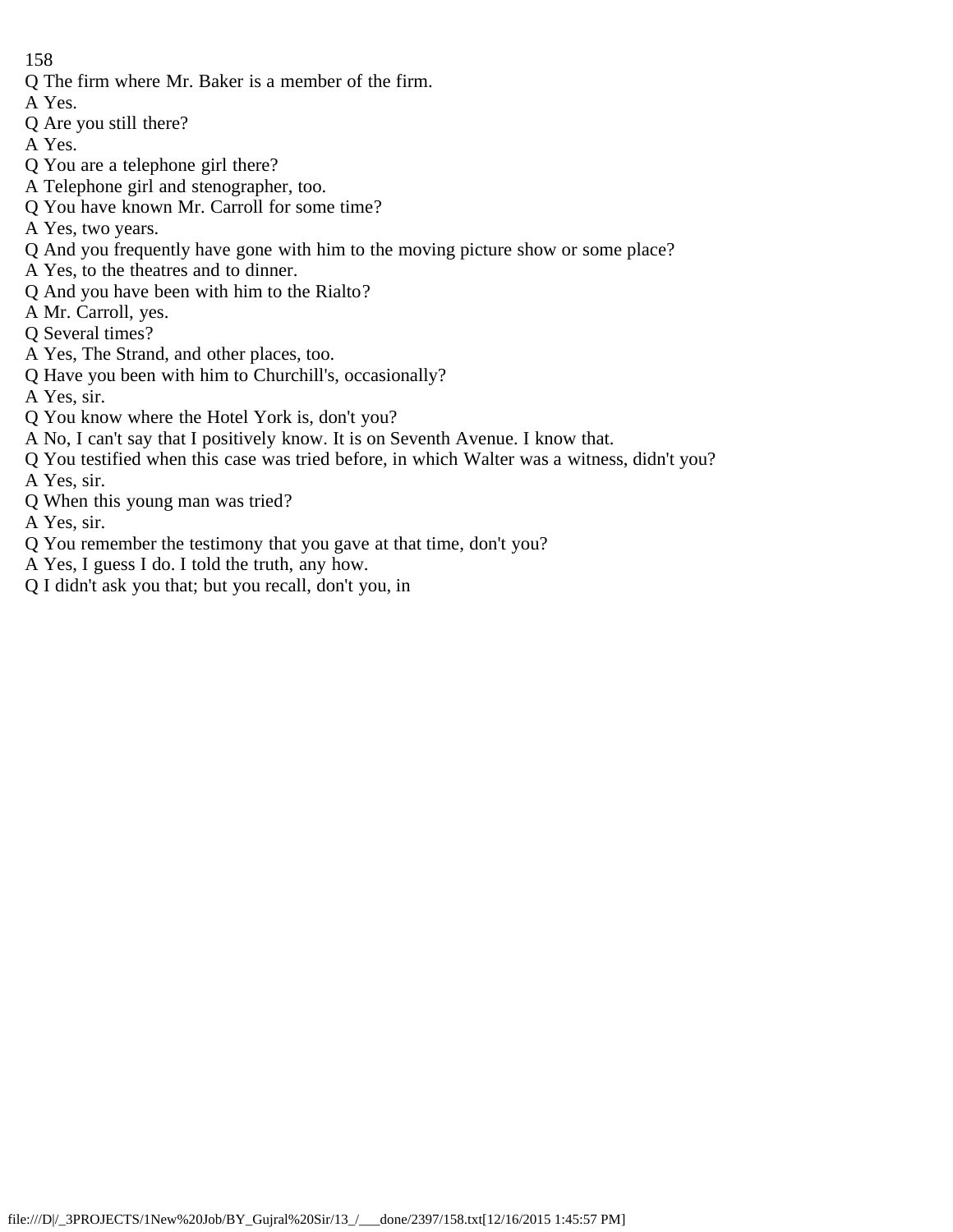substance, what you testified to?

A What do you say?

Q You recall in substance what you testified to, don't you?

A Yes, I guess I do.

Q Do you recall that on that occasion you said nothing to the jury about meeting Severance at the Hotel?

A Yes. Well, I hadn't remembered it.

Q You hadn't remembered that?

A No.

Q You simply say, "I met him".

A Yes, I guess I did.

Q Now, do you recall that on that occasion - I am not asking for the fact - I am asking your best recollection of what you testified - do you recall that on the other trial that you did say that you walked with Severance and Carroll over to Sixth Avenue and Forty-second Street?

MR. DONOHUE: I object to that, if your Honor please.

There was no such evidence given.

THE COURT: I will allow it.

A No, I said I didn't remember having walked, if I remember correctly, I hadn't remembered.

Q You hadn't remembered it then?

A No.

Q And a moment ago, if I recall, you said to Mr. Donohue, did you not, that you did not remember about Gray's drug store, but you may have met the boys there, or you may have been with the boys there?

A Well, I will tell you, when I said that I thought maybe I might have met them there, but not Walter Severance I did not, no. I said, maybe. I hadn't remembered,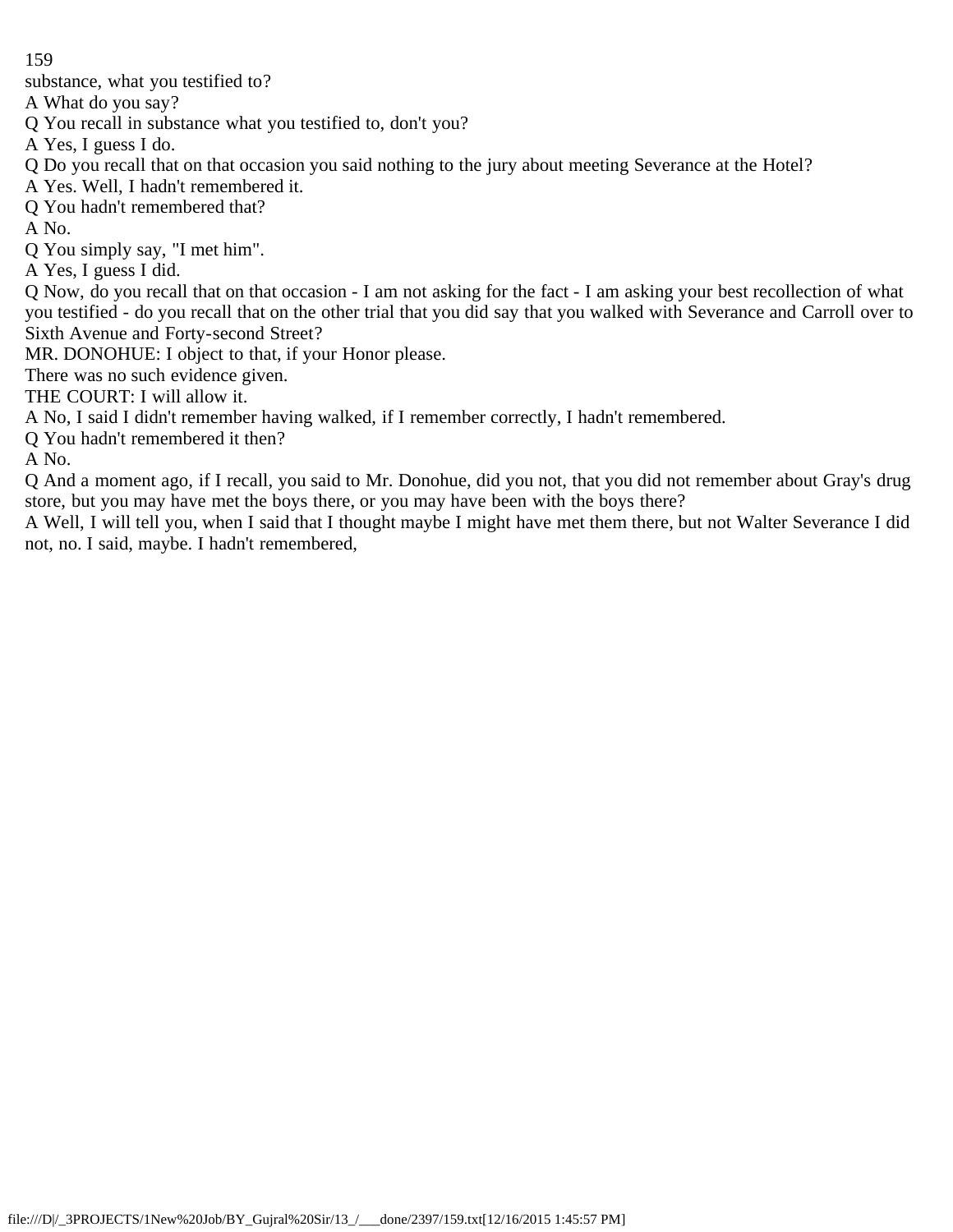- if I remember correctly, that I hadn't remembered meeting him there. That is what I said.
- Q Do you know the names of some of these prominent moving picture actors, don't you? You know the name of Taylor Holmes?
- A Yes, sir.
- Q You have seen pictures in which he played, haven't you?
- A Yes, sir.
- Q And do you recall seeing a picture in which Taylor Holmes played at the Rialto?
- A At the what?
- Q At the Rialto.
- A No, I can't say that I do.
- Q You may have, however, seen a Taylor Holmes picture?
- A Yes, I may have, but I don't just recall.
- Q Now, about the best you can do on fixing the date is to say it was in the fall?
- A Yes, it was in September, I think, as far as I can remember.
- Q With whom did you come to court this morning?
- A With myself.
- Q Did you come with anybody?
- A No, I didn't.
- Q Who asked you to come?
- A Mr. Donohue gave me a subpoena to come.
- Q Beg pardon?
- A Mr. Donohue gave me a subpoena to come to court.
- Q When was that? When did he give you the subpoena?
- A Friday.
- Q Friday?
- A Yes, sir.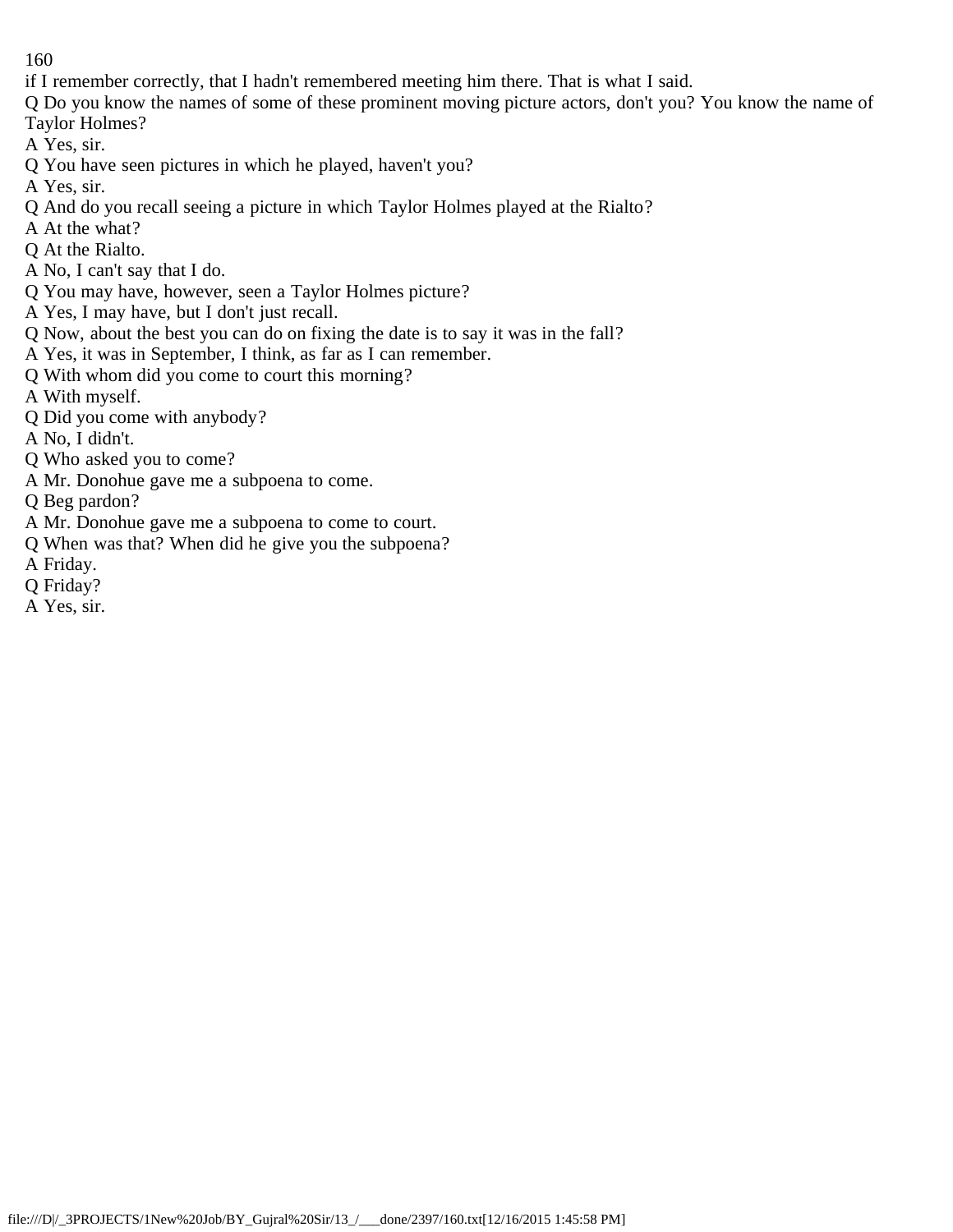- Q And who brought you down to the building then?
- A I came myself.
- Q I beg pardon?
- A I came to the building myself.
- Q Yes, but who asked you to come on Friday?
- A Mr. Donohue called up and requested me to come.
- Q Called up your place of business?

A Yes, sir.

MR. EMBREE: That is all.

REDIRECT EXAMINATION BY MR. DONOHUE:

Q Have you any doubt, Miss Handibode, in your mind about meeting Severance in front of Gray's drug store? You know you did not meet him there, don't you?

A Yes, I think I can say positively that I didn't.

MR. DONOHUE: That is all.

FRANK E. DOWNEY, police officer, shield No. 199, attached to the Sixth Branch Detective Bureau, call as a witness on behalf of the People, in rebuttal, being first duly sworn, testified as follows:

DIRECT EXAMINATION BY MR. DONOHUE:

Q Officer, you are attached to the Police Department of the City of New York, are you?

A Yes, sir.

- Q And how long have you been attached to the Police Department?
- A Twelve years.
- Q Are you a detective?
- A Yes, sir.
- Q In the Sixth Branch Detective Bureau?
- A Yes, sir.
- Q That is in Brooklyn?
- A Yes, sir.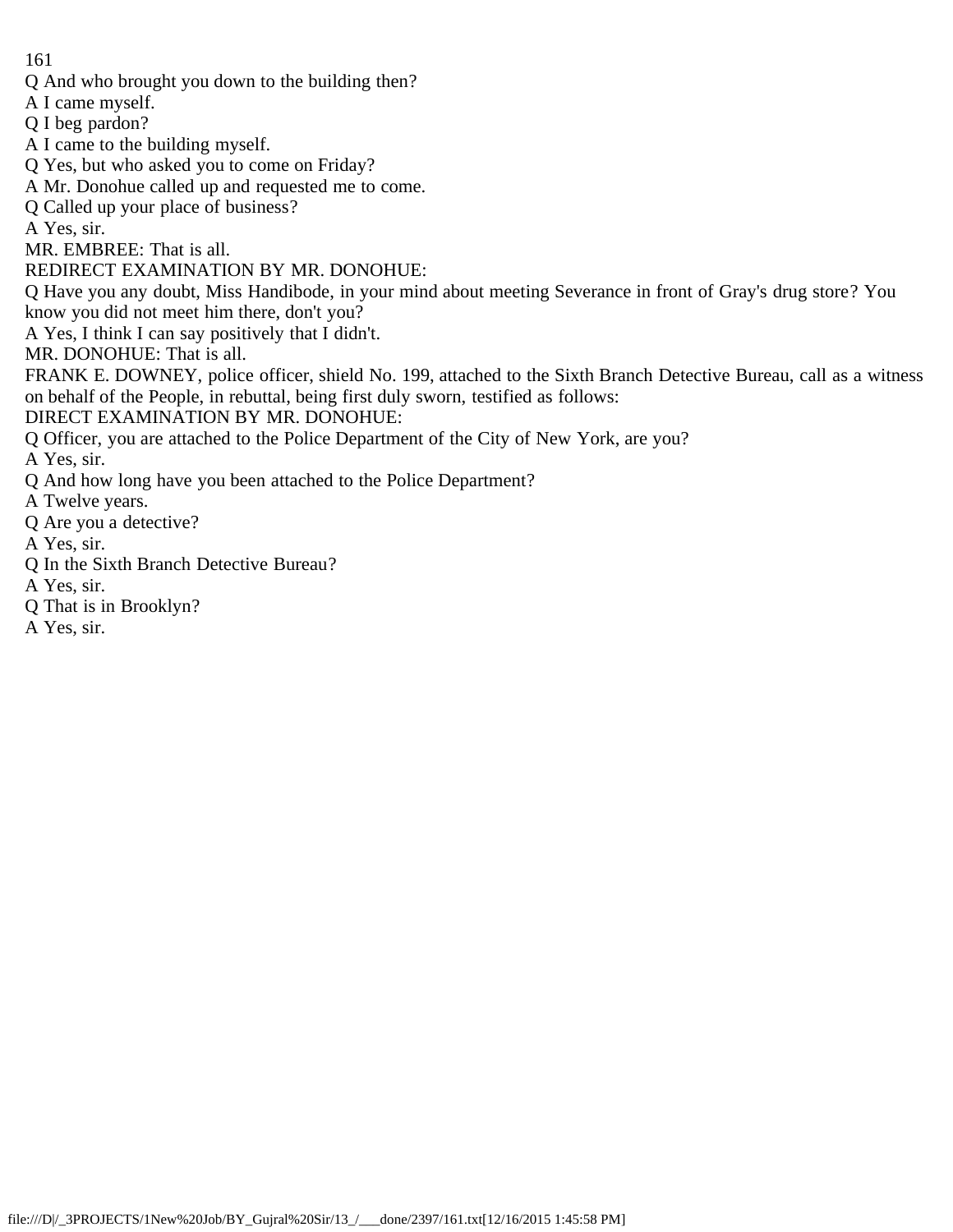- Q How long have you been there?
- A Eleven years.
- Q Do you know the defendant, Walter B. Severance?
- A I do.
- Q And did you see him in the Children's Court on February 24, 1915, in Brooklyn?
- A Yes, sir.
- Q And did you see him before the judge who presided at that court at that time?
- A Yes, sir.
- Q And did you hear what the judge said to him?
- A Yes, sir.
- Q And did you make a statement to the judge?
- A Yes, sir.
- Q In his presence?
- A Yes, sir.
- Q What did you say?
- MR. EMBREE: I object to that.
- THE COURT: Objection sustained.
- Q Officer, did you at that time make that affidavit (handing paper to witness)?
- A (After examining paper) Yes.
- Q And is that your signature?
- A Yes, sir.
- Q And was this is front of you when you were talking in the Children's Court?
- A Yes, sir.
- Q Did you, on the 5th day of February, 1915, have any talk with this defendant/ A I did.
- Q Did you place him under arrest on that day?
- A Yes, sir.
- Q Did you subsequently arraign him in the Children's Court?
- A Yes, sir.
- Q On what charge?
- A The charge of -
- MR. EMBREE: Objected to.
- THE COURT: That ordinarily would not be competent,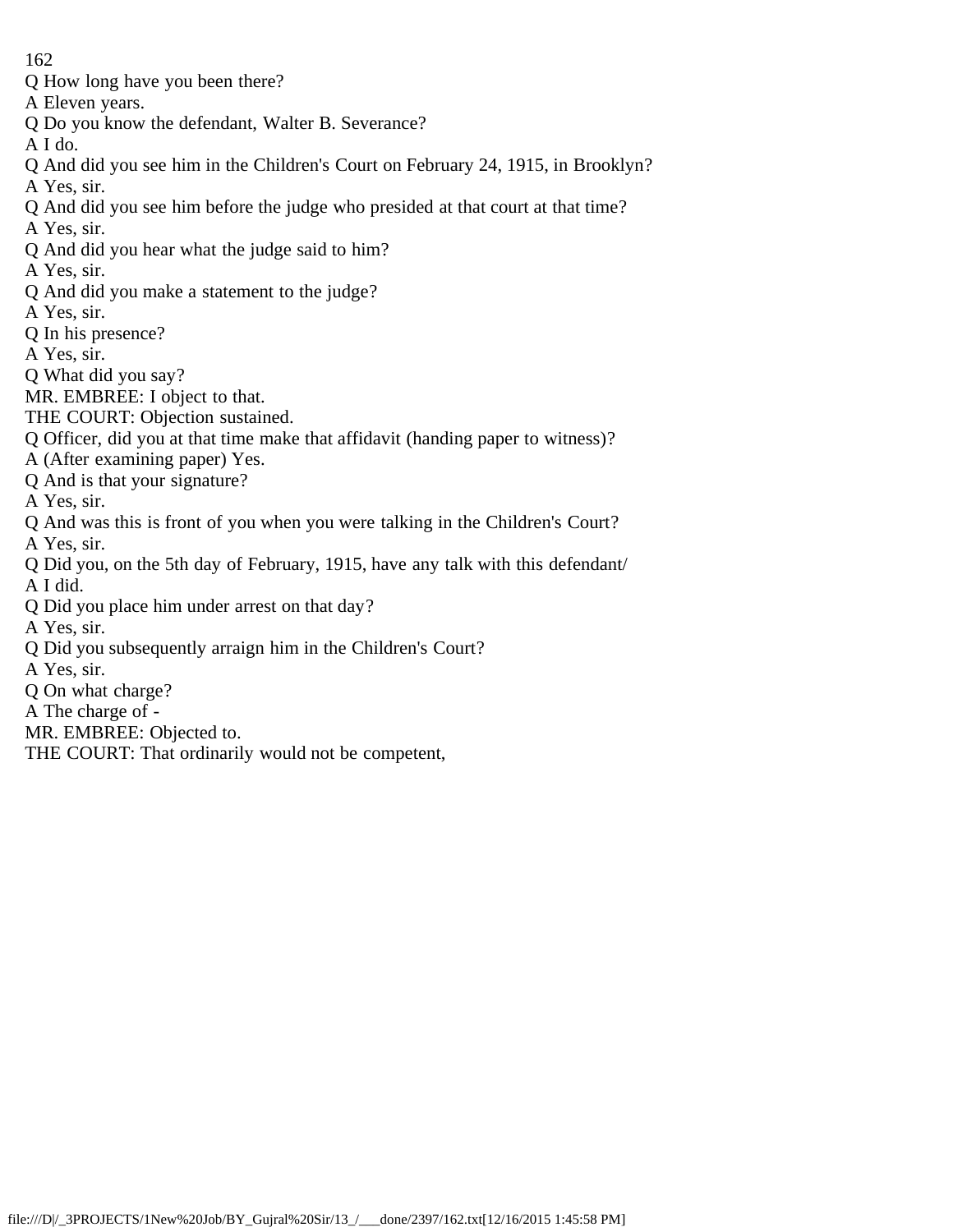but this defendant has stated that he has never been in any court or arrested; however - no, I think the first answer binds there, too. The only think his answer is not binding on is as to his conviction.

Q Were you present in court after all the talk had been given in reference to this particular case on which you arrested him?

A Yes, sir.

Q And did you hear what the judge said to him just before the case was terminated?

A Yes, sir.

Q What did he say?

A He said, "I find you guilty and place you on probation".

THE COURT: What did he find him guilty of?

Q Did he say what he found him guilty of?

A Burglary - juvenile delinquency.

Q Now, before that day in court, had you talked to the defendant about what you were arresting him for?

A Yes, sir, the night before, at his home.

Q Tell us what he said and what you said?

MR. EMBREE: I object to that.

THE COURT: Objection sustained.

MR. DONOHUE: I ask to have this affidavit at this time marked for identification.

THE COURT: It may be marked for identification.

(Same marked People's Exhibit No. 2, for Identification, of this date.)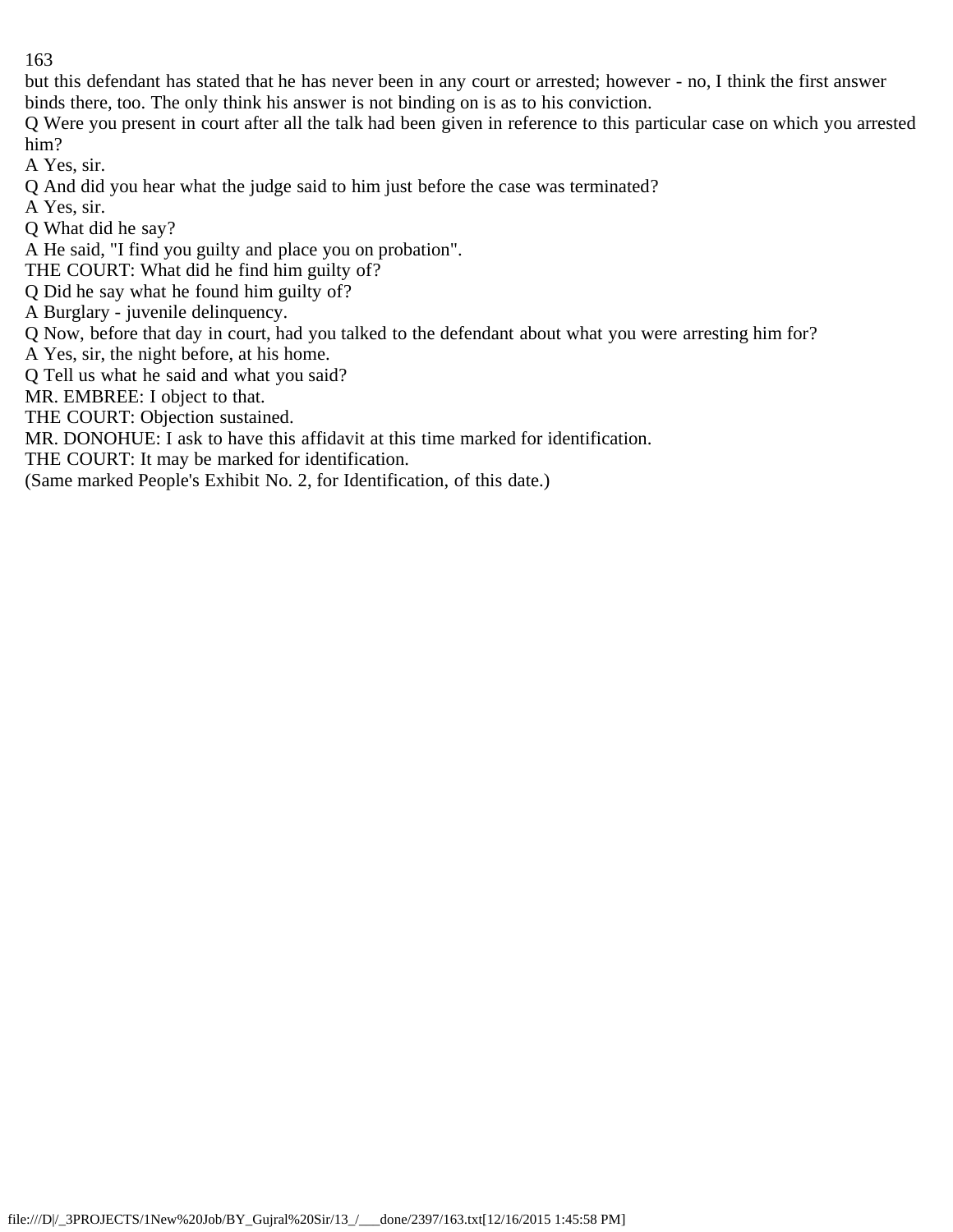BY THE COURT:

Q What is the date, Officer?

A February 5, 1915.

Q That is the date of the conviction?

A No, the date is some - I think it was February 5, 1915.

Q Do you remember whether the defendant stated his age at that time?

A No, I don't remember.

CROSS-EXAMINATION BY MR. EMBREE:

Q Don't remember that his age was thirteen?

A I don't recollect.

Q How many hearings were there? More than one?

A There was a hearing on the 5th of February, and then the case was given to Mr. Lyons, a probation officer, to investigate. There was some property that was not returned. He was to look up that property.

Q Was the mother present?

A She was.

Q Was there any lawyer Present for the defendant, so far as you know?

A I don't remember; I don't think there was a lawyer.

Q Your recollection is that he was adjudged guilty of juvenile delinquency?

A He pleaded guilty.

Q Did he use those words?

A He pleaded guilty.

Q You heard that, didn't you?

A Not exactly those words, but the judge questioned him and asked him did he really take the stuff from this man's room, and he said, "Yes".

MR. EMBREE: That is all.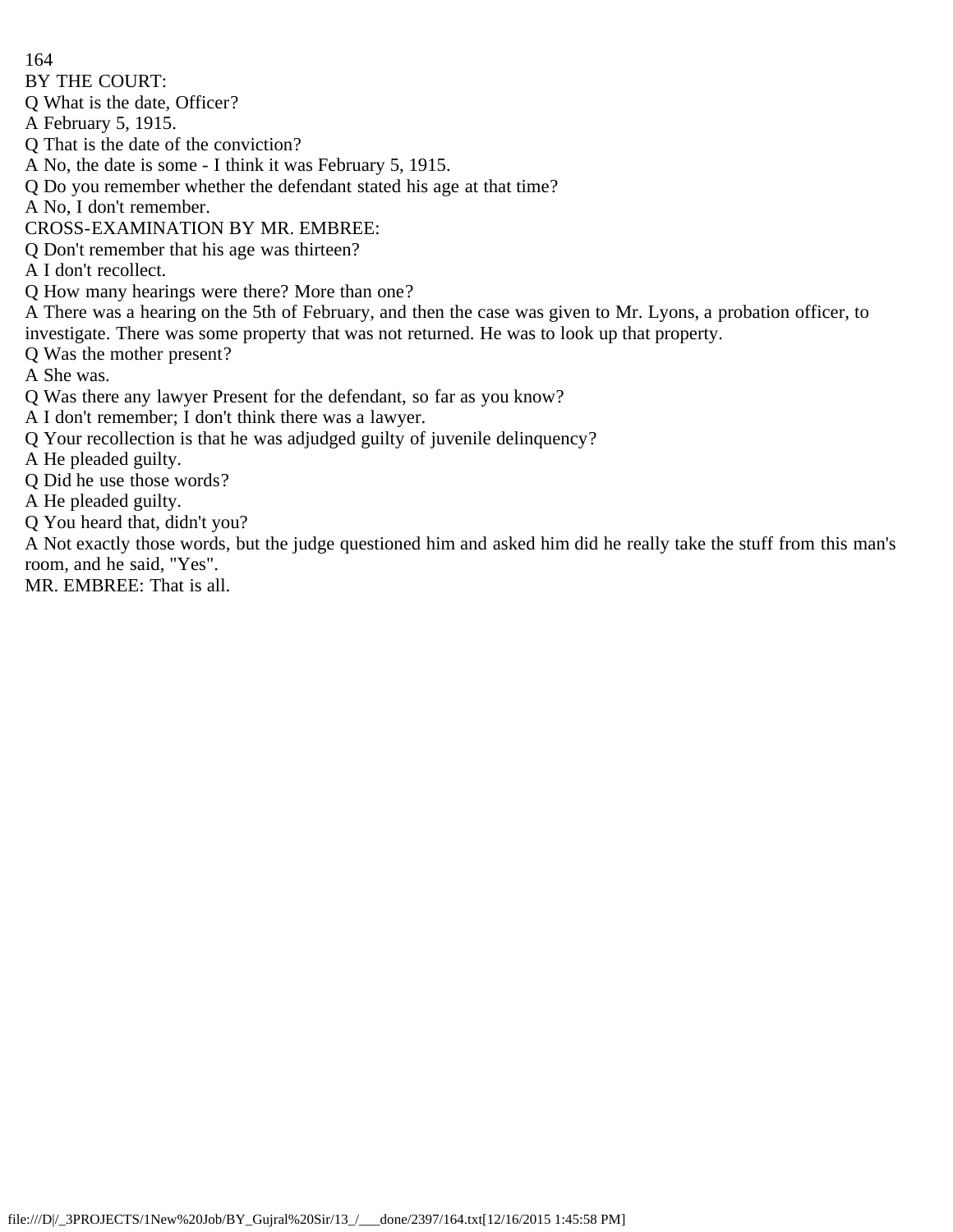JOHN H. LYONS, of No. 348 First Street, Brooklyn, called as a witness, on behalf of the People, in rebuttal, being first duly sworn, testified as follows:

DIRECT EXAMINATION BY MR. DONOHUE:

Q Mr. Lyons, are you a probation officer detailed to the Children's Court?

A I am.

Q County of Kings?

A Yes, sir.

Q And have you had in your charge the case of Walter Severance since February, 1915?

MR. EMBREE: I object to that.

THE COURT: Well, what is the purpose of this? Was he present at the conviction?

MR. DONOHUE: He was present at the conviction, yes.

THE COURT: Allowed.

Q And were you present in court when the judge said something to this defendant, Severance?

A On or about February 5th this boy was in the Children's Court, 1915. At that time he pleaded guilty to a charge of burglary, otherwise known as juvenile delinquency. He was remanded in the custody of his parents, and I believe he came up a few days afterwards and was then remanded to the Children's Society. On March 5, 1915, he was placed brought up for sentence and placed on probation under me. His probation period was extended -

Q MR. DONOHUE: That is all. And you had him in your charge for how long?

A December 14, 1915, when sentence